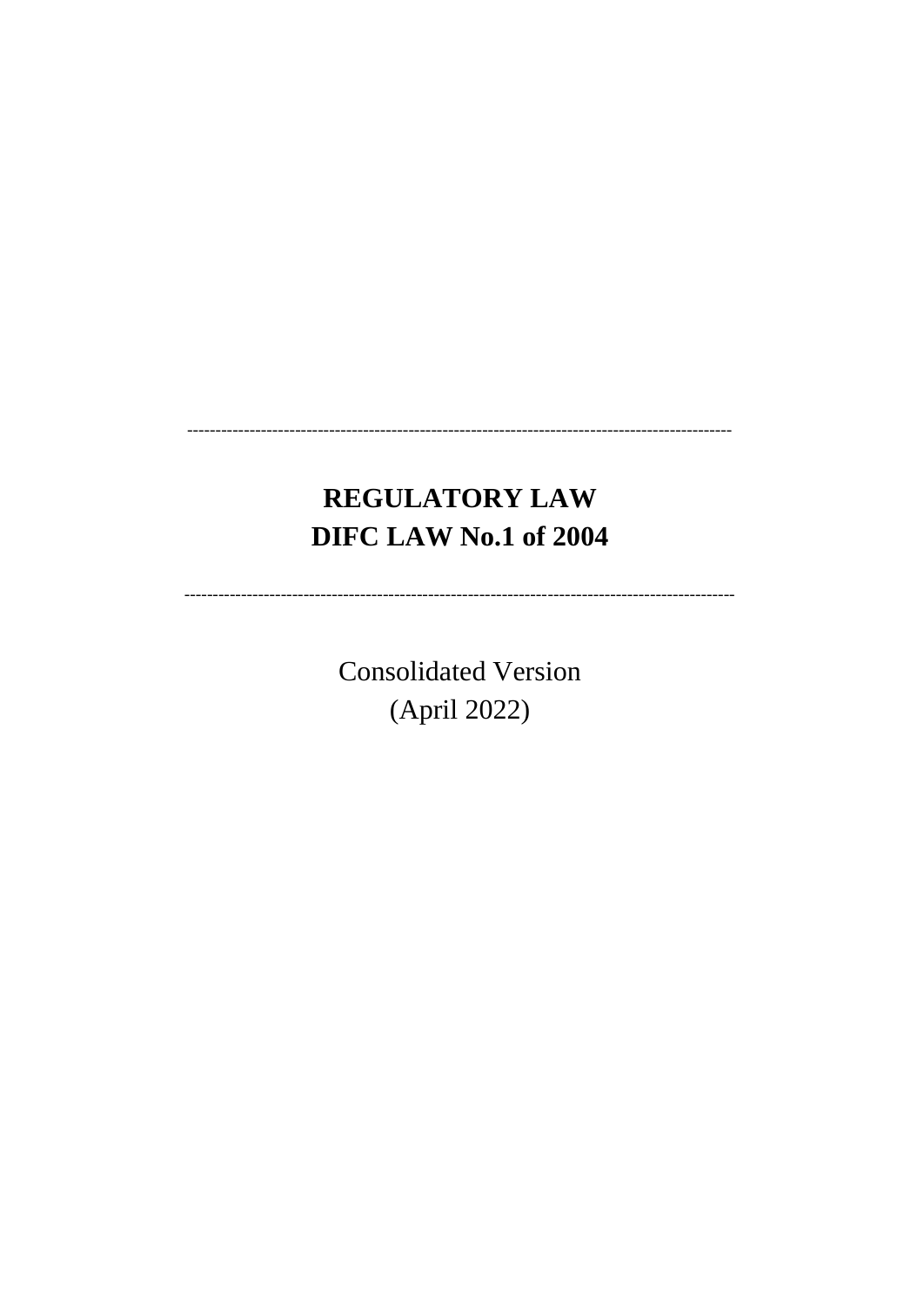# **CONTENTS**

| 1.               |                                                                      |  |
|------------------|----------------------------------------------------------------------|--|
| 2.               |                                                                      |  |
| 3.               |                                                                      |  |
| $\overline{4}$ . |                                                                      |  |
| 5.               |                                                                      |  |
| 6.               |                                                                      |  |
|                  |                                                                      |  |
|                  |                                                                      |  |
| 7.               |                                                                      |  |
| 8.               |                                                                      |  |
| 9.               |                                                                      |  |
| 10.              |                                                                      |  |
| 11.              |                                                                      |  |
| 12.              |                                                                      |  |
| 13.              |                                                                      |  |
| 14.              |                                                                      |  |
| 15.              |                                                                      |  |
| 16.              |                                                                      |  |
| 17.              |                                                                      |  |
| 17A.             |                                                                      |  |
| 18.              |                                                                      |  |
| 19.              |                                                                      |  |
|                  |                                                                      |  |
| 20.              |                                                                      |  |
| 21.              | Chairman of the DFSA and Membership of the DFSA Board of Directors11 |  |
| 22.              |                                                                      |  |
|                  |                                                                      |  |
| 23.              |                                                                      |  |
| 24.              |                                                                      |  |
| 25.              |                                                                      |  |
|                  |                                                                      |  |
| 26.              |                                                                      |  |
| 27.              |                                                                      |  |
|                  | <b>CHAPTER 5 - PROCEEDINGS IN THE FINANCIAL MARKETS TRIBUNAL  16</b> |  |
| 28.              |                                                                      |  |
| 29.              |                                                                      |  |
| 30.              |                                                                      |  |
| 31.              |                                                                      |  |
| 32.              |                                                                      |  |
| 33.              |                                                                      |  |
| 34.              |                                                                      |  |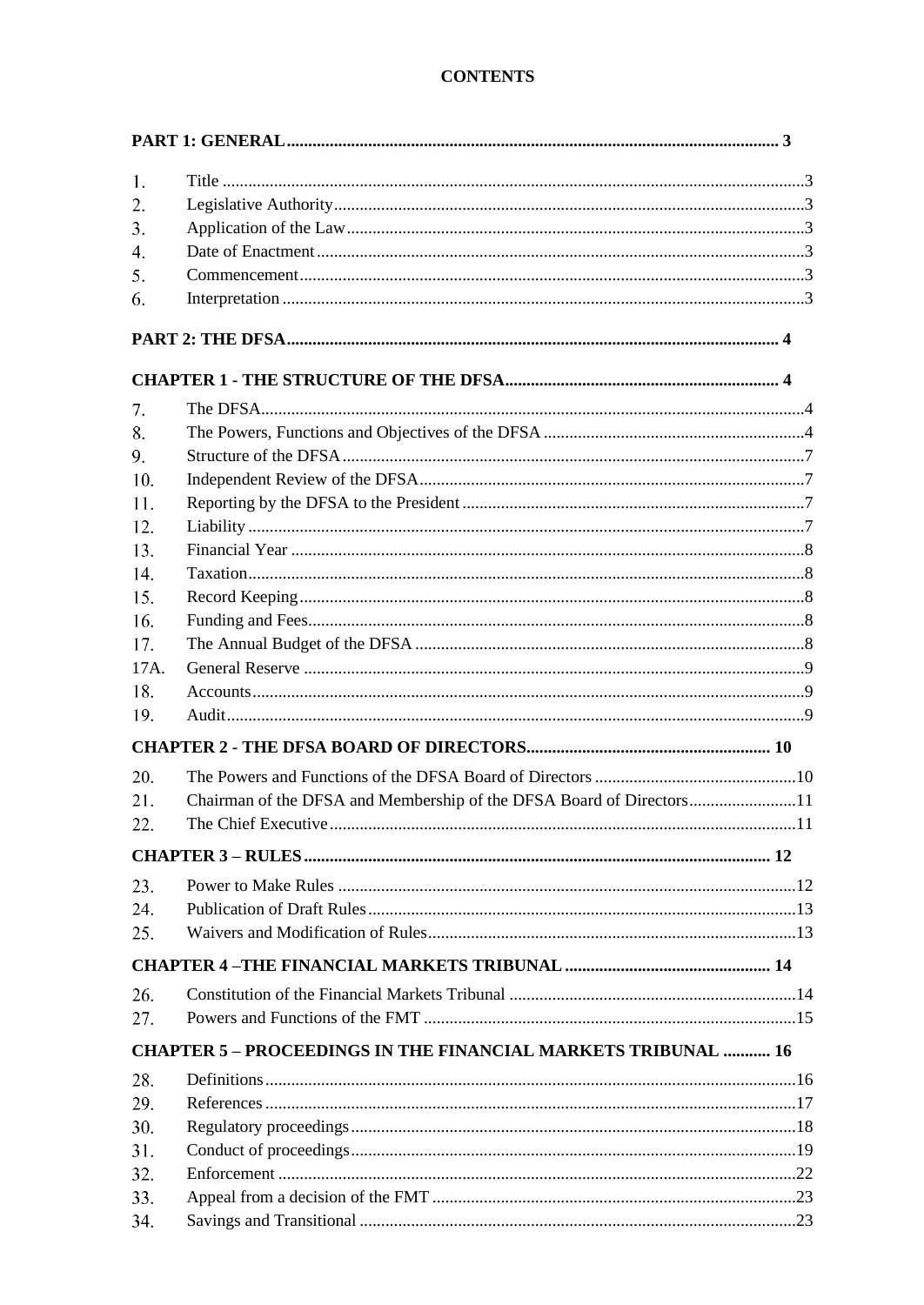| 35.                                                                     |                                                                           |  |
|-------------------------------------------------------------------------|---------------------------------------------------------------------------|--|
|                                                                         |                                                                           |  |
| 36.                                                                     |                                                                           |  |
|                                                                         | <b>CHAPTER 7 - CONFLICTS OF INTEREST AND USE OF INFORMATION 25</b>        |  |
| 37.                                                                     |                                                                           |  |
| 38.                                                                     |                                                                           |  |
|                                                                         |                                                                           |  |
| 39.                                                                     |                                                                           |  |
| 39A.                                                                    |                                                                           |  |
| 40.                                                                     |                                                                           |  |
|                                                                         |                                                                           |  |
|                                                                         |                                                                           |  |
| 41.                                                                     |                                                                           |  |
| $41A$ .                                                                 |                                                                           |  |
| 41B.                                                                    |                                                                           |  |
| 42.                                                                     | Authorised Firms, Authorised Market Institutions and Financial Services30 |  |
| 43.<br>44.                                                              |                                                                           |  |
|                                                                         |                                                                           |  |
|                                                                         |                                                                           |  |
| 45.<br>46.                                                              | Application for a Licence, Extension to a Licence or an Endorsement32     |  |
| 47.                                                                     |                                                                           |  |
| 48.                                                                     |                                                                           |  |
|                                                                         |                                                                           |  |
| 49.                                                                     |                                                                           |  |
|                                                                         | CHAPTER 4 - WITHDRAWAL OR SUSPENSION OF A LICENCE OR AN                   |  |
| 50.                                                                     |                                                                           |  |
| 51.                                                                     |                                                                           |  |
| 52.                                                                     |                                                                           |  |
|                                                                         | <b>CHAPTER 5 - AUTHORISED INDIVIDUAL AND KEY INDIVIDUAL STATUS  37</b>    |  |
| 53.                                                                     |                                                                           |  |
| 54.                                                                     |                                                                           |  |
| 55.                                                                     |                                                                           |  |
| 56.                                                                     |                                                                           |  |
|                                                                         |                                                                           |  |
| 57.                                                                     |                                                                           |  |
| <b>CHAPTER 7 - RESTRICTION, SUSPENSION AND WITHDRAWAL OF AUTHORISED</b> |                                                                           |  |
| 58.                                                                     |                                                                           |  |
| 59.                                                                     |                                                                           |  |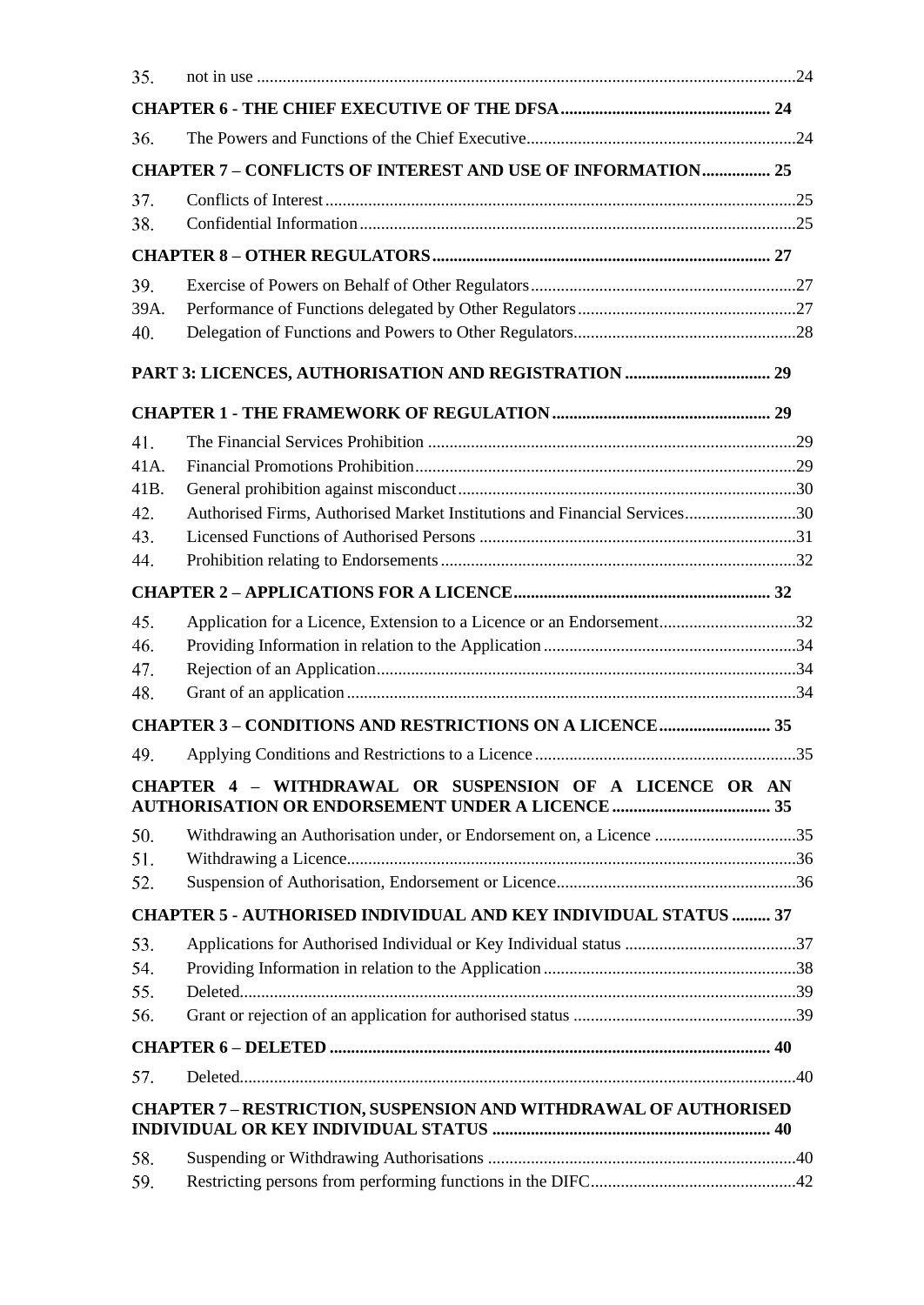| 60.  |                                                             |  |
|------|-------------------------------------------------------------|--|
|      |                                                             |  |
| 61.  |                                                             |  |
|      | <b>CHAPTER 10 - OTHER MATTERS RELATING TO LICENSING  42</b> |  |
| 62.  |                                                             |  |
| 63.  |                                                             |  |
|      | PART 4: GENERAL REGULATION AND ANTI-MONEY LAUNDERING        |  |
|      |                                                             |  |
|      |                                                             |  |
| 64.  |                                                             |  |
| 65.  |                                                             |  |
| 66.  |                                                             |  |
| 67.  |                                                             |  |
| 68.  |                                                             |  |
| 68A. |                                                             |  |
| 69.  |                                                             |  |
|      |                                                             |  |
| 70.  |                                                             |  |
| 71.  |                                                             |  |
| 71A. |                                                             |  |
| 71B. |                                                             |  |
| 71C. |                                                             |  |
| 71D. |                                                             |  |
| 71E. |                                                             |  |
| 71F. |                                                             |  |
| 71G. |                                                             |  |
| 72.  |                                                             |  |
|      |                                                             |  |
|      |                                                             |  |
|      |                                                             |  |
| 73.  |                                                             |  |
| 74.  |                                                             |  |
| 75.  |                                                             |  |
| 75A. |                                                             |  |
| 76.  |                                                             |  |
| 77.  |                                                             |  |
| 77A. |                                                             |  |
|      |                                                             |  |
| 78.  |                                                             |  |
| 79.  |                                                             |  |
| 80.  |                                                             |  |
| 80A. |                                                             |  |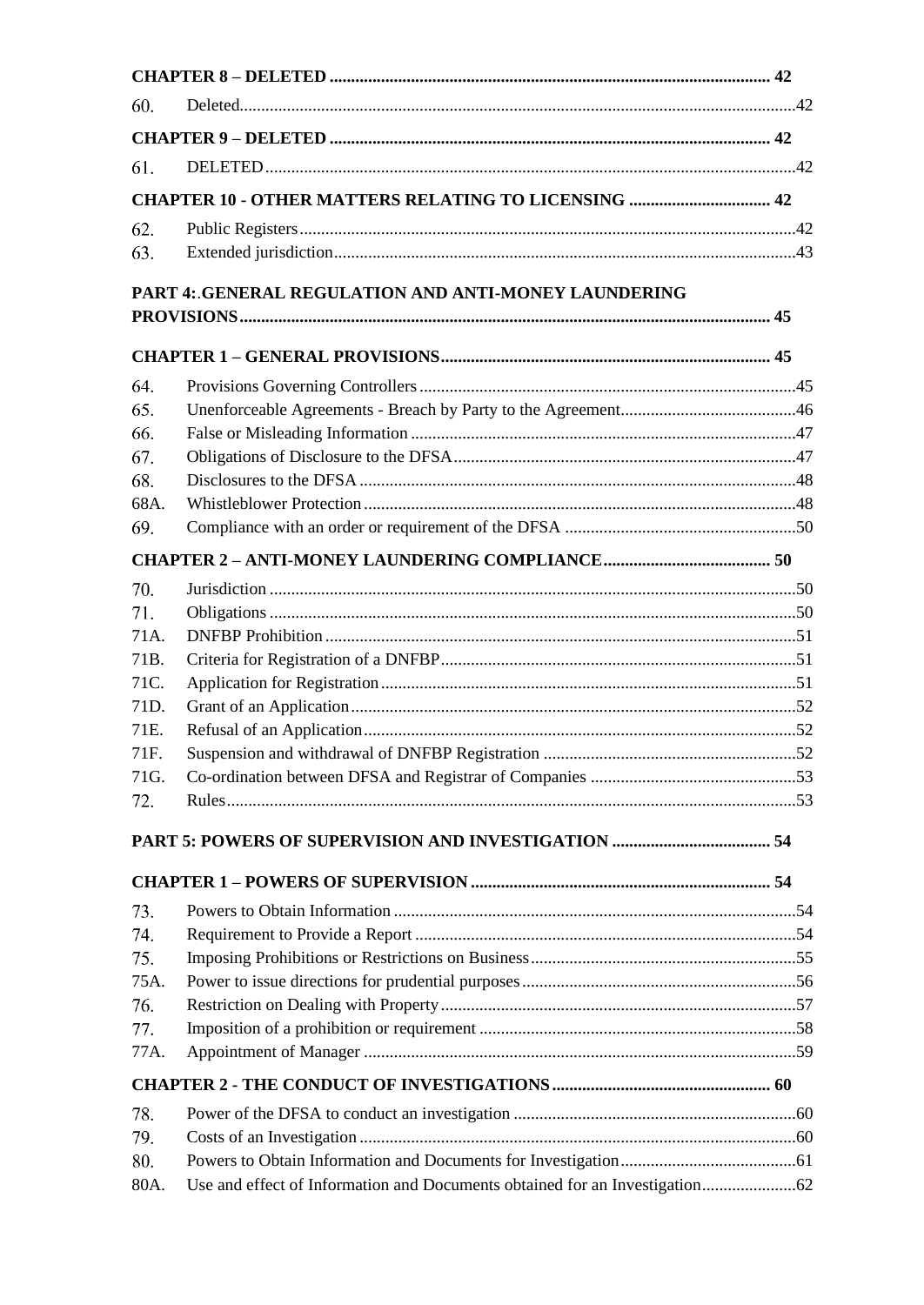|              | CHAPTER 3 - COMPLIANCE WITH REQUIREMENTS OF THE DFSA  63 |  |
|--------------|----------------------------------------------------------|--|
| 81.          |                                                          |  |
| 82.          |                                                          |  |
| 83.          |                                                          |  |
| 84.          |                                                          |  |
|              |                                                          |  |
|              |                                                          |  |
| 84A.         |                                                          |  |
| 84B.         |                                                          |  |
| 84C.         |                                                          |  |
|              |                                                          |  |
| 84D.         |                                                          |  |
| 84E.         |                                                          |  |
| 84F.         |                                                          |  |
| 84G.         |                                                          |  |
| 84H.         |                                                          |  |
|              |                                                          |  |
| 84I.         |                                                          |  |
| 84J.         |                                                          |  |
|              |                                                          |  |
| 84K.         |                                                          |  |
| 84L.         |                                                          |  |
| 84M.         |                                                          |  |
| 84N.         |                                                          |  |
| 84O.         |                                                          |  |
| 84P.         |                                                          |  |
| 84Q.         |                                                          |  |
| 84R.<br>84S. |                                                          |  |
|              |                                                          |  |
|              |                                                          |  |
| 84T.         |                                                          |  |
| 84U.         |                                                          |  |
| 84V.<br>84W. |                                                          |  |
| 84X.         |                                                          |  |
|              |                                                          |  |
|              |                                                          |  |
| 85.          |                                                          |  |
| 86.          |                                                          |  |
| 87.          |                                                          |  |
|              |                                                          |  |
| 88.          |                                                          |  |
| 89.          |                                                          |  |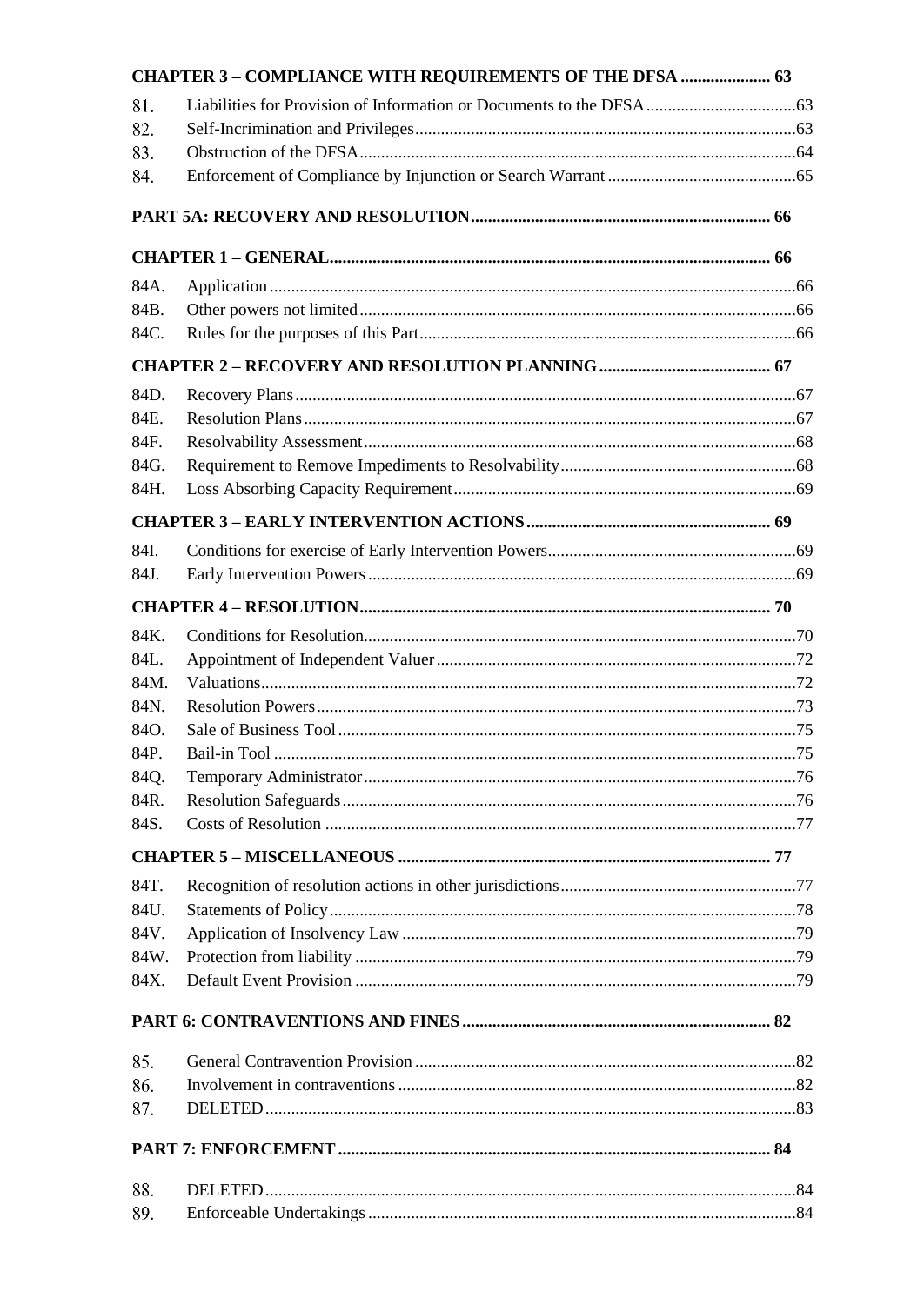| 90.  |  |
|------|--|
| 91.  |  |
| 92.  |  |
| 93.  |  |
| 94.  |  |
| 95.  |  |
| 96.  |  |
|      |  |
| 97.  |  |
| 97A. |  |
| 97B. |  |
| 97C. |  |
| 98.  |  |
| 99.  |  |
| 99A. |  |
| 100. |  |
| 101. |  |
| 102. |  |
| 103. |  |
| 104. |  |
| 105. |  |
|      |  |
| 106. |  |
| 107. |  |
| 108. |  |
| 109. |  |
| 110. |  |
| 111. |  |
| 112. |  |
| 113. |  |
|      |  |
| 114. |  |
| 115. |  |
| 116. |  |
| 117. |  |
| 118. |  |
|      |  |
|      |  |
| 1.   |  |
| 2.   |  |
| 3.   |  |
|      |  |
|      |  |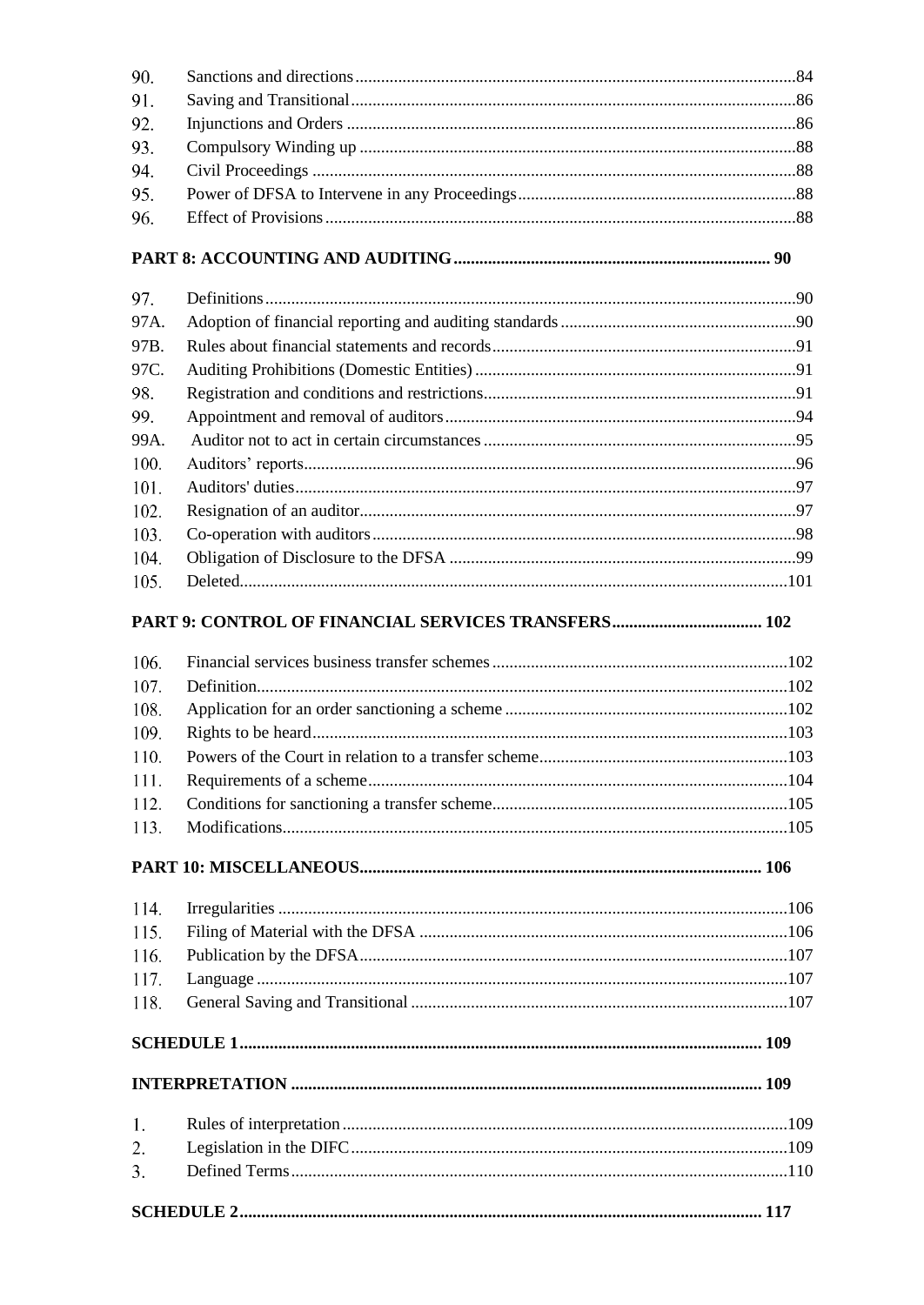| 1. |  |
|----|--|
| 2. |  |
| 3. |  |
| 4. |  |
| 5. |  |
| 6. |  |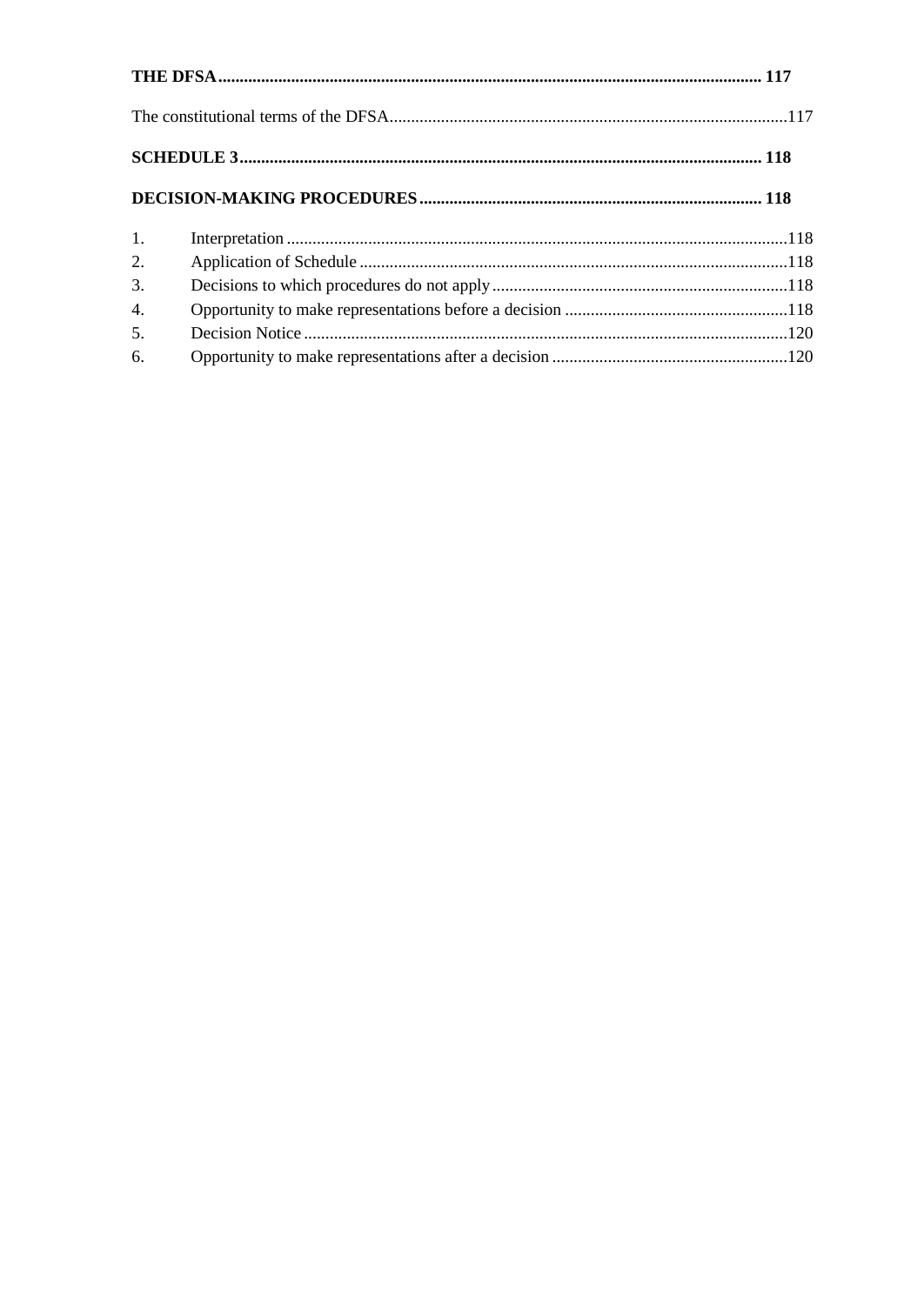### **LIST OF AMENDMENTS MADE TO THIS LAW SINCE ENACTMENT**

(This list does not form part of the Law)

# **This Law was enacted and came into force on 16 September 2004 and was subsequently amended by:**

- (a) DIFC Laws Amendment Law, DIFC Law No.2 of 2005, on 19 April 2005;
- (b) Regulatory Law Amendment Law, DIFC Law No.3 of 2005 on 19 April 2005;
- (c) Regulatory Law Amendment Law (Collective Investment), DIFC Law No.2 of 2006 on 18 April 2006;
- (d) Regulatory Law Amendment Law (Investment Trust), DIFC Law No.7 of 2006 on 1 August 2006;
- (e) Regulatory Law Amendment Law, DIFC Law No.8 of 2006 on 29 November 2006;
- (f) DIFC Laws Amendment Law, DIFC Law No.2 of 2007 on 15 February 2007
- (g) Regulatory Law Amendment Law, DIFC Law No.3 of 2007 on 27 May 2007;
- (h) DIFC Laws Amendment Law, DIFC Law No.2 of 2008 on 14 September 2008;
- (i) DIFC Laws Amendment Law, DIFC Law No.1 of 2010 on 2 May 2010;
- (j) DIFC Laws Amendment Law, DIFC Law No. 3 of 2010 on 11 July 2010;
- (k) Regulatory Law Amendment Law, DIFC Law No.1 of 2011 on 28 April 2011;
- (l) Regulatory Law Amendment Law, DIFC Law No.2 of 2011 on 27 December 2011
- (m) Regulatory Law Amendment Law, DIFC Law No.2 of 2012 on 5 July 2012;
- (n) DIFC Laws Amendment Law, DIFC Law No. 7 of 2012 on 23 December 2012;
- (o) DIFC Laws Amendment Law, DIFC Law No. 2 of 2013 on 5 January 2014;
- (p) DIFC Laws Amendment Law, DIFC Law No. 1 of 2014 on 21 August 2014;
- (q) Regulatory Law Amendment Law, DIFC Law No. 6 of 2018 on 29 October 2018;
- (r) Regulatory Law Amendment Law, DIFC Law No. 3 of 2020 on 14 January 2020;
- (s) Regulatory Law Amendment Law, DIFC Law No. 2 of 2020 on 16 February 2020;
- (t) Regulatory Law Amendment Law, DIFC Law No. 1 of 2021 on 3 March 2021;
- (u) DIFC Laws Amendment Law, DIFC Law No. 6 of 2021 on 14 September 2021; and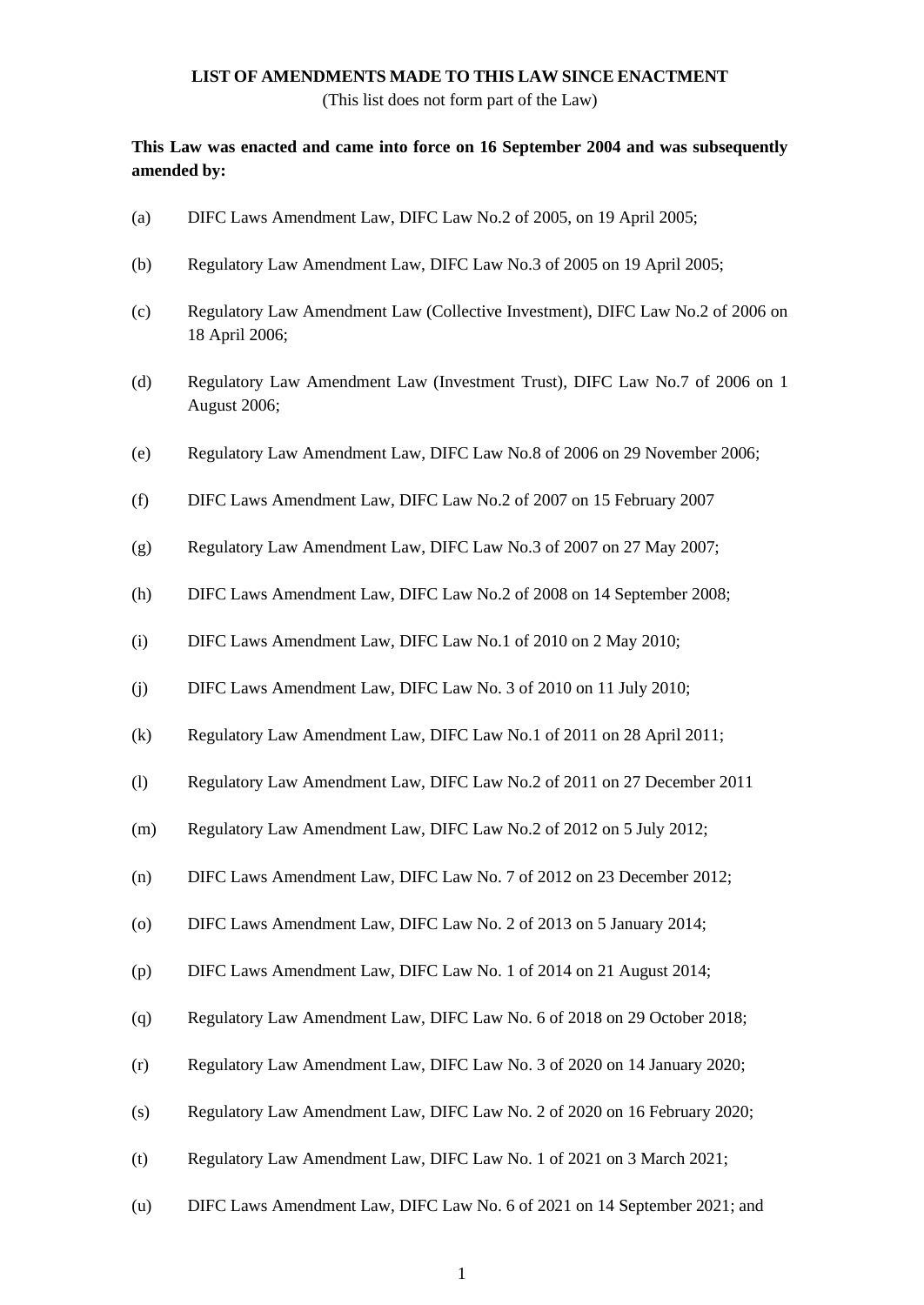(v) Regulatory Law Amendment Law, DIFC Law No. 1 of 2022 on 28 February 2022.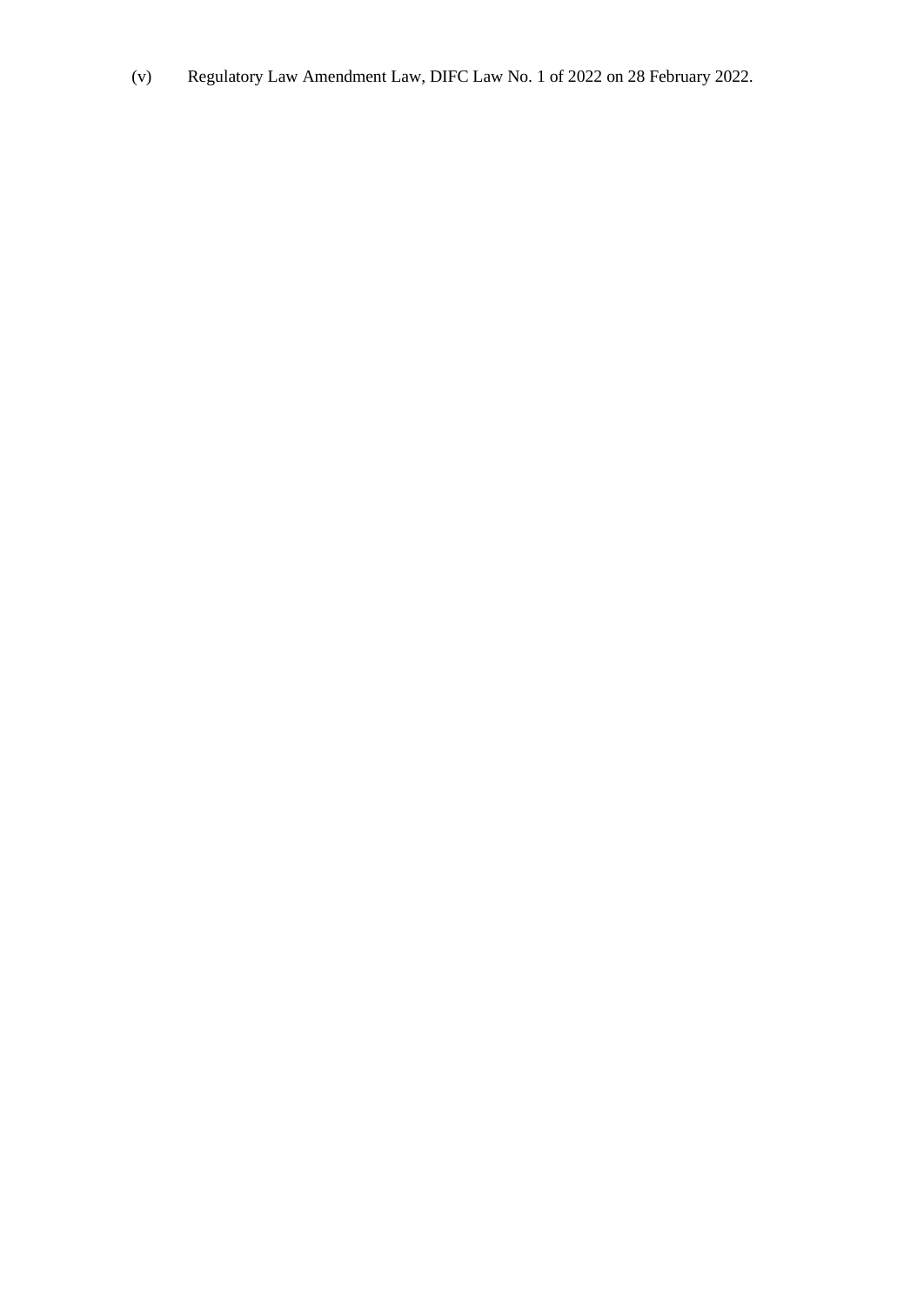# <span id="page-9-0"></span>**PART 1: GENERAL**

#### <span id="page-9-1"></span> $1.$ **Title**

This Law may be cited as the "Regulatory Law 2004".

#### <span id="page-9-2"></span>2. **Legislative Authority**

This Law is made by the Ruler of Dubai.

#### <span id="page-9-3"></span> $3.$ **Application of the Law**

This Law applies in the jurisdiction of the Dubai International Financial Centre.

#### <span id="page-9-4"></span> $\overline{4}$ . **Date of Enactment**

This Law is enacted on the date specified in the Enactment Notice in respect of this Law.

#### <span id="page-9-5"></span>5. **Commencement**

This Law comes into force on the date specified in the Enactment Notice in respect of this Law.

#### <span id="page-9-6"></span>6. **Interpretation**

Schedule 1 contains:

- (a) interpretative provisions which apply to this Law; and
- (b) a list of defined terms used in this Law.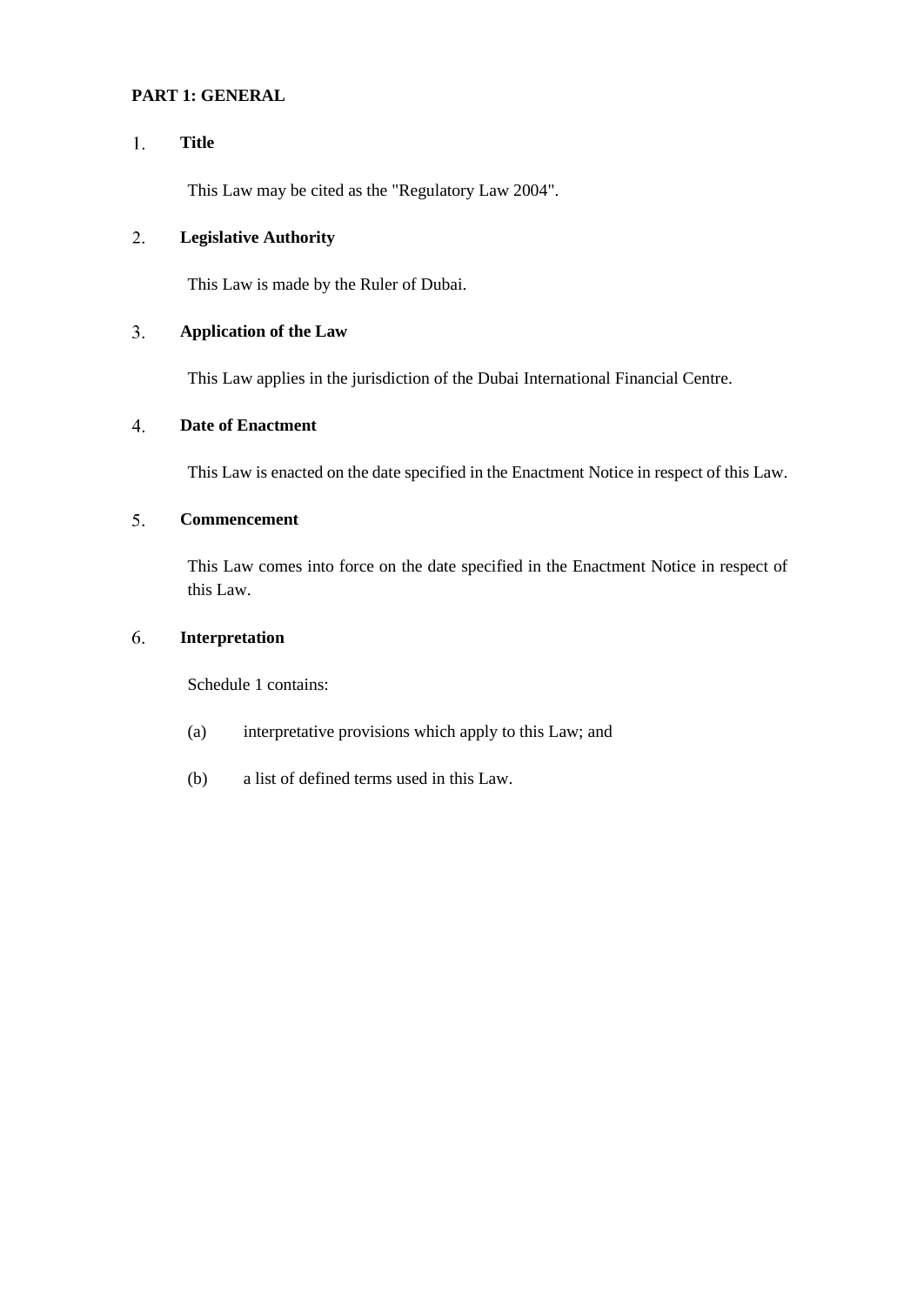### <span id="page-10-0"></span>**PART 2: THE DFSA**

### <span id="page-10-1"></span>**CHAPTER 1 - THE STRUCTURE OF THE DFSA**

#### <span id="page-10-2"></span> $7.$ **The DFSA**

- (1) The DFSA is a body established under Dubai Law.
- (2) The DFSA shall have its own constitutional provisions, which shall incorporate the provisions of Schedule 2, and which shall not be inconsistent with those provisions.
- (3) In exercising its powers and performing its functions the DFSA shall act in an independent manner, notwithstanding that it is an agency of the government of the Emirate of Dubai.

#### <span id="page-10-3"></span>8. **The Powers, Functions and Objectives of the DFSA**

- (1) The DFSA has such functions and powers as are conferred, or expressed to be conferred, on it:
	- (a) by or under the Law; and
	- (b) by or under any other law made by the Ruler.
- (2) The DFSA has power to do whatever it deems necessary for or in connection with, or reasonably incidental to, performing its functions and exercising its powers conferred in accordance with (1).
- (3) In performing its functions and exercising its powers, the DFSA shall pursue the following objectives:
	- (a) to foster and maintain fairness, transparency and efficiency in the financial services industry (namely, the financial services and related activities carried on) in the DIFC;
	- (b) to foster and maintain confidence in the financial services industry in the DIFC;
	- (c) to foster and maintain the financial stability of the financial services industry in the DIFC, including the reduction of systemic risk;
	- (d) to prevent, detect and restrain conduct that causes or may cause damage to the reputation of the DIFC or the financial services industry in the DIFC, through appropriate means including the imposition of sanctions;
	- (e) to protect direct and indirect users and prospective users of the financial services industry in the DIFC;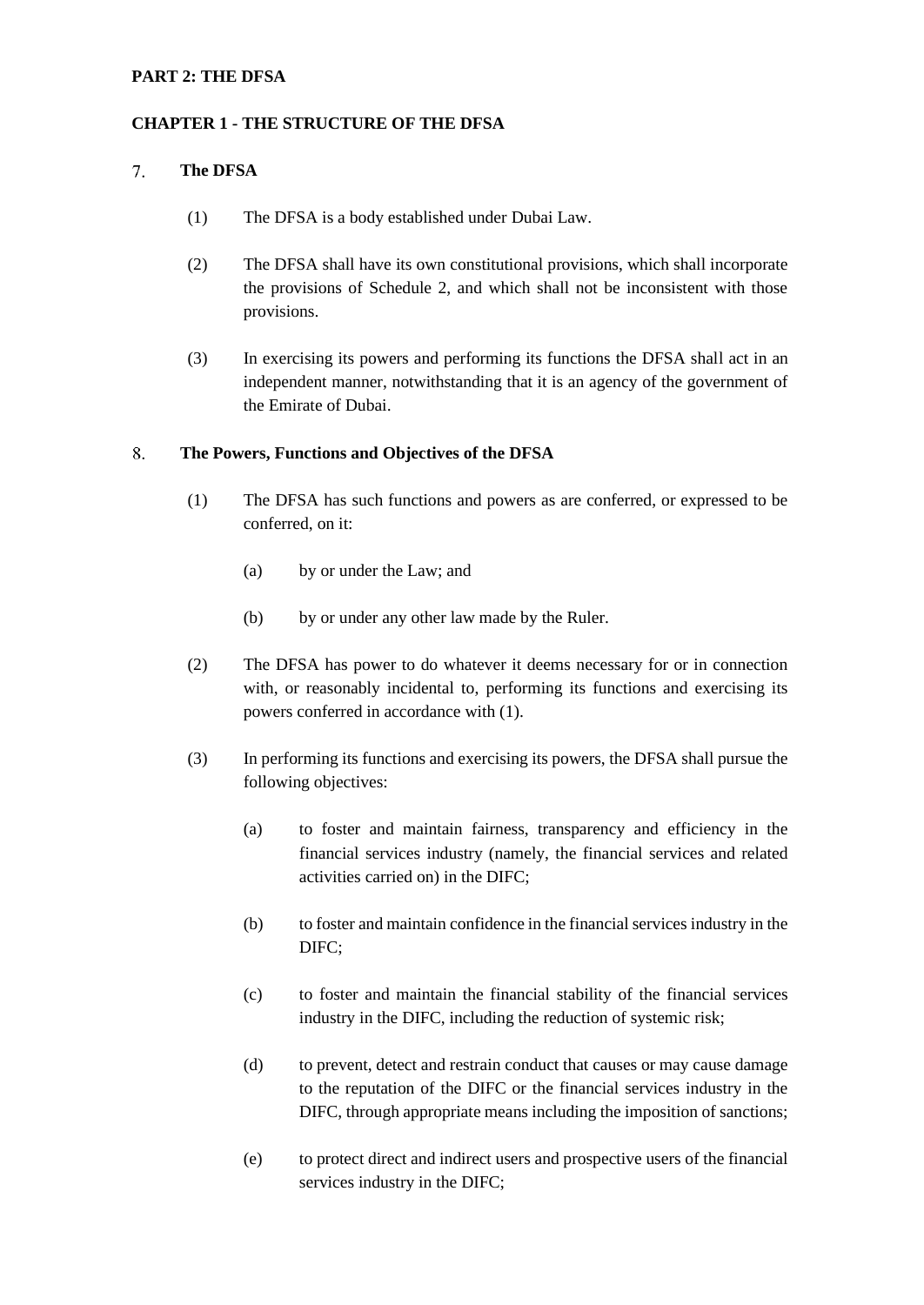- (f) to promote public understanding of the regulation of the financial services industry in the DIFC;
- (g) to foster and maintain the objectives of the DIFC under Dubai Law in relation to the exercise or performance of any powers or functions conferred upon the DFSA by Dubai Law or DIFC Law; and
- (h) to pursue any other objectives as the Ruler may from time to time set under DIFC Law.
- (3A) In pursuing the objective referred to in (3)(d) in the context of money laundering, the DFSA shall:
	- (a) monitor and enforce, or assist other appropriate authorities to monitor and enforce, compliance with Federal Anti-Money Laundering Legislation, as well as legislation administered by the DFSA;
	- (b) prevent, detect and restrain conduct in so far as it relates to Relevant Persons; and
	- (c) comply with the provisions of Chapter 2 of Part 4.
- (3B) In pursuing the objective referred to in  $(3)(c)$ :
	- (a) in the context of Recovery, the DFSA shall:
		- (i) aim to ensure the continuity of systemically important financial services; and
		- (ii) aim to avoid unnecessary destruction of value and losses to creditors;
	- (b) in the context of Resolution, the DFSA shall:
		- (i) aim to ensure the continuity of systemically important financial services;
		- (ii) aim to avoid unnecessary destruction of value and losses to creditors;
		- (iii) aim to minimise the overall costs of Resolution, in home and host jurisdictions; and
		- (iv) consider the potential impact of its resolution actions on financial stability in other jurisdictions.
- (3C) In pursuing the objective referred to in (3)(e) in the context of Resolution, the DFSA shall aim to:
	- (a) protect depositors; and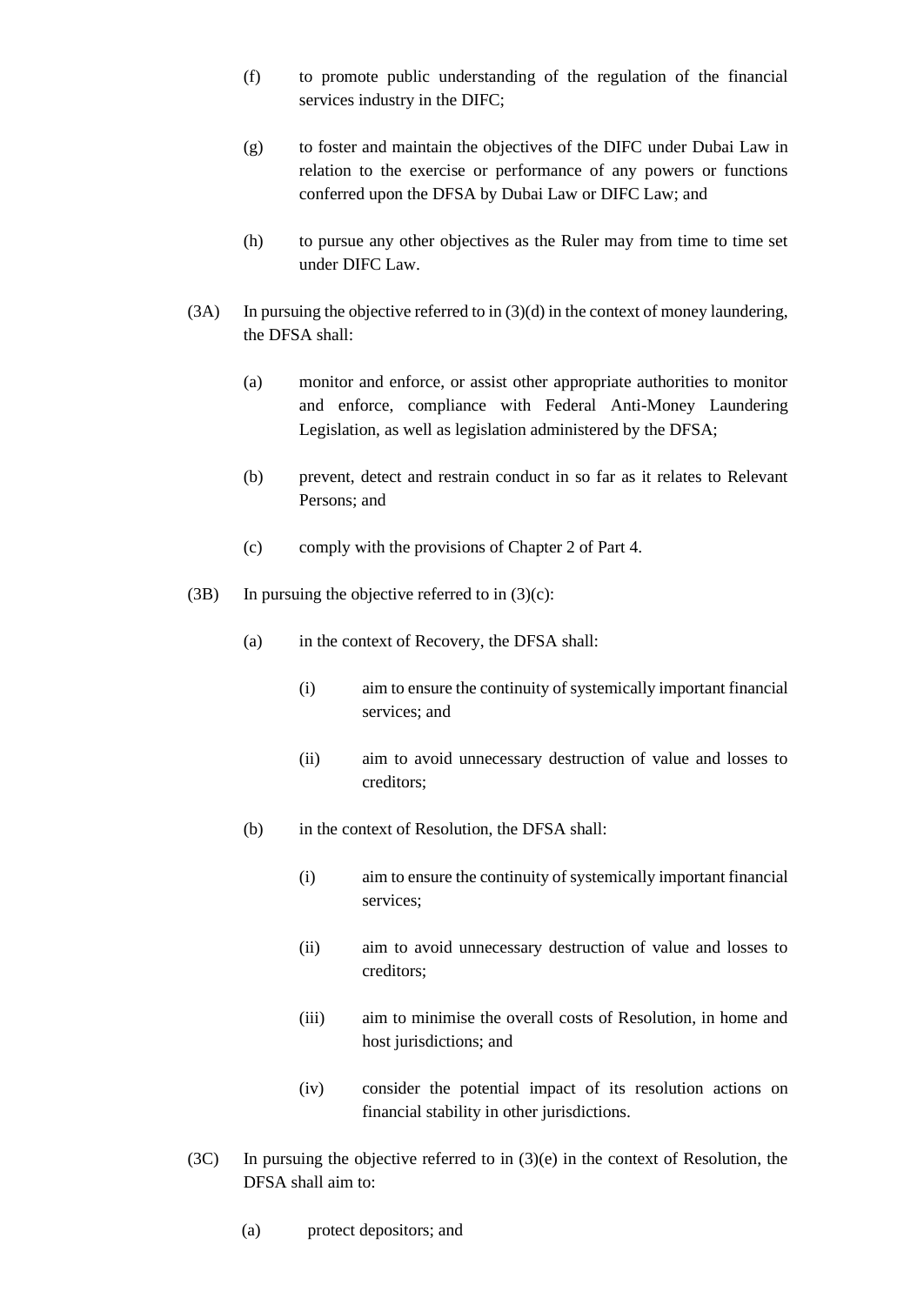- (b) protect client assets by providing prompt access to assets through either:
	- (i) the continued functioning of the Authorised Firm following Resolution;
	- (ii) the rapid return to the clients of identifiable and segregated client assets; or
	- (iii) the transfer of the client assets to a performing third party.
- (4) In exercising its powers and performing its functions, the DFSA shall take into consideration the following guiding principles, being the desirability of:
	- (a) pursuing the objectives of the DIFC as set out under Dubai Law in so far as it is appropriate and proper for the DFSA to do so;
	- (b) fostering the development of the DIFC as an internationally respected financial centre;
	- (c) co-operating with and providing assistance to regulatory authorities in the State and other jurisdictions;
	- (d) minimising the adverse effects of the activities of the DFSA on competition in the financial services industry;
	- (e) using its resources in the most efficient way;
	- (f) ensuring the cost of regulation is proportionate to its benefit;
	- (g) exercising its powers and performing its functions in a transparent manner; and
	- (h) complying with relevant generally accepted principles of good governance.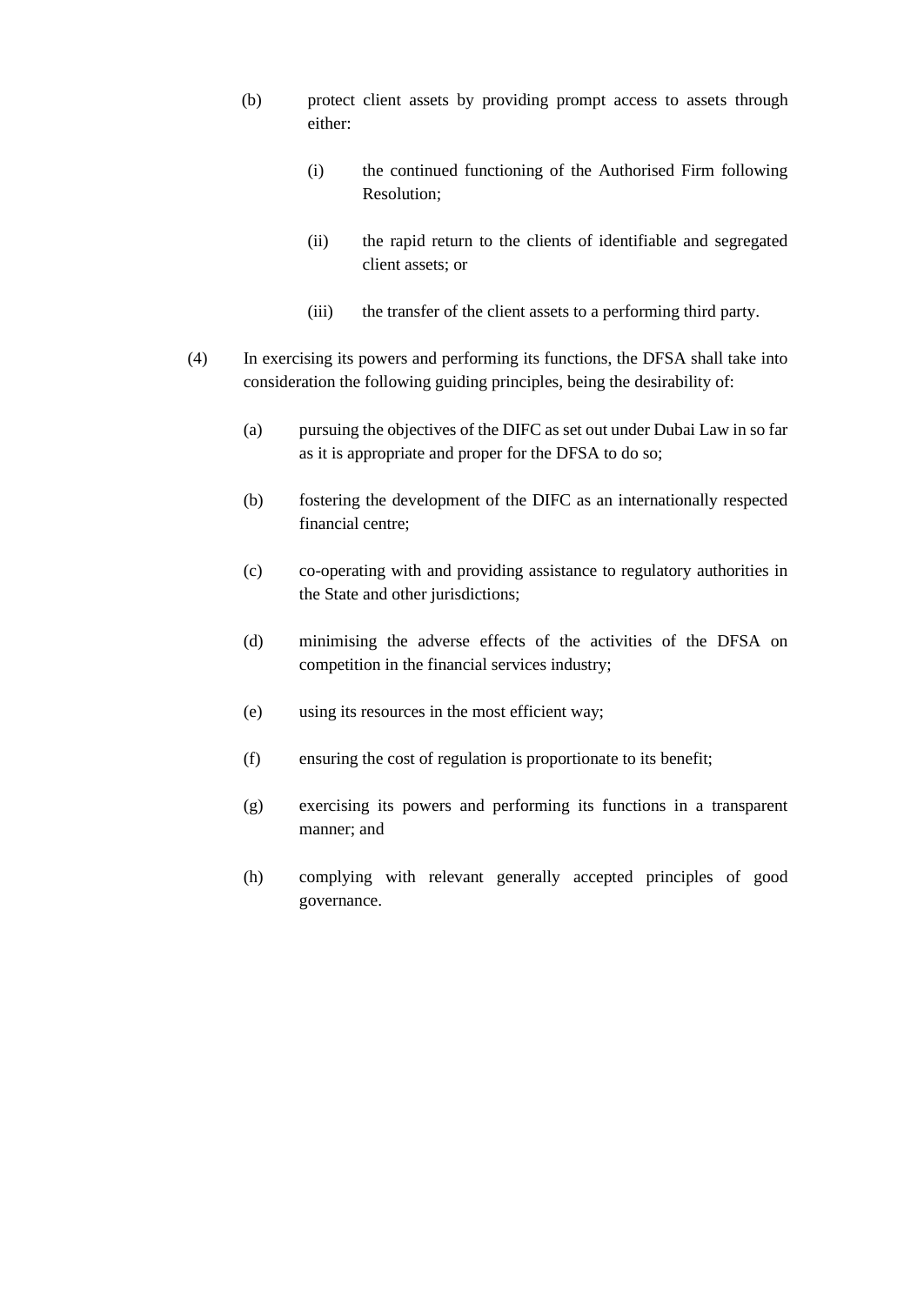#### <span id="page-13-0"></span>9. **Structure of the DFSA**

The DFSA shall be made up of:

- (a) the Chairman of the DFSA;
- (b) the DFSA Board of Directors;
- (c) the Financial Markets Tribunal appointed by the DFSA Board of Directors;
- (d) the Chief Executive and members of his staff; and
- (e) any DFSA committees as may be duly appointed from time to time.

#### <span id="page-13-1"></span> $10.$ **Independent Review of the DFSA**

- (1) The President may appoint an independent person to review and report to the President on any aspect of the efficiency and effectiveness of the DFSA in the use of its resources.
- (2) The President shall meet the reasonable expenses incurred by such person in preparing the report.
- (3) A person appointed under Article 10(1) has a right of access at all reasonable times to all information which is reasonably required by him for the purposes of preparing the report and which is held or controlled by any officer, employee or agent of the DFSA.
- (4) Such person shall be entitled reasonably to require from the officers, employees and agents of the DFSA such information and explanations as he considers necessary for the purpose of preparing the report.
- (5) A person shall not, without reasonable excuse, intentionally engage in conduct that results in the obstruction of a person appointed under Article 10(1) in the exercise of his powers under Article 10.

#### <span id="page-13-2"></span>11. **Reporting by the DFSA to the President**

- (1) The DFSA shall provide the President with a written report on the exercise of its powers, performance of its functions and financial activities.
- (2) Such report shall be prepared and provided as soon as reasonably practicable in each financial year of the DFSA and shall relate to its previous financial year.
- (3) Such report shall be published by the DFSA without undue delay, or within such time period as the President otherwise directs.

#### <span id="page-13-3"></span> $12.$ **Liability**

(1) Subject to Article 12(2), the DFSA may be sued in its own name.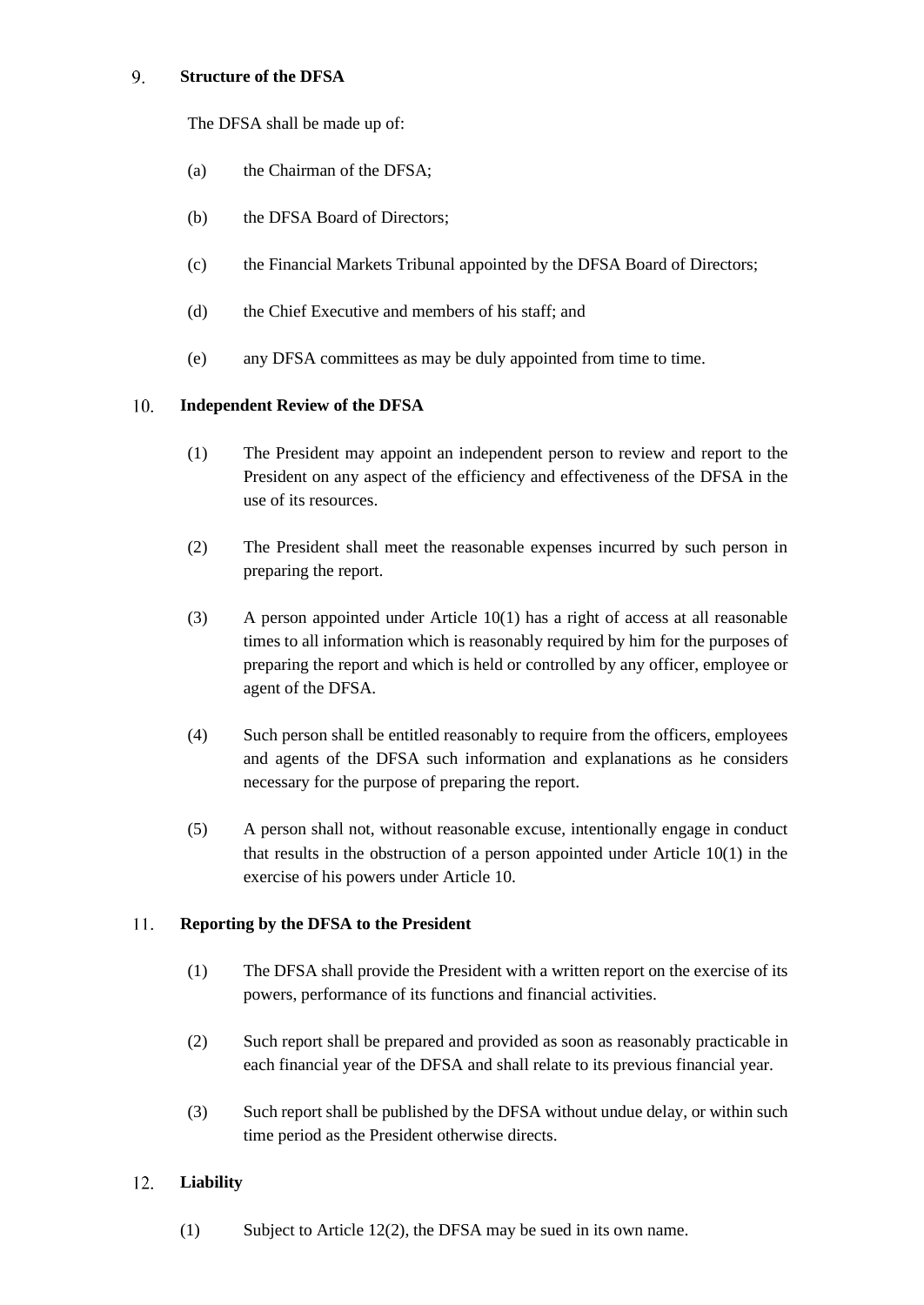- (2) Neither the DFSA nor any officer, director, DFSA tribunal or committee members, employee, delegate or agent of the DFSA can be held liable for anything done or omitted to be done in the performance or purported performance of the functions or in the exercise or purported exercise of any power of the DFSA or any power or function delegated to the DFSA.
- (3) Article 12(2) does not apply if the act or omission is shown to have been in bad faith.

#### <span id="page-14-0"></span>**Financial Year** 13.

- (1) The financial year of the DFSA commences on 1 January in each calendar year or such other date as the President may specify.
- (2) The first financial year of the DFSA commences on commencement of this Article and ends at the date arrived at under Article 13(1) for the next financial year.

#### <span id="page-14-1"></span> $14$ **Taxation**

The income of the DFSA shall not be subject to taxation.

#### <span id="page-14-2"></span> $15.$ **Record Keeping**

The DFSA shall make suitable arrangements for keeping appropriate records in relation to the exercise of its powers and the performance of its functions.

#### <span id="page-14-3"></span>16. **Funding and Fees**

- (1) The DFSA may make Rules prescribing the fees payable to the DFSA, including those for applications for licensing, recognition, registration and authorisation, in connection with the performance of its functions and exercise of its powers.
- (2) In respect of each financial year of the DFSA, the President shall provide financial resources to the DFSA to the extent necessary to ensure that it is able adequately to perform its functions and exercise its powers.
- (3) The DFSA may invest its financial resources which are not immediately required in accordance with an investment policy approved in advance by the President.

#### <span id="page-14-4"></span>17. **The Annual Budget of the DFSA**

- (1) The DFSA shall submit to the President for his approval estimates of the annual income and expenditure of the DFSA for the next financial year.
- (2) Such estimates shall include figures relating to levels of remuneration and entitlement to expenses of the officers, employees and agents of the DFSA.
- (3) The DFSA shall submit such estimates to the President for his approval not later than the end of the financial year.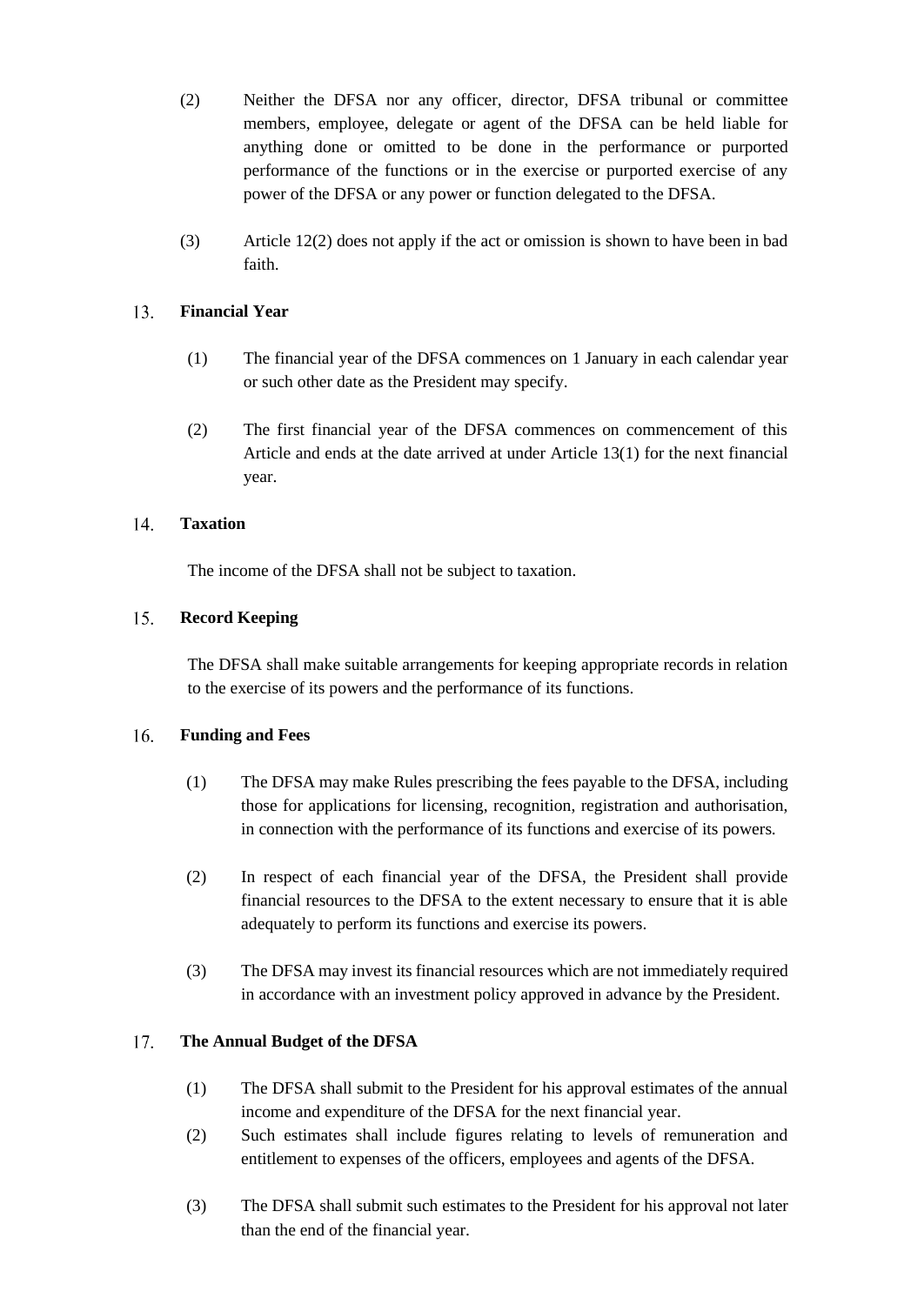- (4) The President may on reasonable grounds reject such estimates within 30 days of receiving them, such rejection to be addressed in writing with reasons to the DFSA.
- (5) Unless the estimates have been approved by the President under Article 17(3) or rejected under Article 17(4), they shall be deemed to have been approved on expiry of the 30 days.

# <span id="page-15-0"></span>17A. **General Reserve**

- (1) The DFSA shall maintain a general reserve equal to two times its annual expenditure, as specified in the latest estimate submitted under Article 17.
- (2) The DFSA may apply any income, penalty or surplus towards meeting the general reserve required under (1).

#### <span id="page-15-1"></span>18. **Accounts**

- (1) The DFSA shall keep proper accounts of its financial activities.
- (2) The DFSA shall, before the end of the first quarter of the financial year, prepare financial statements for the preceding financial year in accordance with the accounting standards specified by the DFSA in its Rules.
- (3) Such financial statements shall in any event give a true and fair view of the financial activities of the DFSA as at the end of the previous financial year and of the results of its operations and cash flows in the financial year.
- (4) Such statements shall be submitted to the DFSA Board of Directors and, where appropriate to do so, approved by the DFSA Board of Directors.
- (5) In this Article 'preceding year' does not include any financial year ending before the end of 2003.

#### <span id="page-15-2"></span>19. **Audit**

- (1) The DFSA Board of Directors shall appoint auditors to conduct an audit in relation to each financial year of the DFSA.
- (2) The DFSA shall, as soon as reasonably practicable after the preparation of its financial statements, provide such statements to the relevant auditors for audit.
- (3) The auditors shall prepare a report on the financial statements and send the report to the DFSA Board of Directors.
- (4) Such report shall, where appropriate, include a statement by the auditors as to whether or not, in their opinion, the financial statements to which the report relates give a true and fair view of the state of the financial activities of the DFSA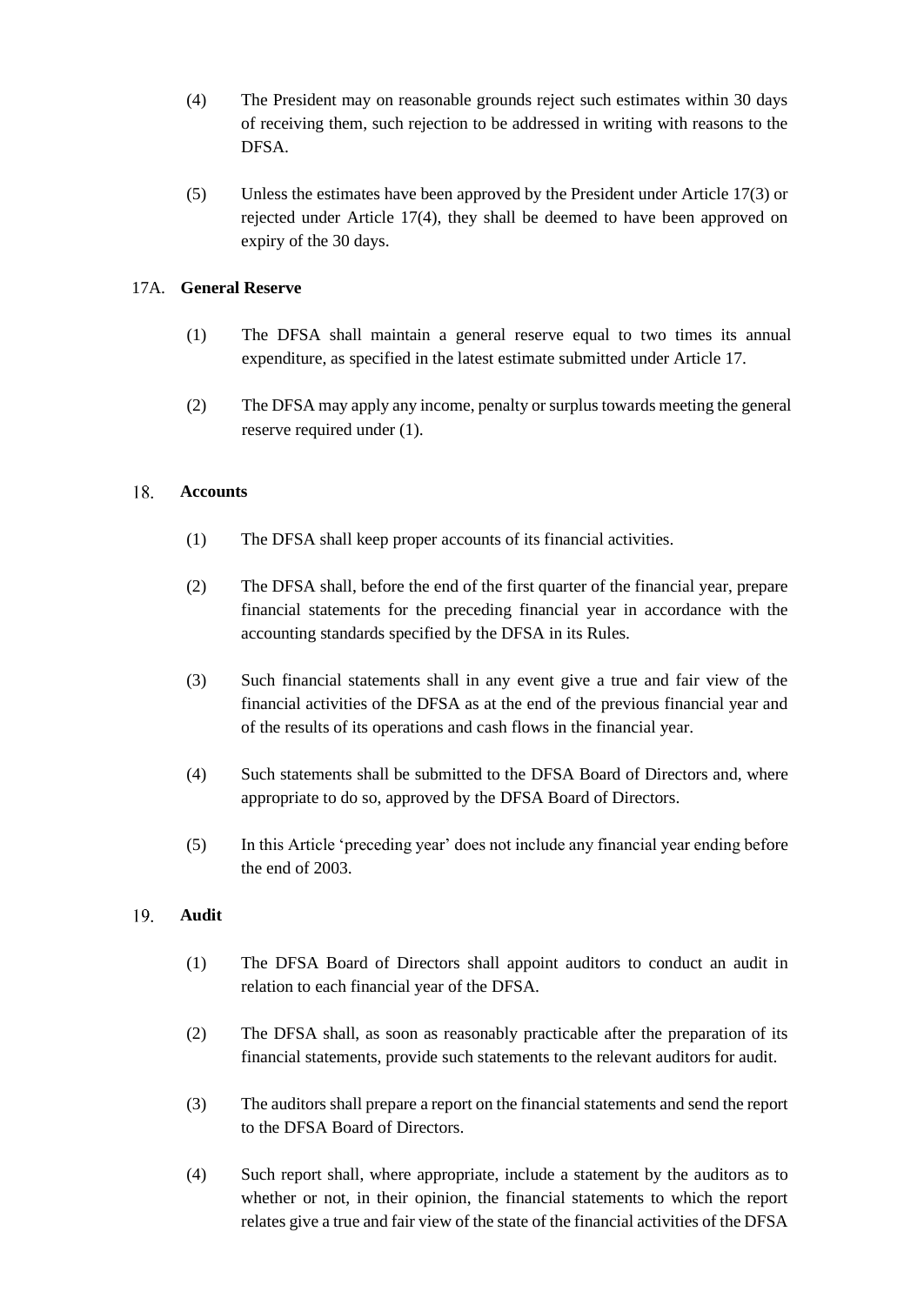as at the end of the financial year to which the financial statements relate and of the results of its operations and cash flows in the financial year.

- (5) The auditors shall have a right of access at all reasonable times to all information which is reasonably required by them for the purposes of preparing the report and which is held or controlled by any officer, employee or agent of the DFSA.
- (6) The auditors shall be entitled reasonably to require from the officers, employees and agents of the DFSA such information and explanations they consider necessary for the performance of their duties as auditors.
- (7) A person shall not without reasonable excuse intentionally engage in conduct that results in the obstruction of a person appointed under Article 19(1) in the exercise of his powers under Article 19.

# <span id="page-16-0"></span>**CHAPTER 2 - THE DFSA BOARD OF DIRECTORS**

#### <span id="page-16-1"></span>20. **The Powers and Functions of the DFSA Board of Directors**

- (1) The general powers and functions of the DFSA Board of Directors are to:
	- (a) ensure that the DFSA exercises its statutory powers and performs its statutory functions in accordance with its objectives;
	- (b) make policies relating to the regulation of financial services and related activities and any other matters over which the DFSA has exclusive jurisdiction;
	- (c) review the performance of the Chief Executive;
	- (d) give the Chief Executive written directions as to the furtherance of any of the DFSA's objectives or the performance of any of the Chief Executive's statutory functions. Such written directions shall not constitute Rules;
	- (e) arrange for the DFSA to enter into binding and non-binding arrangements, including memoranda of understanding and co-operation with similar bodies, provided they do not conflict with the treaties to which the State is a party; and
	- (f) accept a delegation of powers or functions from another person pursuant to Dubai Law or a Federal Law.
- (2) The legislative powers and functions of the DFSA Board of Directors are, so far as is reasonably practicable, to:
	- (a) review and, where appropriate, submit draft laws to the President with a recommendation that they be approved and enacted;
	- (b) review and, where appropriate, approve and make Rules;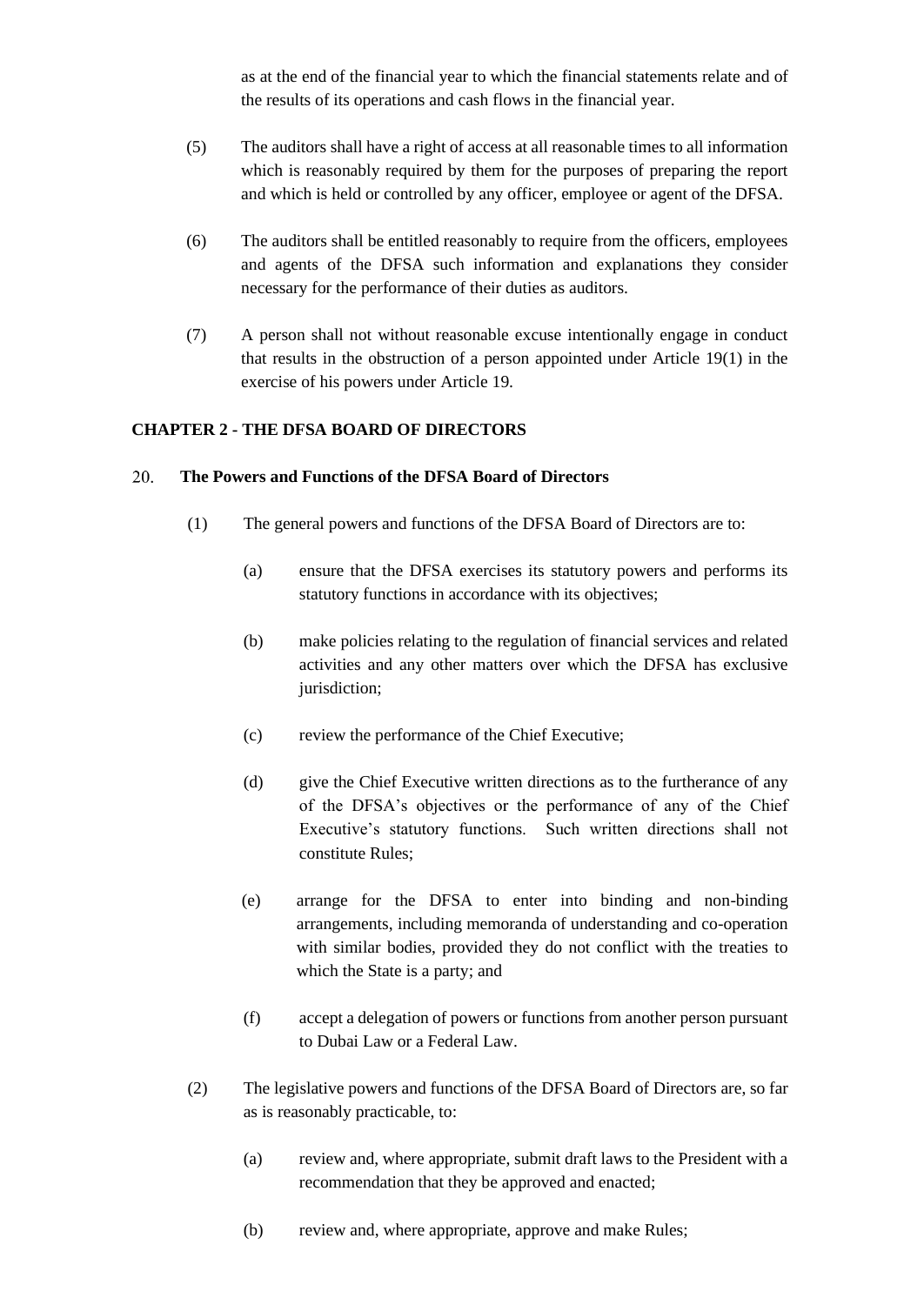- (c) review and, where appropriate, approve and issue standards and codes of practice of the DFSA; and
- (d) make written submissions to the President in relation to legislative matters outside the scope of its own legislative powers.
- (3) Except in respect of the powers and functions set out in Article  $20(1)(c)$  and (d) and Article 20(2), the DFSA Board of Directors may delegate to a committee of the DFSA Board of Directors or to the Chief Executive such of its powers or functions as may appropriately and more efficiently and effectively be exercised or performed by such committee or the Chief Executive.
- (4) The DFSA Board of Directors may act through the Chairman of the DFSA.

#### <span id="page-17-0"></span>21. **Chairman of the DFSA and Membership of the DFSA Board of Directors**

- (1) The President shall appoint a person to be the Chairman of the DFSA for a fixed term.
- (2) The President may reappoint the Chairman for a further fixed term.
- (3) The Chairman may be dismissed only by the President for just cause in accordance with DIFC Law.
- (4) The President shall appoint persons to be members of the DFSA Board of Directors for fixed terms.
- (5) The President may reappoint a Board Member for a further fixed term.
- (6) A Board Member may be dismissed only by the President for just cause in accordance with DIFC Law and only after consulting the Chairman.
- (7) The Chairman of the DFSA shall be a Board Member and Chairman of the Board.
- (8) The Chief Executive shall be a Board Member but shall not be appointed as Chairman of the DFSA.
- (9) No member of the staff of the Chief Executive shall be appointed as a Board Member.
- (10) For the purposes of determining whether a person may be dismissed for just cause under this Article and Article 22, just cause means inability, incapacity or misbehaviour.

#### <span id="page-17-1"></span>22. **The Chief Executive**

(1) The DFSA Board of Directors, by a majority resolution of two thirds of all members of the DFSA Board of Directors, shall appoint a person to be the Chief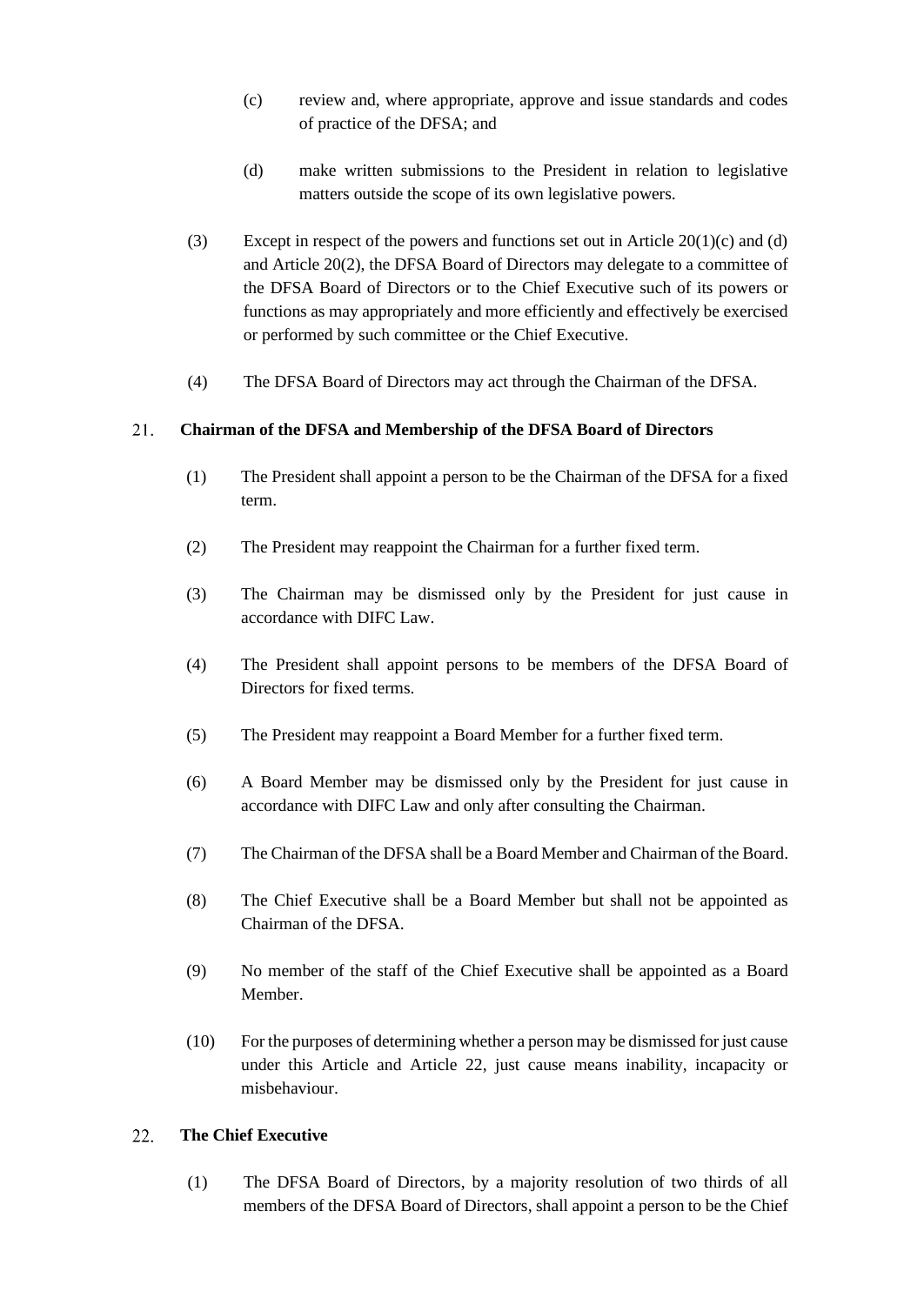Executive of the DFSA for a fixed term and may reappoint the Chief Executive of the DFSA for a further fixed term.

- (2) The DFSA Board of Directors, by a majority resolution of two thirds of all members of the DFSA Board of Directors may dismiss the Chief Executive for just cause in accordance with DIFC Law.
- (3) The DFSA Board of Directors shall consult the President prior to appointing, renewing the appointment of or dismissing the Chief Executive.

# <span id="page-18-0"></span>**CHAPTER 3 – RULES**

#### <span id="page-18-1"></span>23. **Power to Make Rules**

- (1) The DFSA Board of Directors may make Rules in respect of any matters related to the objectives, powers or functions of the DFSA or which facilitate the administration of, or further the purpose of, any law administered by the DFSA. This power shall be exercised by the DFSA Board of Directors.
- (2) In particular, the DFSA Board of Directors when exercising the power in Article 23(1) may make Rules in respect of:
	- (a) procedures and requirements in relation to licensing, authorisation and registration;
	- (b) levels and types of financial resources to be maintained by particular persons in the DIFC;
	- (c) standards of practice and business conduct of persons in dealing with their customers and clients and prospective customers and clients;
	- (d) the resolution of disputes;
	- (e) the conduct of particular persons in the DIFC;
	- (f) the operation of an Authorised Market Institution in the DIFC, including but not limited to:
		- (i) notification to and approval by the DFSA of any rules or guidance issued by an Authorised Market Institution;
		- (ii) the prescribing of regulatory functions of an Authorised Market Institution; and
		- (iii) the conduct of and supervision of any such regulatory function; and
	- (g) the conduct of the DFSA and its officers, employees and agents in relation to the exercise of powers and performance of functions,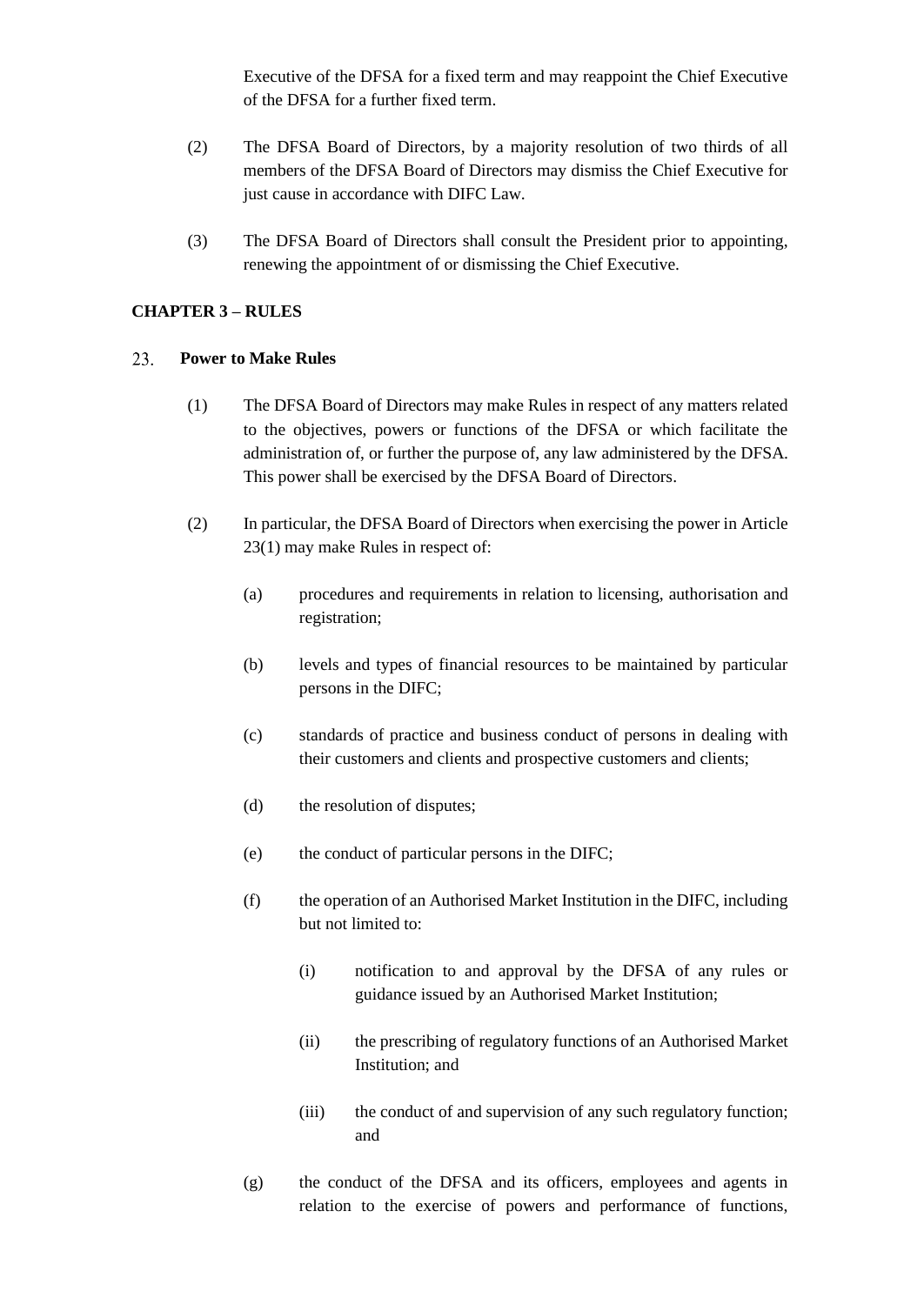including the exercise of discretionary powers and powers to conduct investigations and hearings.

- (3) Where the DFSA Board of Directors issues a standard or code of practice, the DFSA Board of Directors may incorporate such a standard or code into the Rules by reference and in such circumstances, except to the extent that the Rules otherwise provide, a person who is subject to the provisions of any such standard or code must comply with such provisions as if they were provisions of the Rules.
- (4) Where any legislation made under this Law purports to be made in exercise of a particular power or powers, it shall be taken also to be made in the exercise of all powers under which it may be made.

#### <span id="page-19-0"></span>24. **Publication of Draft Rules**

- (1) The DFSA shall publish draft Rules by means of a notice under Article 24(2).
- (2) The notice of draft Rules must include the following:
	- (a) the draft text of the Rules;
	- (b) a statement of the substance and purpose of the material provisions of the draft Rules; and
	- (c) a summary of the draft Rules.
- (3) Upon publication of a notice under Article 24(2), the DFSA shall invite interested persons to make representations with respect to the draft Rules within a period of at least 30 days after the publication, or within such period as the DFSA Board of Directors may otherwise determine.
- (4) Articles 24(1), (2) and (3) shall not apply if the DFSA Board of Directors concludes that:
	- (a) any delay likely to arise under such Articles is prejudicial to the interests of the DIFC; or
	- (b) the draft Rules are amendments to correct anomalies or typographical errors in the legislation or are merely consequential in nature and in all cases do not alter the policy set forth in the relevant legislation.
- (5) Any period of time during which the DFSA invites interested persons to make representations with respect to draft Rules prior to Article 24 coming into effect shall be deemed to count as part or all of the period referred to in Article 24(3).

#### <span id="page-19-1"></span>25. **Waivers and Modification of Rules**

- (1) The DFSA may:
	- (a) on the application of a person; or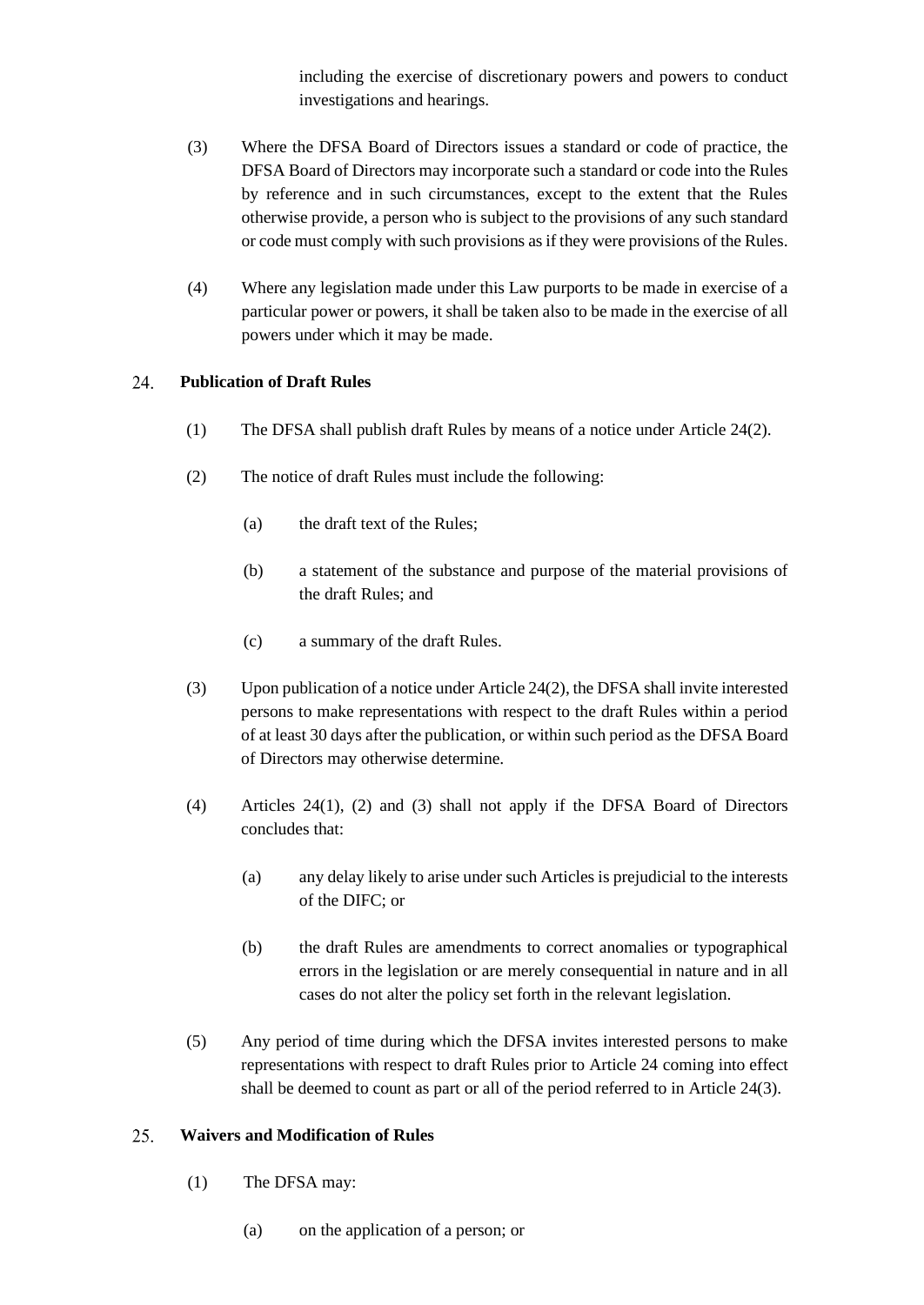(b) with the consent of a person;

by means of a written notice provide that one or more provisions of the Rules either:

- (c) shall not apply in relation to such person; or
- (d) shall apply to such person with such modifications as are set out in the written notice.
- (2) A written notice may be given subject to conditions.
- (3) A person to whom a condition specified in a written notice applies must comply with the condition. In the event of failure to comply with a condition, the DFSA may, without limiting any other powers that the DFSA may have, apply to the Court for an order, including an order that the person must comply with the condition in a specified way.
- (4) Unless the DFSA is satisfied that it is inappropriate or unnecessary to do so, it must publish a written notice in such a way as it considers appropriate for bringing the notice to the attention of:
	- (a) those likely to be affected by it; and
	- (b) others who may be likely to become subject to a similar notice.
- (5) The DFSA may:
	- (a) on its own initiative or on the application of the person to whom it applies, withdraw a written notice; or
	- (b) on the application of, or with the consent of, the person to whom it applies, vary a written notice.
- (6) The DFSA may make Rules in connection with the provision of a written notice under this Article, including Rules prescribing procedures for the making of applications and providing of consents.

# <span id="page-20-0"></span>**CHAPTER 4 –THE FINANCIAL MARKETS TRIBUNAL**

#### <span id="page-20-1"></span>26. **Constitution of the Financial Markets Tribunal**

- (1) The DFSA shall maintain a tribunal of the DFSA called the Financial Markets Tribunal (referred to as the "FMT").
- (2) The DFSA Board of Directors:
	- (a) shall appoint persons for fixed terms to serve as the president and other members of the FMT; and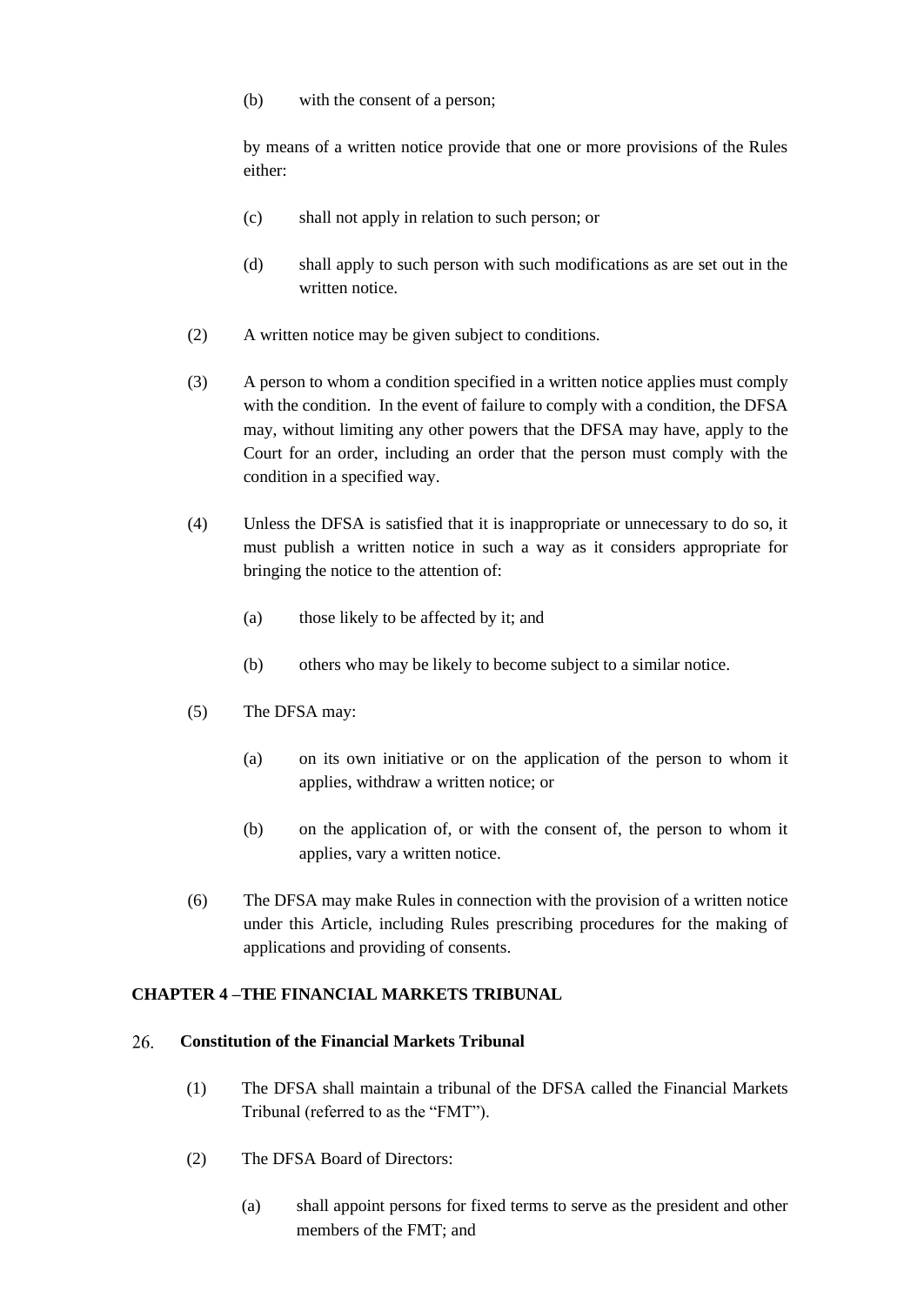- (b) may reappoint the president or any of the members for further fixed terms.
- (3) None of the following persons shall be the president or a member of the FMT:
	- (a) the Chairman of the DFSA;
	- (b) the Chief Executive of the DFSA; or
	- (c) any other Board Member, director, officer, employee or agent of the DFSA or of any other agency or body of the DIFC established under Dubai Law.
- (4) The president and members of the FMT shall have relevant qualifications, expertise and experience in the regulatory aspects of financial services and related activities.
- (5) The DFSA Board of Directors may dismiss the president or any of the members of the FMT for just cause. For the purpose of this Article, just cause means inability, incapacity or misbehaviour.

#### <span id="page-21-0"></span>27. **Powers and Functions of the FMT**

- (1) The powers and functions of the FMT are to hear and determine references and other proceedings as specified in Chapter 5 of Part 2.
- (2) The FMT may do whatever it deems necessary for or in connection with, or reasonably incidental to, performing its functions and exercising its powers conferred for the purposes of Article 27(1), including the giving of directions as to practice and procedure to be followed in the FMT in the hearing and determination of references or other proceedings.
- (3) The president of the FMT may establish one or more panels of the FMT to exercise the powers and perform the functions of the FMT.
- (4) The president of the FMT or the chairman of a panel appointed to hear and determine a reference or other proceeding may make any procedural order or order granting interim relief that the FMT has the power to make.
- (5) For the purpose of a reference or other proceeding, the president of the FMT or the chairman of a panel appointed to hear and determine the proceeding:
	- (a) may appoint one or more persons, who shall be independent and an expert in their field, to assist the FMT in deciding any of the issues arising in the proceeding, including assistance in the examination of the parties' witnesses; and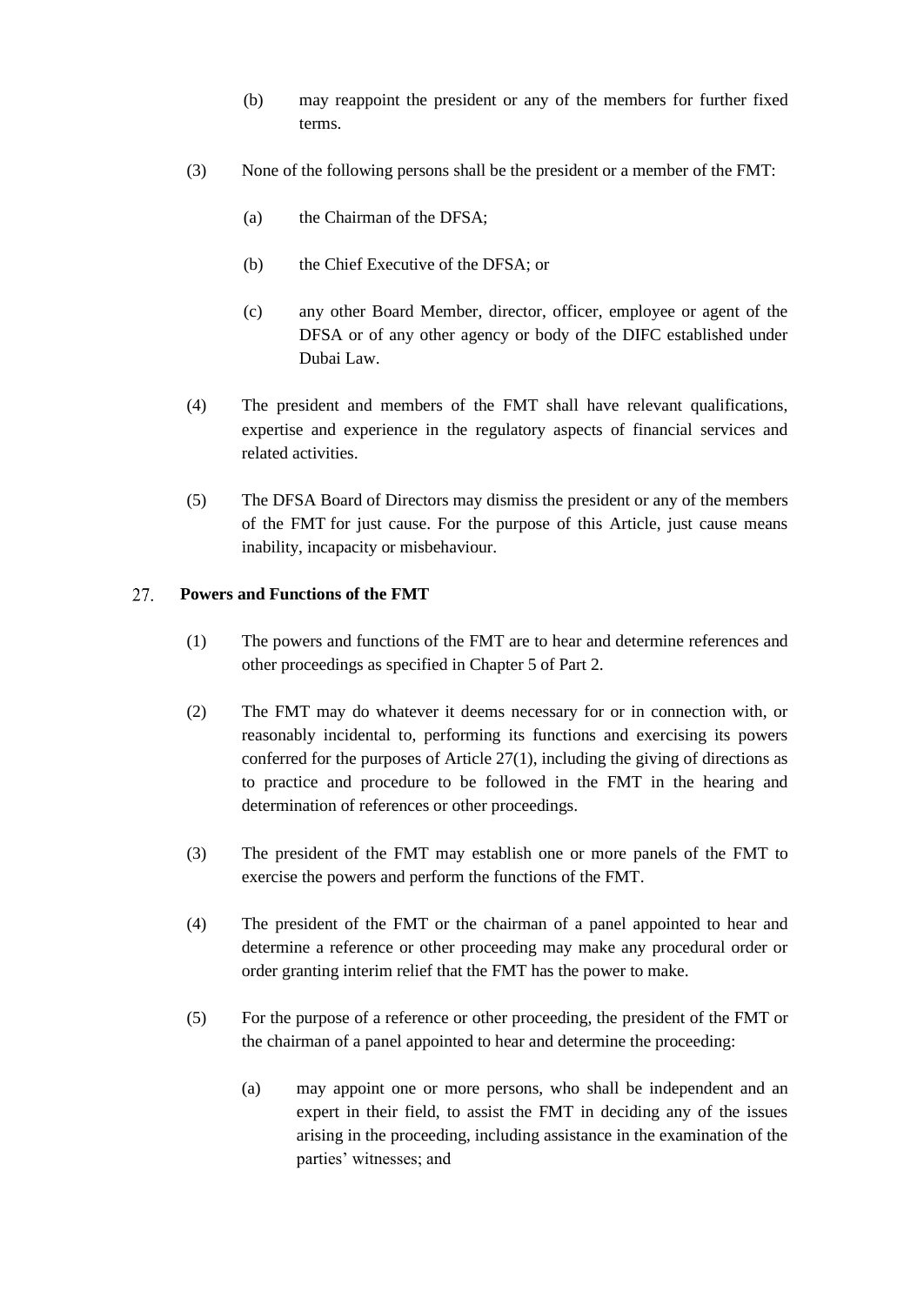- (b) shall provide the parties with an opportunity to make submissions on the expert's assistance and shall record in its decision the issues on which, and the extent to which, such assistance was relied upon by the FMT.
- (6) Subject to the Law and Rules, the FMT may make rules of procedure governing the commencement, hearing and determination of references and other proceedings, including as to:
	- (a) rules of evidence;
	- (b) the manner in which powers may be exercised;
	- (c) the manner in which conflicts of interest of members of the FMT may be prevented;
	- (d) the manner in which an FMT appointed expert may provide assistance to the FMT;
	- (e) notification to the Chief Executive of the commencement of a reference or other proceeding; and
	- (f) the manner in which the Chief Executive may appear and be heard in the reference or other proceeding.

### <span id="page-22-0"></span>**CHAPTER 5 – PROCEEDINGS IN THE FINANCIAL MARKETS TRIBUNAL**

#### <span id="page-22-1"></span>28. **Definitions**

In this Chapter, unless the context provides otherwise:

- (a) an "officer, employee or agent" of a person includes a person who proposes to become an officer, employee or agent of a person; and
- (b) a "proceeding" is:
	- (i) a reference;
	- (ii) a regulatory proceeding; or
	- (iii) an application by the DFSA to the FMT for the payment or reimbursement of costs and expenses of an investigation under Article 79;
- (c) a "reference" is a proceeding before the FMT to review a decision of the DFSA under this Article;
- (d) a "regulatory proceeding" is a proceeding before the FMT to hear and determine an issue of a regulatory nature as prescribed under the Law or the Rules or any other legislation administered by the DFSA.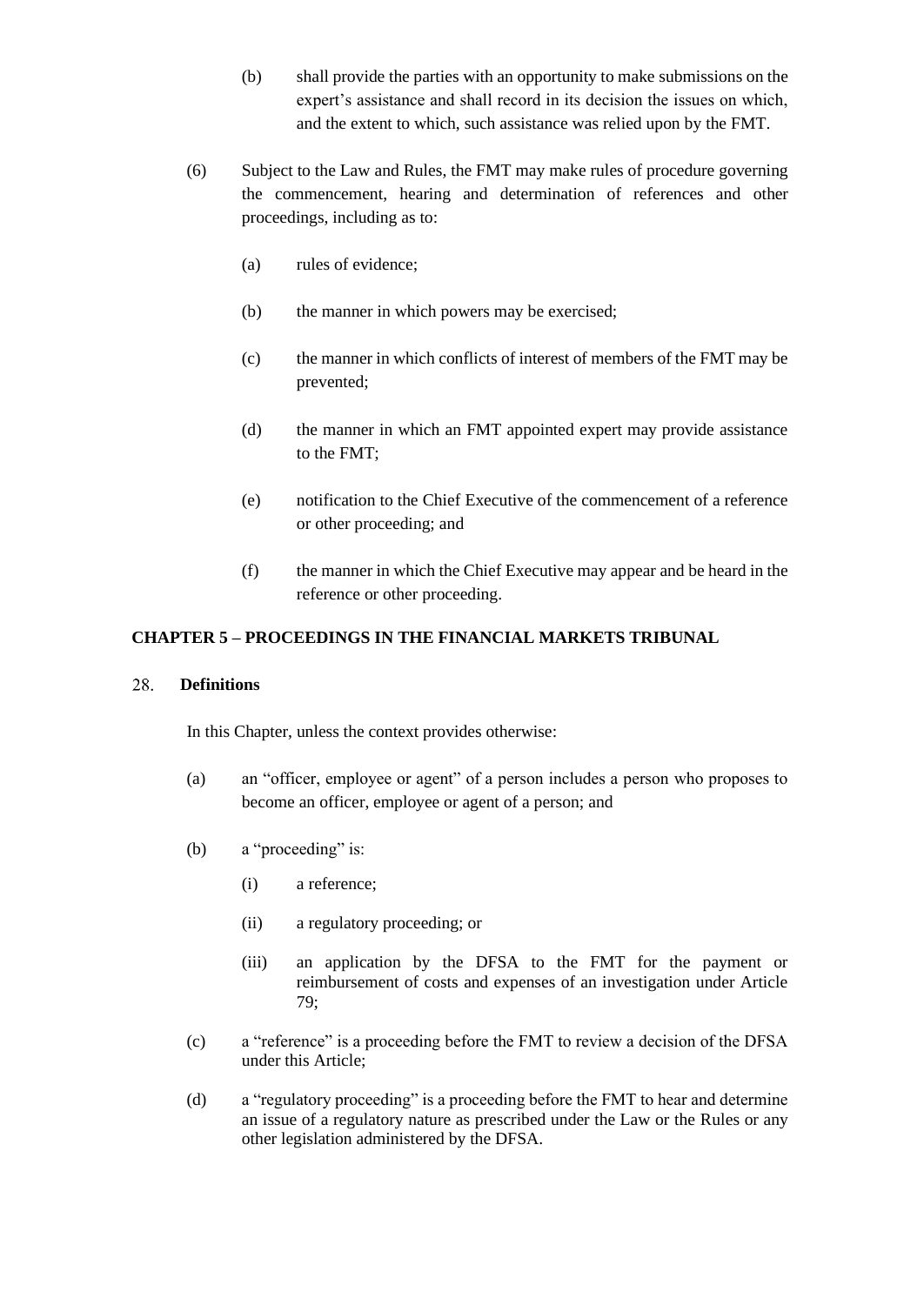#### <span id="page-23-0"></span>29. **References**

- (1) The FMT has jurisdiction to hear and determine any reference where a provision of legislation administered by the DFSA or a provision in or made under a DIFC Law provides that a matter may be referred to the FMT for review.
- (2) A person may commence a reference to the FMT only in circumstances where the FMT has jurisdiction to hear and determine the reference under this Article.
- (3) A reference must be commenced:
	- (a) within 30 days of the relevant decision of the DFSA; or
	- (b) within such further period not exceeding 30 days as may be approved by the FMT where it is satisfied that such approval is appropriate in the circumstances.
- (4) At the conclusion of a reference, the FMT may do one or more of the following:
	- (a) affirm the original decision of the DFSA which is the subject of the reference;
	- (b) vary that original decision;
	- (c) set aside all or part of that original decision and make a decision in substitution;
	- (d) decide what, if any, is the appropriate action for the DFSA to take and remit the matter to the Chief Executive;
	- (e) make such order in respect of any matter or any of the parties which it considers appropriate or necessary in the interests of the DFSA's regulatory objectives or otherwise in the interests of the DIFC; or
	- (f) issue directions for giving effect to its decision, save that such directions may not require the DFSA to take any step which it would not otherwise have the power to take.
- (5) If a person refers a decision to the FMT, the DFSA must publish such information about the decision as it considers appropriate unless:
	- (a) in the DFSA's opinion, publication of such information would be prejudicial to the interests of the DIFC; or
	- (b) the FMT has made an order under Article 31(5) preventing such publication.
- (6) Information about a decision referred to in paragraph (5):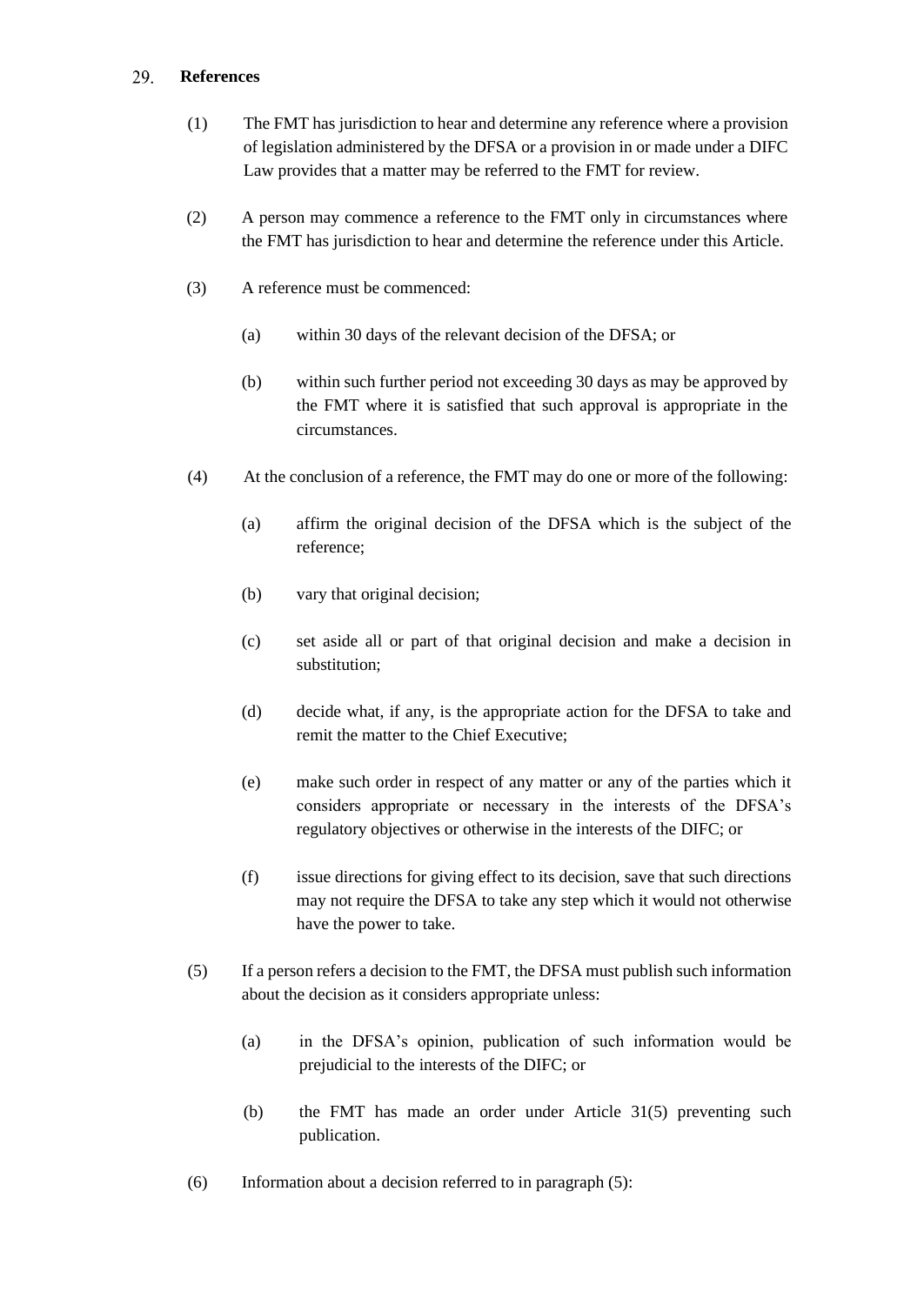- (a) must be published as soon as practicable after the referral of the decision to the FMT;
- (b) may be published in such manner as the DFSA considers appropriate; and
- (c) must include a statement that the person has exercised their right to refer the matter to the FMT and the decision is subject to review.
- (7) Nothing in paragraph (5) limits the DFSA's power under Article 116 to publish information or statements about a decision or matter in other circumstances.
- (8) The FMT may make an order referred to in paragraph (5)(b) prohibiting publication of information only if it is satisfied that:
	- (a) such publication would be likely to cause serious harm to the person to whom the decision relates or to some other person; and
	- (b) it is proportionate to make such an order, having regard to the principle that the DFSA should exercise its powers as transparently as possible and that proceedings of the FMT should generally be in public.

#### <span id="page-24-0"></span>30. **Regulatory proceedings**

- (1) The FMT has jurisdiction to hear and determine any regulatory proceeding where a provision of the Law, the Rules, or any other legislation administered by the DFSA provides that the FMT may hear and determine a regulatory proceeding relating to a matter.
- (2) The DFSA or any other person may commence a regulatory proceeding in the FMT only in circumstances where the FMT has jurisdiction pursuant to this Article to hear and determine the matter.
- (3) A regulatory proceeding may be brought either:
	- (a) by the DFSA; or
	- (b) by another person with:
		- (i) sufficient interest in the matter to which the regulatory proceeding relates; and
		- (ii) the consent of the DFSA or, where such consent is denied, the consent of the FMT.
- (4) At the conclusion of a regulatory proceeding, the FMT may do one or more of the following:
	- (a) declare that a person has committed a contravention of a specified provision;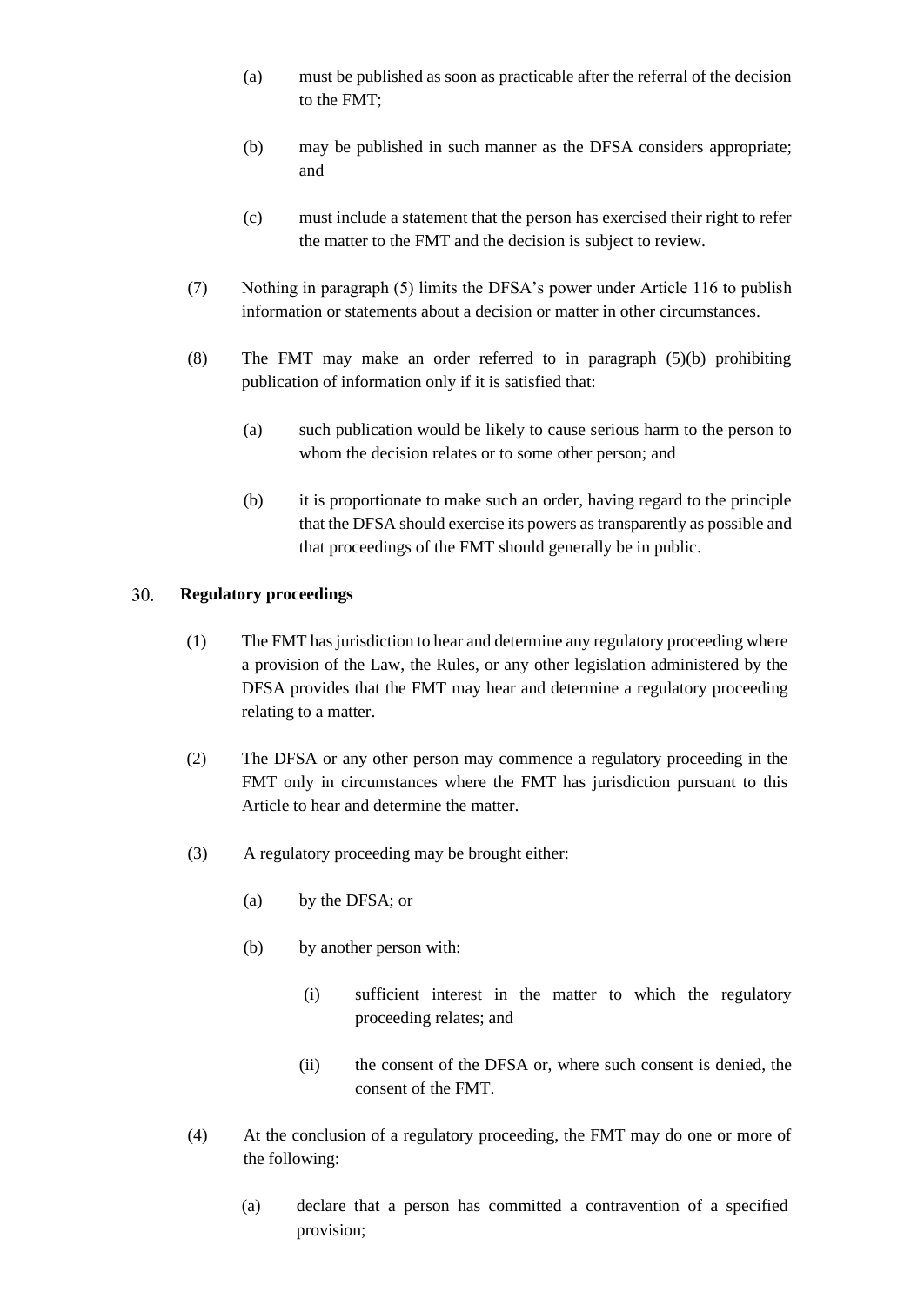- (b) impose a fine on a person in respect of a contravention, of such amount as it considers appropriate;
- (c) censure the person by any means, including by way of publishing a notice of censure;
- (d) make an order requiring the person to effect restitution or compensate any other person for such period and on such terms as the FMT may direct;
- (e) make an order requiring the person to account, in such form and on such terms as the FMT may direct, for such amounts as the FMT determines to be profits arising from wrongdoing or any other form of unjust enrichment as determined by the FMT;
- (f) make an order requiring the person to cease and desist from such activity as the FMT may stipulate;
- (g) make an order requiring the person to do an act or thing;
- (h) make an order prohibiting the person from holding office at any body corporate carrying on business in the DIFC; or
- (i) make a finding, declaration or order of a type prescribed under the Law, Rules or any other legislation administered by the DFSA.

#### <span id="page-25-0"></span> $31.$ **Conduct of proceedings**

- (1) A person shall commence a proceeding by giving the FMT a written notice in the form provided for in the rules of procedure of the FMT.
- (2) Subject to Article 31(4), on the commencement of a proceeding, the president of the FMT shall, without undue delay:
	- (a) select and appoint a panel of one or more members of the FMT to exercise the powers and perform the functions of the FMT to hear and determine the matter; and
	- (b) appoint a panel member to be the panel chairman.
- (3) For the purpose of Article 31(2), the president of the FMT may appoint himself as the chairman or as a member of a panel in a proceeding.
- (4) (a) Where:
	- (i) a proceeding is commenced before the FMT;
	- (ii) there are common parties or there is a common question of law or fact in any other proceeding commenced before the FMT; and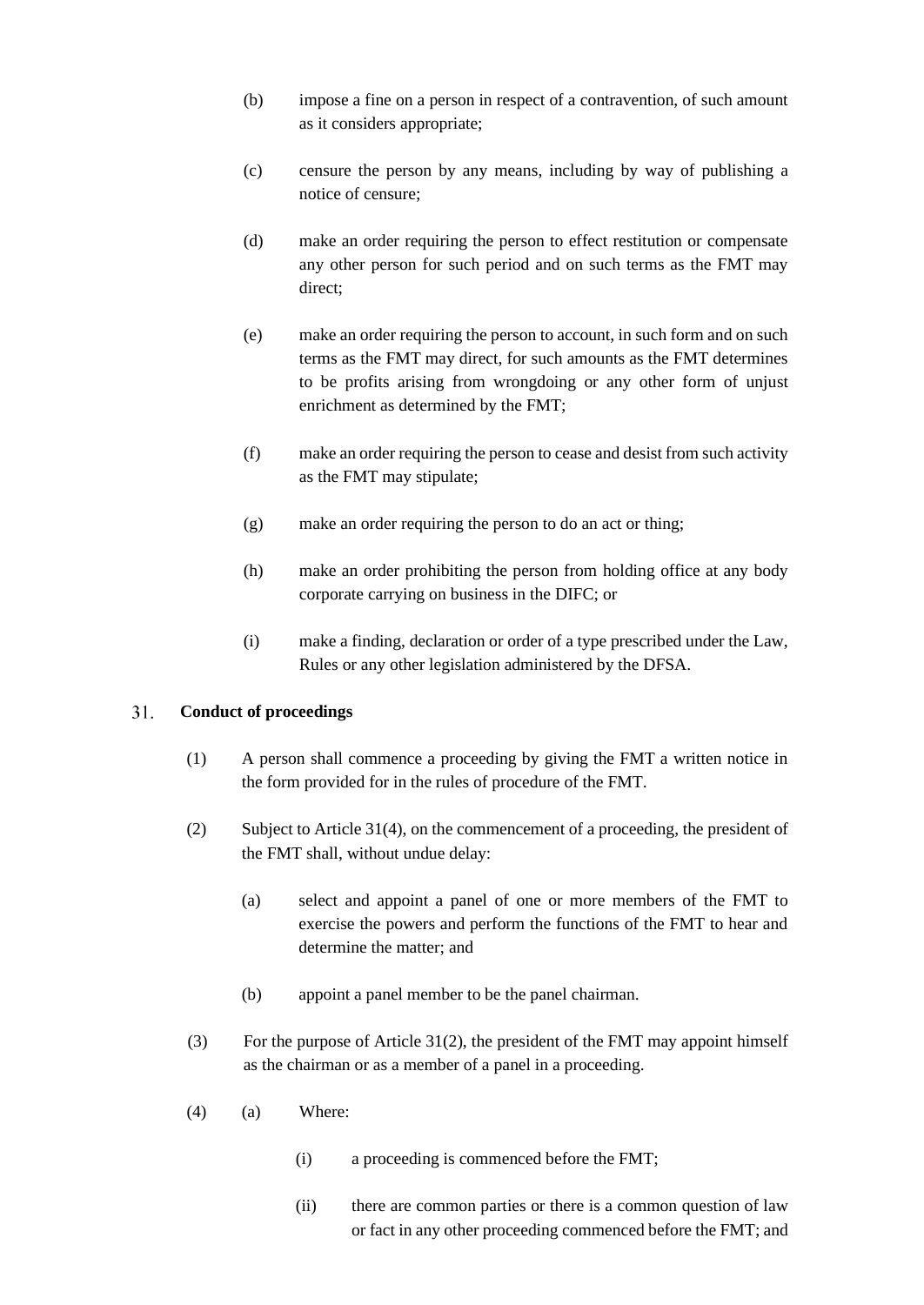(iii) the president of the FMT is satisfied that it is in the interests of justice and efficiency and is in the interests of the DIFC to make a direction under this Article;

the president of the FMT may direct that:

- (iv) the proceedings be consolidated, heard and determined by the FMT constituted as a single panel, on such terms as the president may direct;
- (v) the proceedings are to be heard at the same time, or one following another; or
- (vi) a proceeding is to be stayed until the determination of another proceeding.
- (b) Where two or more original proceedings are consolidated into a single proceeding under Article 31(4)(a), the FMT panel constituted for the consolidated proceeding shall, in hearing and determining issues relevant to each of the original proceedings, have the same powers in relation to those issues as the FMT panel would have had in the original proceedings.
- (5) In hearing and determining a proceeding, the FMT may:
	- (a) receive and consider any evidence by way of oral evidence, written statements or documents, even if such evidence may not be admissible in civil or criminal proceedings in a court of law;
	- (b) determine the manner in which such evidence is received by the FMT;
	- (c) where the proceeding is a reference, consider any evidence relating to the subject-matter of the reference, whether or not such evidence was available to the DFSA at the time of the decision to which the reference relates;
	- (d) by notice in writing require a person to attend before it at any sitting and to give evidence and produce any item, record or document in his possession relating to the subject matter of the proceeding;
	- (e) administer oaths;
	- (f) examine or cause to be examined on oath or otherwise a person attending before it and require the person to answer truthfully any question which the FMT considers appropriate for the purpose of the proceeding;
	- (g) order a witness to provide evidence by sworn statement for the purpose of the proceedings;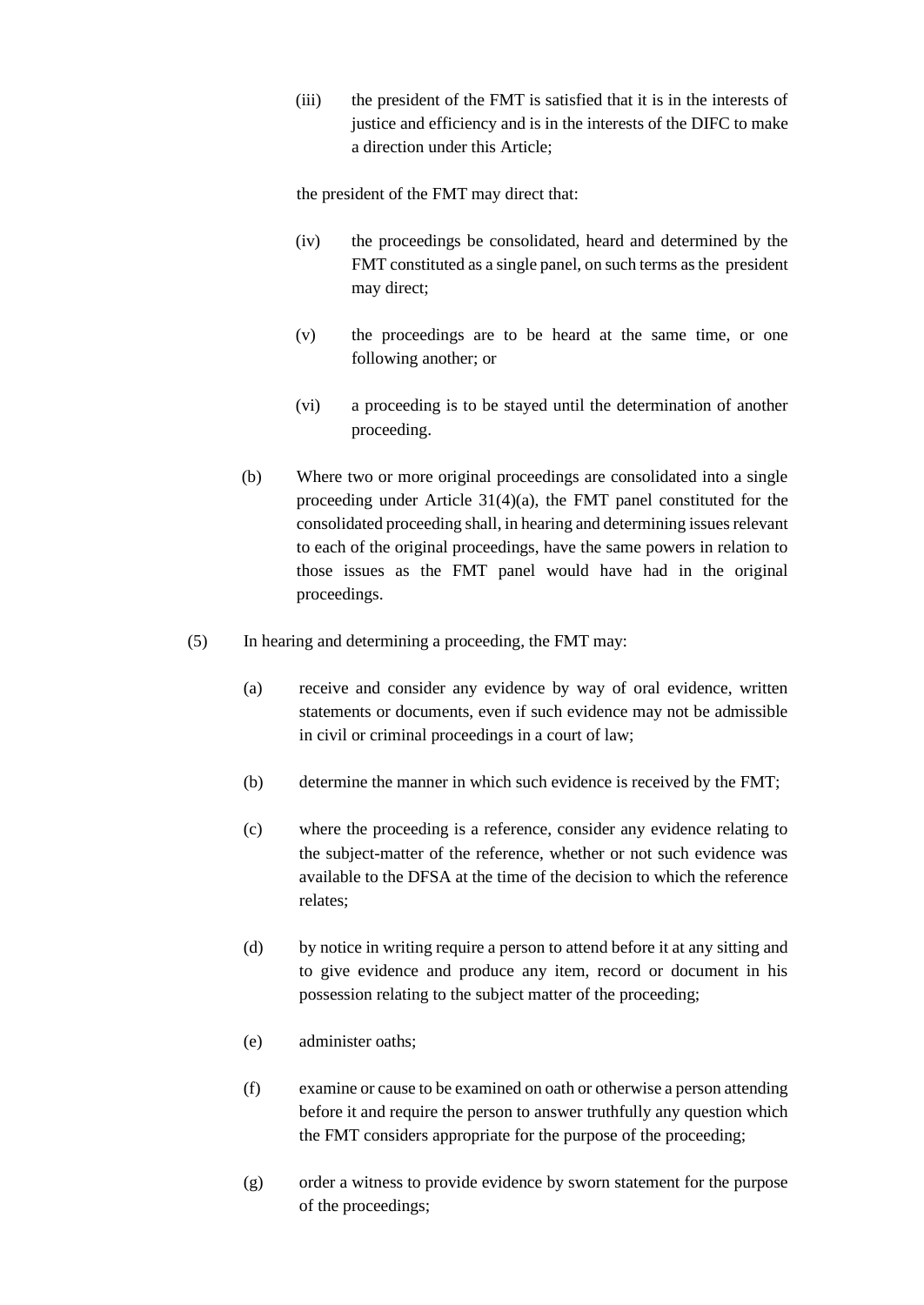- (h) order a person not to publish or otherwise disclose any material disclosed by any person to the FMT;
- (i) where the proceeding is a reference, stay the decision of the DFSA to which the reference relates and any related steps proposed to be taken by the DFSA until the FMT has determined the reference; and
- (j) exercise such other powers or make such other orders as the FMT considers necessary for or ancillary to the conduct of the proceeding or the performance of its function.
- (6) Proceedings and decisions of the FMT shall be heard and given in public unless the FMT orders otherwise, or its rules of procedure provide otherwise.
- (7) Any finding of fact in a proceeding shall be determined on the balance of probabilities.
- (8) A decision of the FMT may be taken by a majority.
- (9) At the conclusion of a proceeding, the FMT may also make an order requiring a party to the proceedings to pay a specified amount, being all or part of the costs of the proceedings, including those of any party.
- (10) Where the FMT makes an order requiring a party to the proceedings to pay costs under Article 31(9), such costs may be recovered from the recipient of the order in a court of competent jurisdiction as a debt due to the party which incurred the relevant costs.
- (11) Upon making its decision, the FMT must without undue delay inform each party to the proceeding in writing of:
	- (a) such decision and the reasons for such decision, including its findings on material questions of fact and identifying the evidence or other material on which those findings were based;
	- (b) the date on which the decision is to take effect; and
	- (c) where applicable, the date by which payment of any fine, restitution or compensation must be made.
- (12) A certificate that purports to be signed by the president or proper officer of the FMT and which states that the FMT on a specified day made a specified decision, including a finding that a specified person has committed a contravention of a specified provision of the Law or of the Rules or of any other legislation administered by the DFSA or made a specified finding of fact, is, in any other proceedings before FMT, or proceedings before the Court, where relevant:
	- (a) conclusive evidence of the decision of the FMT made on that day;
	- (b) prima facie evidence that the person contravened that provision; and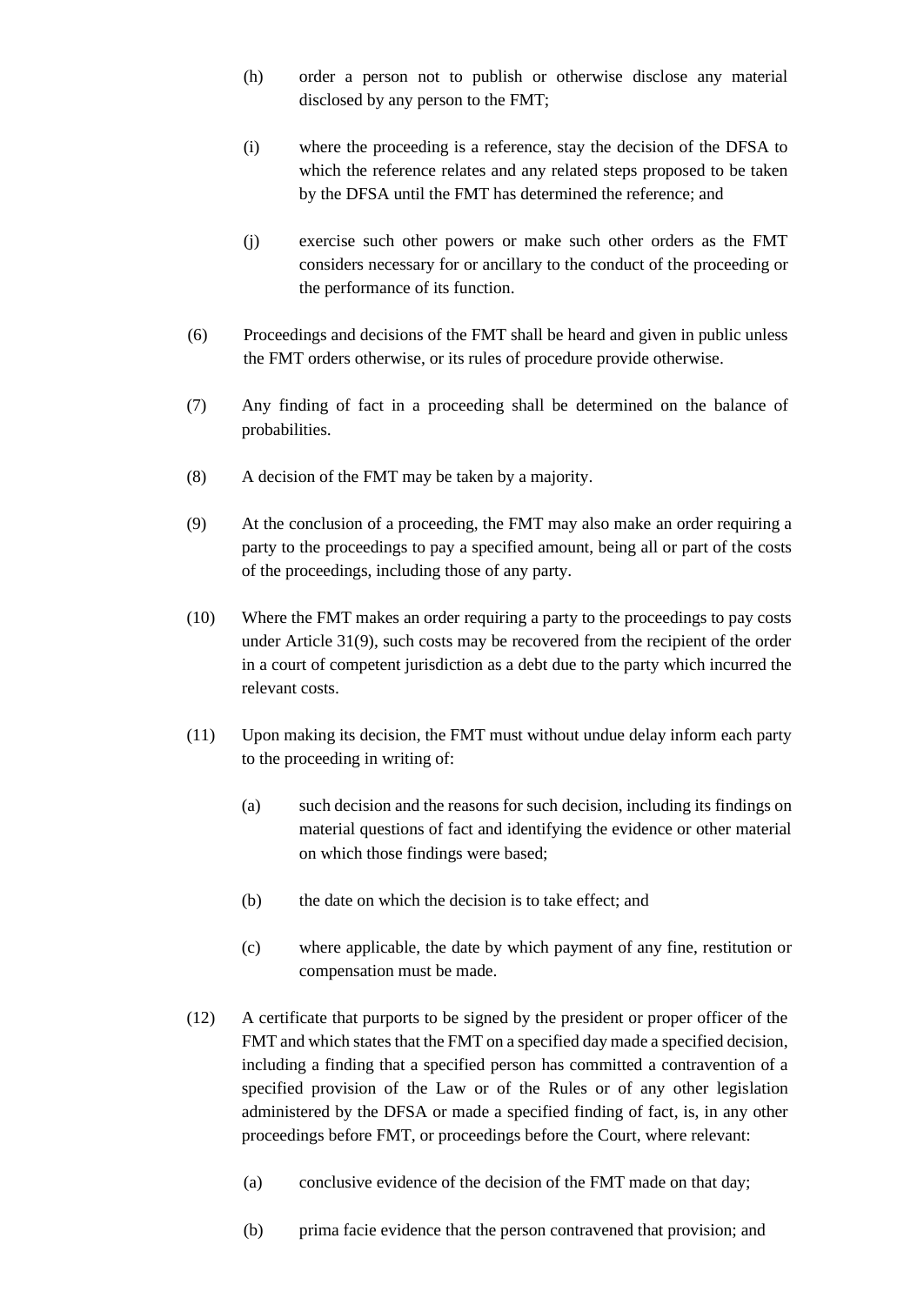(c) prima facie evidence of the relevant finding of fact.

#### <span id="page-28-0"></span> $32.$ **Enforcement**

- (1) A person commits a contravention if that person, without reasonable excuse:
	- (a) fails to comply with a lawful order, notice, prohibition or requirement of the FMT;
	- (b) having been lawfully required by the FMT to attend before it, does not attend or leaves the place where his attendance is so required without the permission of the FMT;
	- (c) hinders or deters any person from attending before the FMT, giving evidence or producing any item, record or document, for the purposes of any reference or other proceeding;
	- (d) threatens or causes any loss to be suffered by any person who has attended before the FMT, on account of such attendance;
	- (e) threatens or causes any loss to be suffered by any member of the FMT or any person assisting the FMT at any time; or
	- (f) engages in conduct, including without limitation the:
		- (i) destruction of documents; or
		- (ii) giving of information that is false or misleading;

that is intended to obstruct the FMT in the exercise of any of its powers.

- (2) Without limiting the application of Article 32(3), where a person commits a contravention under Article 32(1), the FMT may make one or more orders imposing a fine on the person of such amount as it considers appropriate, censuring the person, requiring the person to effect restitution or compensation, requiring the person to cease and desist from such activity as the FMT may stipulate, or requiring the person to do any other act or thing.
- (3) Where a person fails to comply with a decision, lawful order, notice, prohibition or requirement of the FMT, or fails to pay a fine lawfully imposed by the FMT, the Court may, on application of:
	- (a) the FMT; or
	- (b) any party to the reference or other proceeding, including the DFSA;

make any order as it thinks fit to enforce such decision, order, notice, prohibition, requirement or fine.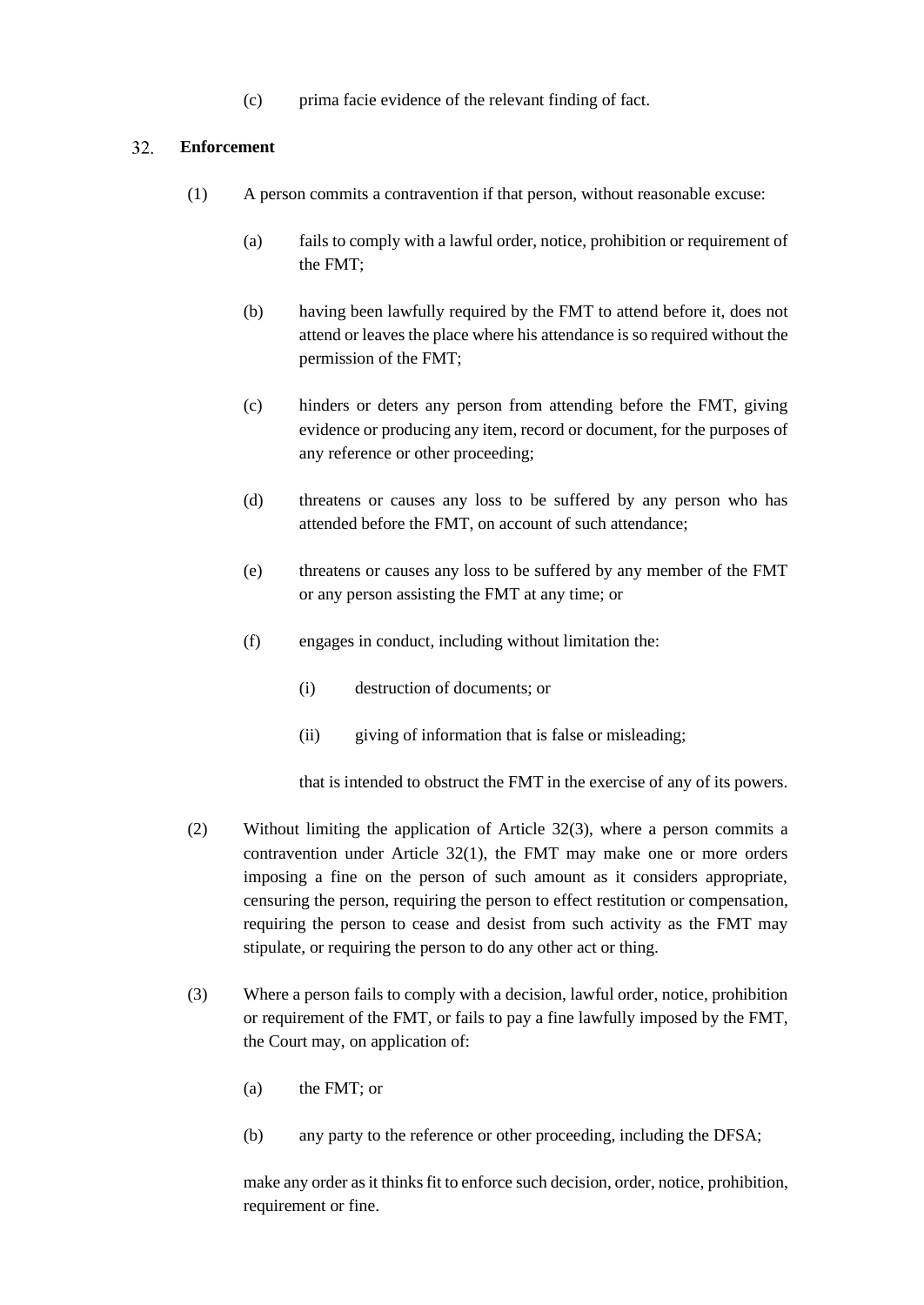#### <span id="page-29-0"></span>33. **Appeal from a decision of the FMT**

- (1) A party to a reference or other proceeding may, with the permission of the FMT or the Court, appeal a decision of the FMT to the Court only on a point of law.
- (2) In this Article:
	- (a) "permission" means, in the first instance, permission of the FMT and where this is denied, permission of the Court; and
	- (b) "a party" includes the DFSA.

#### <span id="page-29-1"></span>34. **Savings and Transitional**

- (1) For the purposes of this Article:
	- (a) "previous Law" means the Regulatory Law 2004 as it was in force immediately prior to the commencement of the DIFC Laws Amendment Law No. 1 of 2014; and
	- (b) "current Law" means the provisions of this Law that came into force under the DIFC Laws Amendment Law No. 1 of 2014, as amended from time to time.
- (2) The Financial Markets Tribunal that was established under the previous Law continues as if it had been established under the current Law including, without limitation, any appointment made under the previous Law which if subsisting at the commencement of the current Law shall continue as if made under the current Law.
- (3) The Regulatory Appeals Committee that was established under the previous Law continues only for the purposes of Article 34(5).
- (4) Except as provided in Article 34(5) and (6):
	- (a) anything done or omitted to be done under or for the purposes of the previous Law, including a contravention, is deemed to be done or omitted to be done under or for the purposes of the current Law; and
	- (b) nothing in the current Law affects:
		- (i) any right, privilege, remedy, obligation or liability accrued to or incurred by a person under the previous Law; or
		- (ii) any investigation or legal or administrative proceeding commenced or to be commenced in respect of such a right, privilege, remedy, obligation or liability.
- (5) Any proceeding instituted in the Financial Markets Tribunal or the Regulatory Appeals Committee under the previous Law shall continue under the previous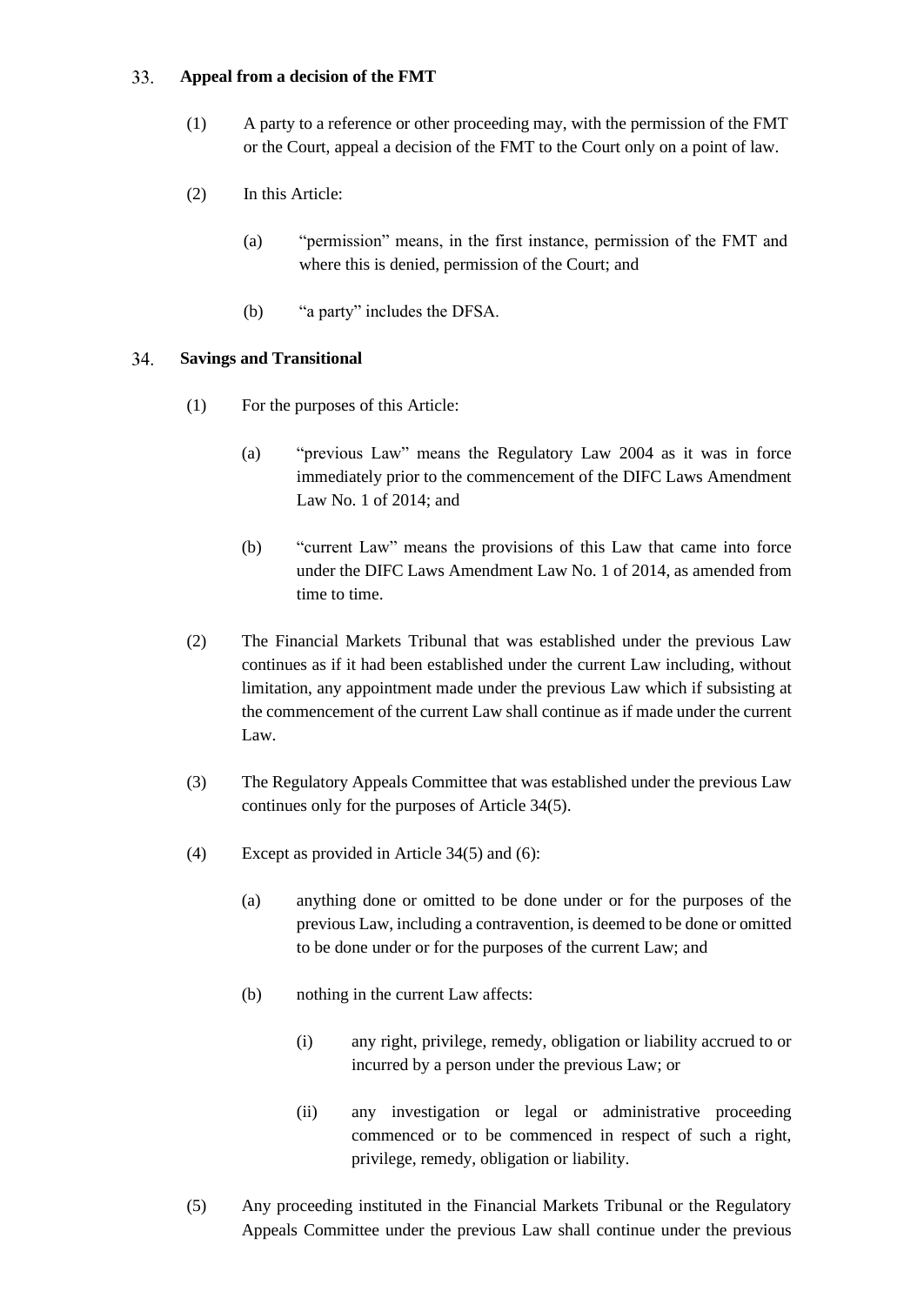Law, and for that purpose, the provisions in Chapters 4 and 5 of Part 2 of the previous Law shall continue in force and effect until such time as the proceedings, and any related appeals and proceedings, are complete.

(6) Where there is a contravention under Article 30(1) or 35(1) of the previous Law, proceedings may be instituted in the Financial Markets Tribunal pursuant to Article 30(2) or 35(2) of the previous Law, and, for that purpose, the provisions in Chapters 4 and 5 of Part 2 of the previous Law shall continue in force and effect until such time as those proceedings, and any related appeals and proceedings, are complete.

#### <span id="page-30-0"></span> $35.$ **not in use**

# <span id="page-30-1"></span>**CHAPTER 6 - THE CHIEF EXECUTIVE OF THE DFSA**

#### <span id="page-30-2"></span>36. **The Powers and Functions of the Chief Executive**

The powers and functions of the Chief Executive are, so far as is reasonably practicable, to:

- (a) exercise the executive power of the DFSA by taking such steps as are reasonable and which he considers appropriate to meet the objectives of the DFSA;
- (b) license, authorise, register, recognise, regulate and supervise the conduct of activities and persons required to be regulated by the DFSA by or under Dubai Law or DIFC Law;
- (c) prepare or cause to be prepared in a timely and efficient manner:
	- (i) draft Rules; and
	- (ii) draft standards or codes of practice;

reasonably required to enable the DFSA to perform its statutory functions, and submit such drafts to the DFSA Board of Directors;

- (d) make and issue Guidance which does not constitute a standard or code of practice, and which is reasonably required to enable the DFSA to perform its statutory functions, and advise the DFSA Board of Directors of such Guidance;
- (e) grant waivers and modifications to the application of Rules;
- (f) exercise any power to grant waivers or modifications to the application of other legislation applying in the DIFC where such a power is conferred on the DFSA by that legislation, and advise the DFSA Board of Directors of any such exercise of power;
- (g) investigate matters capable of investigation under any legislation administered by the DFSA, undertake remedial or enforcement actions and, where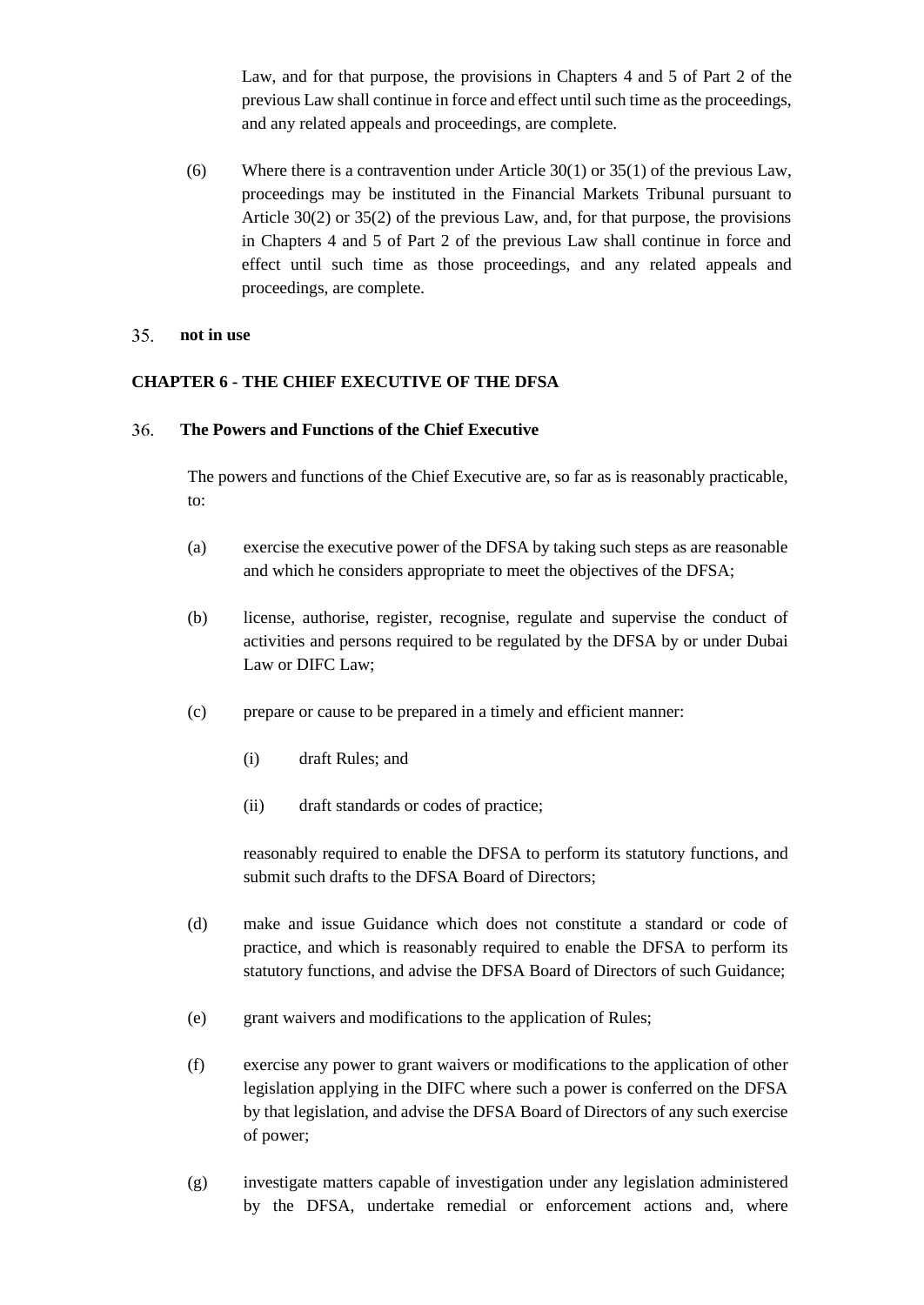appropriate, commence proceedings before the FMT and any other tribunals or courts of appropriate jurisdiction;

- (h) where appropriate to do so, delegate such of his functions and powers as may more efficiently and effectively be performed by officers or employees of the DFSA or committees of such persons, and, with the approval of the DFSA Board of Directors either generally or in relation to any particular matter, by any other person; and
- (i) exercise and perform such other powers and functions as may be delegated to the Chief Executive by the DFSA Board of Directors from time to time.

# <span id="page-31-0"></span>**CHAPTER 7 – CONFLICTS OF INTEREST AND USE OF INFORMATION**

#### <span id="page-31-1"></span>37. **Conflicts of Interest**

- (1) Officers, employees and agents of the DFSA shall disclose material conflicts of interest to which they are subject in performing their functions. Such disclosure shall be made without undue delay to the person to whom such officer, employee or agent reports.
- (2) Officers, employees and agents of the DFSA shall not participate in the making of decisions on matters in relation to which they are subject to a material conflict of interest, save that breach of Article 37(2) shall not result in such decision being invalid.

#### <span id="page-31-2"></span>38. **Confidential Information**

- (1) Subject to Article 38(3) and 4, confidential information must not be disclosed by the DFSA or by any of its officers, employees or agents, or by any person coming into possession of the information, without the consent of the person to whom the duty of confidentiality is owed.
- (2) Information is confidential when:
	- (a) it is received by the DFSA or any of its officers, employees or agents in the course of the performance by such person of a function under the Law or under any other legislation administered by the DFSA; and
	- (b) it has not been made available to the public in circumstances in which disclosure is not prohibited under such Law or other legislation.
- (2A) Information is not confidential information if it is in the form of a summary or collection of information so framed that it is not possible to ascertain from it information relating to any particular person.
- (3) The DFSA may disclose confidential information where such disclosure: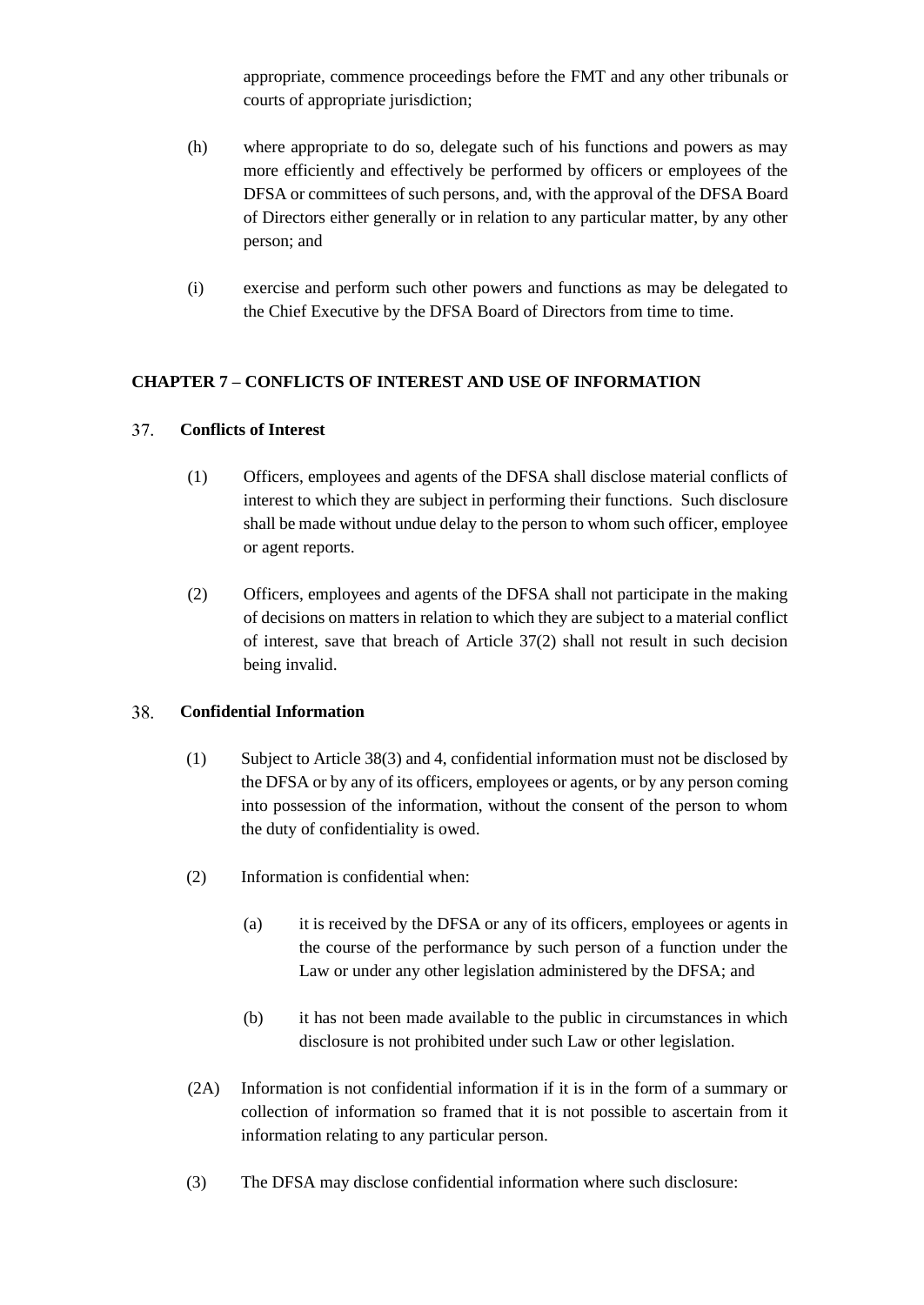- (a) is permitted or required under the Law or Rules or under other legislation administered by the DFSA;
- (b) is permitted or required by any other law;
- (c) is made to:
	- (i) the Companies Registrar;
	- (ii) a Financial Services Regulator;
	- (iii) a governmental or regulatory authority exercising powers and performing functions relating to anti-money laundering, counter-terrorist financing or sanctions compliance;
	- (iv) a self-regulatory body or organisation exercising and performing powers and functions in relation to financial services;
	- (v) a civil or criminal law enforcement agency;
	- (vi) a governmental or other regulatory authority including a selfregulatory body or organisation exercising powers and performing functions in relation to the regulation of auditors, accountants or lawyers; or
	- (vii) a Resolution Authority in another jurisdiction,

for the purpose of assisting the performance by any such person of its regulatory functions; or

- (d) is made in good faith for the purposes of performance and exercise of the functions and powers of the DFSA.
- (4) The DFSA may disclose confidential information to the DIFC Authority where the DFSA is satisfied that:
	- (a) it is necessary and appropriate to disclose that information to the DIFC Authority to assist it to prepare policies or strategies for the development of the DIFC; and
	- (b) the information is to be used by the DIFC Authority only for internal purposes and the DIFC Authority has in place proper controls to ensure that the information is not disclosed to any other person.
- (5) The DFSA may specify in writing conditions or restrictions relating to the use of confidential information when it discloses information to a person under Article 38(3) or (4).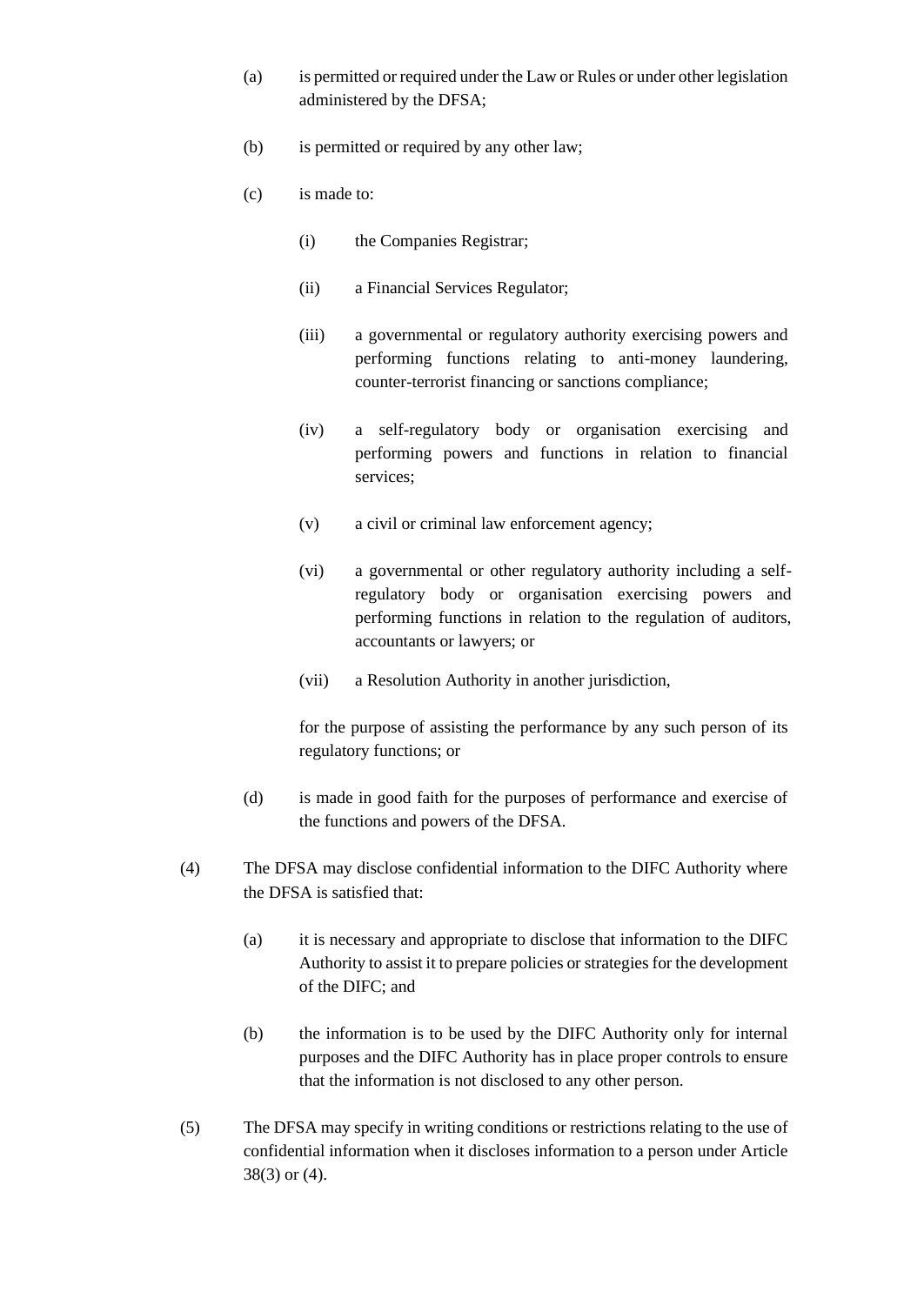(6) A person must not, without reasonable excuse, fail to comply with a condition or restriction imposed under Article 38(5).

# <span id="page-33-0"></span>**CHAPTER 8 – OTHER REGULATORS**

#### <span id="page-33-1"></span>39. **Exercise of Powers on Behalf of Other Regulators**

At the request of:

- (a) the Companies Registrar;
- (b) a Financial Services Regulator;
- (c) a governmental or regulatory authority exercising powers and performing functions relating to anti-money laundering, counter-terrorist financing or sanctions compliance;
- (d) a self-regulatory body or organisation exercising and performing powers and functions in relation to financial services;
- (e) a civil or criminal law enforcement agency;
- (f) a governmental or other regulatory authority including a self-regulatory body or organisation exercising powers and performing functions in relation to the regulation of auditors, accountants or lawyers; or
- (g) a Resolution Authority in another jurisdiction,

the DFSA may, where it considers appropriate, exercise its powers under the Law or under any other legislation administered by the DFSA for the purpose of assisting the performance by such persons of their regulatory functions.

# <span id="page-33-2"></span>39A. **Performance of Functions delegated by Other Regulators**

- (1) This Article applies if:
	- (a) a person referred to in Article 39 (a) to (g) ("the regulator") delegates a regulatory function to the DFSA ("the delegated function"); and
	- (b) the DFSA enters into a binding or non-binding written arrangement, including a memorandum of understanding, with the regulator under which the DFSA agrees to perform the delegated function.
- (2) The DFSA may perform the delegated function and, without prejudice to the DFSA's ability to exercise any powers delegated by the regulator, the DFSA may exercise its powers under the Law or under any other legislation administered by the DFSA for the purposes of performing the delegated function.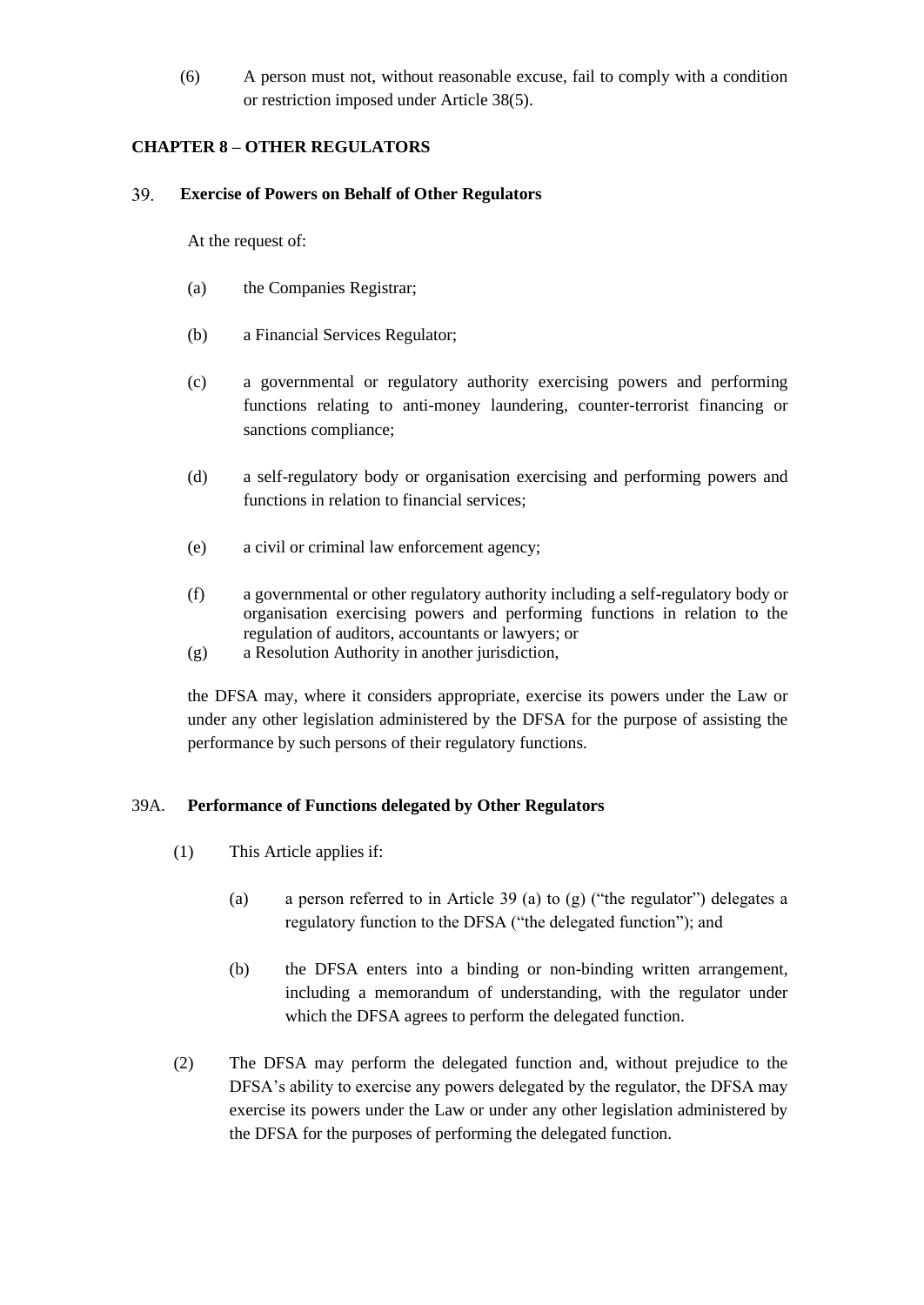#### <span id="page-34-0"></span>40. **Delegation of Functions and Powers to Other Regulators**

- (1) Without limiting in any way the generality of any other provisions of the Law, the DFSA may delegate functions and powers to a representative of:
	- (a) a Financial Services Regulator;
	- (b) a governmental or regulatory authority in the State or elsewhere exercising powers and performing functions relating to anti-money laundering, counter-terrorist financing or sanctions compliance; or
	- (c) a civil or criminal law enforcement agency of the State;

for the purpose of exercising the powers of the DFSA under Chapters 1 and 2 of Part 5.

(2) The DFSA may delegate a function or power under this Article only if it considers that there are adequate arrangements in place to ensure that the delegated function or power will be exercised in a manner that is consistent with Chapters 1 and 2 of Part 5 and the objectives of the DFSA.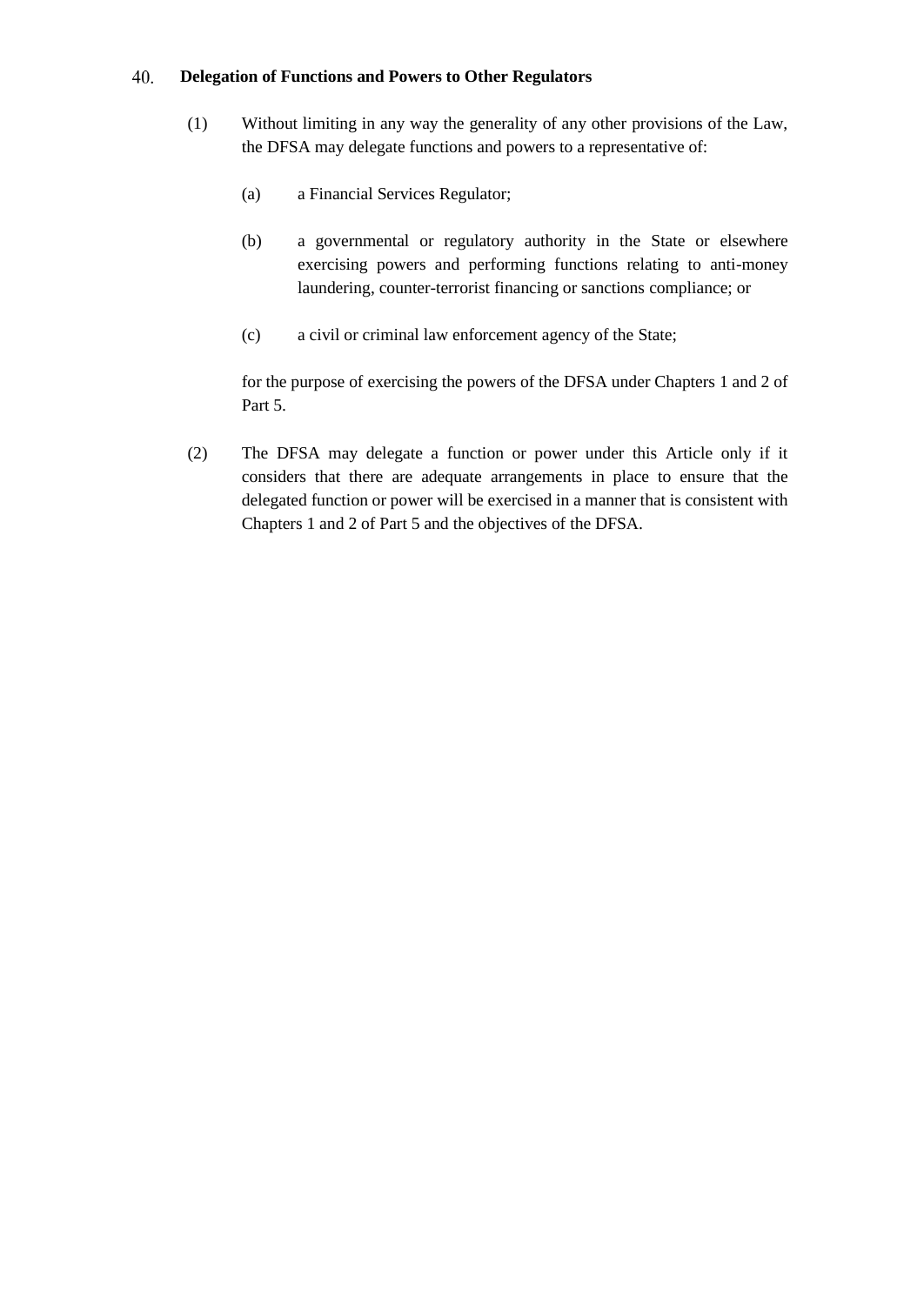### <span id="page-35-0"></span>**PART 3: LICENCES, AUTHORISATION AND REGISTRATION**

### <span id="page-35-1"></span>**CHAPTER 1 - THE FRAMEWORK OF REGULATION**

#### <span id="page-35-2"></span>41. **The Financial Services Prohibition**

- (1) Subject to Article 41(9) and Article 42(3), a person shall not carry on a Financial Service in or from the DIFC.
- (2) The DFSA shall make Rules prescribing the activities which constitute a Financial Service.
- (3) The prohibition in Article 41(1) is referred to in the Law as the "Financial Services Prohibition".
- (4) The DFSA may make Rules adding to, removing activities from, or otherwise modifying the list of Financial Services made under Article 41(2).
- (5) A person shall, in engaging in activity constituting a Financial Service, or in engaging in any like activity that may constitute a Financial Service except for the form and manner in which the activity is carried out, comply with Federal Law to the extent that such law applies in the DIFC.
- (6) DELETED
- (7) DELETED
- (8) DELETED
- (9) A Fund is exempt from the Financial Services Prohibition with respect to any Financial Service which is carried on for the purposes of, or in connection with, the Fund if the Fund has a Fund Manager or External Fund Manager that falls within Article 42(3) (a) or (b). This exemption applies to a Fund even where it does not have legal personality.

### <span id="page-35-3"></span>41A. **Financial Promotions Prohibition**

- (1) A person shall not make a Financial Promotion in or from the DIFC except as prescribed by the Rules made pursuant to this Article.
- (2) The prohibition in Article 41A(1) is referred to as the "Financial Promotions Prohibition".
- (3) For the purposes of the Financial Promotions Prohibition, a Financial Promotion is any communication, however made, which invites or induces a Person to:
	- (a) enter into, or offer to enter into, an agreement in relation to the provision of a financial service; or
	- (b) exercise any rights conferred by a financial product or acquire, dispose of, underwrite or convert a financial product.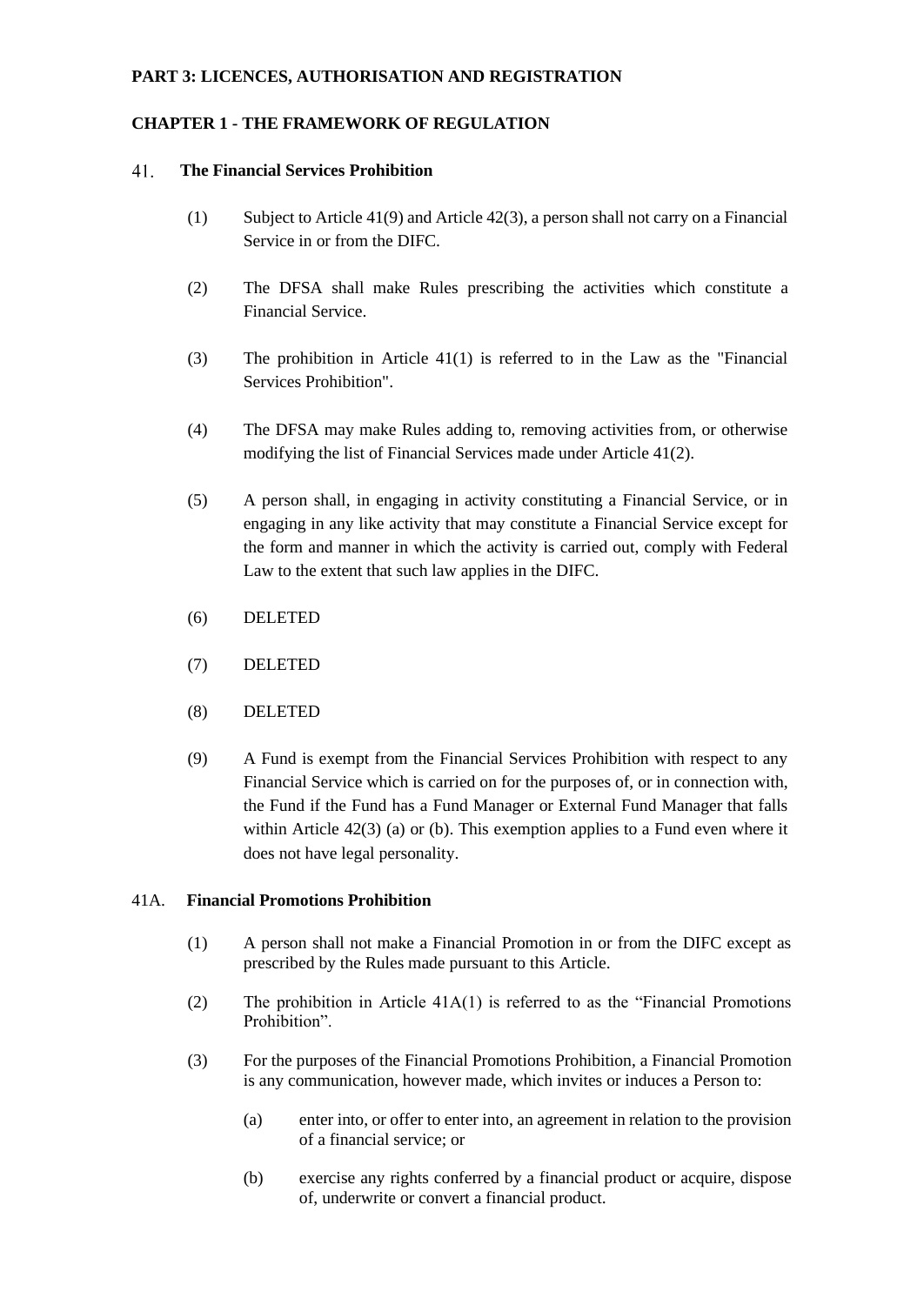- (4) For the purposes of the Financial Promotions Prohibition, the DFSA may make Rules as to:
	- (a) a person or class of persons who may make a Financial Promotion in or from the DIFC and any requirements which apply to such persons when doing so; and
	- (b) any other definition, requirement or matter which the DFSA considers necessary to give effect to the requirements or intent of the Financial Promotions Prohibition.

# 41B. **General prohibition against misconduct**

- (1) A person must not, in or from the DIFC, engage in conduct in connection with a Financial Product or a Financial Service that is:
	- (a) misleading or deceptive or likely to mislead or deceive;
	- (b) fraudulent; or
	- (c) dishonest.
- (2) The DFSA shall make Rules prescribing what constitutes a Financial Product for the purposes of Article 41B(1).
- (3) Nothing in this Article limits the scope or application of any other provision in legislation administered by the DFSA.

#### 42. **Authorised Firms, Authorised Market Institutions and Financial Services**

- (1) The DFSA shall make Rules prescribing which kinds of Financial Services, with such modifications or limitations as may be specified may be carried on by:
	- (a) an Authorised Firm; and
	- (b) an Authorised Market Institution.
- (2) The DFSA may make Rules adding to, removing activities from, or otherwise modifying the lists of Financial Services prescribed under Article 42(1).
- (3) A person may carry on one or more Financial Services in or from the DIFC if such person is:
	- (a) an Authorised Firm whose Licence authorises it to carry on the relevant Financial Services;
	- (b) an External Fund Manager as defined in Article 20(5) of the Collective Investment Law 2010, in so far as its activities relate to a particular Domestic Fund that falls within Article 41(9); or
	- (c) an Authorised Market Institution whose Licence authorises it to carry on the relevant Financial Services.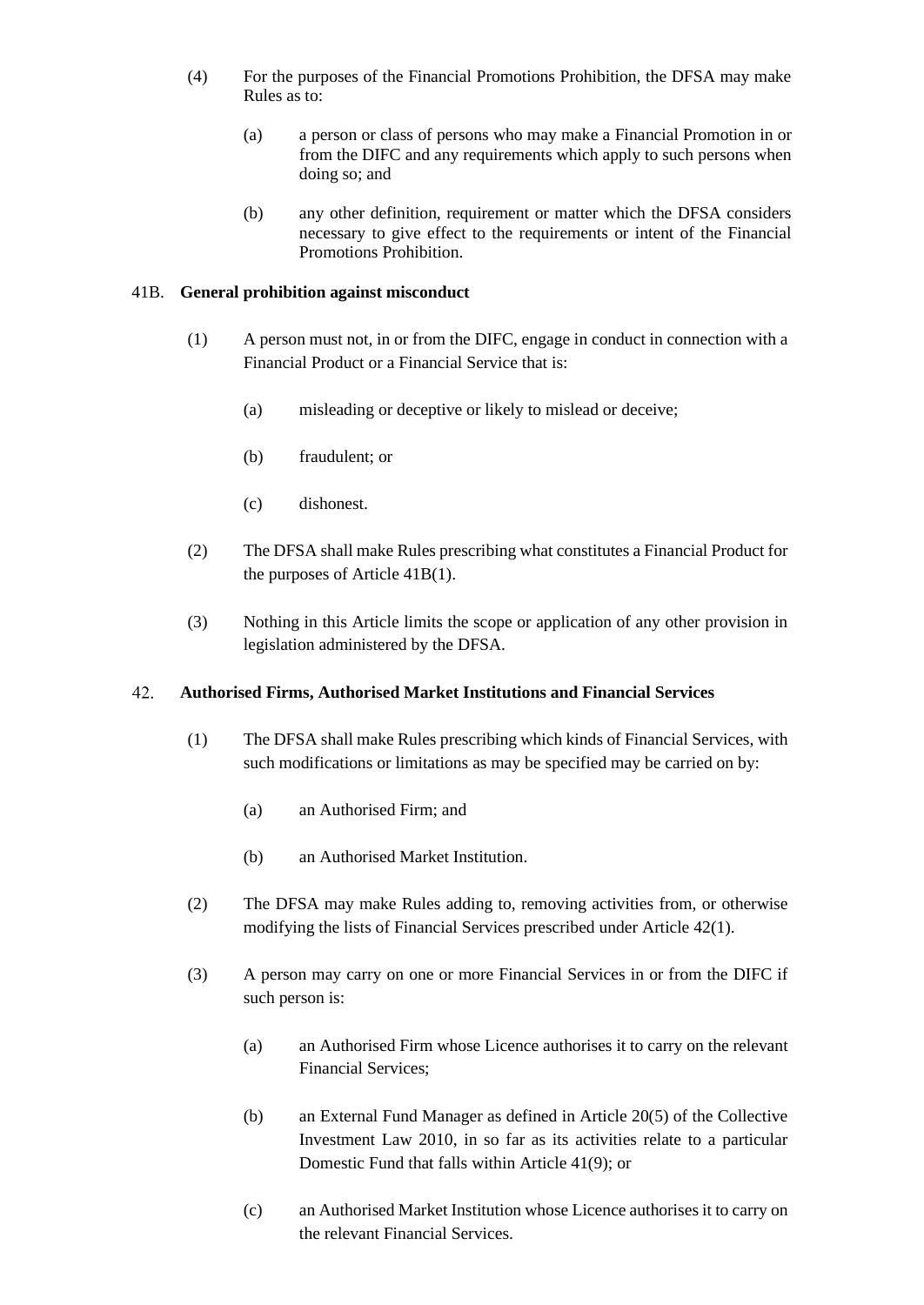- (4) An Authorised Firm or Authorised Market Institution shall:
	- (a) act within the scope of its authority under its Licence; and
	- (b) comply with any condition or restriction applicable to its Licence.
- (5) A person who is not an Authorised Firm or Authorised Market Institution shall not represent that he is such a person.

#### **Licensed Functions of Authorised Persons** 43.

- (1) The DFSA shall make Rules prescribing functions ("Licensed Functions") of an Authorised Person that shall be carried out by individuals who have been authorised by the DFSA to carry out those functions.
- (2) Licensed Functions prescribed under Article 43(1) may include the functions of senior officers or employees with material responsibility for both or either:
	- (a) managing an Authorised Person; or
	- (b) the carrying on by an Authorised Person of its Financial Services.
- (3) An individual who is authorised by the DFSA to carry out a Licensed Function:
	- (a) for an Authorised Firm, shall be referred to as an Authorised Individual; and
	- (b) for an Authorised Market Institution, shall be referred to as a Key Individual.
- (4) A person shall not carry out a Licensed Function for an Authorised Firm unless he is authorised by the DFSA as an Authorised Individual to carry out that Licensed Function for the Authorised Firm.
- (5) A person shall not carry out a Licensed Function for an Authorised Market Institution unless he is authorised by the DFSA as a Key Individual to carry out that Licensed Function for the Authorised Market Institution.
- (6) An Authorised Person shall take all reasonable steps to ensure that no officer, employee or agent performs a Licensed Function:
	- (a) without being authorised by the DFSA as an Authorised Individual or as a Key Individual in relation to the relevant Licensed Function;
	- (b) contrary to a restriction imposed by the DFSA under Article 58(1) or 59(1); or
	- (c) where Authorised Individual or Key Individual status of that individual has been suspended or withdrawn under Article 58(1), (2), (3) or (5).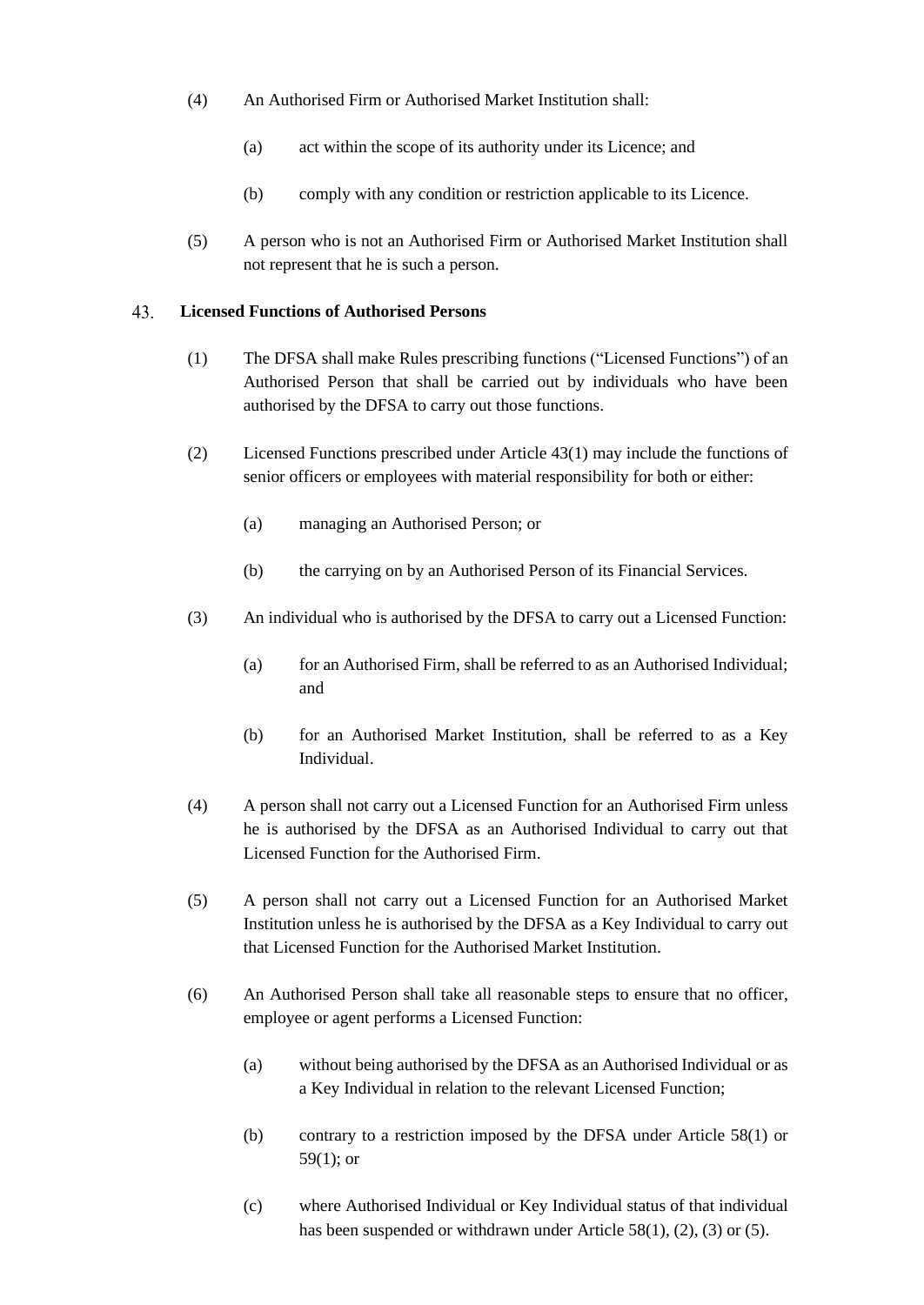- (7) An Authorised Individual or Key Individual shall:
	- (a) act within the scope of his authority granted under his Authorised Individual or Key Individual status; and
	- (b) comply with any condition or restriction applicable to such status.
- (8) A person who is not:
	- (a) an Authorised Individual; or
	- (b) a Key Individual,

shall not represent that he is such a person.

### 44. **Prohibition relating to Endorsements**

- (1) The DFSA may make Rules prescribing activities that may be carried on only by an Authorised Person that has an appropriate Licence Endorsement authorising it to carry on that activity.
- (2) A person must not carry on an activity prescribed under Article 44(1) unless the person has an appropriate Licence Endorsement authorising it to carry on that activity.

# **CHAPTER 2 – APPLICATIONS FOR A LICENCE**

#### 45. **Application for a Licence, Extension to a Licence or an Endorsement**

- (1) An application for a Licence authorising an Authorised Person to carry on one or more Financial Services or for a Licence Endorsement may be made to the DFSA by any:
	- (a) body corporate;
	- (b) partnership; or
	- (c) unincorporated association.
- (2) An Authorised Person may apply to the DFSA:
	- (a) to extend its Licence to Financial Services other than those in respect of which it already has a Licence; or
	- (b) to obtain an additional Licence Endorsement.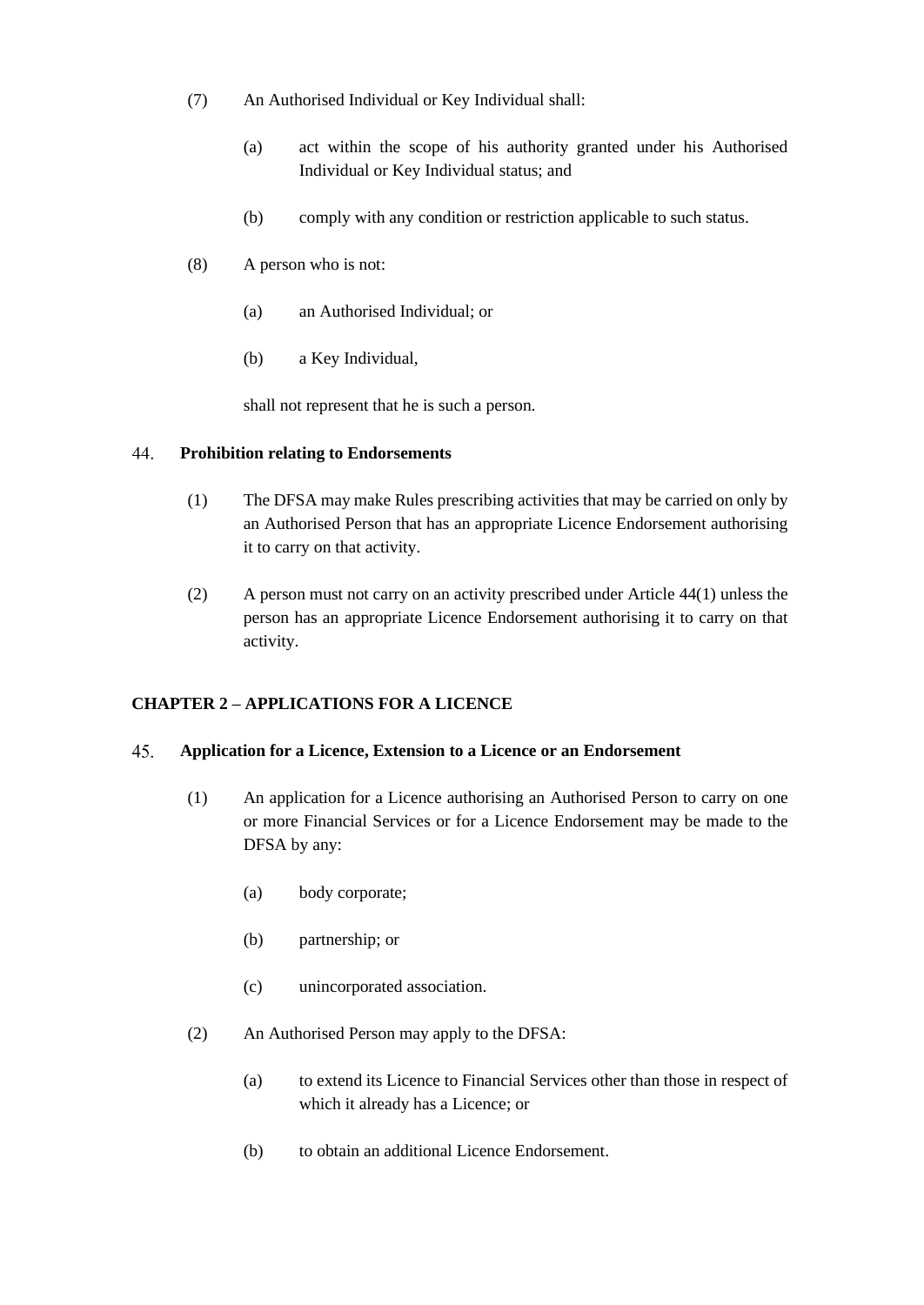- (3) The DFSA may make Rules providing that certain persons or types of person may not be granted a Licence in relation to particular Financial Services or a particular Licence Endorsement.
- (4) The DFSA shall make Rules prescribing requirements which an applicant for a Licence, or for extension of a Licence to other Financial Services, or for a Licence Endorsement, must meet before a Licence or extension or Licence Endorsement will be granted by the DFSA. Such Rules may, without limiting the generality of that power, include requirements relating to an applicant's:
	- (a) fitness and propriety;
	- (b) resources (including financial resources);
	- (c) compliance arrangements;
	- (d) systems and controls;
	- (e) legal form; and
	- (f) name (including terms that shall not be used in the name).
- (5) The DFSA may make Rules providing for such requirements referred to in Article 45(4) to be varied in cases where an application is made by a person which is, at the time of application, regulated in a jurisdiction other than the DIFC.
- (6) The DFSA may make Rules:
	- (a) prescribing certain persons or categories of person to be exempted from the requirements referred to in Article 45(4); and
	- (b) providing for any such exemptions to be:
		- (i) limited to certain Financial Services or specified circumstances; or
		- (ii) subject to certain conditions and restrictions.
- (7) (a) If an Authorised Person is:
	- (i) a partnership; or
	- (ii) an unincorporated association;

it does not need to reapply for a Licence by reason only of a change to its membership.

(b) Article 45 (7) (a) applies subject to the effect of Article 64.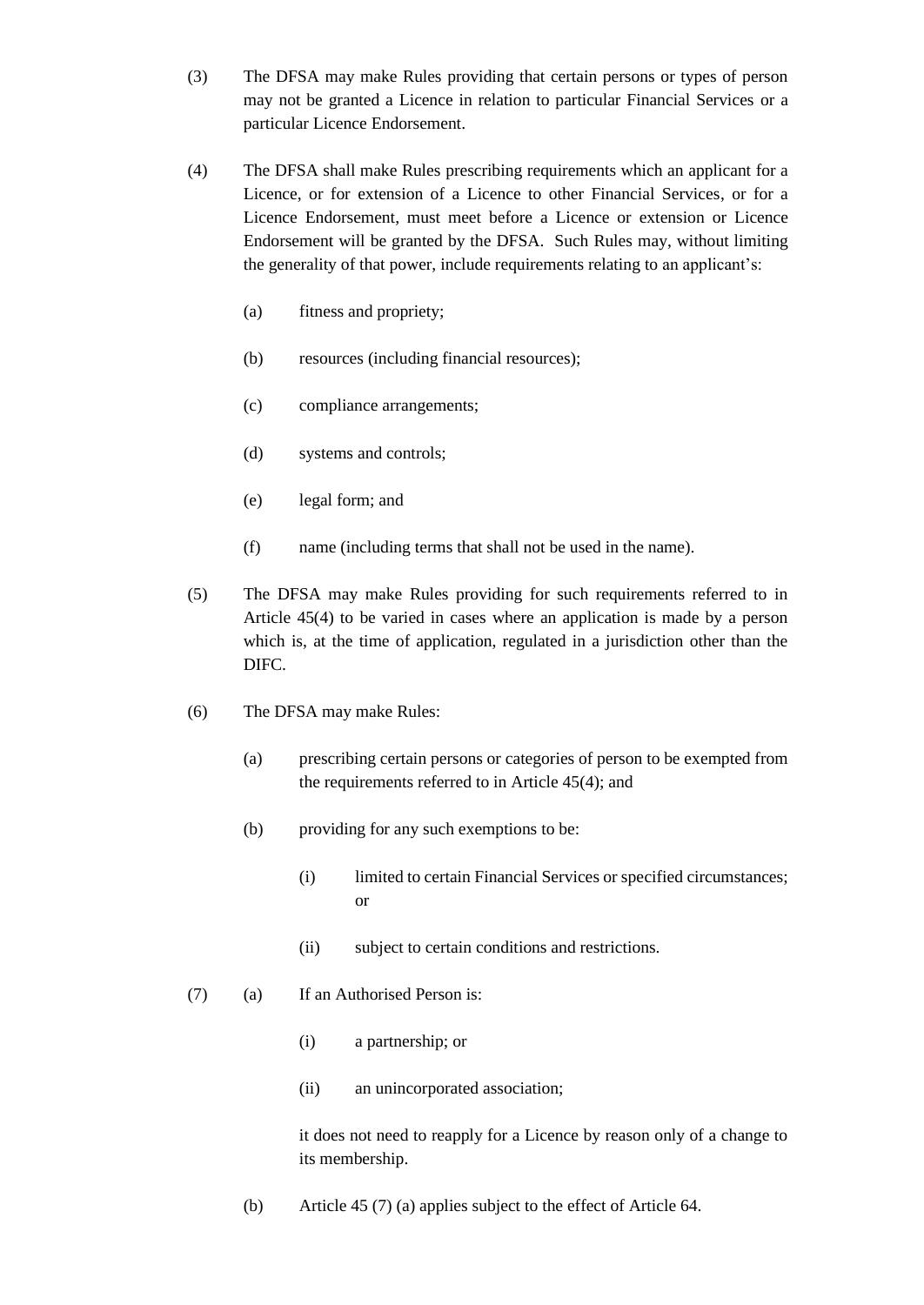### 46. **Providing Information in relation to the Application**

- (1) The DFSA may require the applicant to provide additional information reasonably required for the DFSA to be able to decide the application.
- (2) If at any time between the filing of an application and the grant of a Licence or the grant of an extension to a Licence the applicant becomes aware of a material change reasonably likely to be relevant to the application under consideration, it shall inform the DFSA in writing of such change without delay.

## 47. **Rejection of an Application**

- (1) The DFSA may refuse to grant an application for a Licence or for an extension to a Licence or for a Licence Endorsement if it is not satisfied that the requirements under Article 45 for the grant of the Licence, extension to the Licence or the Licence Endorsement have been met.
- (2) The procedures in Schedule 3 apply to a decision of the DFSA under Article  $47(1)$ .
- (3) If the DFSA decides to exercise its power under Article 47(1), the applicant may refer the matter to the FMT for review.

## 48. **Grant of an application**

- (1) The DFSA may grant an application for a Licence or for an extension to a Licence or for a Licence Endorsement if it is satisfied that the requirements under Article 45 for the grant of the Licence, extension to the Licence or the Licence Endorsement have been met.
- (2) The DFSA may impose conditions or restrictions on a Licence or in relation to a Licence Endorsement when it is granted or extended under Article 48(1).
- (3) Upon deciding to grant a Licence or an extension to a Licence or a Licence Endorsement, the DFSA shall without undue delay inform the relevant applicant in writing of:
	- (a) such decision;
	- (b) the date on which the Licence or extension or Licence Endorsement shall be deemed to take effect;
	- (c) the Financial Service or Financial Services or activity that the applicant is authorised to carry on; and
	- (d) any conditions and restrictions applicable to the Licence or the newly extended Licence or relating to the Licence Endorsement.
- (4) The procedures in Schedule 3 apply to a decision of the DFSA under Article 48(2) to impose conditions or restrictions.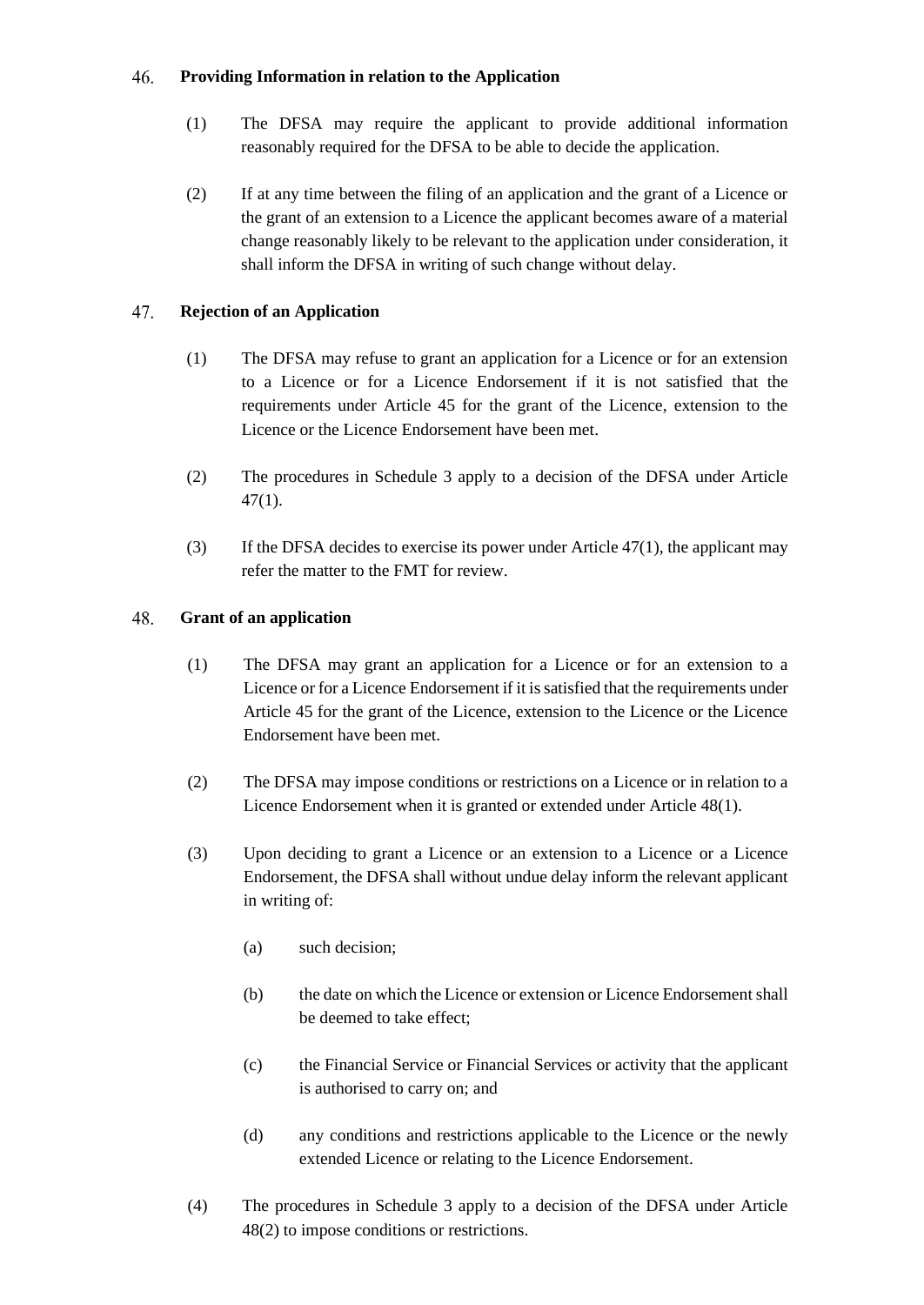(5) If the DFSA decides to exercise its power under Article 48(2) to impose conditions or restrictions, the applicant may refer the matter to the FMT for review.

# **CHAPTER 3 – CONDITIONS AND RESTRICTIONS ON A LICENCE**

### 49. **Applying Conditions and Restrictions to a Licence**

- (1) The DFSA may at any time by written notice to an Authorised Person:
	- (a) impose conditions and restrictions or additional conditions and restrictions on a Licence or in relation to a Licence Endorsement; or
	- (b) vary or withdraw conditions and restrictions imposed on a Licence or in relation to a Licence Endorsement.
- (2) The DFSA may act under Article 49(1) on its own initiative or at the request of an Authorised Person.
- (3) The procedures in Schedule 3 apply to a decision of the DFSA under Article 49(1).
- (4) If the DFSA decides to exercise its power under Article 49(1), the Authorised Person may refer the matter to the FMT for review.

# **CHAPTER 4 – WITHDRAWAL OR SUSPENSION OF A LICENCE OR AN AUTHORISATION OR ENDORSEMENT UNDER A LICENCE**

### 50. **Withdrawing an Authorisation under, or Endorsement on, a Licence**

- (1) The DFSA may withdraw authorisation in relation to one or more Financial Services for which an Authorised Person is authorised under a Licence or may withdraw a License Endorsement.
- (2) The DFSA may act under Article 50(1) on its own initiative or at the request of an Authorised Person.
- (3) The DFSA may exercise its power under Article 50(1) on its own initiative in the following circumstances:
	- (a) the Authorised Person is in breach of, or has been in breach of, one or more restrictions or conditions applicable to its Licence or relating to a Licence Endorsement;
	- (b) the Authorised Person is otherwise in breach of, or has otherwise been in breach of, the Law or Rules or other legislation administered by the DFSA;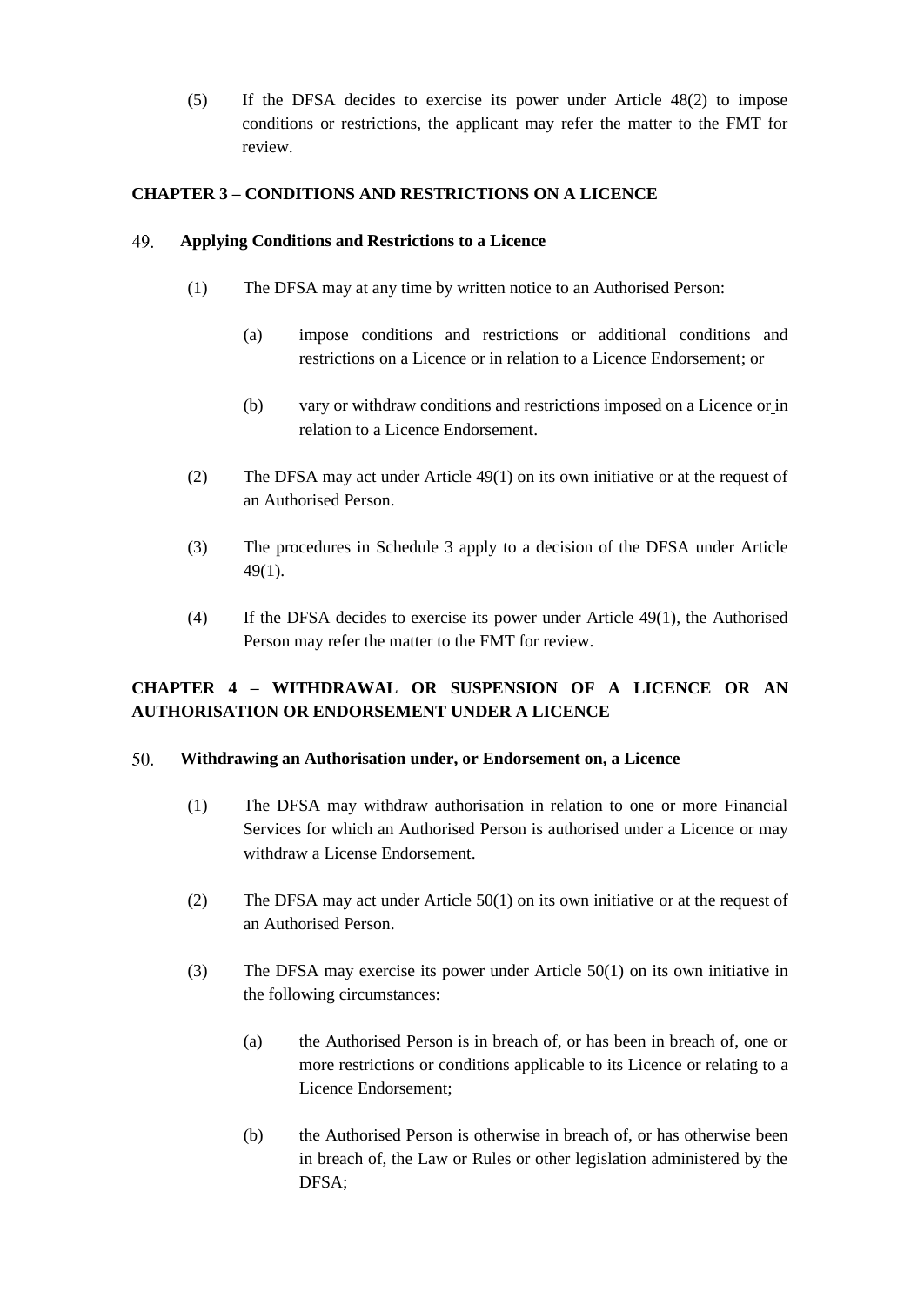- (c) the Authorised Person is no longer fit and proper to carry on a Financial Service for which it has an authorisation or an activity for which it has a Licence Endorsement;
- (d) the Authorised Person has failed for a period of at least twelve consecutive months to carry on one or more Financial Services for which it is authorised under a Licence or an activity for which it has a Licence Endorsement; or
- (e) the DFSA considers that the exercise of the power is necessary or desirable in the pursuit of its objectives.
- (4) The procedures in Schedule 3 apply to a decision of the DFSA under this Article.
- (5) If the DFSA decides to exercise its power under this Article, the Authorised Person may refer the matter to the FMT for review.

## 51. **Withdrawing a Licence**

- (1) The DFSA may withdraw a Licence of an Authorised Person where:
	- (a) as a consequence of withdrawal of authorisation in relation to one or more Financial Services under Article 50, the person is no longer authorised to carry on any Financial Service;
	- (b) the person is no longer fit and proper to hold a Licence;
	- (c) the person has failed either to remove a controller or to take such other action as required by the DFSA under Article 64; or
	- (d) the person asks the DFSA to withdraw the Licence.
- (2) The procedures in Schedule 3 apply to a decision of the DFSA under this Article.
- (3) If the DFSA decides to exercise its power under this Article, the Authorised Person may refer the matter to the FMT for review.

### 52. **Suspension of Authorisation, Endorsement or Licence**

- (1) The DFSA may suspend for a period not exceeding 12 months:
	- (a) an authorisation in relation to one or more Financial Services for which an Authorised Person is authorised under its Licence;
	- (b) a Licence Endorsement; or
	- (c) a Licence of an Authorised Person.
- (2) The DFSA may act under this Article on its own initiative or at the request of an Authorised Person.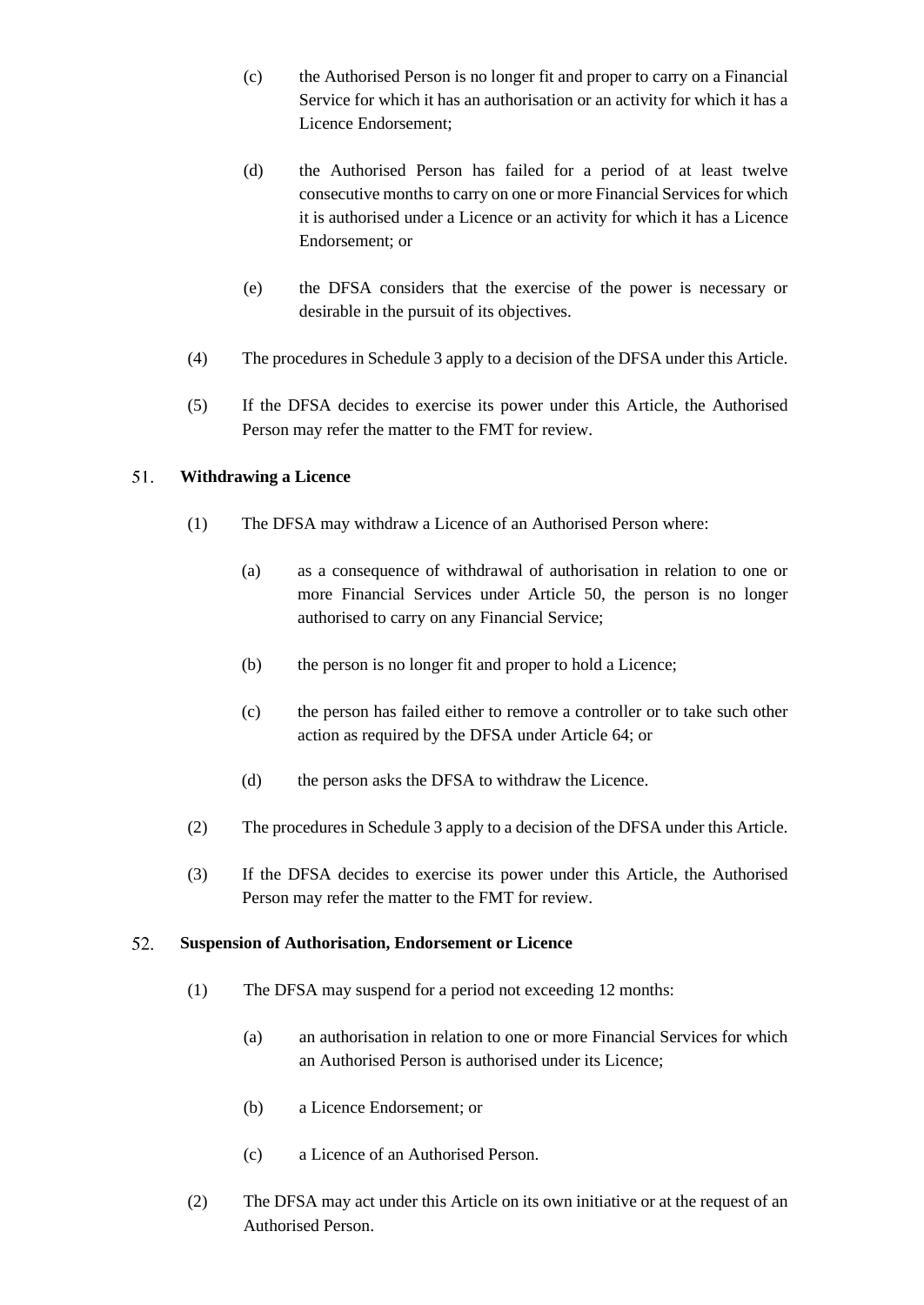- (3) The DFSA may act under this Article on its own initiative if it has reasonable grounds to believe that:
	- (a) the Authorised Person is:
		- (i) in breach of, or has been in breach of, one or more restrictions or conditions applicable to its Licence or a Licence Endorsement;
		- (ii) in breach of, or has been in breach of, the Law or Rules or other legislation administered by the DFSA; or
		- (iii) no longer fit and proper to carry on a Financial Service for which it has Authorisation under its Licence or an activity for which it holds a Licence Endorsement; and
	- (b) the exercise of the power is necessary or desirable in the interests of the DIFC.
- (4) If the DFSA imposes a suspension under this Article it may provide that the Authorised Person may continue to carry on specified activities despite the suspension.
- (5) The procedures in Schedule 3 apply to a decision of the DFSA under this Article.
- (6) If the DFSA decides to exercise its power under this Article, the Authorised Person may refer the matter to the FMT for review.

# **CHAPTER 5 - AUTHORISED INDIVIDUAL AND KEY INDIVIDUAL STATUS**

#### 53. **Applications for Authorised Individual or Key Individual status**

- (1) In this Chapter:
	- (a) "Authorised Person" includes a person whose application for a Licence or application for extension of a Licence is being considered by the DFSA; and
	- (b) "director, officer, employee or agent" of a person includes a person who proposes to become a director, officer, employee or agent of a person.
- (2) An application for Authorised Individual or Key Individual status of a director, officer, employee or agent of an Authorised Person shall be made by:
	- (a) such director, officer, employee or agent; and
	- (b) the Authorised Person for which the Licensed Function is to be performed under the terms of office, employment or agency between such Authorised Person and such director, officer, employee or agent.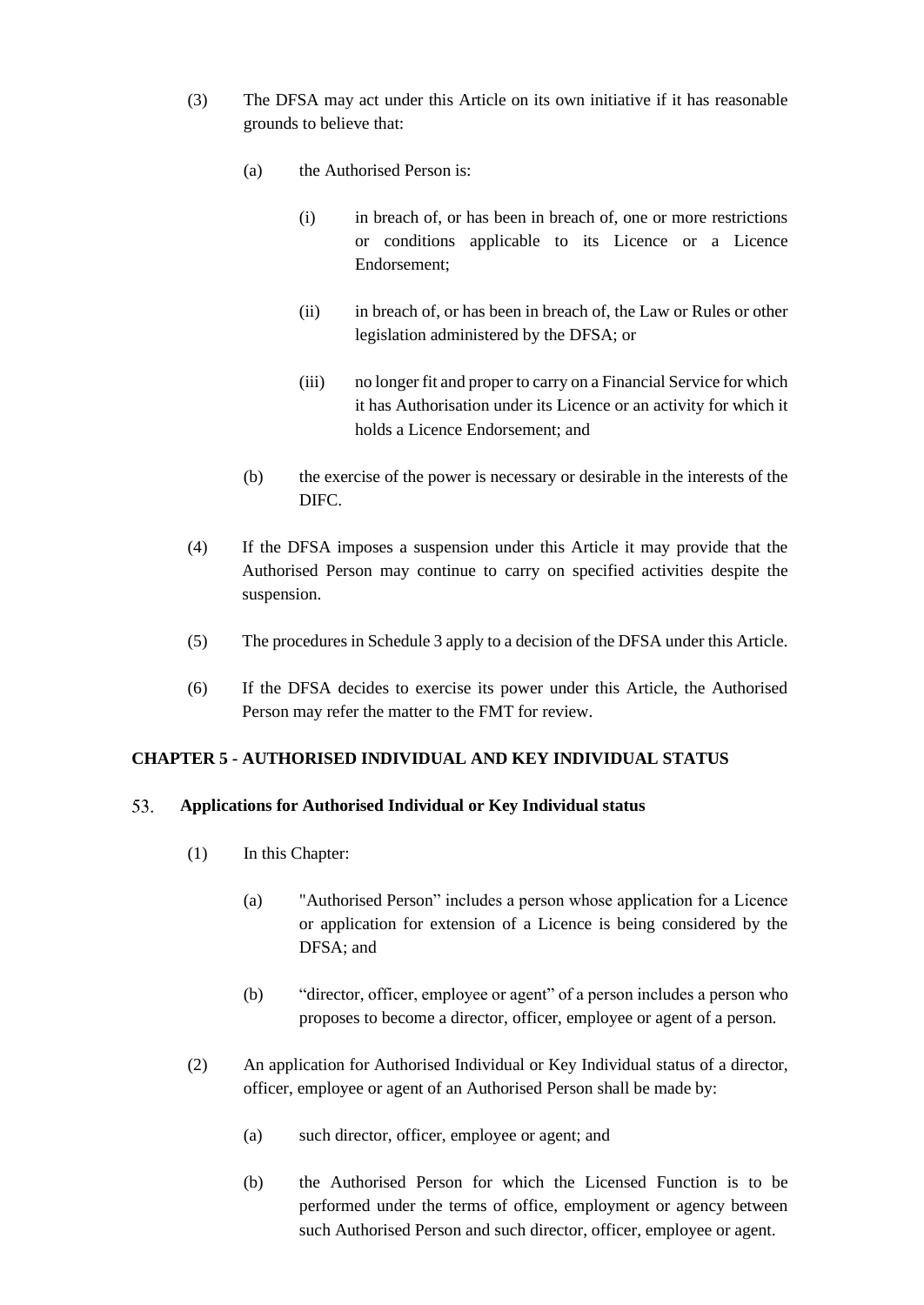- (3) Where a person holds Authorised Individual or Key Individual status, that individual together with the relevant Authorised Person may apply to the DFSA to extend the scope of the Authorised Individual or Key Individual status to Licensed Functions other than those in respect of which the individual already holds such status.
- (4) The DFSA shall make Rules prescribing the requirements which an application for Authorised Individual or Key Individual status must meet before authorisation is granted by the DFSA. Such Rules shall, without limiting the generality of the power, include requirements relating to the fitness and propriety of applicants.
- (5) The DFSA may make Rules providing for such requirements to be varied in cases where:
	- (a) an application is made to extend the scope of Authorised Individual or Key Individual status to Licensed Functions other than those in respect of which he already holds such status; or
	- (b) an application is made for the grant of Authorised Individual or Key Individual status by and for an officer, employee or agent who is, at the time of application, regulated in a jurisdiction other than the DIFC to perform a role which is substantially similar to the Licensed Function in relation to which the application is made.
- (6) The DFSA may make Rules:
	- (a) prescribing certain persons or categories of persons to be exempted from the requirements referred to in Article 53(4); and
	- (b) providing for any such exemptions to be:
		- (i) limited to certain Licensed Functions or specified circumstances; or
		- (ii) subject to certain conditions and restrictions.

#### 54. **Providing Information in relation to the Application**

- (1) At any time after the filing of an application under Article 53, the DFSA may require the Authorised Person or the relevant director, officer, employee or agent to provide additional information reasonably required for the DFSA to be able to decide the application.
- (2) If at any time between the filing of an application and the grant of Authorised Individual or Key Individual status or of an extension to his status, the relevant director, officer, employee or agent becomes aware of a material change in his circumstances reasonably likely to be relevant to the application under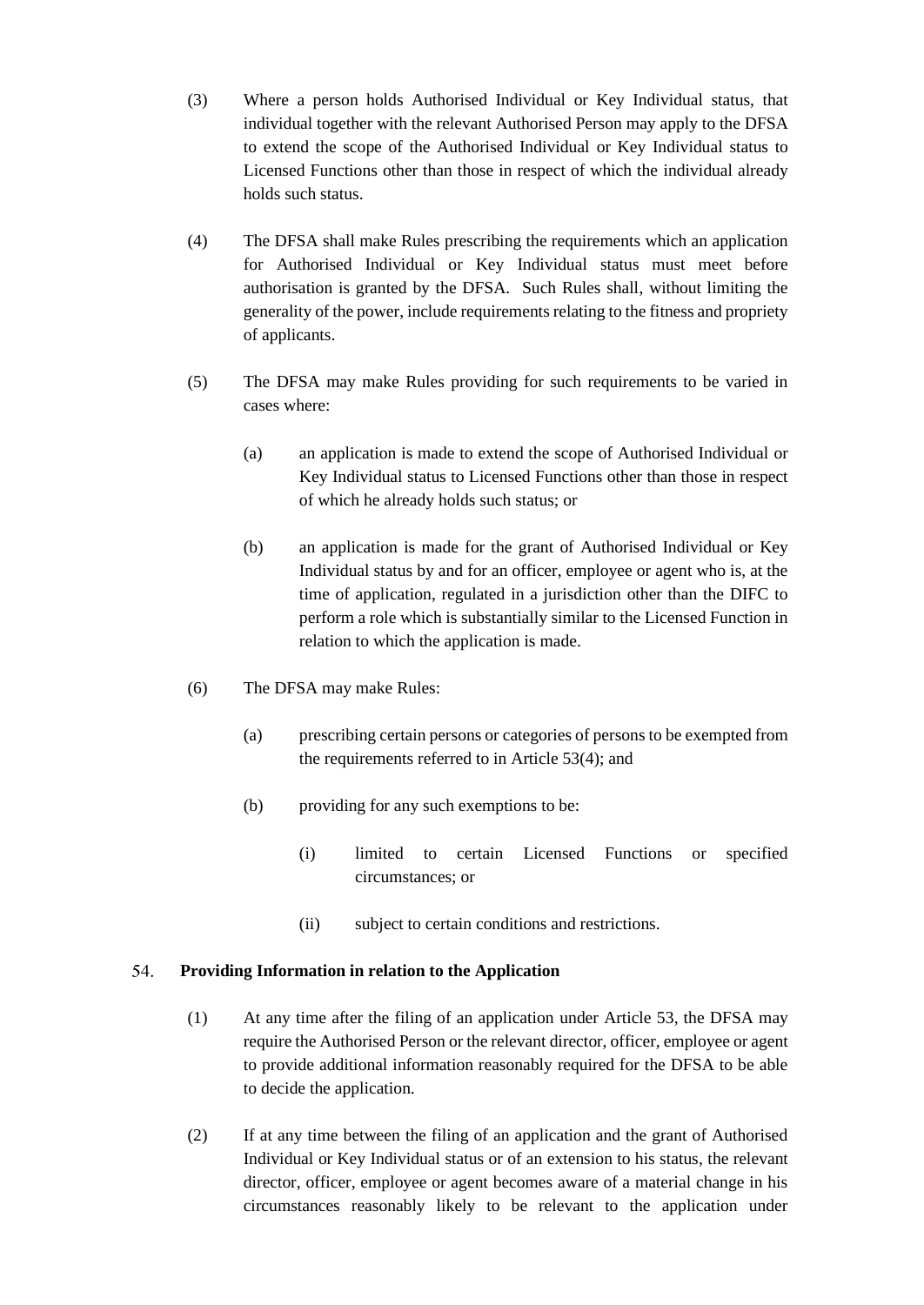consideration, he shall inform the Authorised Person in writing of such change without delay.

(3) If at any time between the filing of an application and the grant of Authorised Individual or Key Individual status or of an extension to a status the Authorised Person becomes aware of a material change reasonably likely to be relevant to the application under consideration, it shall inform the DFSA in writing of such change without delay.

### 55. **Deleted**

### 56. **Grant or rejection of an application for authorised status**

- (1) The DFSA may grant Authorised Individual or Key Individual status, including an extension to status, if it is satisfied that the requirements under Article 53 for the grant of the application have been met.
- (2) The DFSA may refuse to grant Authorised Individual or Key Individual status or an extension to such status if it is not satisfied that the requirements under Article 53 have been met.
- (3) The DFSA may, if it considers it appropriate to do so:
	- (a) grant Authorised Individual or Key Individual status subject to conditions and restrictions;
	- (b) impose such conditions and restrictions at any time after the grant of Authorised Individual or Key Individual status; or
	- (c) vary or withdraw such conditions or restrictions.
- (4) Upon deciding to authorise a director, officer, employee or agent of an Authorised Person as an Authorised Individual or Key Individual, or to extend the scope of an Authorised Individual or Key Individual status to other Licensed Functions, the DFSA shall without undue delay inform the relevant director, officer, employee or agent and the Authorised Person in writing of:
	- (a) such decision;
	- (b) the date on which the authorisation or extension shall be deemed to take effect;
	- (c) the Licensed Functions to which the authorisation relates; and
	- (d) any conditions and restrictions applicable to the Authorised Individual or Key Individual status or extended status.
- (5) The procedures in Schedule 3 apply to a decision of the DFSA under this Article:
	- (a) to refuse to grant Authorised Individual or Key Individual status to an individual or to extend such status; or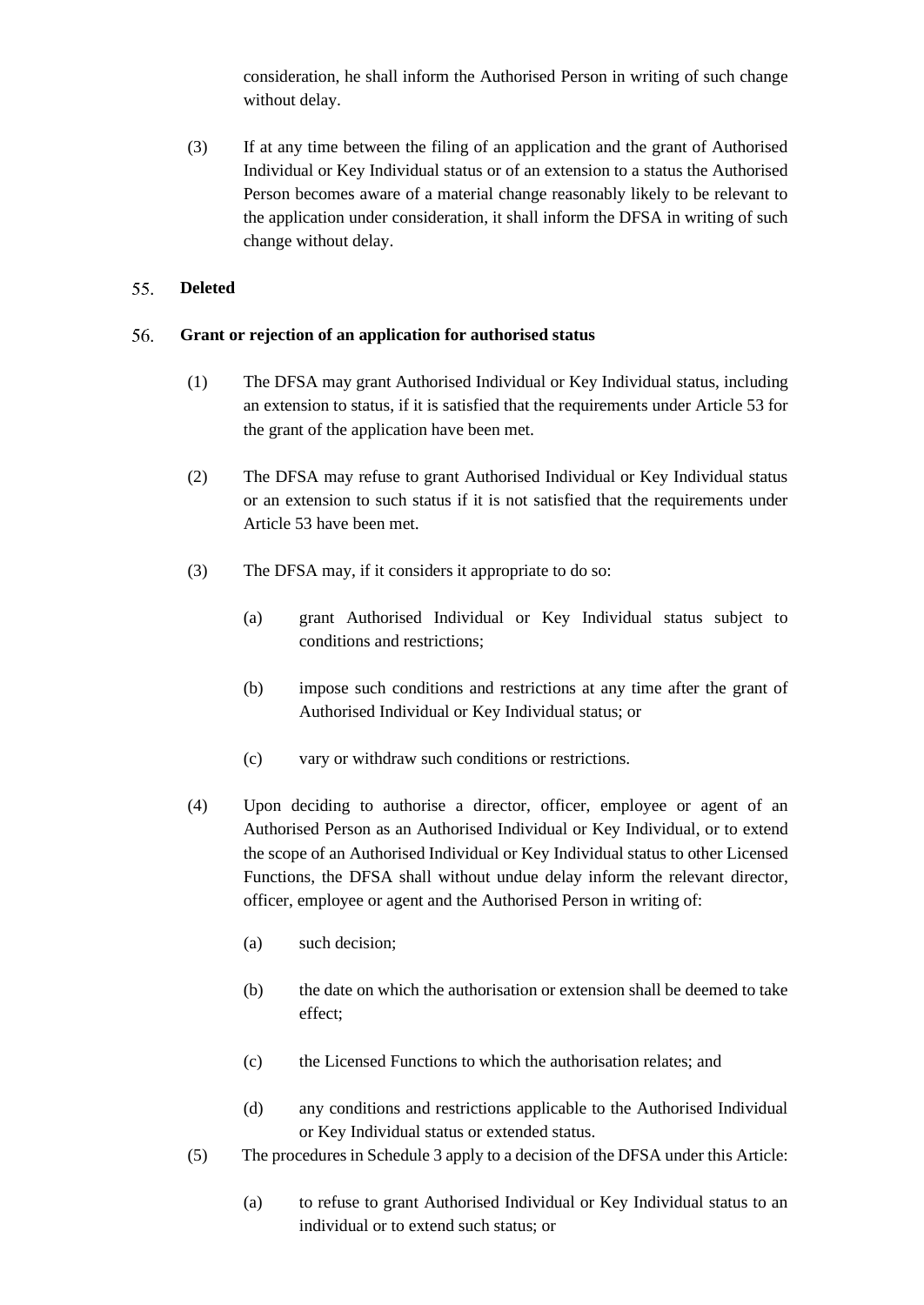(b) to impose or vary conditions or restrictions on an Authorised Individual or Key Individual.

The DFSA shall give both the applicant, Authorised Individual or Key Individual (as the case may be) and the relevant Authorised Person or applicant to be an Authorised Person (as the case may be) an opportunity to make representations under the procedures in Schedule 3.

- (6) If the DFSA decides to exercise its power under this Article:
	- (a) to refuse to grant Authorised Individual or Key Individual status to an individual or to extend such status; or
	- (b) to impose or vary conditions or restrictions on an Authorised Individual or Key Individual,

the applicant, Authorised Individual or Key Individual (as the case may be) or the relevant Authorised Person or applicant to be an Authorised Person (as the case may be) may refer the matter to the FMT for review.

## **CHAPTER 6 – DELETED**

57. **Deleted** 

# **CHAPTER 7 – RESTRICTION, SUSPENSION AND WITHDRAWAL OF AUTHORISED INDIVIDUAL OR KEY INDIVIDUAL STATUS**

### 58. **Suspending or Withdrawing Authorisations**

- (1) If the DFSA reasonably concludes that:
	- (a) an Authorised Individual or Key Individual is in breach of, or has been in breach of, an obligation that applies as a result of such individual's Authorised Individual or Key Individual status; or
	- (b) an individual is no longer fit and proper to perform a role in respect of which he is an Authorised Individual or Key Individual;

it may:

- (c) restrict the individual from performing one or more Licensed Functions; or
- (d) suspend or withdraw Authorised Individual or Key Individual status from such individual.
- (2) The DFSA may withdraw the Authorised Individual or Key Individual status of an individual if: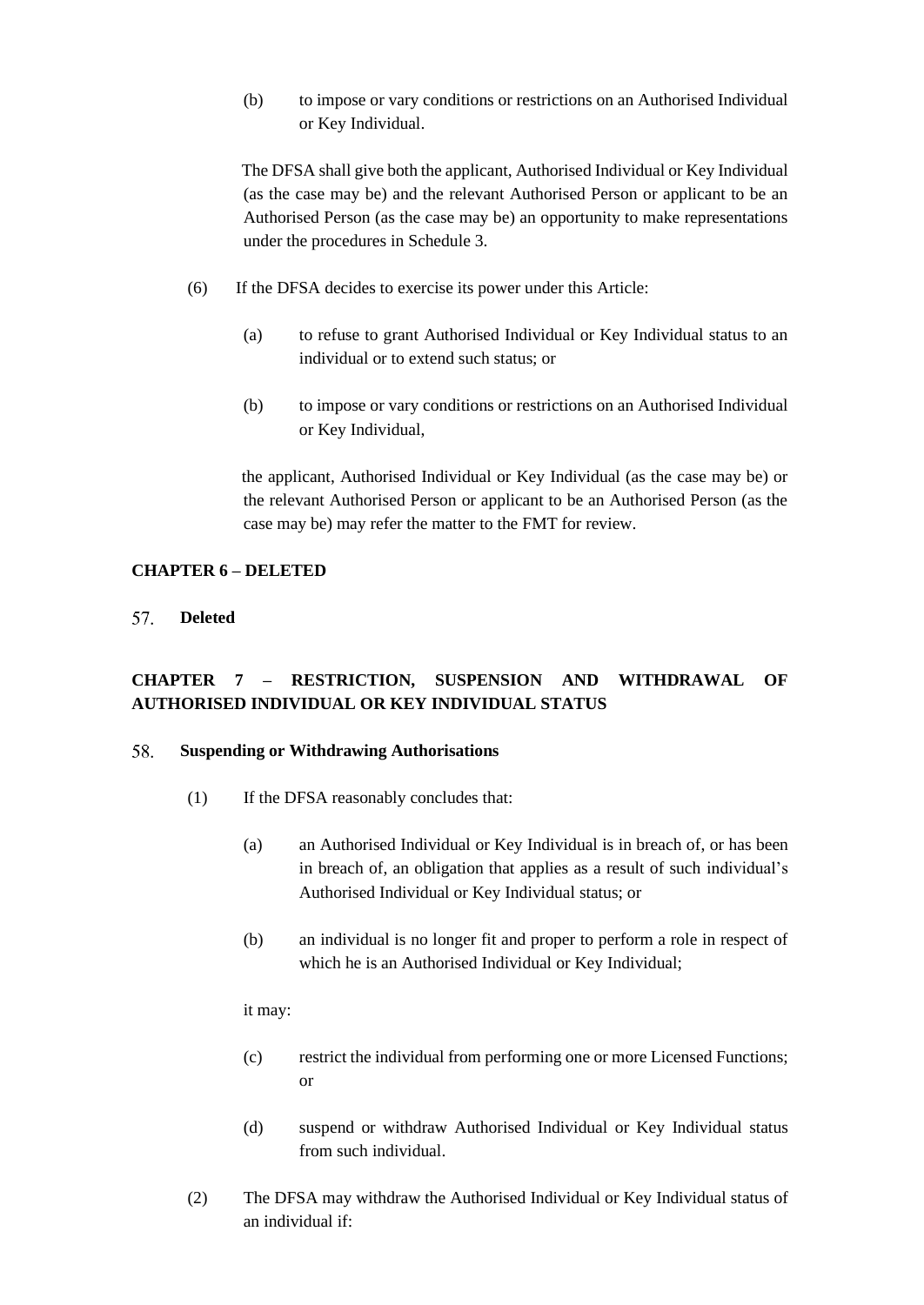- (a) the individual becomes bankrupt;
- (b) the individual is convicted of a serious criminal offence;
- (c) the individual becomes incapable (through mental or physical incapacity) of managing his affairs;
- (d) the individual or the relevant Authorised Person asks the DFSA to withdraw the relevant status; or
- (e) the Licence of the relevant Authorised Person is withdrawn.
- (3) The DFSA may withdraw authorisation in relation to one or more Licensed Functions of an Authorised Individual or Key Individual if the individual or relevant Authorised Person asks the DFSA to withdraw such authorisation.
- (4) The procedures in Schedule 3 apply to a decision of the DFSA under Article 58(1) or (2).
- (5) Where the DFSA:
	- (a) is conducting an investigation under Article 78; and
	- (b) in the course of such investigation believes on reasonable grounds that an individual has engaged in serious misconduct that may form grounds for the withdrawal of the individual's Authorised Individual or Key Individual status;

it may suspend the Authorised Individual or Key Individual status of such individual for the duration of the investigation or related proceedings insofar as such investigation or proceedings relate to the individual.

- (6) The procedures in Schedule 3 apply to a decision of the DFSA under Article 58(5).
- (7) An individual commits a contravention if the individual performs a Licensed Function:
	- (a) in breach of a provision in legislation administered by the DFSA that applies to that individual;
	- (b) contrary to a restriction imposed under Article 58(1); or
	- (c) where his Authorised Individual or Key Individual status has been suspended or withdrawn under Article 58(1), (2), (3) or (5).
- (8) The DFSA may vary or withdraw a restriction or suspension imposed under this Article where it is reasonable to do so.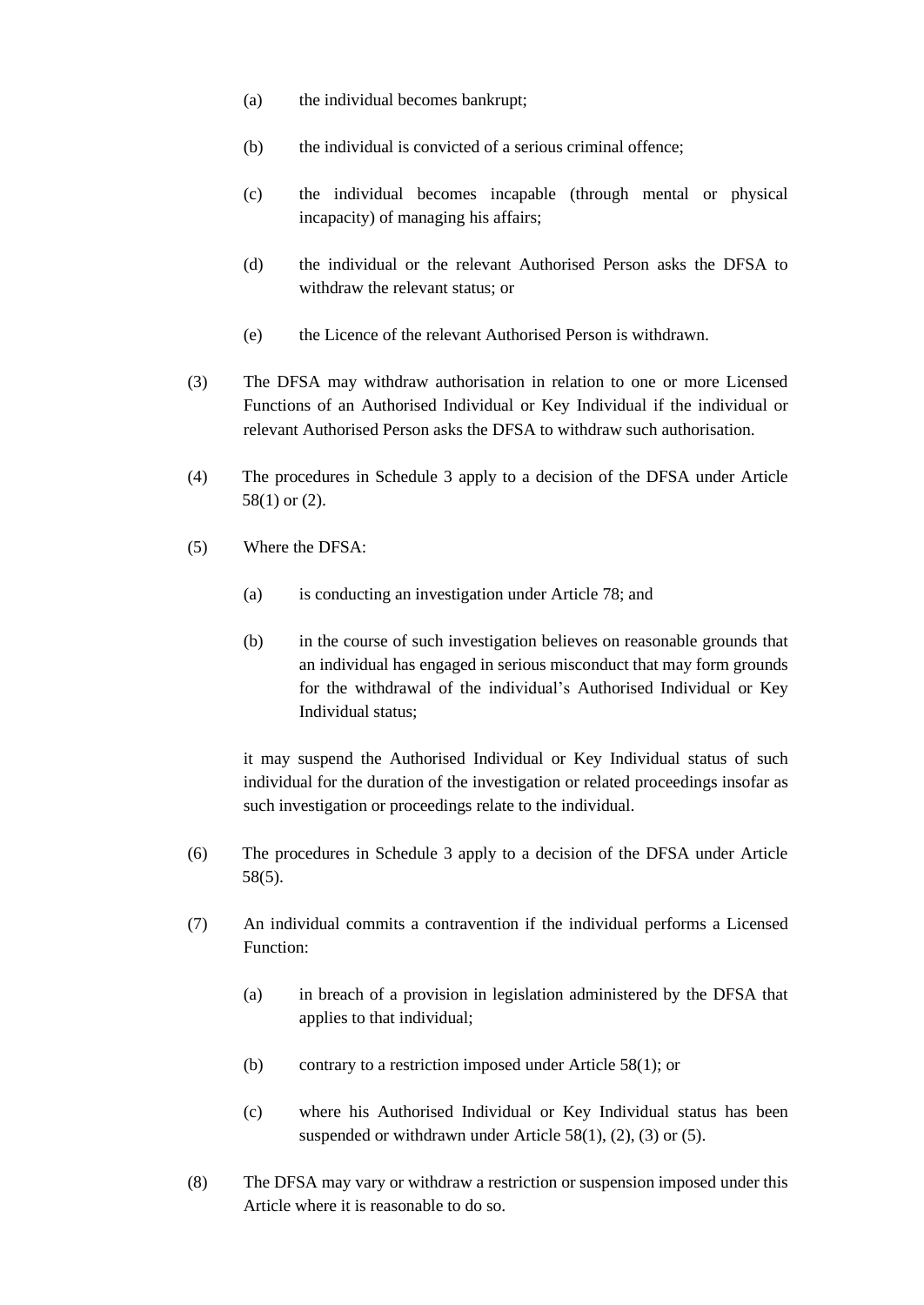- (9) The DFSA may act under Article 58(8) on its own initiative or at the request of the relevant individual or Authorised Person.
- (10) The DFSA shall give both the individual and the Authorised Person an opportunity to make representations under the procedures in Schedule 3 where the procedures in that Schedule apply under this Article.
- (11) If the DFSA decides to exercise a power under this Article, the individual or the Authorised Person may refer the matter to the FMT for review.

### 59. **Restricting persons from performing functions in the DIFC**

- (1) If the DFSA believes on reasonable grounds that a person is not a fit and proper person to perform any functions in connection with the provision of Financial Services in or from the DIFC, it may restrict the person from performing all or any such functions.
- (2) A restriction under this Article may relate to a function whether or not it is a Licensed Function.
- (3) The DFSA may vary or withdraw a restriction imposed under this Article.
- (4) A person who performs a function in breach of a restriction under this Article commits a contravention.
- (5) The procedures in Schedule 3 apply to a decision of the DFSA under Article 59(1).
- (6) If the DFSA decides to exercise its power under Article 59(1), the person may refer the matter to the FMT for review.

# **CHAPTER 8 – DELETED**

### 60. **Deleted**

# **CHAPTER 9 – DELETED**

### 61. **DELETED**

# **CHAPTER 10 - OTHER MATTERS RELATING TO LICENSING**

#### 62. **Public Registers**

- (1) The DFSA shall publish and maintain a register of current and past grants, withdrawals and suspensions of Licences, Licence Endorsements and authorisations of all Authorised Persons, Authorised Individuals and Key Individuals in such manner as may be prescribed in the Rules.
- (2) The DFSA shall publish and maintain a register of current and past registrations of all DNFBPs in such manner as may be prescribed in the Rules.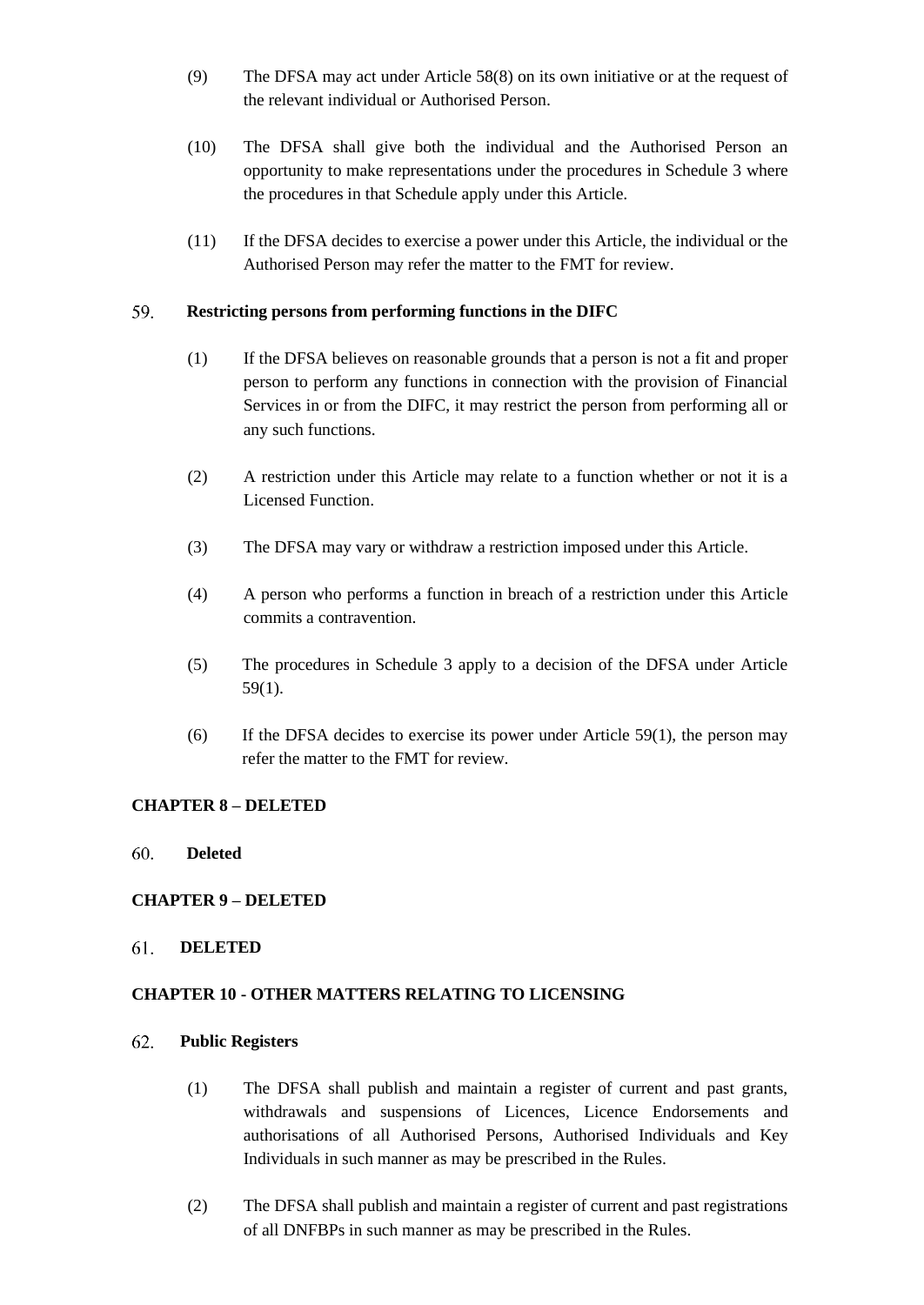- (3) The DFSA shall publish and maintain registers of:
	- (a) all persons in relation to whom action has been taken under Article 58(1);
	- (b) all persons in relation to whom action has been taken under Article 59; and
	- (c) all persons who have been prohibited under Article  $90(2)(g)$  from holding office or being an employee of any Authorised Person, DNFBP, Reporting Entity or Domestic Fund,

indicating whether any such action is of past effect or current, in such manner as may be prescribed in the Rules.

- (4) The DFSA shall publish and maintain a register of current and past registrations, suspensions and withdrawals of registrations of Registered Auditors and Audit Principals in such manner as may be prescribed in the Rules.
- (4A) The DFSA may decide not to publish information about a suspension imposed under Article 58(5) or Article 98A(5).
- (5) The DFSA shall publish and maintain a register of all Domestic Funds.
- (6) The DFSA shall make a reasonably current version of any registers maintained under Article  $62(1)$ ,  $(2)$ ,  $(3)$ ,  $(4)$  and  $(5)$  readily available for viewing by the public during the normal business hours of the DFSA.

### 63. **Extended jurisdiction**

- (1) Any power which the DFSA may exercise in relation to an Authorised Person, Registered Auditor, Authorised Individual, Key Individual, Audit Principal, Principal Representative, DNFBP or Domestic Fund or an officer, employee or agent of an Authorised Person, Registered Auditor, DNFBP or Domestic Fund under the Law or Rules or other legislation administered by the DFSA may, subject to Articles 63(2) and (3), continue to be exercised after the date on which:
	- (a) the Licence of such Authorised Person;
	- (b) the registration of a DNFBP, Registered Auditor or Audit Principal;
	- (c) the Authorised Individual or Key Individual status of such individual;
	- (d) the registration of the Principal Representative; or
	- (e) the registration of a Domestic Fund;

is withdrawn by the DFSA under the Law or other legislation administered by the DFSA.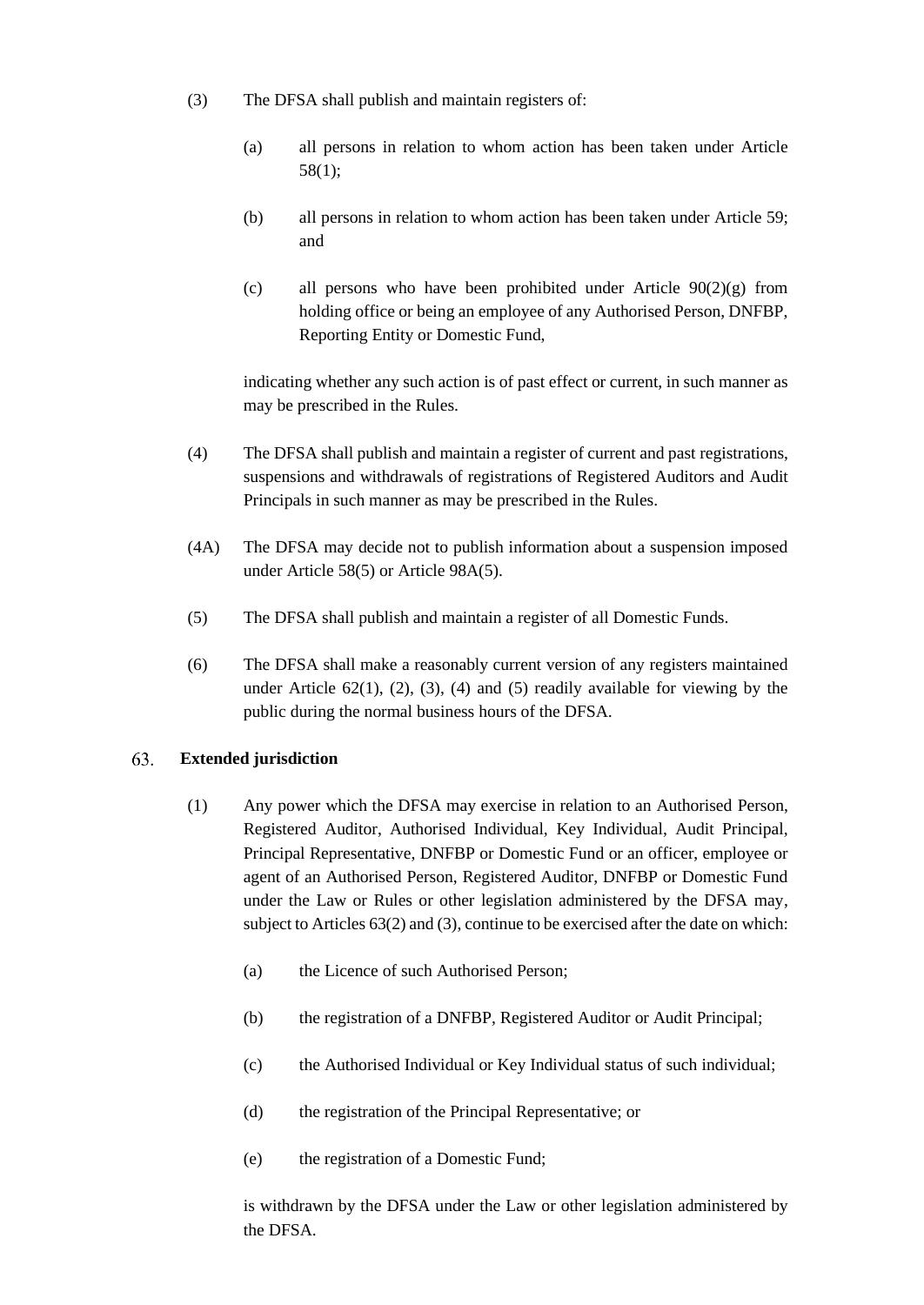- (2) Except as provided in Article 63(3), the DFSA may only exercise a power under Article 63(1) in relation to a person within three years after the day on which the DFSA became aware of the act or omission that gave rise to the right to exercise the power in respect of that person.
- (3) If proceedings with respect to the act or omission are commenced by the DFSA within the period referred to in Article 63(2), then the provisions of Article 63(1) shall remain in force until such time as the proceedings and any review or appeal relating to the proceedings are completed.
- (4) For the purposes of this Article:
	- (a) the DFSA is aware of an act or omission if it has information from which the act or omission can reasonably be inferred; and
	- (b) a proceeding against a person is commenced when a notice is first provided to the person under Schedule 3, or a proceeding is commenced by the DFSA in the FMT or the Court, with respect to the act or omission.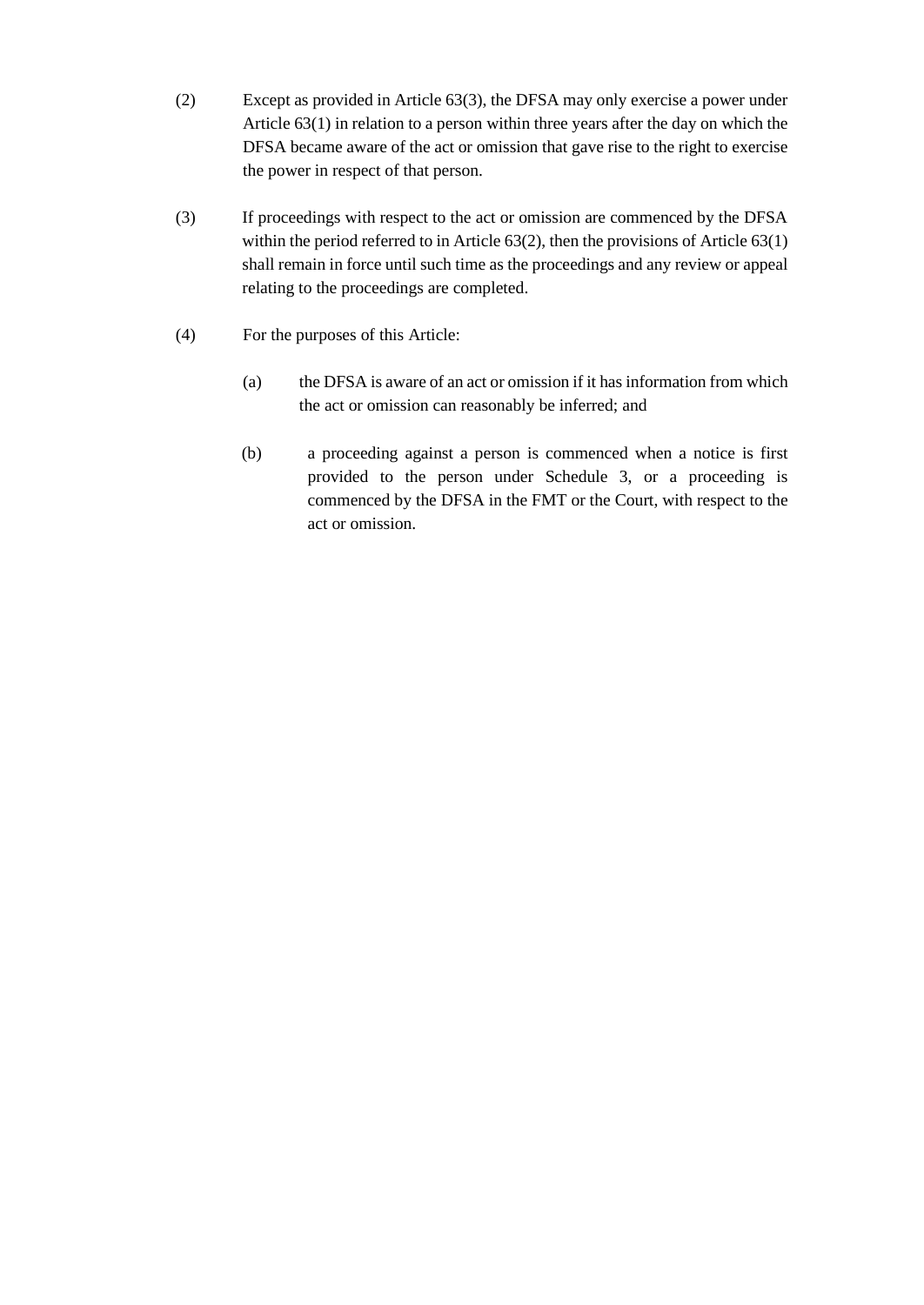# **PART 4: GENERAL REGULATION AND ANTI-MONEY LAUNDERING PROVISIONS**

# **CHAPTER 1 – GENERAL PROVISIONS**

#### 64. **Provisions Governing Controllers**

- (1) The DFSA may make Rules in connection with the change of control of Authorised Persons, including Rules as to:
	- (a) when a person becomes or ceases to be a controller of an Authorised Person;
	- (b) when the acquisition or increase in the level of control of an Authorised Person requires either the prior approval of, or notification to, the DFSA;
	- (c) when the DFSA may object to an existing controller;
	- (d) the procedures relating to the approval, notification and objections referred to in Article 64(1)(b) and (c); and
	- (e) any other matter necessary or incidental to give effect to the provisions governing controllers.
- (2) Without limiting the generality of the DFSA powers, the DFSA may:
	- (a) approve or object to a person becoming a controller of an Authorised Person;
	- (b) approve or object to an increase in the level of control of an existing controller of an Authorised Person;
	- (c) object to an existing controller of an Authorised Person where it has reasonable grounds to believe that such a person is no longer an acceptable controller; and
	- (d) approve a person as a controller or approve an increase of control by an existing controller subject to such conditions as it considers appropriate.
- (3) Where the DFSA considers an existing controller of an Authorised Person to be an unacceptable controller:
	- (a) it must notify the controller and the Authorised Person in writing that the controller is no longer an acceptable controller; and
	- (b) it may require that the controller and the Authorised Person take such action as specified by the DFSA.
- (4) Without limiting the generality of the DFSA powers, the DFSA may, for the purposes of Article 64(3)(b):
	- (a) require an Authorised Person to take such action as specified by the DFSA in relation to an unacceptable controller;
	- (b) where an Authorised Person has failed to comply with a requirement referred to in Article 64(4)(a) to the satisfaction of the DFSA, either withdraw, or impose conditions, on the Authorised Person's licence; or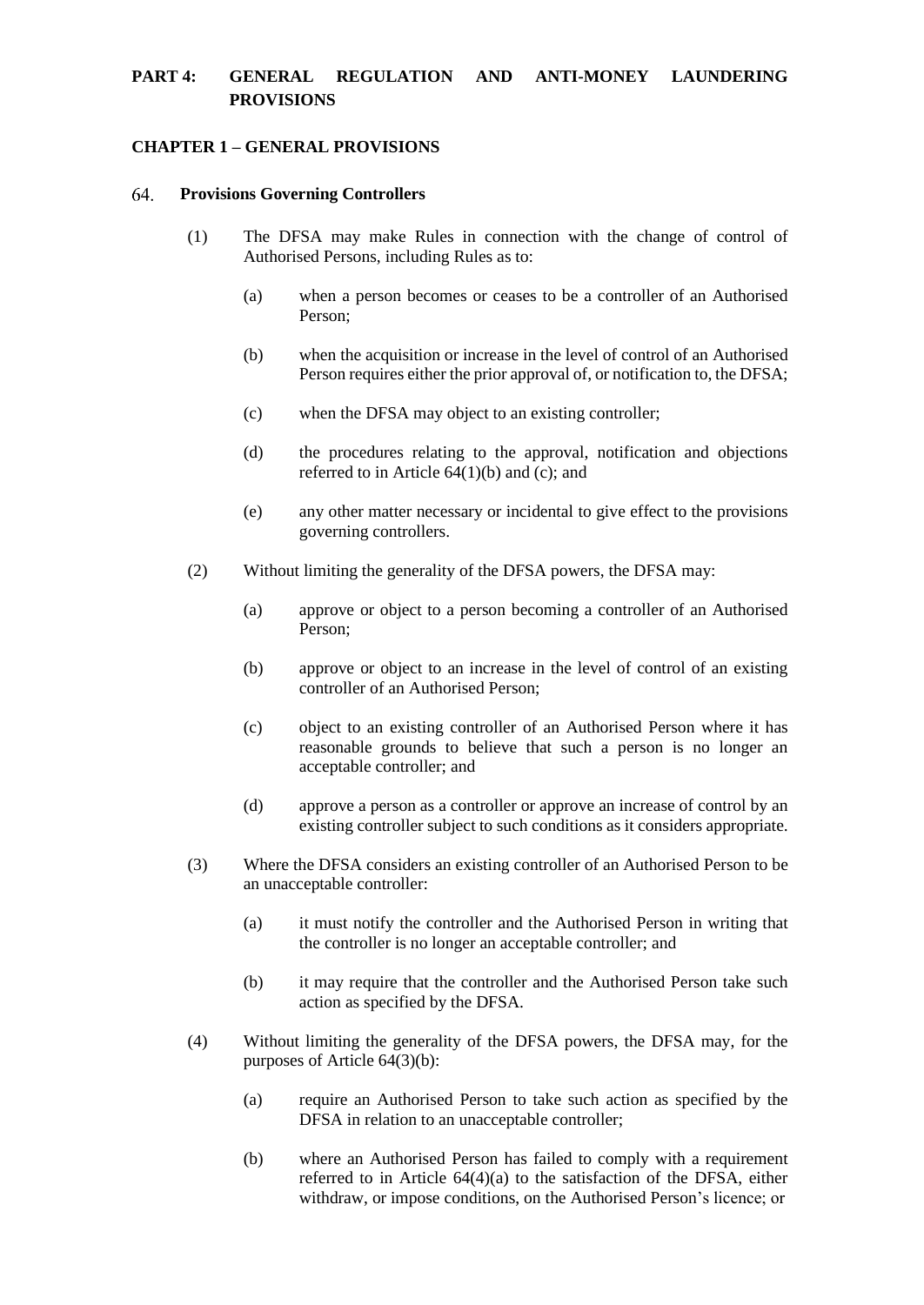(c) require the unacceptable controller to take such action as specified by the DFSA.

### 65. **Unenforceable Agreements - Breach by Party to the Agreement**

- (1) Subject to Article 65(5), a person who makes an agreement in the course of carrying on a Financial Service in breach of the Financial Services Prohibition or the Collective Investment Prohibitions, or who makes an agreement as a result of the making by himself or another person of a Financial Promotion which is in breach of the Financial Promotions Prohibition shall not be entitled to enforce such agreement against any party (a "relevant party") to the agreement.
- (2) Subject to any agreement that may otherwise be reached between the parties, a relevant party may apply to the Court to recover:
	- (a) any money paid or property transferred by him under the agreement;
	- (b) compensation reflecting any loss sustained by the relevant party as a direct result of such payment or transfer; and
	- (c) compensation for an amount becoming due that is dependent upon a contingency occurring under the relevant agreement, provided that such contingency shall have occurred prior to the relevant party being notified by the other party or by the DFSA that the agreement has been entered into in breach of the Financial Services Prohibition, the Collective Investment Prohibitions or the Financial Promotions Prohibition.
- (3) If the relevant party chooses not to perform the agreement or, under Article 65(2), recovers money paid or property transferred by him under the agreement, he shall in turn repay any money or property he has received under the agreement.
- (4) The compensation recoverable under Article 65(2)(b) is the amount agreed between the parties to the agreement or, following an application to the Court, the amount determined by the Court.
- (5) If the Court is satisfied that the person:
	- (a) carrying on the Financial Service reasonably believed that he was not in breach of the Financial Services Prohibition or the Collective Investment Prohibitions by entering into such agreement; or
	- (b) who made the Financial Promotion reasonably believed that he was not in breach of the Financial Promotions Prohibition, or
	- (c) who made an agreement as a result of the making by another person of a Financial Promotion which was in breach of the Financial Promotions Prohibition, did not know that the relevant Financial Promotion was in breach of the Financial Promotions Prohibition,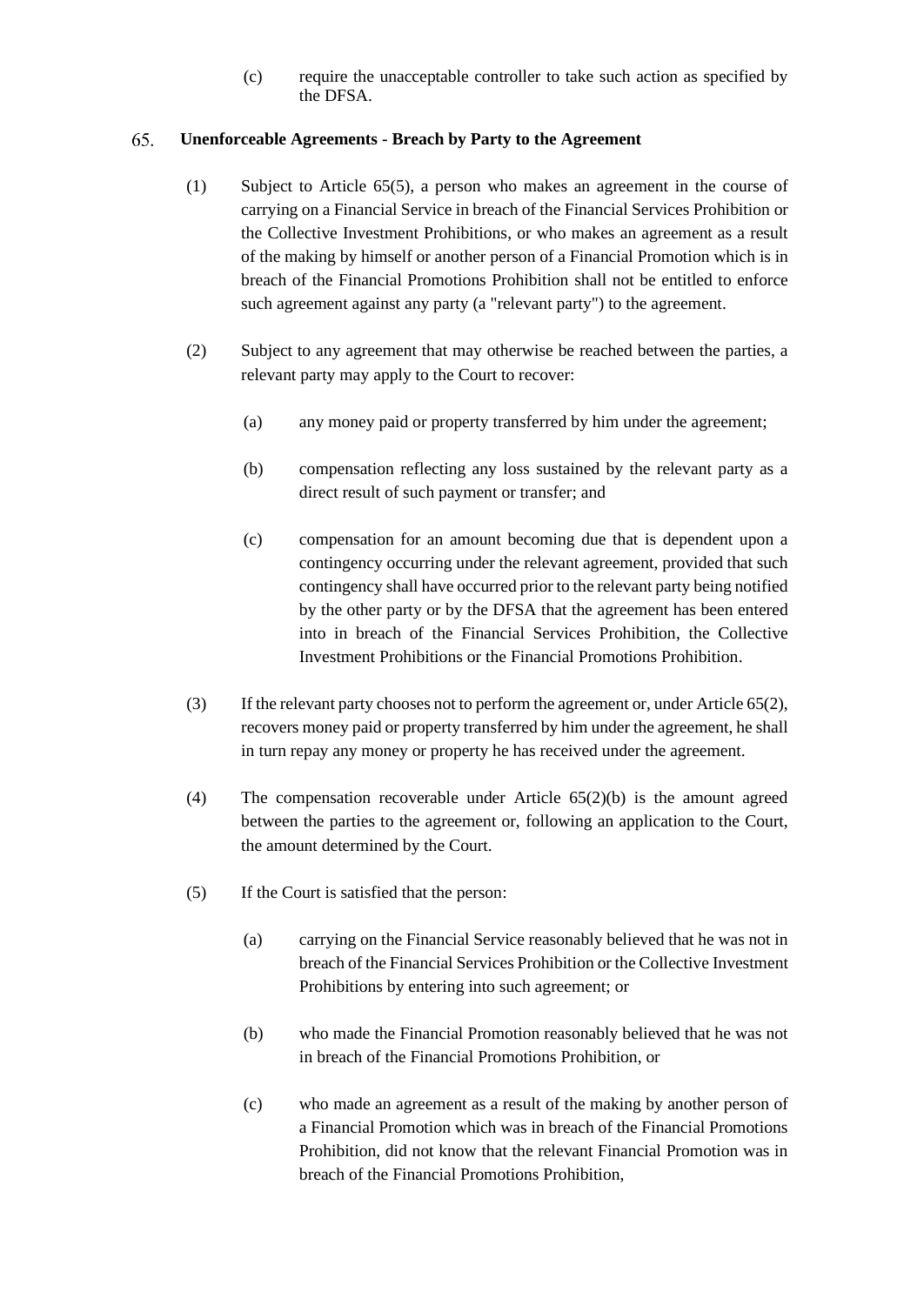and that it is fair and just in the circumstances to make such an order, it may make one or more of the following orders:

- (d) an order that the agreement be enforced between the parties to such extent and under such terms and conditions as the Court sees fit; or
- (e) an order that money paid or property transferred under the agreement be retained or dealt with in accordance with the agreement or in such manner as the Court deems fit.
- (6) Where property transferred under the agreement has been transferred to a third party, a reference in Article 65 to such property shall be interpreted as a reference to the value of the property at the time of the transfer under the agreement.
- (7) In Article 65, "agreement" means an agreement, the making or performance of which constitutes, or is part of, the carrying on of a Financial Service.

#### **False or Misleading Information** 66.

A person shall not:

- (a) provide information which is false, misleading or deceptive to the DFSA; or
- (b) conceal information where the concealment of such information is likely to mislead or deceive the DFSA.

#### 67. **Obligations of Disclosure to the DFSA**

- (1) (a) Subject to Article  $67(2)$ , any of the following persons:
	- (i) an Authorised Person or DNFBP; or
	- (ii) an auditor of any person in sub-paragraph (i);

shall disclose to the DFSA anything which reasonably tends to show a matter specified in paragraph (b):

- (b) The relevant matters for the purposes of (a) are:
	- (i) a breach, or likely breach of a provision of the Law or Rules or other legislation administered by the DFSA;
	- (ii) a failure, or likely failure, to comply with any obligation to which a person is subject under such legislation; or
	- (iii) any other matter as the DFSA may prescribe in Rules;

which may be attributable to the conduct of the person in  $(a)(i)$  or its directors, officers, employees or agents.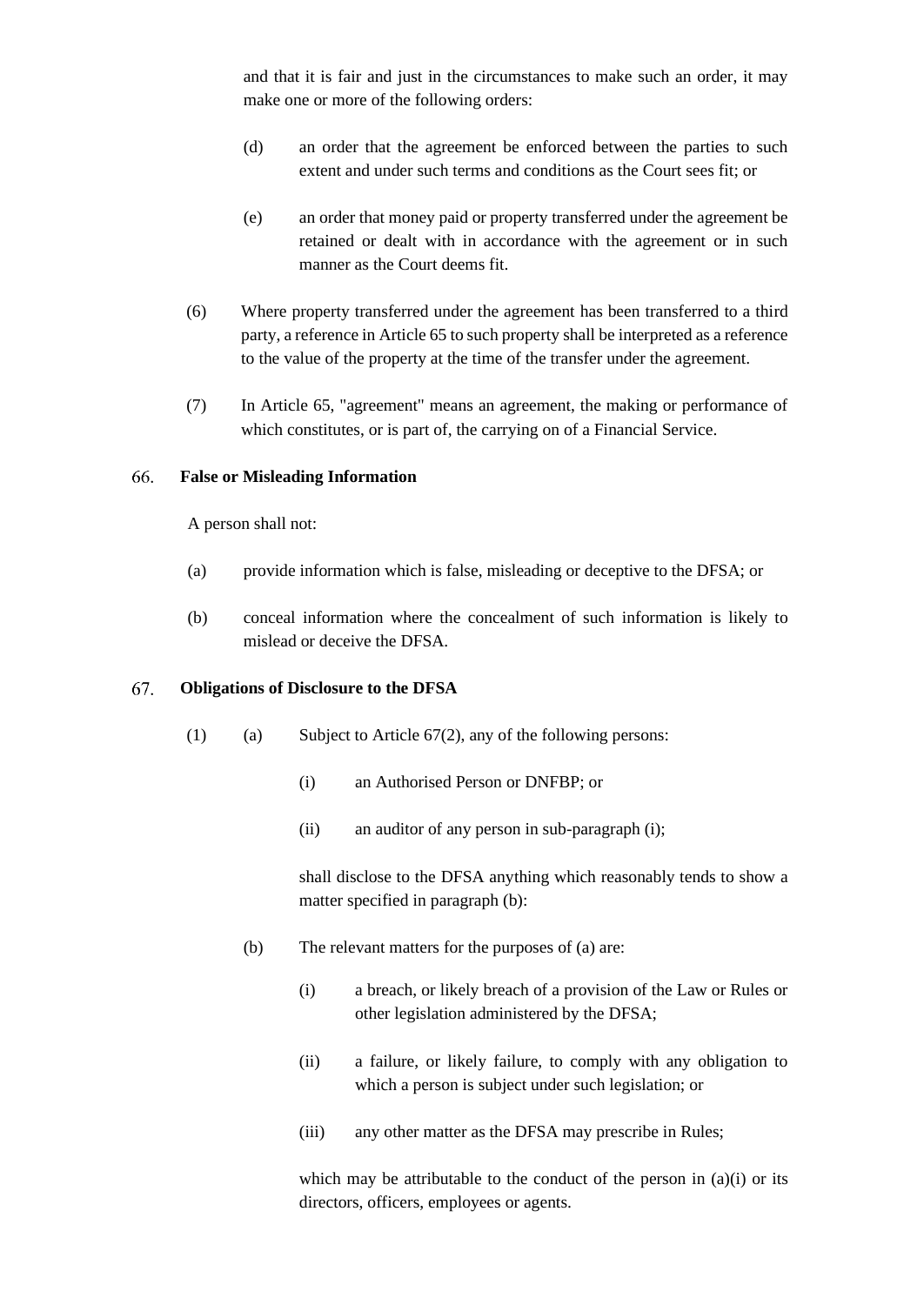- (2) Article 67(1) shall not apply to the extent that compliance with such requirement would disclose a Privileged Communication.
- (3) A person referred to in Article 67(1)(a) shall establish and implement appropriate systems and internal procedures to enable its compliance, and compliance by its auditor, with Article 67(1).
- (4) Any provision in an agreement between a person referred to in Article  $67(1)(a)$ and a director, officer, employee, agent or auditor is void in so far as it purports to hinder compliance with an obligation under Article 67(1).
- (5) Without limiting the application of any other provision of this Law, an auditor does not contravene any duty to which the auditor is subject merely because the auditor gives to the DFSA:
	- (a) a notification as required under this Article; or
	- (b) any other information or opinion in relation to any such matter;

if the auditor is acting in good faith and reasonably believes that the notification, information or opinion is relevant to any functions of the DFSA.

- (6) No person shall be subjected to loss of employment or any other detriment or loss or damage merely by reason of undertaking any act to cause or assist a person referred to in Article  $67(1)(a)$  or (b) to comply with an obligation under Article 67(1).
- (7) A Court may, on application of an aggrieved person, make any order for relief where the person has been subjected to any such loss of employment or detriment or loss or damage referred to in Article 67(6).

### 68. **Disclosures to the DFSA**

A person is neither liable to a proceeding, nor subject to a liability, nor in breach of any duty, merely by reason of the giving of information or production of a document by the person to the DFSA:

- (a) in good faith; and
- (b) in reasonable belief that the information or document is relevant to any functions of the DFSA;

whether such information or document is given or produced pursuant to a requirement at law or otherwise.

# 68A. **Whistleblower Protection**

(1) A person who makes a disclosure of information specified in Article 68A(2) to a person specified in Article 68A(3) is entitled to the protection in Article 68A(4).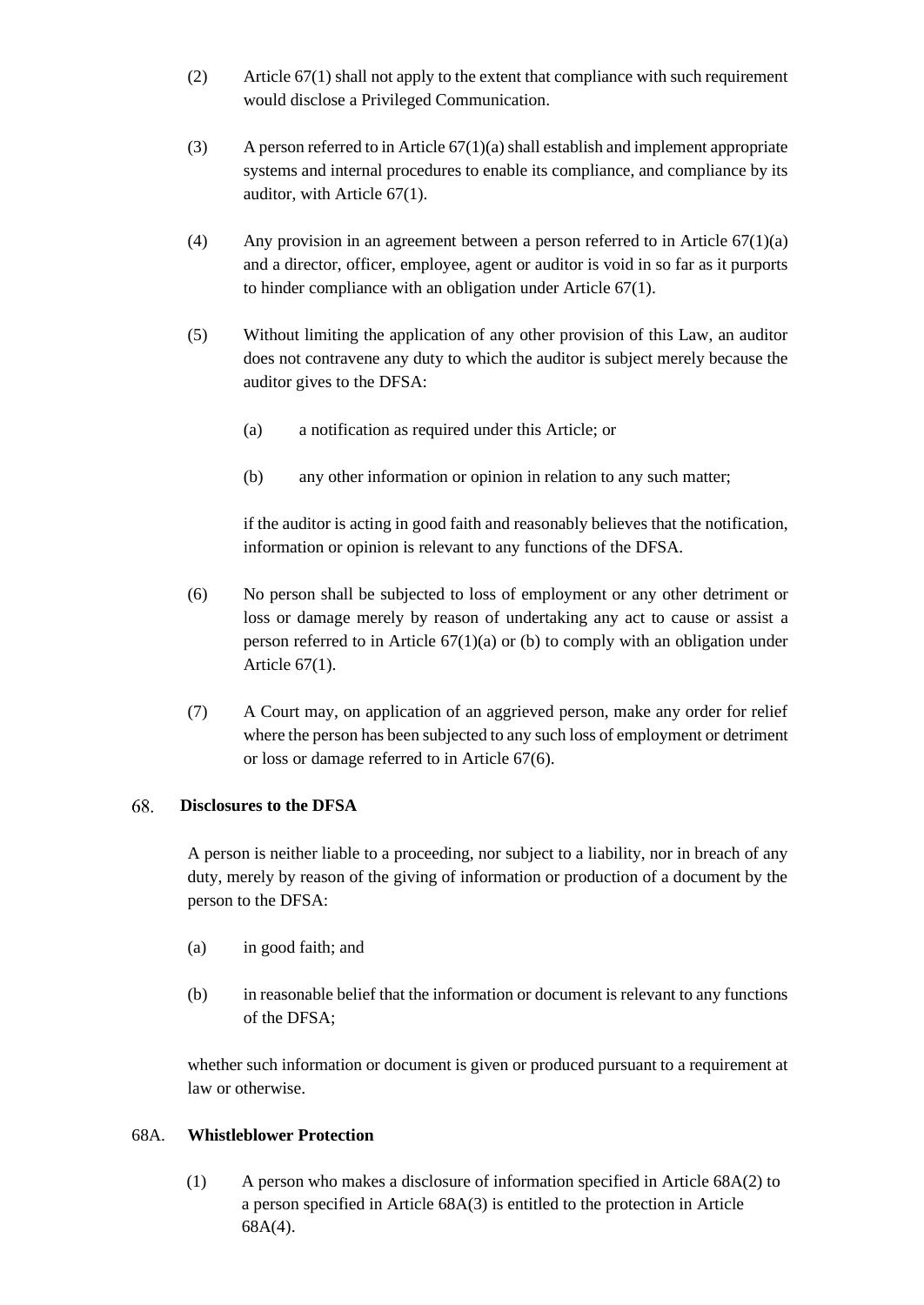- (2) For the purposes of Article 68A(1), the disclosure of information made by the person must:
	- (a) relate to a reasonable suspicion that a Regulated Entity, an officer or employee of a Regulated Entity or, in the case of an Authorised Person, an Affiliate of the Authorised Person or an officer or employee of the Affiliate has or may have:
		- (i) contravened a provision of this Law, the Rules or any other legislation administered by the DFSA; or
		- (ii) engaged in money laundering, fraud or any other financial crime; and
	- (b) be made in good faith.
- (3) For the purposes of Article  $68A(1)$ , the disclosure of information is made to any one or more of the following:
	- (a) the Regulated Entity;
	- (b) an officer of the Regulated Entity;
	- (c) in the case of an Authorised Person, a person performing a Licensed Function for the Authorised Person;
	- (d) an Auditor, or a member of the audit team, of the Regulated Entity;
	- (e) the DFSA;
	- (f) a criminal law enforcement agency in the State; or
	- (g) any other person prescribed by the Rules for the purposes of this Article.
- (4) Where a person makes a disclosure referred to in Article 68A(1):
	- (a) the person shall not be subject to any civil or contractual liability for making the disclosure;
	- (b) no contractual, civil or other remedy or right shall be enforced against the person by another person for making the disclosure; and
	- (c) the person shall not be dismissed from his current employment, or otherwise subject to any action by his employer or any related party of the employer which is reasonably likely to cause detriment to that person, for making the disclosure.
- (5) A Court may, on application of an aggrieved person, make any order for relief where the person has been subject to any loss of employment or other detriment or action referred to in Article 68A(4).
- (6) For the avoidance of doubt, to qualify for protection under this Article it is not necessary for a person who discloses information to identify himself when making the disclosure.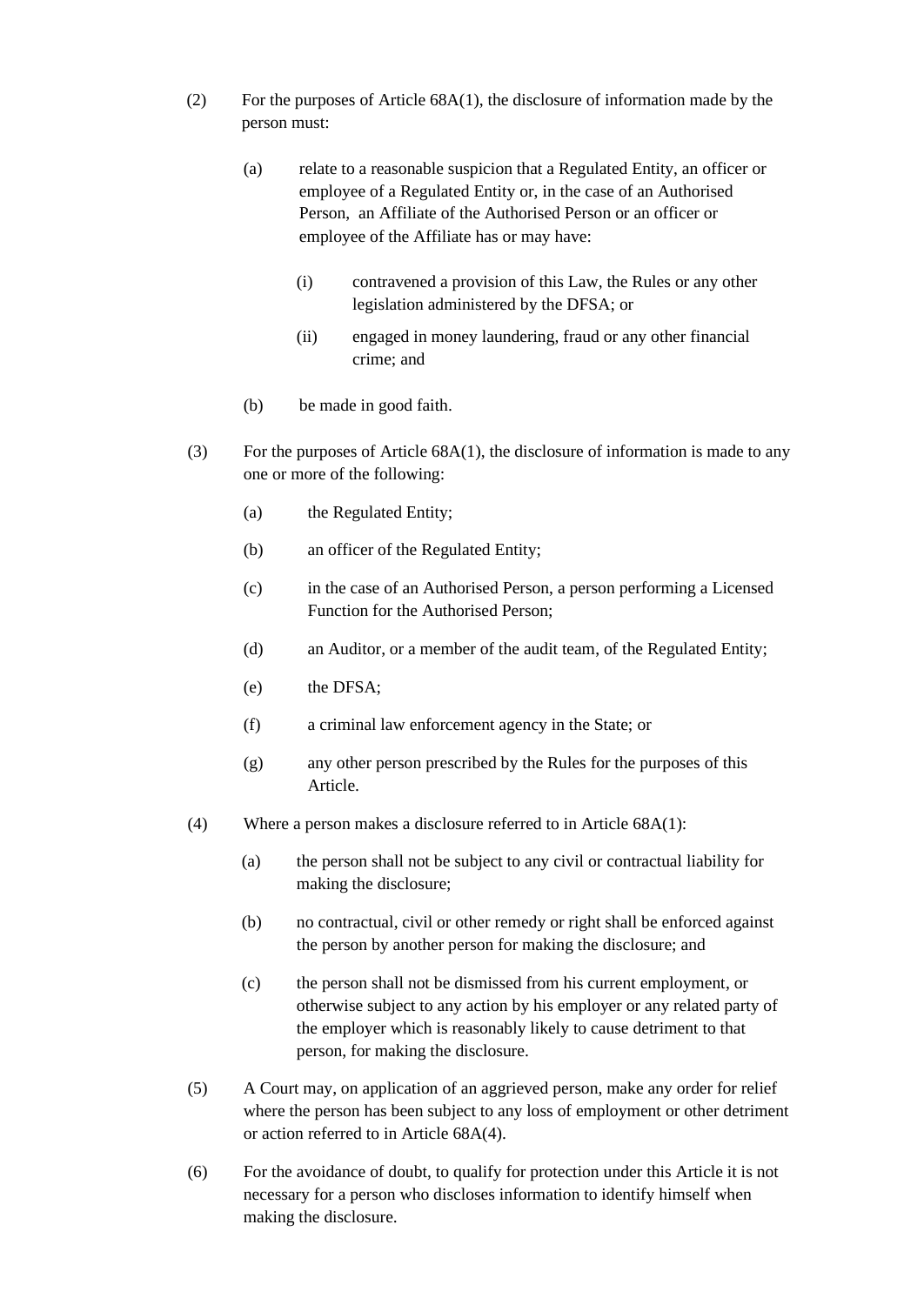(7) Nothing in this Article limits any other protection provided under this Law to a person who provides information to the DFSA or to any other person referred to in Article 68A(3).

### 69. **Compliance with an order or requirement of the DFSA**

Where the DFSA makes an order, issues a direction or prohibition, or makes any requirement in relation to a person pursuant to a provision of this Law or Rules or legislation administered by the DFSA, such person must, unless he has a reasonable excuse, comply with such order, direction, prohibition or requirement.

# **CHAPTER 2 – ANTI-MONEY LAUNDERING COMPLIANCE**

### 70. **Jurisdiction**

- (1) This chapter is made in recognition of the application in the DIFC of Federal Law No. 20 of 2018 on Anti-Money Laundering and Combating the Financing of Terrorism and Illegal Organisations, Federal Law No. 7 of 2014 on Combating Terrorism Offences and any other Federal legislation relating to money laundering, terrorist financing, the financing of unlawful organisations or sanctions non-compliance.
- (2) A reference in this chapter to:
	- (a) any law or legislation includes any implementing regulation or other instrument made by or under the law or legislation; and
	- (b) money laundering is taken to include terrorist financing, the financing of unlawful organisations and sanctions non-compliance.
- (3) The DFSA has, in respect of Relevant Persons, jurisdiction for regulation in relation to money laundering in the DIFC and the DFSA is the relevant authority that licenses and supervises Relevant Persons in the DIFC for the purposes of the Federal Anti-Money Laundering Legislation.
- (4) Nothing in (3) is intended to limit any function or power conferred on another body or authority under the Federal Anti-Money Laundering Legislation.
- (5) In this Part, a "Relevant Person" means:
	- (a) an Authorised Person;
	- (b) a Registered Auditor;
	- (c) a Designated Non-Financial Business or Profession (DNFBP); or
	- (d) an officer, employee or agent of a person referred to in (a), (b) or (c).
- 71. **Obligations**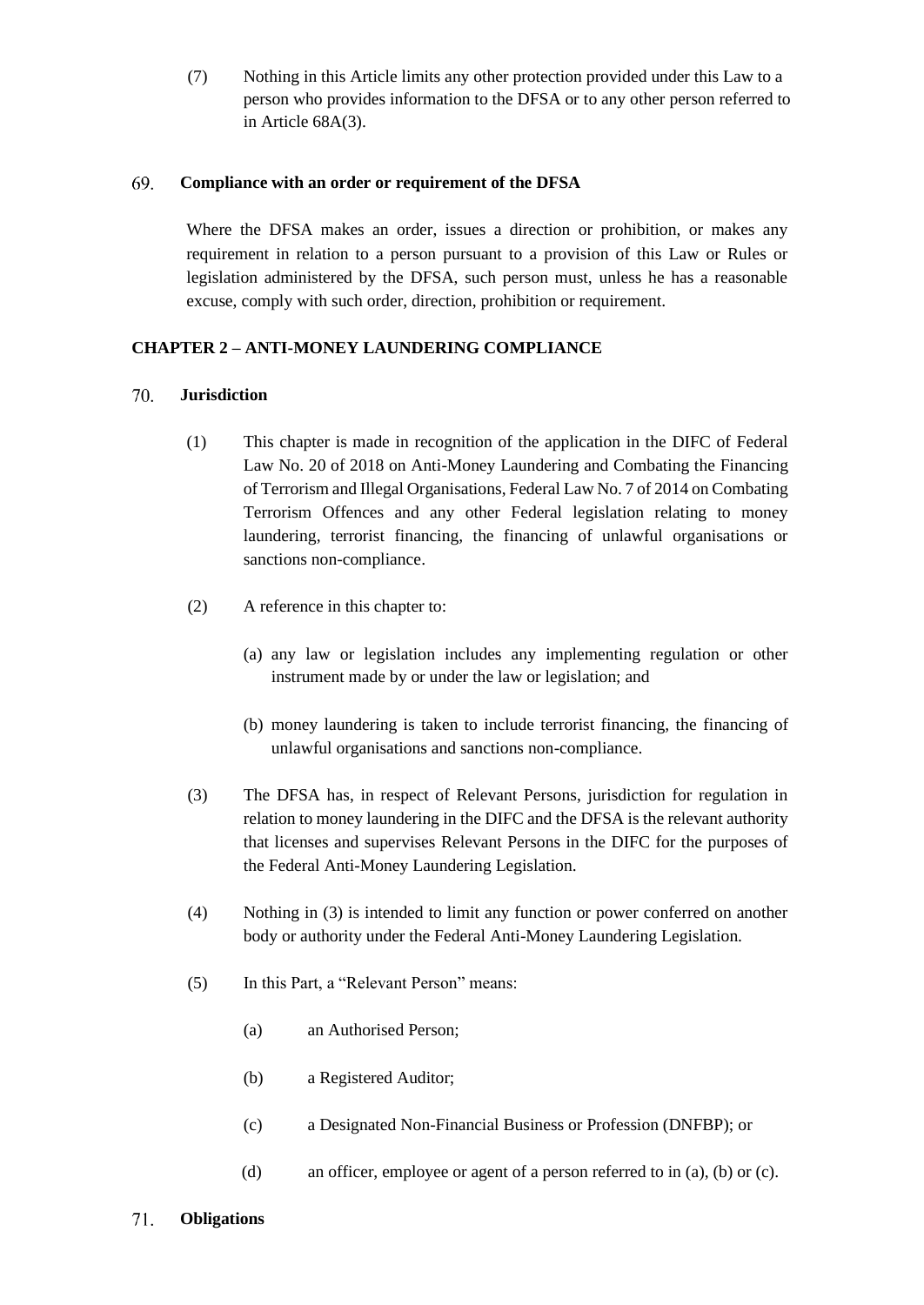- (1) A Relevant Person shall comply with Federal Anti-Money Laundering Legislation as it applies to such person in the DIFC.
- (2) A Relevant Person shall comply with any duty, requirement, prohibition, obligation or responsibility to which that person is subject under the Rules.
- (3) Where the DFSA detects conduct which it suspects may relate to money laundering, it shall advise the relevant authority exercising powers and performing functions under the relevant Federal Anti-Money Laundering Legislation without undue delay.
- (4) A Relevant Person shall conduct customer due diligence in the circumstances prescribed by the Rules.
- (5) A Relevant Person shall maintain such records relating to customer due diligence, transactions and anti-money laundering measures as are prescribed by the Rules.

# 71A. **DNFBP Prohibition**

- (1) A person who is a DNFBP shall not carry on any activities in or from the DIFC unless that person is registered by the DFSA as a DNFBP.
- (2) The DFSA shall make Rules prescribing the class of persons who are DNFBPs.

# 71B. **Criteria for Registration of a DNFBP**

- (1) The DFSA shall make Rules setting out the criteria a person must meet to become and remain registered by the DFSA as a DNFBP. The Rules may, without limiting the generality of that power, include criteria related to:
	- (a) the fitness and propriety of the person; and
	- (b) its resources and arrangements for complying with Anti-Money Laundering Legislation.
- (2) The DFSA may make Rules providing that certain types of person may not be granted DNFBP registration.

# 71C. **Application for Registration**

- (1) A person may apply in the prescribed form to the DFSA to be registered as a DNFBP.
- (2) The DFSA may require the applicant to provide additional information or documents reasonably required for the DFSA to be able to determine the application including, but not limited to, information or documents relating to its activities, ownership, group structure, financial and other resources.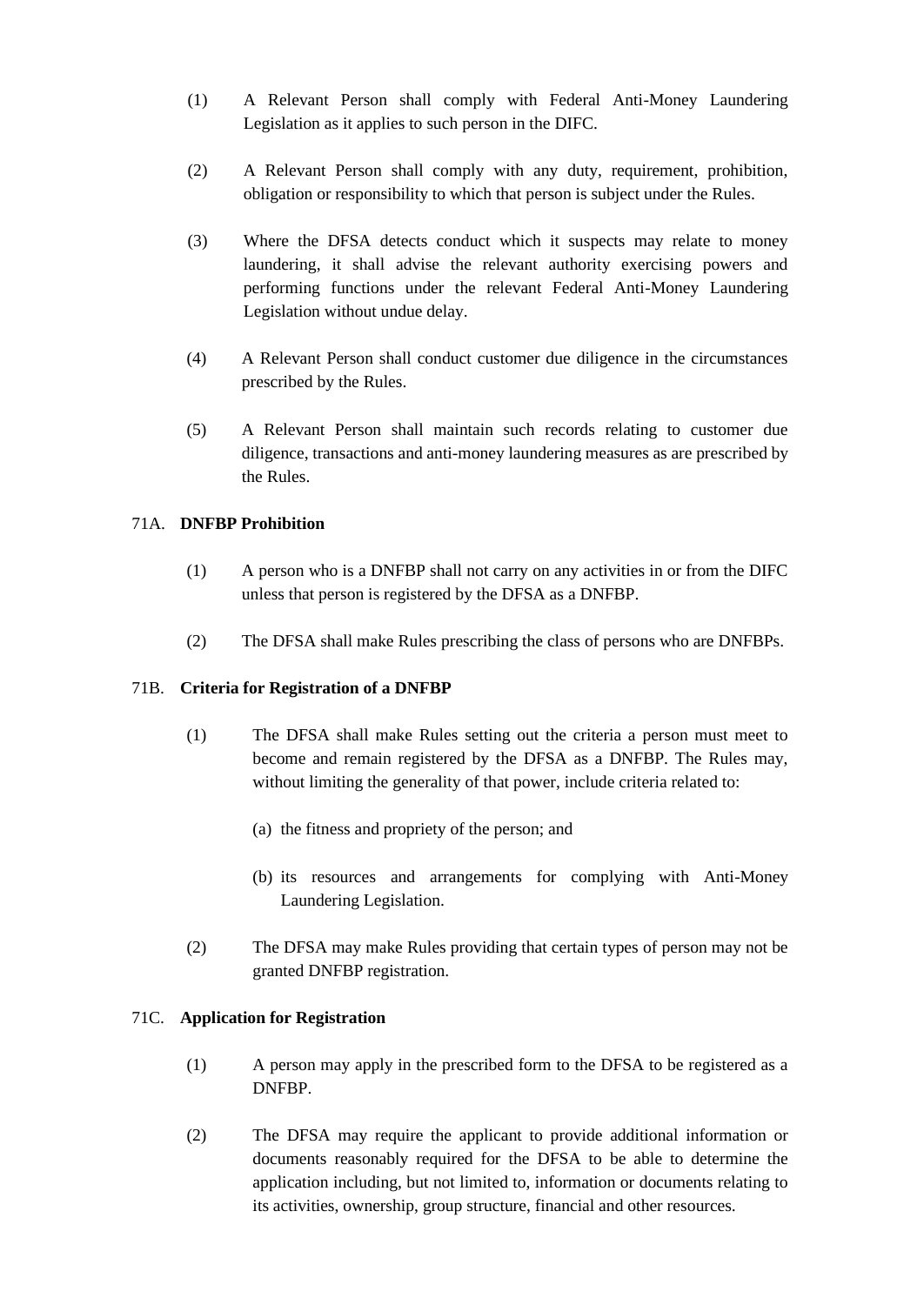(3) If at any time between filing an application and the grant or refusal of a DNFBP registration the applicant becomes aware of a material change reasonably likely to be relevant to the application, it shall inform the DFSA in writing of the change without delay.

# 71D. **Grant of an Application**

- (1) The DFSA may grant an application for DNFBP registration if it is satisfied that the applicant meets the criteria for registration under Article 71B.
- (2) When the DFSA decides to register a DNFBP, it shall as soon as practicable inform the applicant and the DIFC Registrar of Companies in writing of the decision and of the date on which registration is to take effect.

# 71E. **Refusal of an Application**

- (1) The DFSA may refuse to grant an application for DNFBP registration if it is not satisfied that the applicant meets the criteria for registration under Article 71B.
- (2) The procedures in Schedule 3 apply to a decision of the DFSA under (1).
- (3) If the DFSA decides to exercise its power under (1), the applicant may refer the matter to the FMT for review.
- (4) The DFSA must as soon as practicable notify the DIFC Registrar of Companies if it refuses to grant an application for DNFBP registration.

# 71F. **Suspension and withdrawal of DNFBP Registration**

- (1) The DFSA may suspend the registration of a DNFBP at the request of the DNFBP or on its own initiative.
- (2) The DFSA may withdraw the registration of a DNFBP:
	- (a) at the request of the DNFBP;
	- (b) if the DIFC Registrar of Companies notifies it that the DNFBP no longer holds the relevant commercial licence to operate in the DIFC; or
	- (c) on its own initiative.
- (3) The DFSA may exercise its power on its own initiative under (1) or  $(2)(c)$  if:
	- (a) the DNFBP no longer meets the criteria for DNFBP registration;
	- (b) the DNFBP is in breach of, or has been in breach of, the Law or Rules or other Anti-Money Laundering Legislation;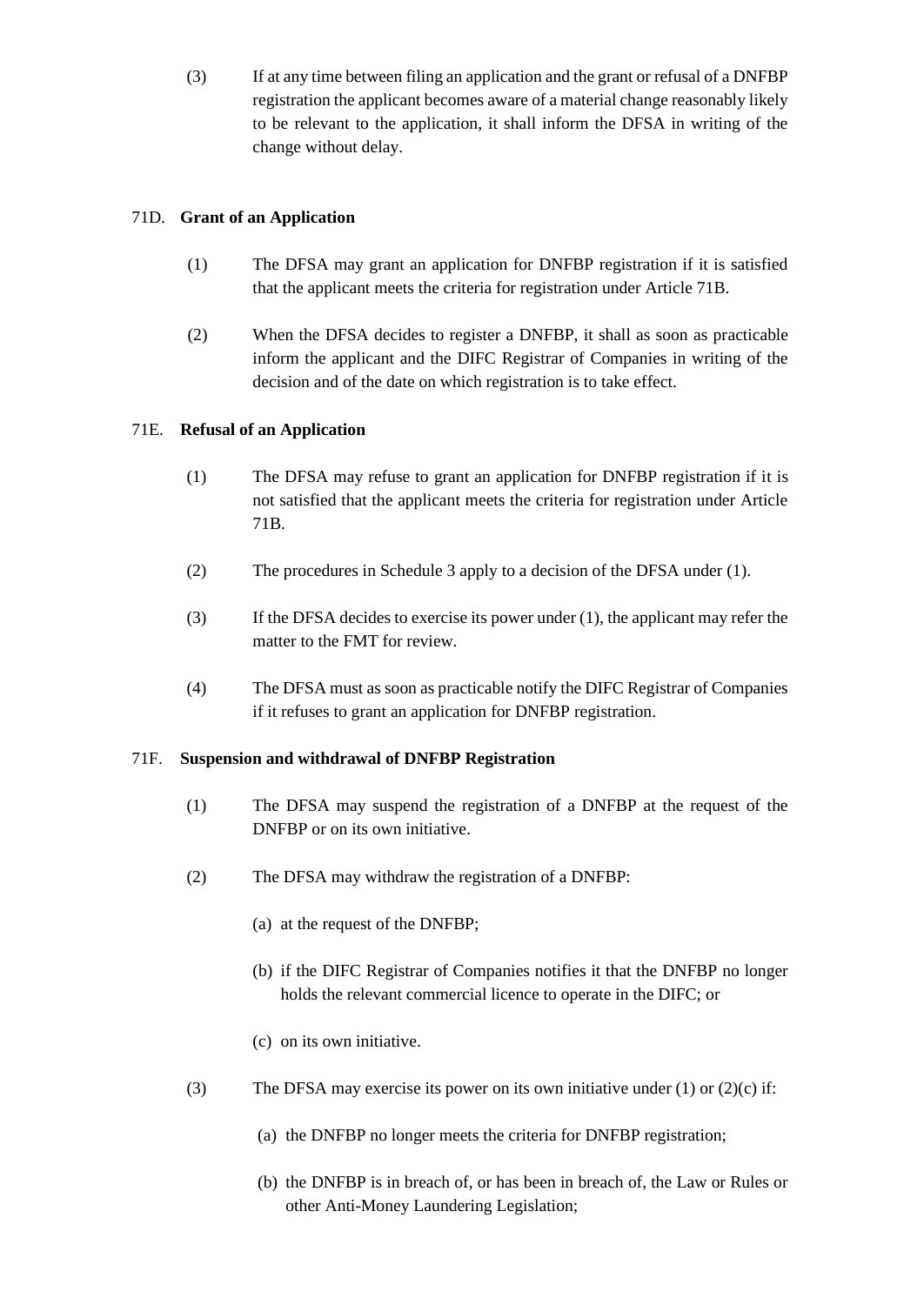- (c) the DNFBP is insolvent or entering into administration;
- (d) the DNFBP is no longer carrying on business in the DIFC; or
- (e) the DFSA considers that exercising the power is necessary or desirable in the pursuit of its anti-money laundering objective in Article 8(3A).
- (4) The procedures in Schedule 3 apply to a decision of the DFSA under this Article to suspend or withdraw registration of a DNFBP on its own initiative.
- (5) If the DFSA decides to exercise its power under this Article to suspend or withdraw registration of a DNFBP on its own initiative, the DNFBP may refer the matter to the FMT for review.

# 71G. **Co-ordination between DFSA and Registrar of Companies**

- (1) The DIFC Registrar of Companies shall not grant a person who is a DNFBP a commercial licence to operate in the DIFC until the DFSA has confirmed to the Registrar that it intends to register the person as a DNFBP.
- (2) The DFSA shall as soon as practicable notify the DIFC Registrar of Companies if it suspends or withdraws the registration of a DNFBP.
- (3) The DIFC Registrar of Companies shall as soon as practicable suspend or withdraw (as the case may be) the commercial licence of the DNFBP if it receives a notification under (2).

### 72. **Rules**

The DFSA shall make Rules in connection with the creation and implementation of antimoney laundering measures, policies and procedures, including Rules as to:

- (a) the persons or classes of persons who shall be subject to any such measures, policies and procedures;
- (b) the nature and extent of any duty, requirement, prohibition, obligation or responsibility applicable to such persons; and
- (c) registration of any or all of such persons with the DFSA.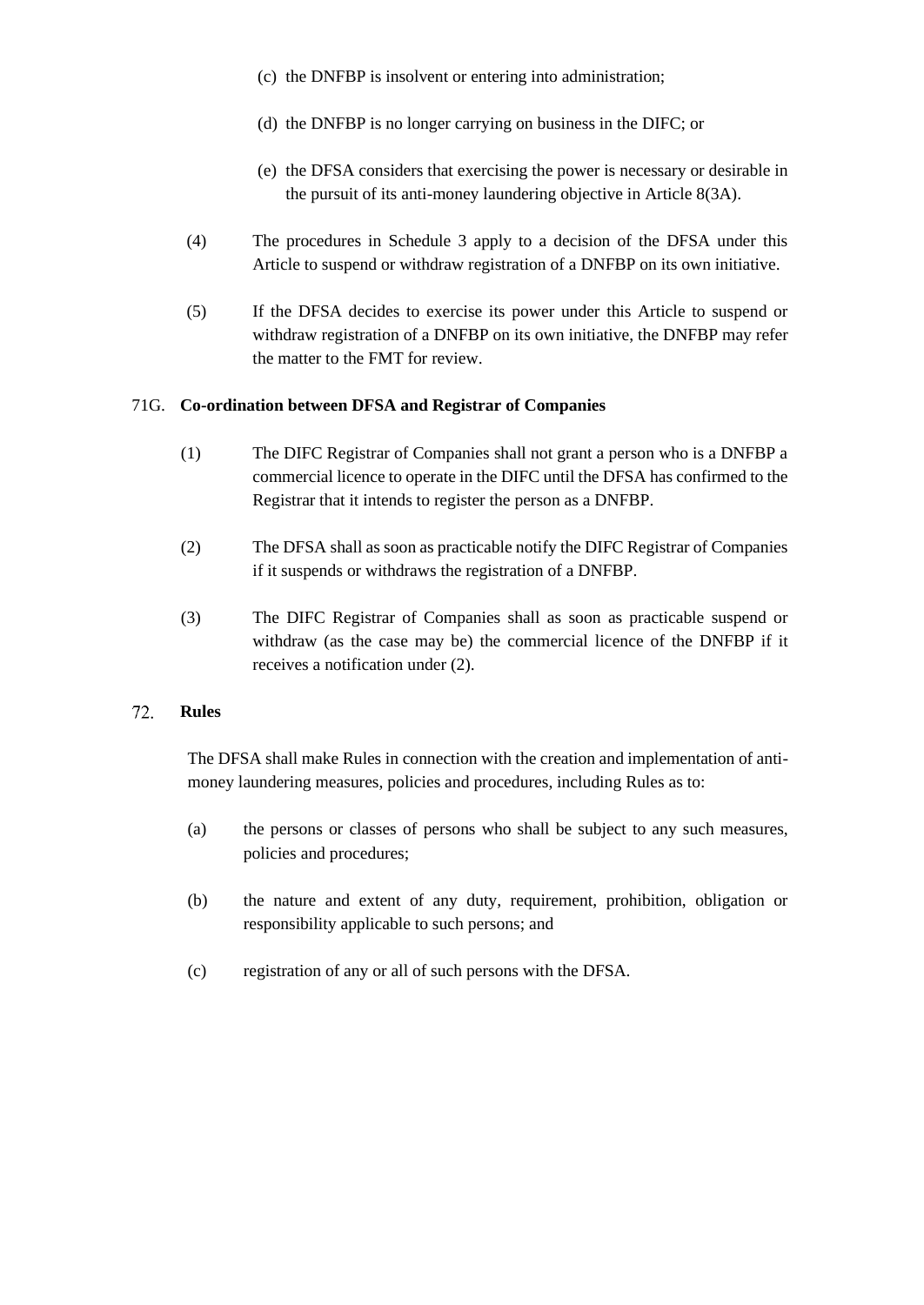# **PART 5: POWERS OF SUPERVISION AND INVESTIGATION**

# **CHAPTER 1 – POWERS OF SUPERVISION**

#### 73. **Powers to Obtain Information**

- (1) The DFSA may require an Authorised Person, DNFBP, Domestic Fund, Registered Auditor or any director, officer, employee or agent of such person by written notice to:
	- (a) give, or procure the giving of, such specified information; or
	- (b) produce, or procure the production of, such specified documents;

to the DFSA as the DFSA considers necessary or desirable to meet the objectives of the DFSA.

- (2) The DFSA may require any Authorised Person, Domestic Fund, DNFBP or Registered Auditor to allow the DFSA to enter its premises during normal business hours or at any other time as may be agreed for the purpose of inspecting and copying information or documents stored in any form on such premises, as it considers necessary or desirable to meet the objectives of the DFSA.
- (3) The DFSA may exercise its powers under this Article 73 in respect of any person specified in Article 73(1) or (2) within, or outside of, the DIFC.
- (4) Information given or a document produced as a result of the exercise by the DFSA of powers under this Article is admissible in evidence in any proceedings, provided that any such information or document also complies with any requirements relating to the admissibility of evidence in such proceedings.

#### 74. **Requirement to Provide a Report**

- (1) The DFSA may require, in such manner and in such form as it may prescribe in the Rules, an Authorised Person to provide the DFSA with a report on any matter about which the DFSA has required or could require the giving of information or production of documents under Article 73.
- (2) The DFSA may require, at such frequency and in such manner and in such form as it may prescribe in the Rules, an Authorised Market Institution to provide the DFSA with a report or reports relating to the conduct of or the performance of the regulatory functions of an Authorised Market Institution, including but not limited to a report or reports addressing:
	- (a) ongoing compliance of the Authorised Market Institution with the terms of its Licence;
	- (b) complaints received and dealt with and disciplinary matters arising and dealt with: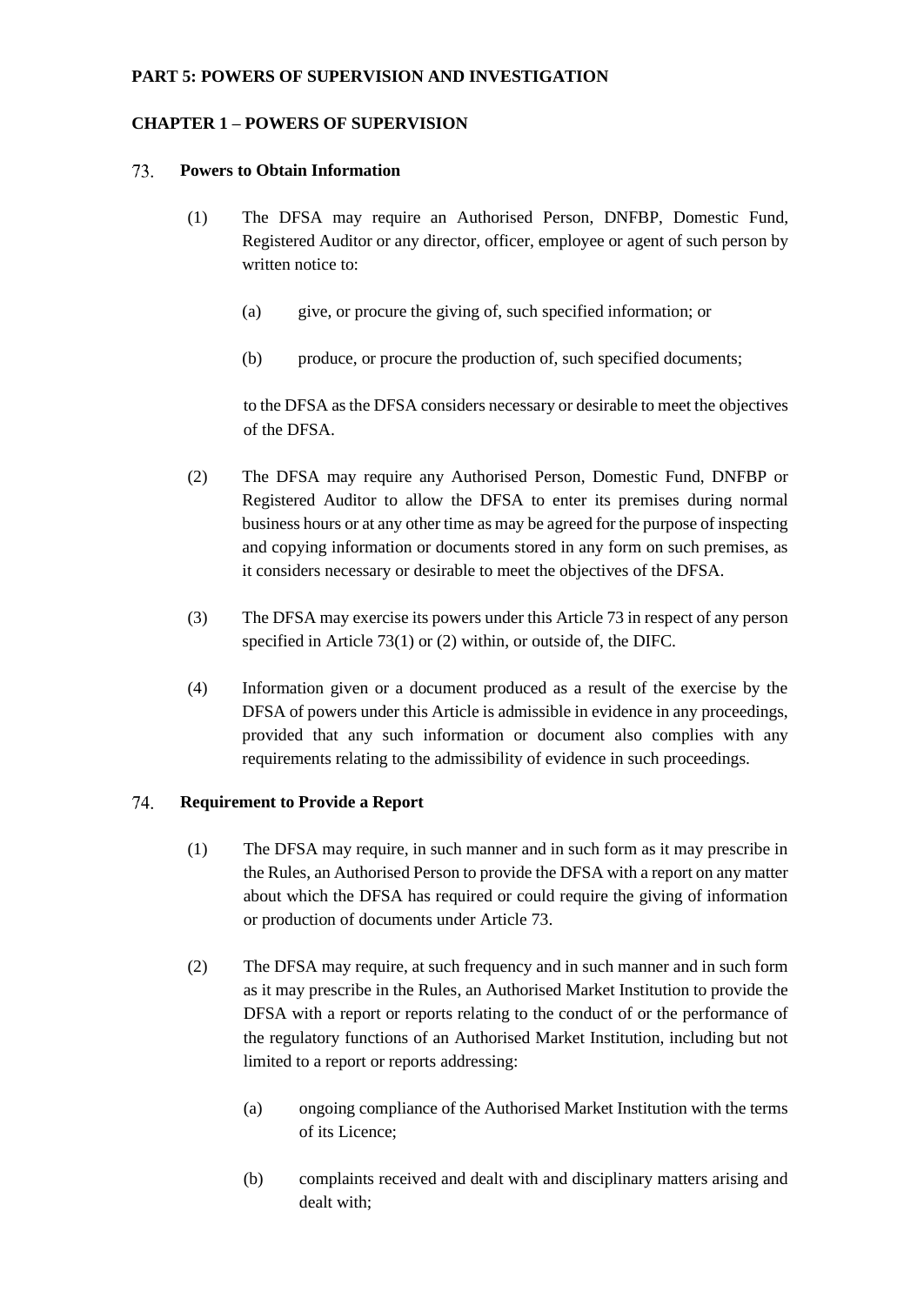- (c) adequacy and performance of systems and controls; or
- (d) financial matters concerning the operation of the Authorised Market Institution.
- (3) The person appointed to make a report required by Article 74(1) or (2) must be a person nominated or approved by the DFSA.
- (4) Where a requirement has been made of an Authorised Person under this Article, it must take all reasonable steps to ensure that any person who is providing or has provided services to the Authorised Person shall provide all such assistance as the appointed person may reasonably require.
- (5) Subject to Article 74(6), information given or a document produced as a result of the exercise by the DFSA of powers under this Article is admissible in evidence in any proceedings, provided that any such information or document also complies with any requirements relating to the admissibility of evidence in such proceedings.
- (6) The DFSA shall not disclose a statement made by a person in a report made pursuant to a requirement made of the person under Article 74(1) or (2) to any law enforcement agency for the purpose of criminal proceedings against the person unless:
	- (a) the person consents to the disclosure; or
	- (b) the DFSA is required by law or court order to disclose the statement.
- (7) The procedures in Schedule 3 apply to a decision of the DFSA under Article 74 (1) or (2).
- (8) If the DFSA decides to exercise its power under Article 74 (1) or (2), the person may refer the matter to the FMT for review.

#### 75. **Imposing Prohibitions or Restrictions on Business**

- (1) Subject to Article 77, the DFSA may impose any one or more of the following prohibitions or requirements:
	- (a) a prohibition on an Authorised Person from:
		- (i) entering into certain specified transactions or types of transaction;
		- (ii) soliciting business from certain specified persons or types of person;
		- (iii) carrying on business in a specified manner or other than in a specified manner;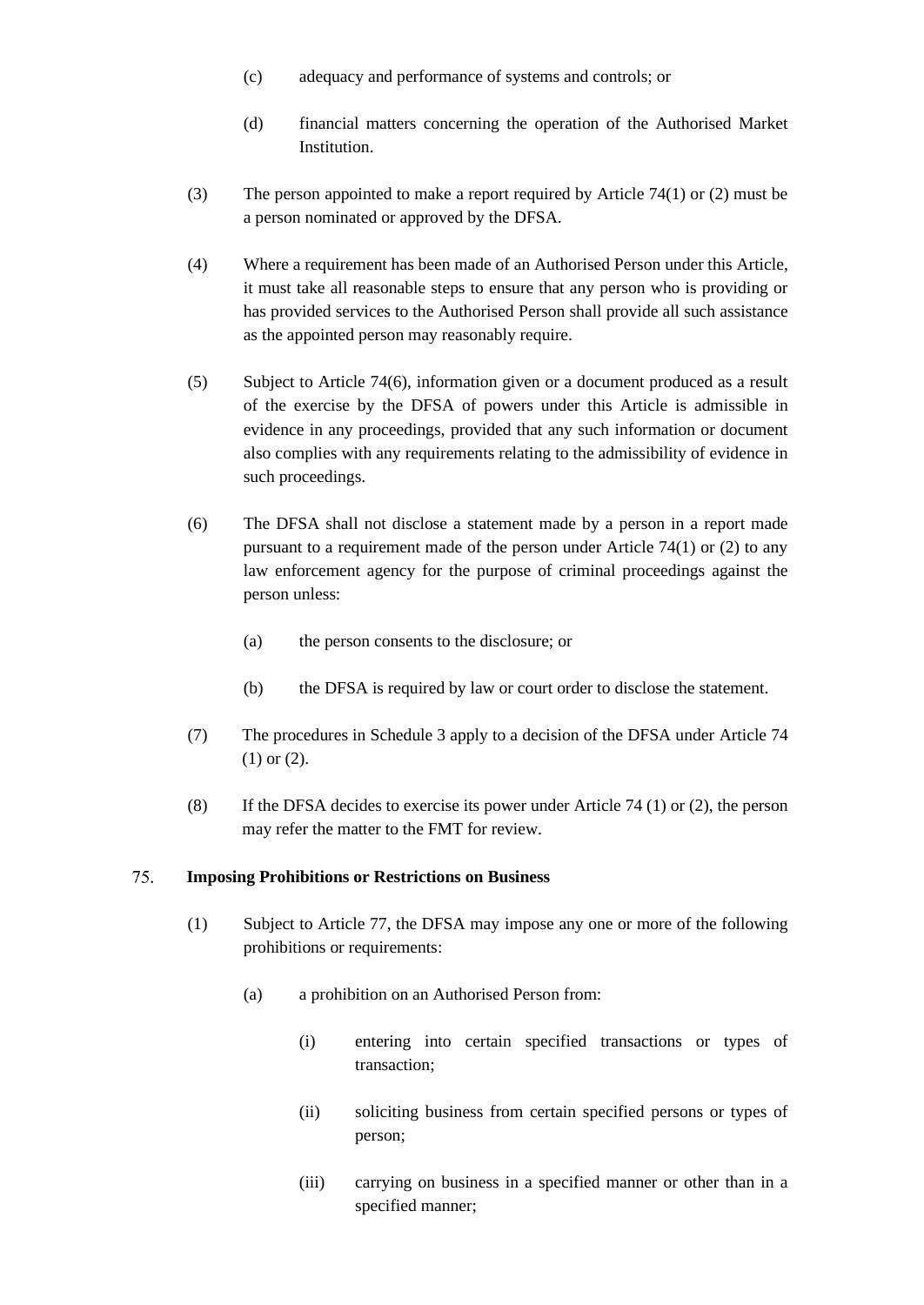- (iv) using a particular name or description in respect of the Authorised Person; or
- (v) using a particular name for a Fund or a sub-fund of a Fund; or
- (b) a requirement that an Authorised Person carry on business in, and only in, a specified manner.
- (2) The prohibitions or requirements in Article 75(1) may be imposed on the Fund Manager in relation to the management of a Fund or on the Fund itself, even where the Fund has no legal personality.
- (3) The procedures in Schedule 3 apply to a decision of the DFSA under Article 75(1).
- (4) If the DFSA decides to exercise its power under Article 75(1), the Authorised Person may refer the matter to the FMT for review.

# 75A. **Power to issue directions for prudential purposes**

- (1) For prudential purposes, the DFSA may direct that a particular Authorised Firm or Authorised Firms within a specified class:
	- (a) comply with any specified additional capital or liquidity requirements;
	- (b) apply a specific provisioning policy or treatment of specified assets;
	- (c) comply with specified limits on material risk exposures;
	- (d) comply with specified limits on exposures to related parties;
	- (e) meet additional or more frequent reporting requirements; or
	- (f) take such other action as is specified in the direction.
- (2) The DFSA may direct an Affiliate of an Authorised Person to take specified steps or not to carry out specified activities if the DFSA:
	- (a) is the consolidated supervisor of the Group to which the Authorised Person belongs; and
	- (b) is satisfied that the direction is necessary or desirable for the purposes of the effective prudential supervision of the Group on a consolidated basis.
- (3) A direction to an Affiliate under Article 75A(2) may include a requirement that the Affiliate:
	- (a) limit any activities it undertakes or may undertake (including closing any office that is outside the jurisdiction in which it has its principal place of business and head office) if the activities are reasonably likely to expose the Authorised Person or its Group to excessive risks or risks that are not properly managed; or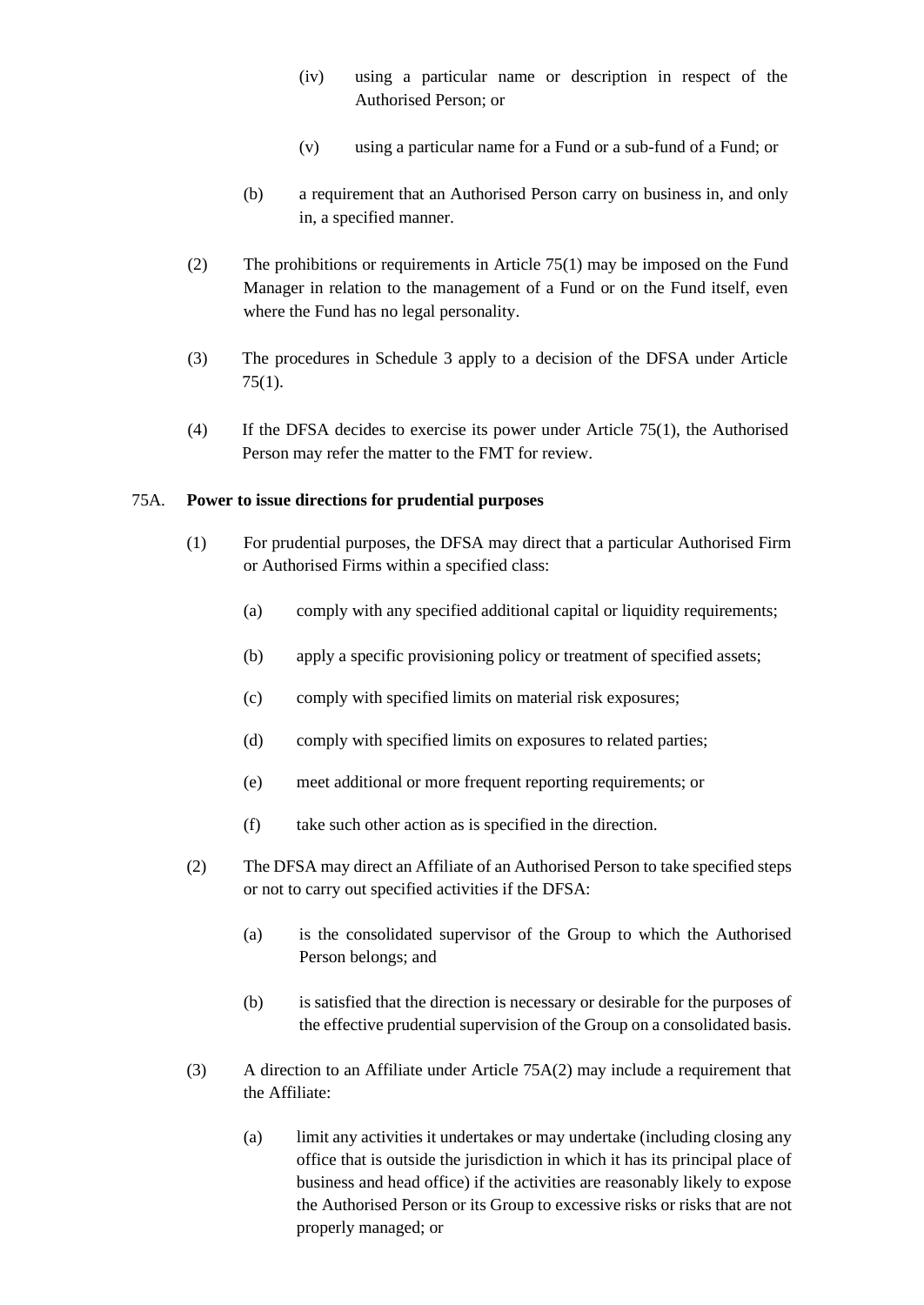- (b) take such other measures as are necessary to remove any impediments to effective supervision of the group on a consolidated basis, including a direction to take steps to restructure the Group.
- (4) Nothing in this Article limits the scope or application of any other power that the DFSA may have in legislation administered by the DFSA.
- (5) A direction issued under this Article comes into force on the date specified in the notice and remains in force, subject to Article 75A(7), until it is revoked or varied in writing by the DFSA pursuant to Article 75A(6).
- (6) The DFSA may, by notice, revoke or vary, any direction given pursuant to this Article.
- (7) A direction issued to Authorised Firms within a specified class under Article 75A(1), including any variation made to such a direction pursuant to Article 75A(6), shall not remain in force for a period longer than 12 months from the date specified in the initial direction notice issued pursuant to Article 75A(1).
- (8) The procedures in Schedule 3 apply to a decision of the DFSA under this Article to issue a direction to a particular person or to vary such a direction.
- (9) If the DFSA decides to exercise its power under this Article to issue a direction to a particular person or to vary such a direction, the person may refer the matter to the FMT for review.

### 76. **Restriction on Dealing with Property**

- (1) In this Article:
	- (a) "dealing" in relation to property includes the maintaining, holding, disposing and transferring of property; and
	- (b) "relevant property", in relation to an Authorised Person, means:
		- (i) any property held by the person on behalf of any of the clients of the person, or held by any other person on behalf of or to the order of the person; or
		- (ii) any other property which the DFSA reasonably believes to be owned or controlled by the person.
- (2) Subject to Article 77, the DFSA may:
	- (a) prohibit an Authorised Person from:
		- (i) dealing with any relevant property in a specified manner or other than in a specified manner; or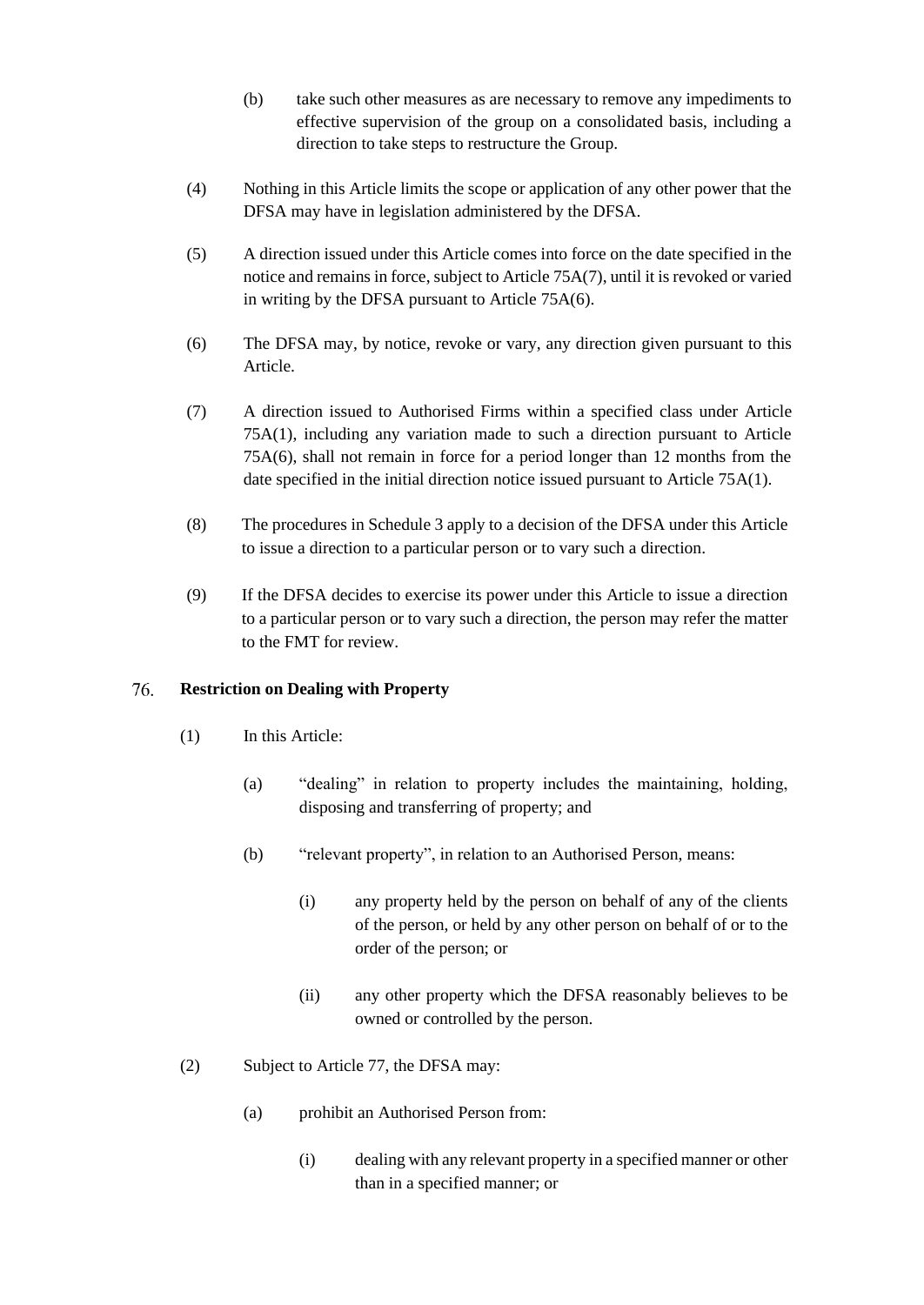- (ii) assisting, counselling or procuring another person to deal with any relevant property in a specified manner or other than in a specified manner;
- (b) require an Authorised Person to deal with any relevant property in a specified manner.
- (c) require an Authorised Person to deal with any relevant property such that:
	- (i) the property remains of the value and of the description that appear to the DFSA to be desirable with a view to ensuring that the person will be able to meet its liabilities in relation to the business which constitutes a Financial Service for which it holds a Licence; and
	- (ii) the person is able at any time readily to transfer or dispose or otherwise deal with of the property when instructed to do so by the DFSA.
- (d) withdraw an existing prohibition or requirement imposed on an Authorised Person; or
- (e) substitute or vary an existing prohibition or requirement imposed on an Authorised Person.
- (3) The DFSA may in any prohibition or requirement imposed under Article 76(2) direct that, for the purposes of such requirement, property of a specified description shall or shall not be taken into account.
- (4) The procedures in Schedule 3 apply to a decision of the DFSA under this Article.
- (5) If the DFSA decides to exercise its power under this Article, the Authorised Person may refer the matter to the FMT for review.

### 77. **Imposition of a prohibition or requirement**

- (1) The DFSA may impose a prohibition or requirement under Article 75 or 76 in the circumstances prescribed in the Rules.
- (2) Any prohibition or requirement including any variation or substitution of such prohibition or requirement, made under Articles 75 or 76, does not operate so as to render an agreement unenforceable by a party to the agreement if he proves that in entering into the agreement he acted in good faith and was unaware of any notice given, served or published in relation to such imposition, withdrawal, substitution or variation.
- (3) The withdrawal of a Licence under Chapter 4 of Part 3 of the Law does not affect the validity of a current prohibition or requirement made under Articles 75 or 76.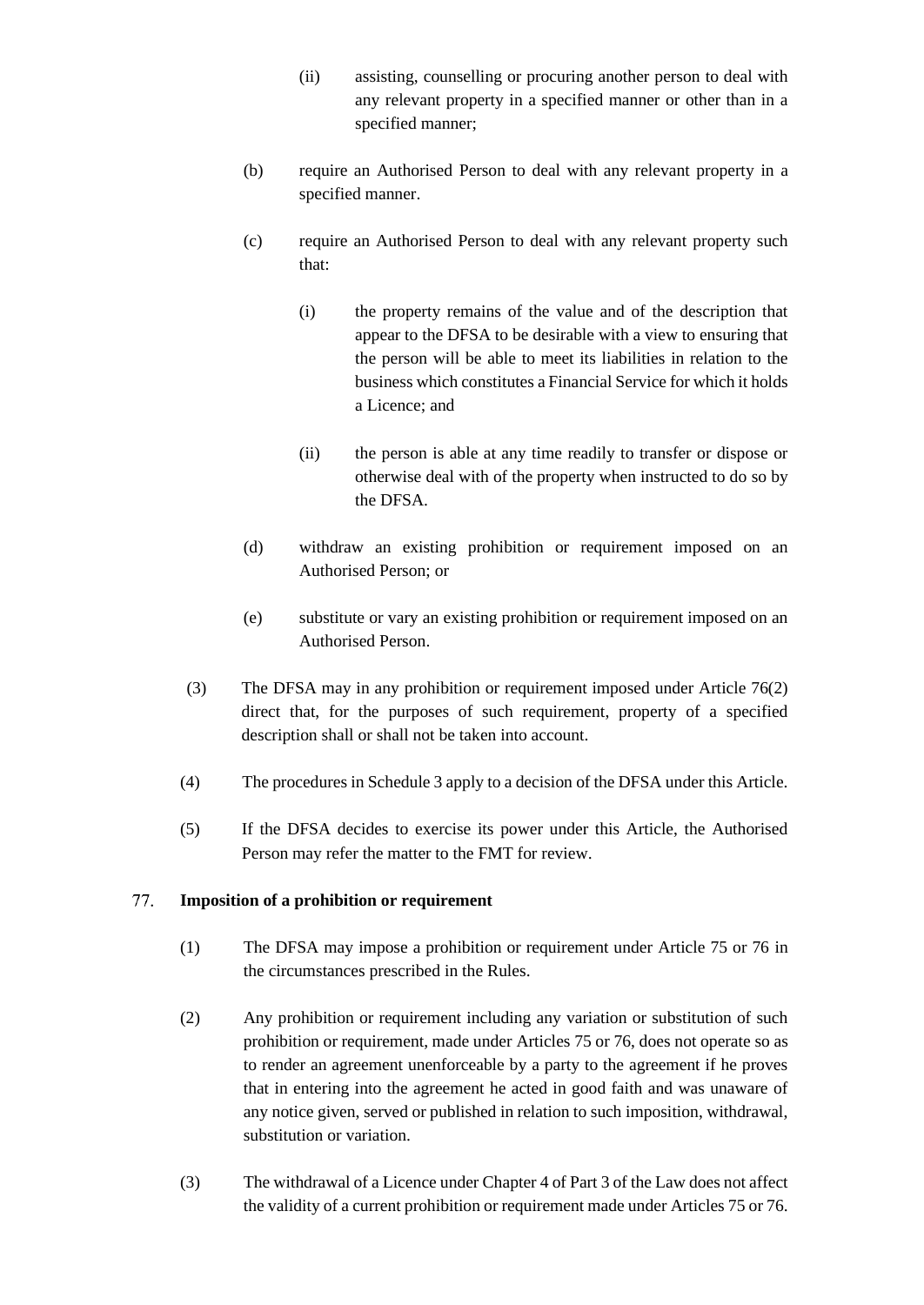# **77**A. **Appointment of Manager**

- (1) The DFSA may by written notice require an Authorised Firm to appoint an individual to act (or one or more individuals to act jointly) as manager of the business of the Authorised Firm and shall specify in the notice the terms of the appointment and whether the manager is to be appointed:
	- (a) to replace the management of the Authorised Firm; or
	- (b) to work with the management of the Authorised Firm.
- (2) An individual appointed to act as a manager under (1) must:
	- (a) have sufficient qualifications and experience, and be a fit and proper person, to act as a manager; and
	- (b) be nominated or approved by the DFSA.
- (3) The DFSA may require a manager to be appointed under (1):
	- (a) where it considers it necessary or desirable:
		- (i) to determine or address concerns about the solvency of the Authorised Firm or whether it is complying with prudential requirements;
		- (ii) for the orderly transition of the Authorised Firm from one set of owners or controllers to a new set of owners or controllers; or
		- (iii) to wind down the operations of the Authorised Firm to protect customers of the Authorised Firm; or
	- (b) where it has reasonable grounds to suspect that the Authorised Firm has committed serious contraventions of the law and the appointment is necessary or desirable;
		- (i) to ensure that customers or regulated entities are not adversely affected; or
		- (ii) to maintain the integrity of the DIFC.
- (4) The appointment of a manager shall be by way of a contract between the Authorised Firm and the manager and the contract shall include the requirement that the Authorised Firm pay the remuneration and costs of the manager.
- (5) The notice may specify any matters that the DFSA considers necessary to give effect to the appointment including that the directors are to be removed, are not to perform specified functions or are to obtain the consent of the manager before making decisions.
- (6) The DFSA may, by written notice given to the Authorised Firm, vary the terms of the appointment of the manager under (1).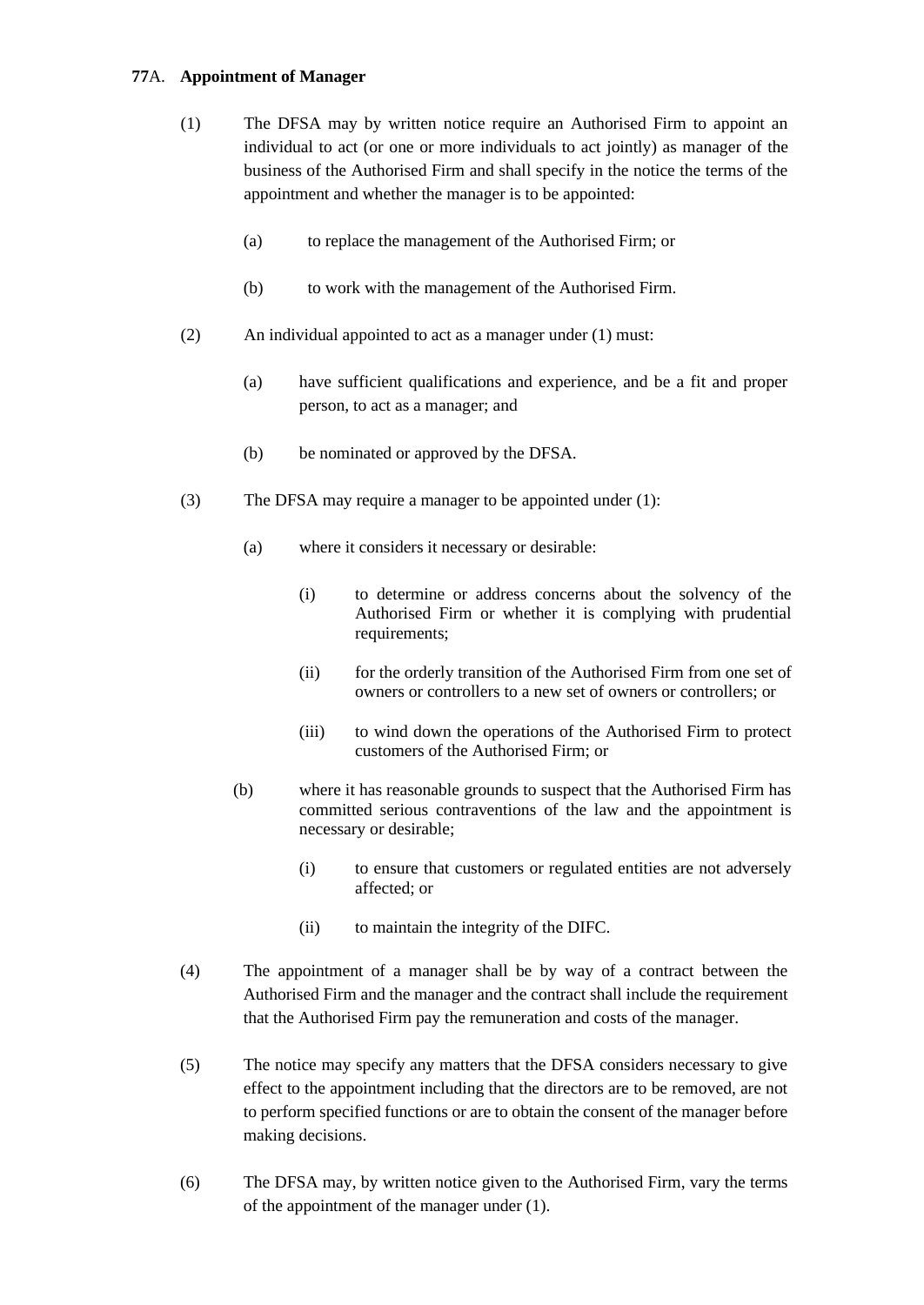- (7) A manager appointed under this Article:
	- (a) shall not be treated as a director (formally or de facto) of the Authorised Firm; and
	- (b) is not liable for damages in respect of anything done or omitted to be done in good faith for the purposes of, or in connection with, the performance of functions under the appointment.
- (8) The procedures in Schedule 3 apply to a decision of the DFSA under this Article.
- (9) If the DFSA decides to exercise its power under this Article, the Authorised Firm may refer the matter to the FMT for review.

# **CHAPTER 2 - THE CONDUCT OF INVESTIGATIONS**

#### 78. **Power of the DFSA to conduct an investigation**

- (1) The DFSA may conduct such investigation as it considers appropriate and expedient under Chapter 2 of Part 5:
	- (a) where it has reason to suspect that a contravention of the Law or of the Rules or of any other legislation administered by the DFSA is being or may have been committed; or
	- (b) further to a request made under Article 39.
- (2) A person is entitled to legal representation during the course of an investigation.

#### 79. **Costs of an Investigation**

- (1) Subject to Article 79(2), the DFSA shall pay the costs and expenses of an investigation.
- (2) Where, as a result of an investigation under Chapter 2 of Part 5, a person is found by:
	- (a) the DFSA;
	- (b) the FMT; or
	- (c) the Court,

to have contravened a provision of the Law or of the Rules or of any other legislation administered by the DFSA, the FMT or the Court may order, on application brought by the DFSA, that the person pay or reimburse the DFSA in respect of the whole, or a specified part of, the costs and expenses of the investigation, including the remuneration of any officer involved in the investigation.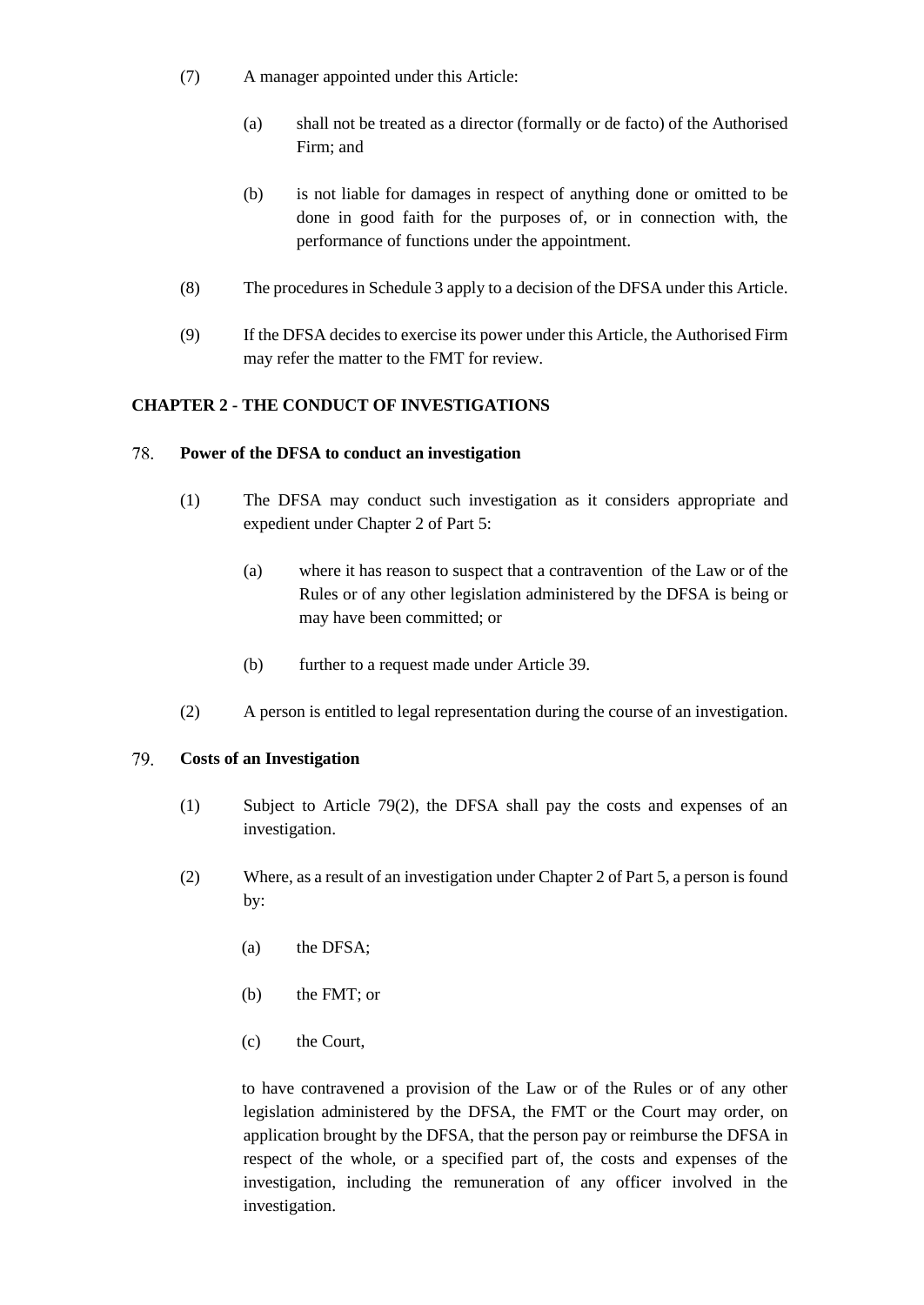- (3) The FMT may make an order under Article 79(2), on an application by the DFSA, whether or not the person has commenced, or intends to commence, a reference to the FMT in relation to a decision of the DFSA.
- (4) The DFSA may apply to the Court for an order under Article 79(2) only where there is a proceeding before the Court relating to the alleged contravention by the person.

### 80. **Powers to Obtain Information and Documents for Investigation**

- (1) Where the DFSA considers that a person is or may be able to give information or produce a document which is or may be relevant to an investigation, it may:
	- (a) enter the business premises of such person during normal business hours for the purpose of inspecting and copying information or documents stored in any form on such premises;
	- (b) require such person to give, or procure the giving of, specified information in such form as it may reasonably require;
	- (c) require such person to produce, or procure the production of, specified documents;
	- (d) require such person (the interviewee) to attend before an officer, employee or agent of the DFSA (the interviewer) at a specified time and place to answer questions in private (compulsory interview); or
	- (e) require such person to give it any assistance in relation to the investigation which the person is able to give.
- (2) Where the DFSA exercises its power under Article  $80(1)(a)$  to enter business premises, it may:
	- (a) require any appropriate person to make available any relevant information stored at those premises for inspection or copying;
	- (b) require any appropriate person to convert any relevant information into a form capable of being copied; and
	- (c) use the facilities of the occupier of the premises, free of charge, to make copies.
- (3) Where the DFSA exercises its power under Article  $80(1)(d)$  to conduct a compulsory interview, it may give a direction:
	- (a) concerning who may be present;
	- (b) preventing any person present during any part of the compulsory interview from disclosing to any other person any information provided to the interviewee or questions asked by the interviewer during the compulsory interview;
	- (c) concerning the conduct of any person present, including as to the manner in which they will participate in the interview;
	- (d) requiring the interviewee to swear an oath or give an affirmation that the answers of the interviewee will be true; and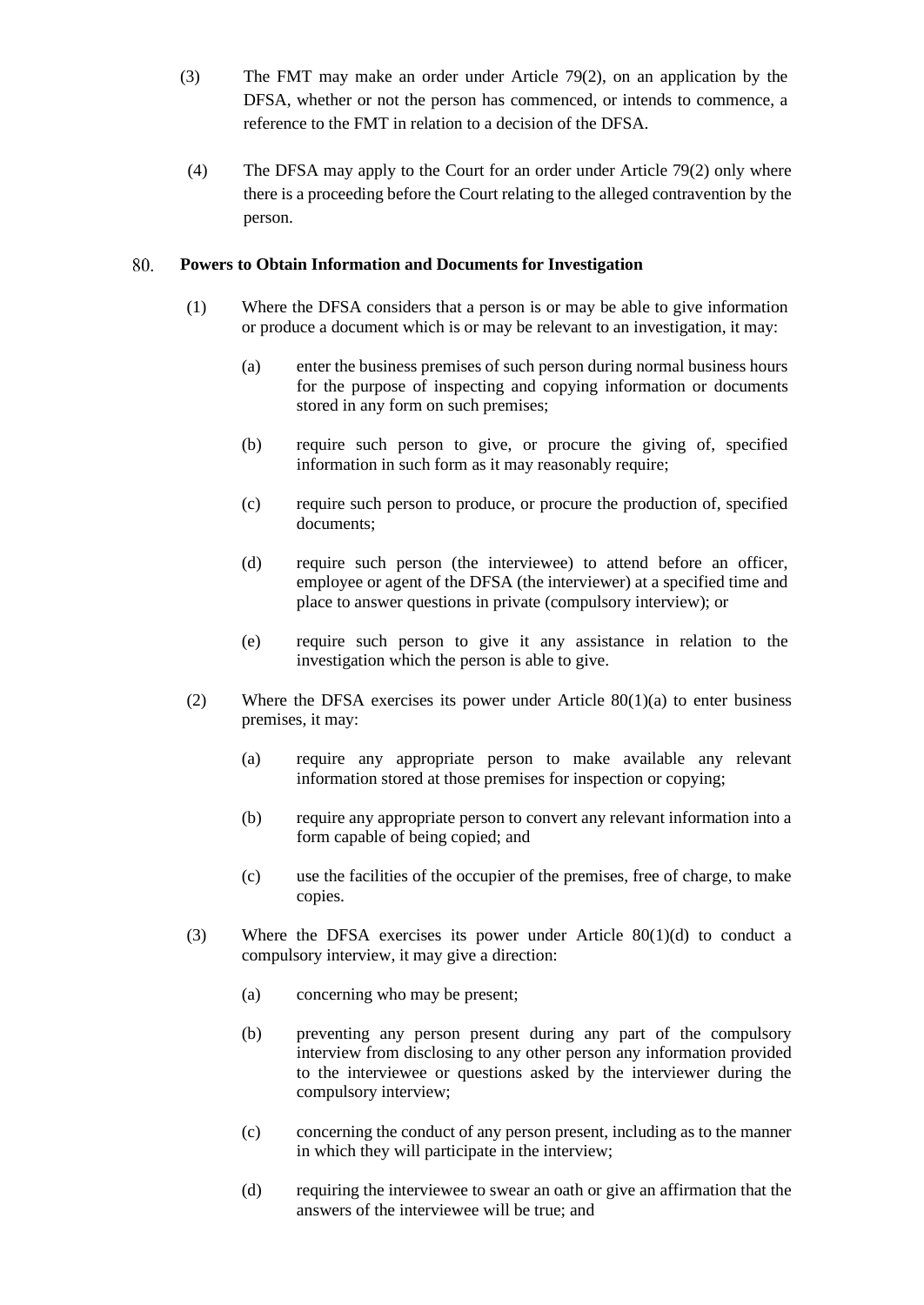- (e) requiring the interviewee to answer any questions relevant to the investigation.
- (4) A requirement made under Article 80(1) (b),(c), (d), and (e) shall be stated in writing.
- (5) The DFSA may require the relevant person to give such information or produce such documents by the end of a reasonable period and at a place specified in the notice.
- (6) The DFSA may exercise its powers under Article 80(1) in respect of any person within, or outside of, the DIFC provided that, if the person is outside the DIFC and is not a Regulated Person, the DFSA shall either:
	- (a) use any arrangements it has with a regulatory authority in the jurisdiction in which the person is resident or domiciled, or the premises are located, to assist it to exercise the power; or
	- (b) apply to the Court for an order compelling the person to provide the information, produce or procure the production of the documents, or answer questions, or permitting the DFSA to enter the premises of that person.
- (7) In Article 80(6), a Regulated Person means an Authorised Person, DNFBP, Fund, Auditor, Reporting Entity or any director, officer, employee or agent of such person.

## 80A. **Use and effect of Information and Documents obtained for an Investigation**

- (1) Subject to Article 80A(2), information given or documents produced as a result of the exercise by the DFSA of powers under Article 80 is admissible in evidence in any proceedings, provided that any such information or document also complies with any requirements relating to the admissibility of evidence in such proceedings.
- (2) The DFSA shall not disclose a statement made by a person in answer to any question asked pursuant to a requirement made of the person under Article 80(1)(d) to any law enforcement agency for the purpose of criminal proceedings against the person unless:
	- (a) the person consents to the disclosure; or
	- (b) the DFSA is required by law or court order to disclose the statement.
- (3) The DFSA may retain possession of any information and documents given to it pursuant to a requirement made under Article 80(1) for so long as is necessary:
	- (a) for the purposes of the investigation to which the notice relates;
	- (b) for a decision to be made about whether or not a proceeding to which the information or documents would be relevant should be commenced; or
	- (c) for such a proceeding to be completed.
- (4) A person is not entitled to claim a lien on any documents as a basis for failing to comply with a requirement made under Article 80(1), but any lien is not otherwise prejudiced.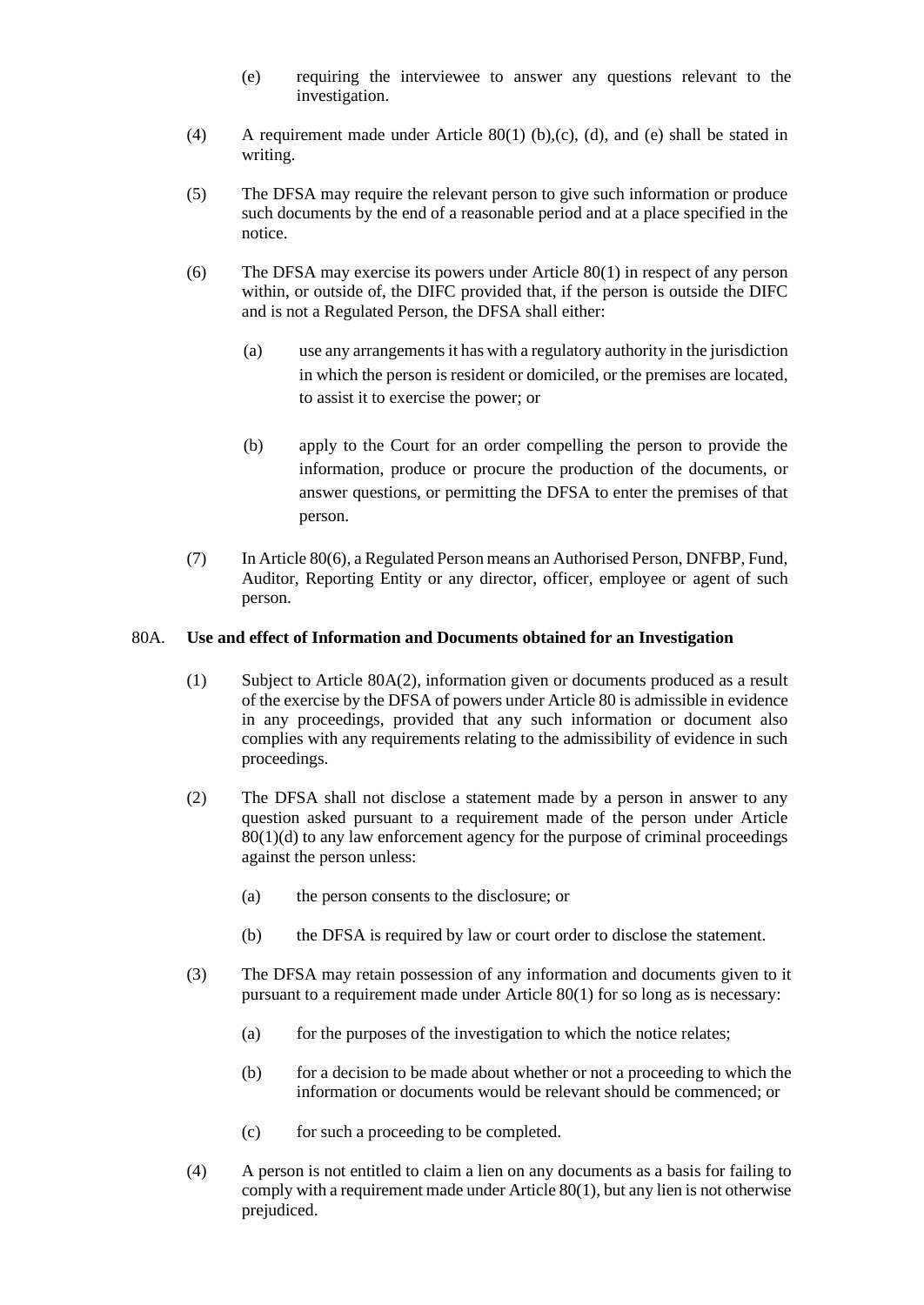- (5) Where a person is unable to produce information or documents in compliance with a requirement made under Article 80(1), the DFSA may require the person to state, to the best of that person's knowledge or belief, where the information or documents may be found and who last had possession, custody or control of the information or documents.
- (6) Where the DFSA considers that, if disclosed, the fact of the issuing of a notice requiring a person to:
	- (a) produce documents;
	- (b) give information;
	- (c) attend a compulsory interview; or
	- (d) give assistance;

may hinder the investigation to which it relates, the DFSA may direct a person who receives a notice under Article 80(1) not to disclose the receipt of a notice or any information relating to compliance therewith to any other person, other than his legal representative under a duty of confidentiality.

# **CHAPTER 3 – COMPLIANCE WITH REQUIREMENTS OF THE DFSA**

### 81. **Liabilities for Provision of Information or Documents to the DFSA**

Without limiting the generality of any provision of Articles 67 and 68, a person is neither liable to a proceeding, nor subject to a liability, merely because the person has complied, or proposes to comply, with a requirement made, or purporting to have been made, under any provision of this Part for inspection of, copying of, giving of or production of, information or documents.

### 82. **Self-Incrimination and Privileges**

- (1) Subject to Article 82(2), it is not a reasonable excuse for a person to refuse or fail to:
	- (a) permit inspection and copying of any information or document;
	- (b) give or produce, or procure the giving or production of, any information or document; or
	- (c) answer questions;

pursuant to any requirement under Articles 73, 74 or 80 of this Law or Article 69 of the Collective Investment Law 2006 on the grounds that any such information or document or answer, as the case may be:

- (d) might tend to incriminate the person or make the person liable to a penalty;
- (e) is, or contains, or might reveal a Privileged Communication; or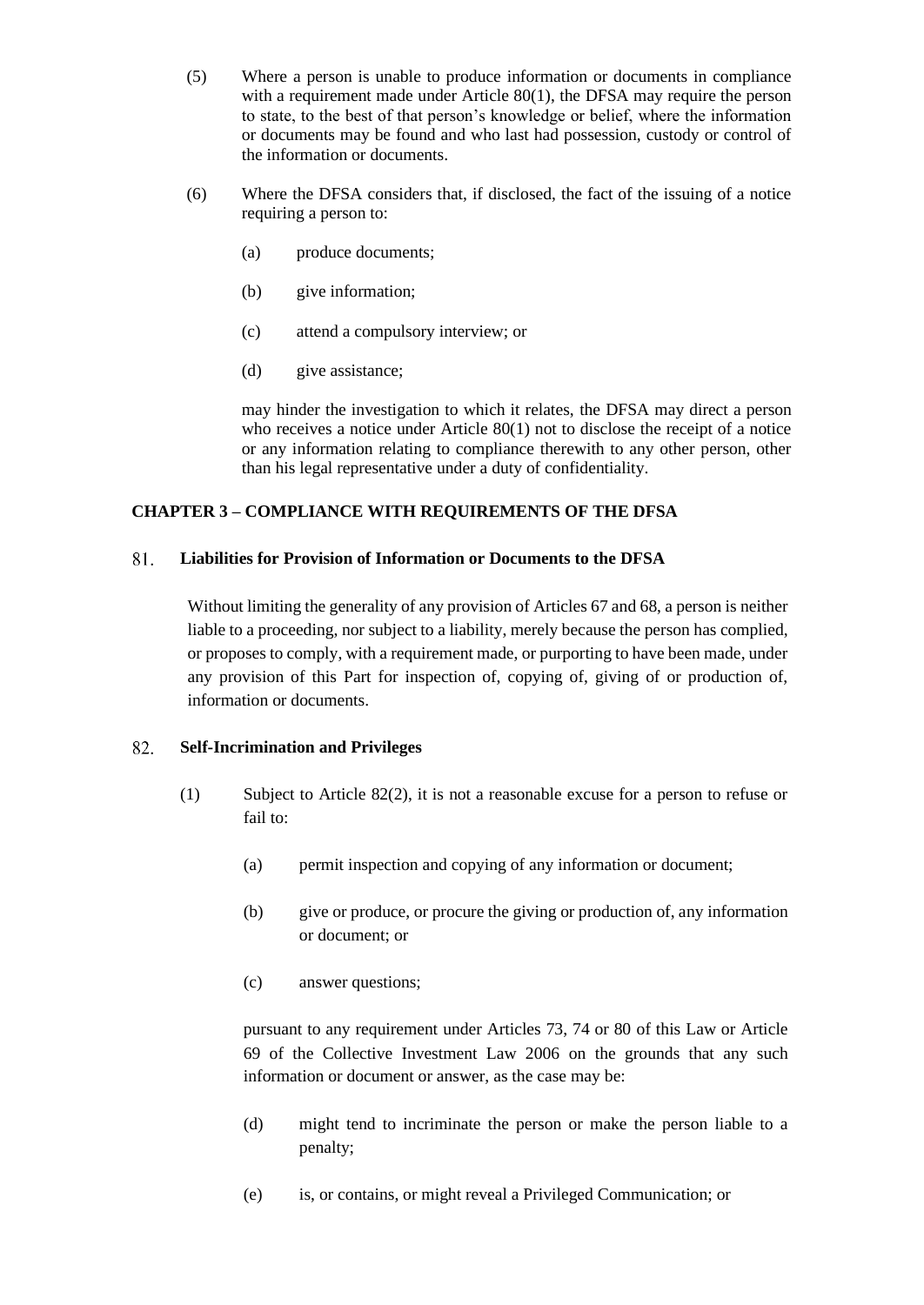- (f) is, or contains, or might reveal a communication made in confidence.
- (2) Where the DFSA requires a lawyer to give information or to produce a document or to answer a question, and the giving of the information or the production of the document or the answer to the question would involve disclosing a Privileged Communication made by, on behalf of, or to, the lawyer in his capacity as a lawyer, the lawyer is entitled to refuse to comply with the requirement unless:
	- (a) where the person to whom, or by, or on behalf of whom, the communication was made is a body corporate that is under official management or is being wound up, the official manager or liquidator of the body as the case may be consents to the lawyer complying with the requirement; or
	- (b) otherwise, the person to whom, or by, or on behalf of whom, the communication was made consents to the lawyer complying with the requirement.
- (3) Where a lawyer so refuses to comply with a requirement, he shall, as soon as practicable, give to the DFSA a written notice setting out:
	- (a) where the lawyer knows the name and address of the person to whom, or by whom, or on behalf of whom, the communication was made, then that name and address; and
	- (b) where the requirement to give information or produce a document relates to a communication which was made in writing, then sufficient particulars to identify the document containing the communication.

#### 83. **Obstruction of the DFSA**

A person shall not without reasonable excuse engage in conduct, including without limitation the:

- (a) destruction of documents;
- (b) failure to give or produce information or documents specified by the DFSA;
- (c) failure to attend before the DFSA at a specified time and place to answer questions;
- (d) giving of information that is false or misleading; and
- (e) failure to give any assistance in relation to an investigation which the person is able to give;

that is intended to obstruct the DFSA in the exercise of any powers under Chapters 1 and 2 of Part 5 or under any Law administered by the DFSA.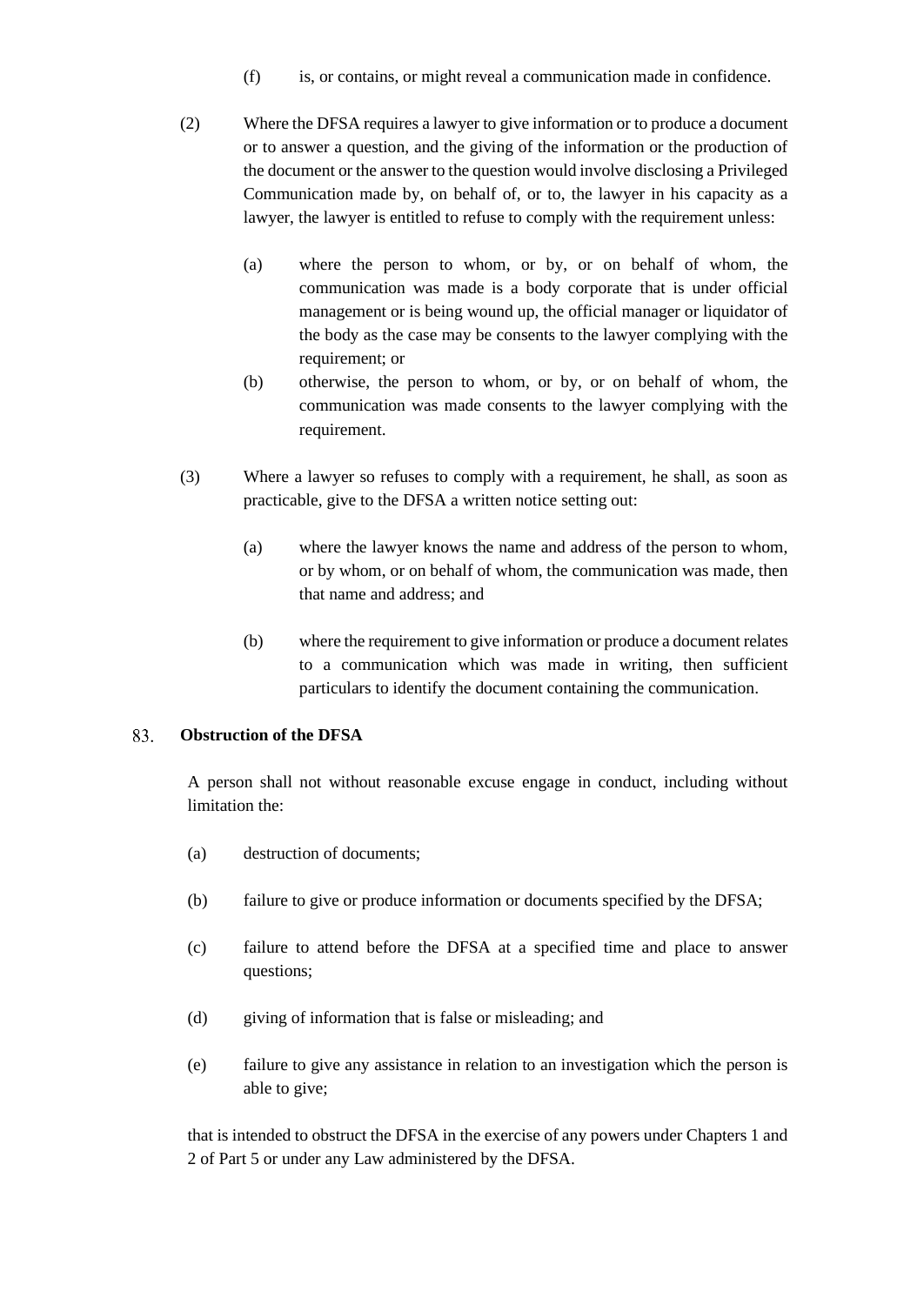#### 84. **Enforcement of Compliance by Injunction or Search Warrant**

- (1) A requirement imposed on a person as a result of the exercise by the DFSA of powers under Articles 73, 74 or 80 may be enforceable by injunction on the application of the DFSA to the Court.
- (2) Where the DFSA has reasonable grounds to suspect that there are, or may be within the next 3 business days, on particular premises, information or documents which were required to be given or produced to the DFSA as a result of the exercise of powers under Article 73 or Article 80 and that have not been given or produced in compliance with any such requirement, the DFSA may, in addition to or as an alternative to seeking an injunction under Article 84(1), lay before the Court an information on oath setting out those grounds and apply for the issue of a warrant to search the premises for that information or those documents.
- (3) On considering such application and information on oath referred to in Article 84(2), the Court may issue a warrant authorising a named Dubai Police Officer, together with any other person so named in the warrant whether of the DFSA or otherwise, with such assistance and by such force as is necessary and reasonable, to enter into the premises, to search the premises, to break open and search anything (whether a fixture or not) in or on the premises, and to take possession of or secure information or documents that appear to be any or all of the information or documents not given or produced pursuant to the requirement of the DFSA.
- (4) A warrant issued under Article 84(3) must specify the premises and information or documents referred to in Article 84(2), and state whether entry is authorised to be made at any time of the day or night or only during specified hours, and state that the warrant ceases to have effect on a specified day that is not more than 7 days after the date of the issue of the warrant.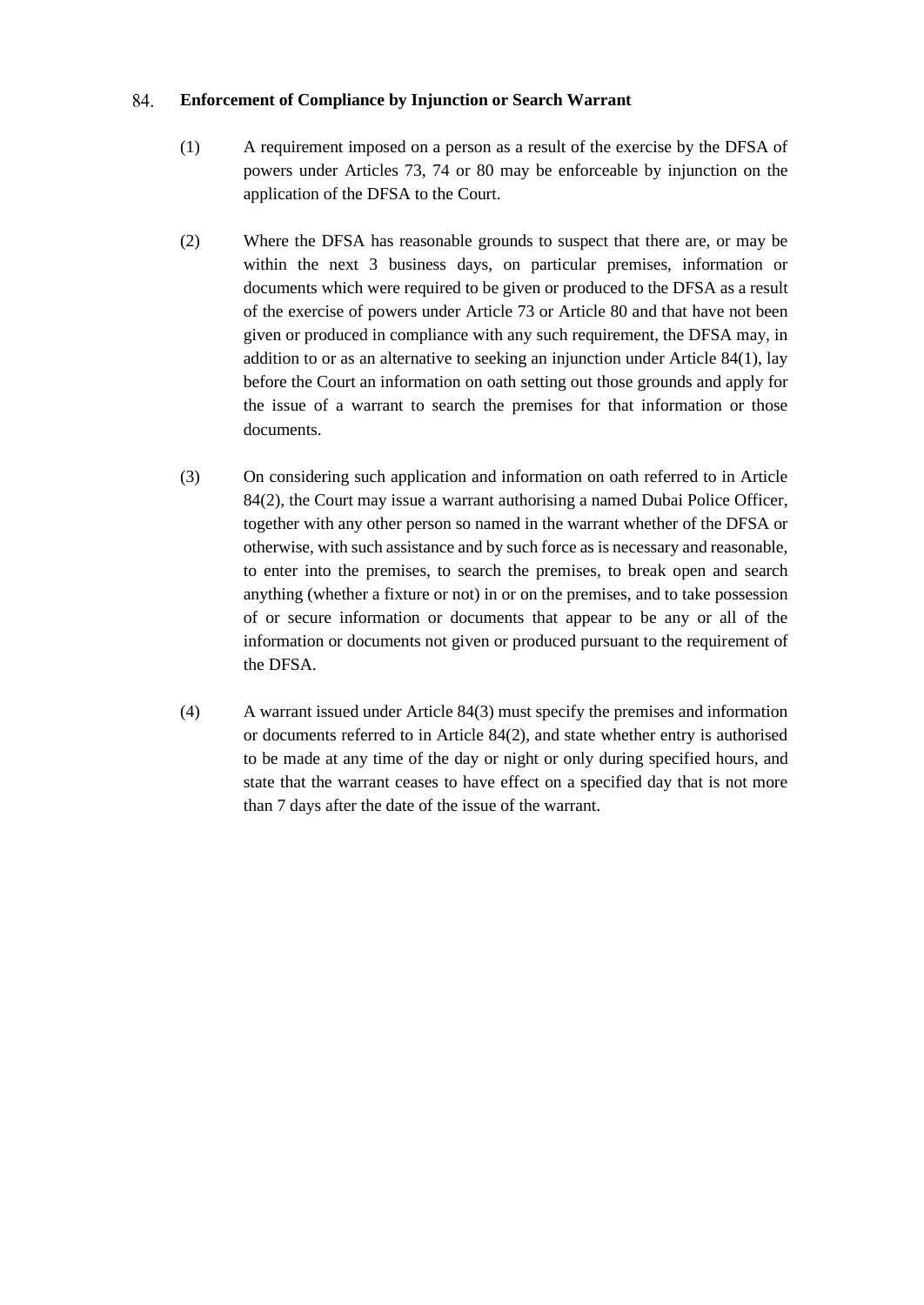## **PART 5A: RECOVERY AND RESOLUTION**

### **CHAPTER 1 – GENERAL**

### 84A. **Application**

- (1) This Part applies in relation to:
	- (a) an Authorised Firm of a class prescribed by the DFSA; and
	- (b) where specified, an entity in a Group to which an Authorised Firm referred to in (a) belongs.
- (2) An Authorised Firm does not cease to be an Authorised Firm or an Authorised Firm of a particular class for the purposes of this Part merely because it ceases to:
	- (a) hold a licence to carry on a Financial Service; or
	- (b) carry on a Financial Service,

as a result of a resolution action.

#### 84B. **Other powers not limited**

Nothing in this Part limits the scope or application of any other provision in this Law or any other legislation administered by the DFSA.

## 84C. **Rules for the purposes of this Part**

The DFSA may make Rules for the purposes of this Part, including Rules relating to:

- (a) the class of Authorised Firms to whom this Part applies;
- (b) Recovery or Resolution Plans;
- (c) Resolvability Assessments;
- (d) the holding and maintenance of Loss Absorbing Capacity;
- (e) the Resolution Powers and Resolution Tools;
- (f) the appointment of independent valuers and the valuations required under this Part;
- (g) the recognition of resolution action taken in other jurisdictions;
- (h) the effect of action taken under this Part on provisions in agreements or contracts;
- (i) the notification of events relevant to the DFSA's exercise of its powers under this Part;
- (j) the conditions and procedures relating to the DFSA exercising any powers under this Part; and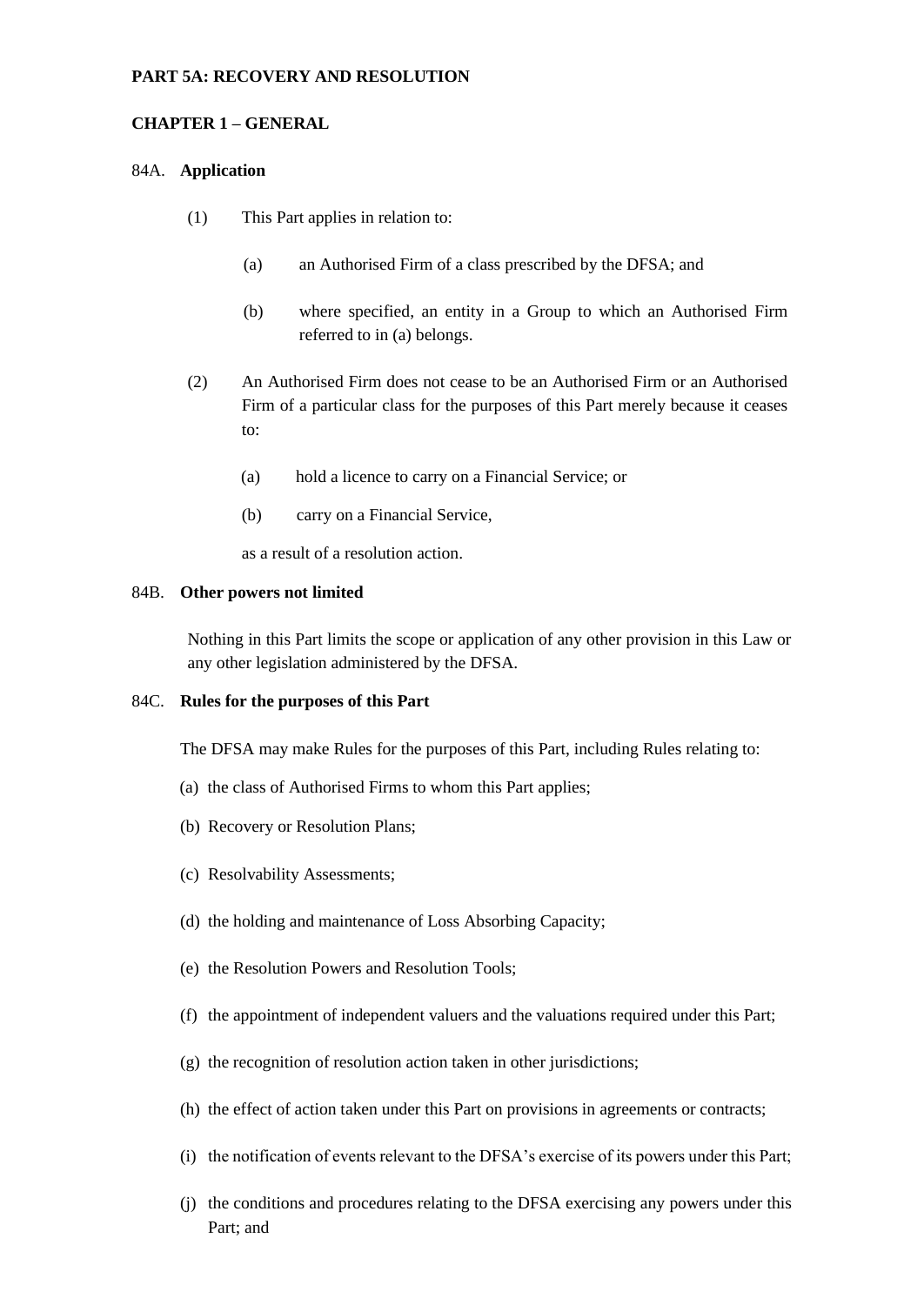## **CHAPTER 2 – RECOVERY AND RESOLUTION PLANNING**

### 84D. **Recovery Plans**

- (1) This Article applies to an Authorised Firm which:
	- (a) is of a class prescribed in the Rules as requiring a Recovery Plan; or
	- (b) is not included in a class prescribed under (a), but has been given written notice by the DFSA that it must prepare a Recovery Plan.
- (2) An Authorised Firm must prepare and submit to the DFSA for review a plan setting out the measures to be taken to restore the financial position of the Authorised Firm (or one or more entities in its Group) in the event of a serious deterioration of the Authorised Firm's financial position (the "Recovery Plan").
- (3) The Recovery Plan must be in writing and set out such information as may be prescribed in the Rules.
- (4) The DFSA may, by written notice given to the Authorised Firm, require it to prepare and provide to the DFSA such information as the DFSA considers reasonably necessary for it to assess the adequacy of the Authorised Firm's Recovery Plan.
- (5) If the DFSA is not satisfied with an Authorised Firm's Recovery Plan it may, by written notice, require the Authorised Firm to take measures to rectify any deficiencies in the Recovery Plan and provide the rectified Recovery Plan to the DFSA.
- (6) An Authorised Firm must review and update its Recovery Plan and submit the updated Recovery Plan to the DFSA:
	- (a) annually;
	- (b) where there has been a material change reasonably likely to affect the implementation of the original Recovery Plan; or
	- (c) if otherwise directed in writing by the DFSA to do so.

## 84E. **Resolution Plans**

(1) The DFSA may prepare a plan for securing an orderly Resolution (the "Resolution Plan") of an Authorised Firm.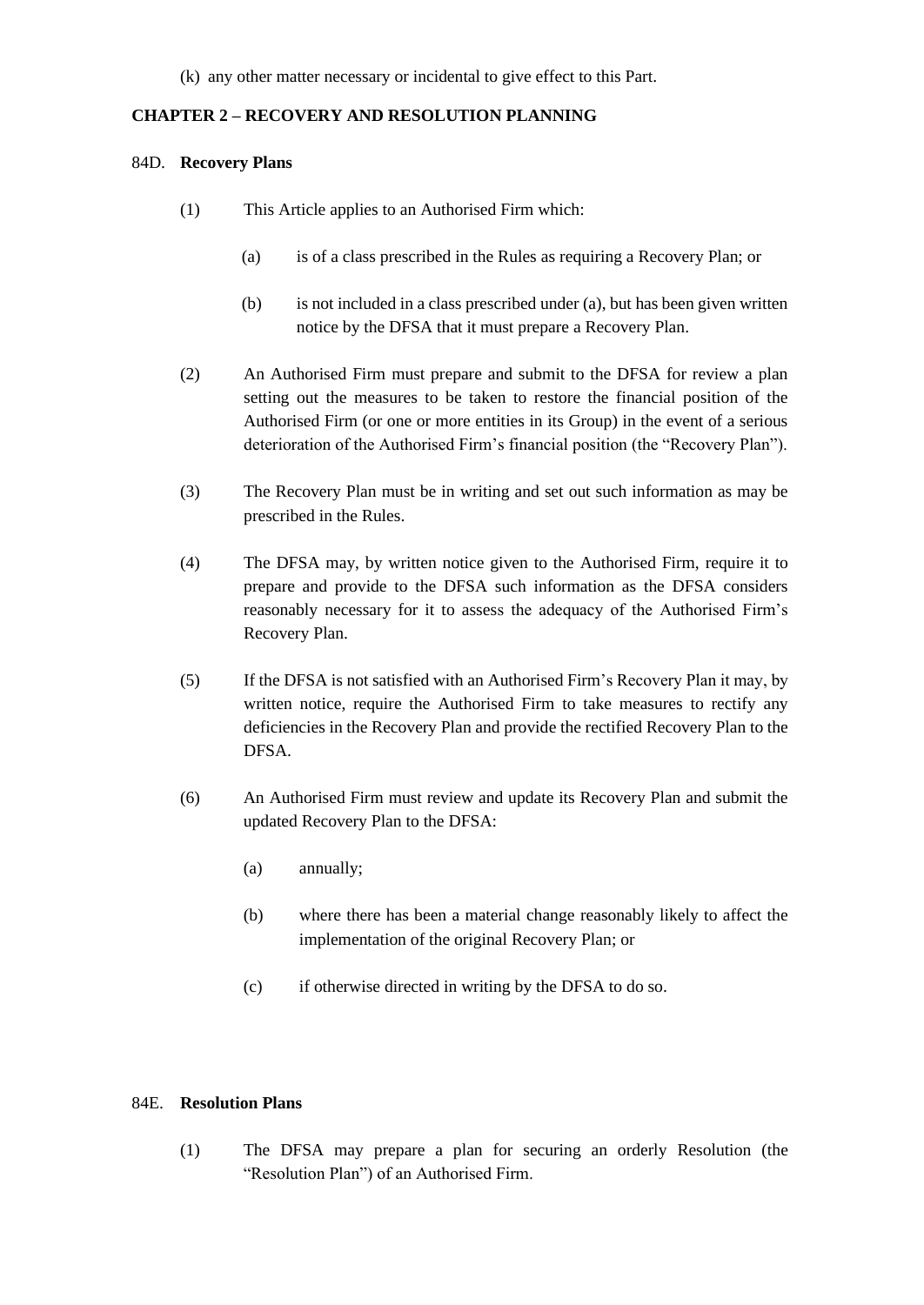- (2) The Resolution Plan shall set out the strategies for the Resolution including consideration of failure scenarios, the options for the exercise of the Resolution Powers, the application of the Resolution Tools and contain such information as may be prescribed in the Rules.
- (3) If the DFSA decides to prepare a Resolution Plan with respect to an Authorised Firm, it shall inform the Authorised Firm in writing of that decision.
- (4) An Authorised Firm that isinformed under (3) of the DFSA's decision to prepare a Resolution Plan must, to the extent reasonably necessary for the DFSA to prepare, assess or update the Resolution Plan, do the following:
	- (a) maintain in the DIFC up to date information and systems; and
	- (b) if required in writing by the DFSA, provide to the DFSA any information and assistance within a specified period.

## 84F. **Resolvability Assessment**

- (1) The DFSA may conduct an assessment to determine if there are any impediments that may prevent or affect the Resolvability of an Authorised Firm (the "Resolvability Assessment").
- (2) An Authorised Firm must provide the DFSA with such information and assistance that the DFSA considers reasonably necessary for the Resolvability Assessment.

## 84G. **Requirement to Remove Impediments to Resolvability**

- (1) The DFSA may by written notice require an Authorised Firm or an entity in its Group to take such measures as the DFSA considers reasonably necessary to remove impediments to, or improve, the Resolvability of an Authorised Firm.
- (2) The measures required under (1) may include but are not limited to changes relating to:
	- (a) legal, ownership or governance structure;
	- (b) operations, including intra-Group dependencies and relationships with third parties;
	- (c) business activities or practices;
	- (d) financial matters, including assets, liabilities, rights and obligations, or funding strategy, including measures to improve the resilience of core business lines and critical functions;
	- (e) risk profile, including liquidity risk; or
	- (f) terms to be included in contracts.
	- (3) The procedures in Schedule 3 apply to a decision of the DFSA under this Article.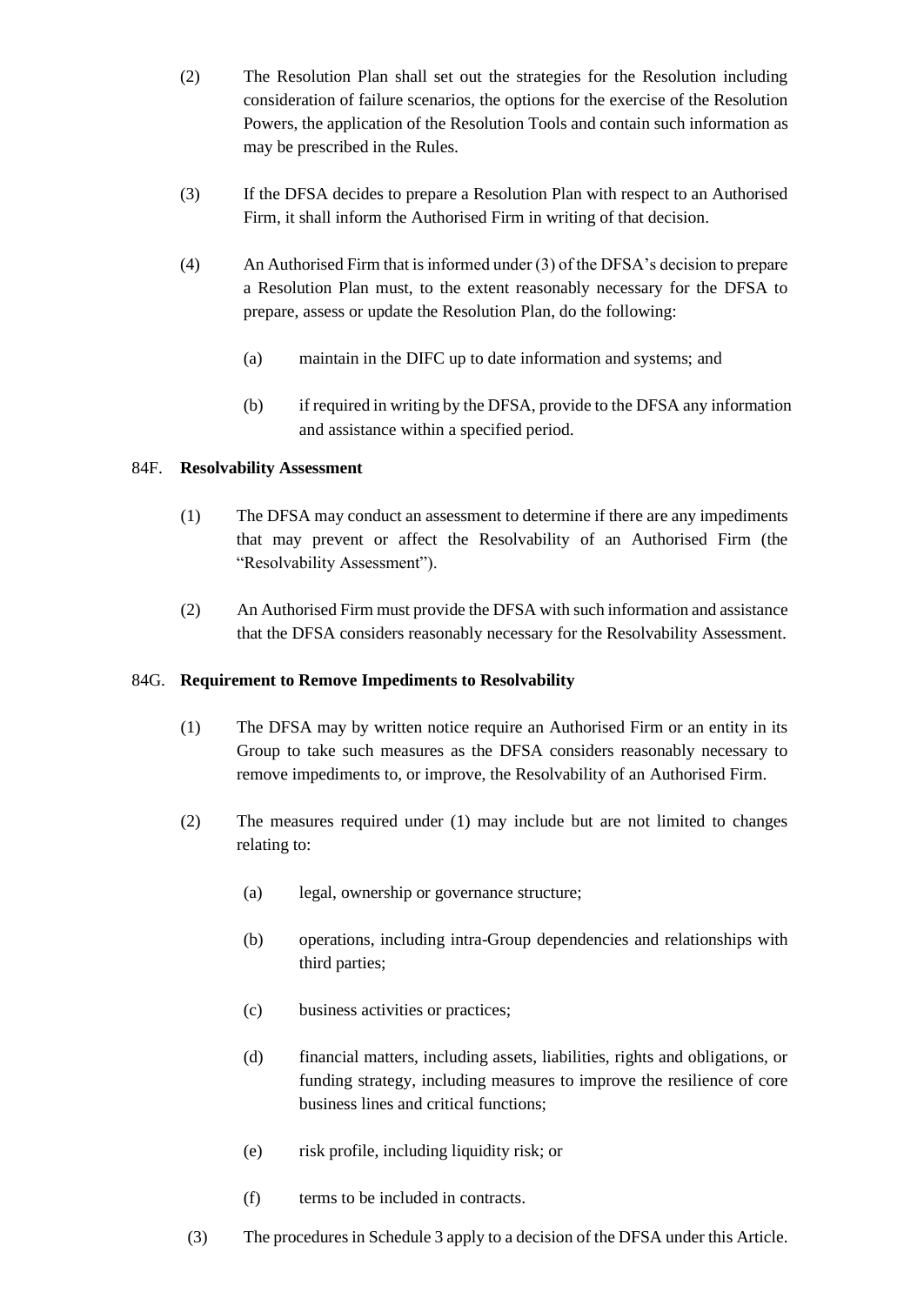(4) If the DFSA decides to exercise its power under this Article, the Authorised Firm may refer the matter to the FMT for review.

## 84H. **Loss Absorbing Capacity Requirement**

- (1) The DFSA may by written notice require an Authorised Firm to hold and maintain a minimum amount of financial instruments or resources which will be available during Resolution to absorb losses and enable the Authorised Firm to be recapitalised so that it can continue to perform critical functions while Resolution is ongoing ("Loss Absorbing Capacity").
- (2) The DFSA shall specify in the notice the nature of the financial instruments or resources to be held and maintained by the Authorised Firm under (1).
- (3) The DFSA may vary or revoke a requirement under this Article.
- (4) The procedures in Schedule 3 apply to a decision of the DFSA under this Article.
- (5) If the DFSA decides to exercise its power under this Article, the Authorised Firm may refer the matter to the FMT for review.

# **CHAPTER 3 – EARLY INTERVENTION ACTIONS**

## 84I. **Conditions for exercise of Early Intervention Powers**

The DFSA may exercise one or more of its powers specified in Article 84J (the "Early Intervention Powers") in relation to an Authorised Firm where it considers that:

- (a) an Authorised Firm's liquidity or solvency is impaired, or may soon be impaired unless there is a major improvement in its financial resources, assets, leverage exposures, risk profile, business model, risk management systems and controls, or quality of its governance and management;
- (b) one or more indicators in the Authorised Firm's Recovery Plan for taking action to restore its financial position are met; or
- (c) it is otherwise necessary and desirable to meet the DFSA's objectives.

## 84J. **Early Intervention Powers**

- (1) The DFSA may by written notice require an Authorised Firm to:
	- (a) prepare and submit to the DFSA a plan which examines the status of its liquidity or solvency impairment, and explains in detail the corrective actions that will be taken to address and rectify identified weaknesses and within what timeframes (the "Corrective Action Plan");
	- (b) call a general meeting of shareholders, set an agenda and propose specified resolutions;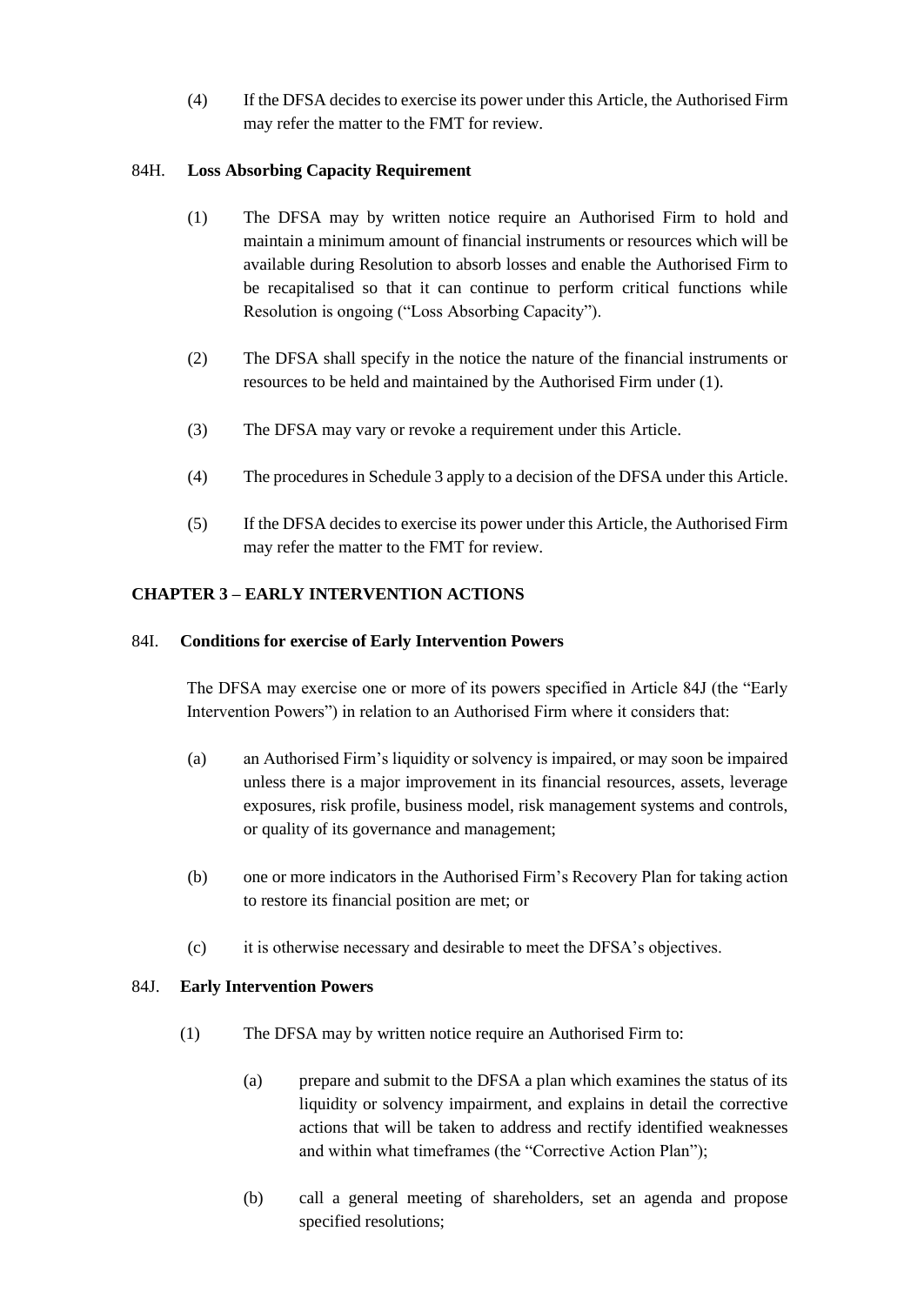- (c) search for, and communicate with, potential purchasers of the Authorised Firm's business or part thereof;
- (d) remove directors or senior management who have failed to meet their obligations, including fiduciary duties;
- (e) limit or, where appropriate, clawback compensation paid to directors and senior management;
- (f) obtain the DFSA's written approval before making or incurring any major capital expenditure, material commitment or contingent liability;
- (g) enhance internal governance, systems, controls and risk management; or
- (h) implement one or more measures in the Authorised Firm's Recovery Plan.
- (2) The procedures in Schedule 3 apply to a decision of the DFSA under this Article.
- (3) If the DFSA decides to exercise its power under this Article, the Authorised Firm may refer the matter to the FMT for review.
- (4) Nothing in this Article limits any other action that the DFSA may take in relation to the Authorised Firm or another person, including the exercise of a power under Part 5 of this Law.

## **CHAPTER 4 – RESOLUTION**

### 84K. **Conditions for Resolution**

- (1) The DFSA may exercise its Resolution Powers or apply its Resolution Tools in relation to an Authorised Firm only where it is satisfied that the following conditions (the "Resolution Conditions") are met:
	- (a) the Authorised Firm is failing or is likely to fail;
	- (b) having regard to timing and other relevant circumstances, it is not reasonably likely that any action will be taken by or in respect of the Authorised Firm that will prevent the failure or likely failure of the Authorised Firm within a reasonable timeframe; and
	- (c) the taking of resolution action is in the public interest.
- (2) For the purposes of this Article, an Authorised Firm is failing or likely to fail where one or more of the following circumstances exist:
	- (a) it no longer meets requirements under the Law or Rules or other legislation administered by the DFSA, such as prescribed capital or liquidity levels;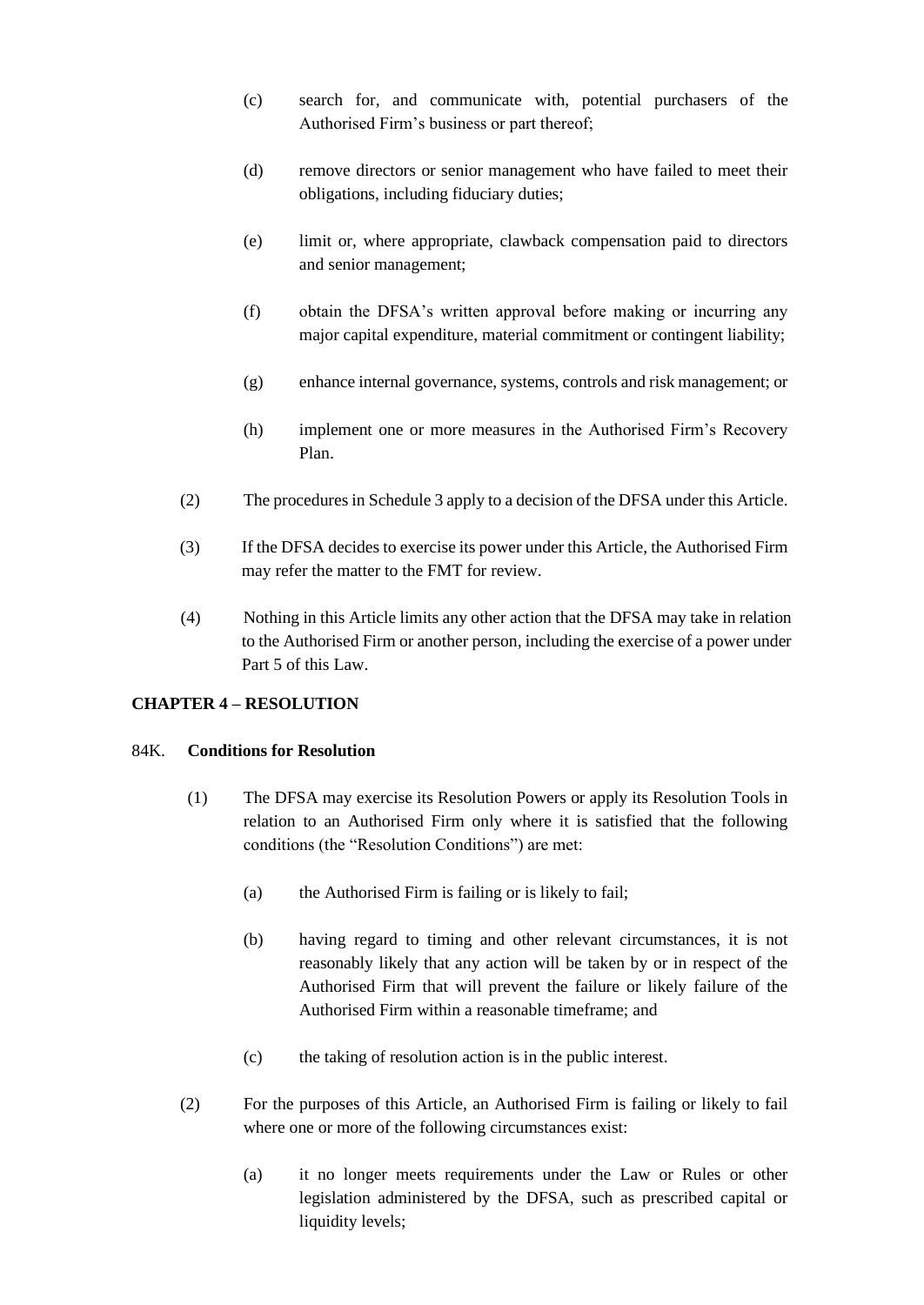- (b) its access to market-based funding sources is seriously impaired;
- (c) there is a significant deterioration in the value of its assets;
- (d) there are serious governance issues or deficiencies in its risk management and controls that may have a significant impact on the Authorised Firm's financial condition; or
- (e) it is unable to pay its debts or other liabilities as they fall due,

but an Authorised Firm is not failing or likely to fail merely because one or more Early Intervention Powers have been exercised in relation to it.

- (3) In determining whether (1)(a) and (2) are met, the DFSA may take into account the likely impact on the Authorised Firm of the failure or likely failure of another entity in the Authorised Firm's Group.
- (4) For the purposes of  $(1)(c)$ , an action is in the public interest where:
	- (a) it is necessary and proportionate to achieve one or more of the DFSA's objectives; and
	- (b) winding up the Authorised Firm under the Insolvency Law or other applicable insolvency laws would not meet the DFSA's objectives to the same extent.
- (5) An Authorised Firm must immediately notify the DFSA if its senior management reasonably considers or is aware that:
	- (a) it is failing or likely to fail;
	- (b) another entity in its Group is failing or likely to fail;
	- (c) in the case of an Authorised Firm operating as a branch in the DIFC, the Resolution Authority in the jurisdiction of its head office is considering, or has initiated, resolution action in relation to the Authorised Firm;
	- (d) a Resolution Authority, in a jurisdiction where another entity in its Group is present is considering, or has initiated, resolution action in relation to that entity; or
	- (e) a Resolution Authority in the jurisdiction of the head office of the legal entity of which the Authorised Firm is a subsidiary is considering, or has initiated, resolution action in relation to the head office.
- (6) If the DFSA determines that the Resolution Conditions are met in respect of an Authorised Firm, it: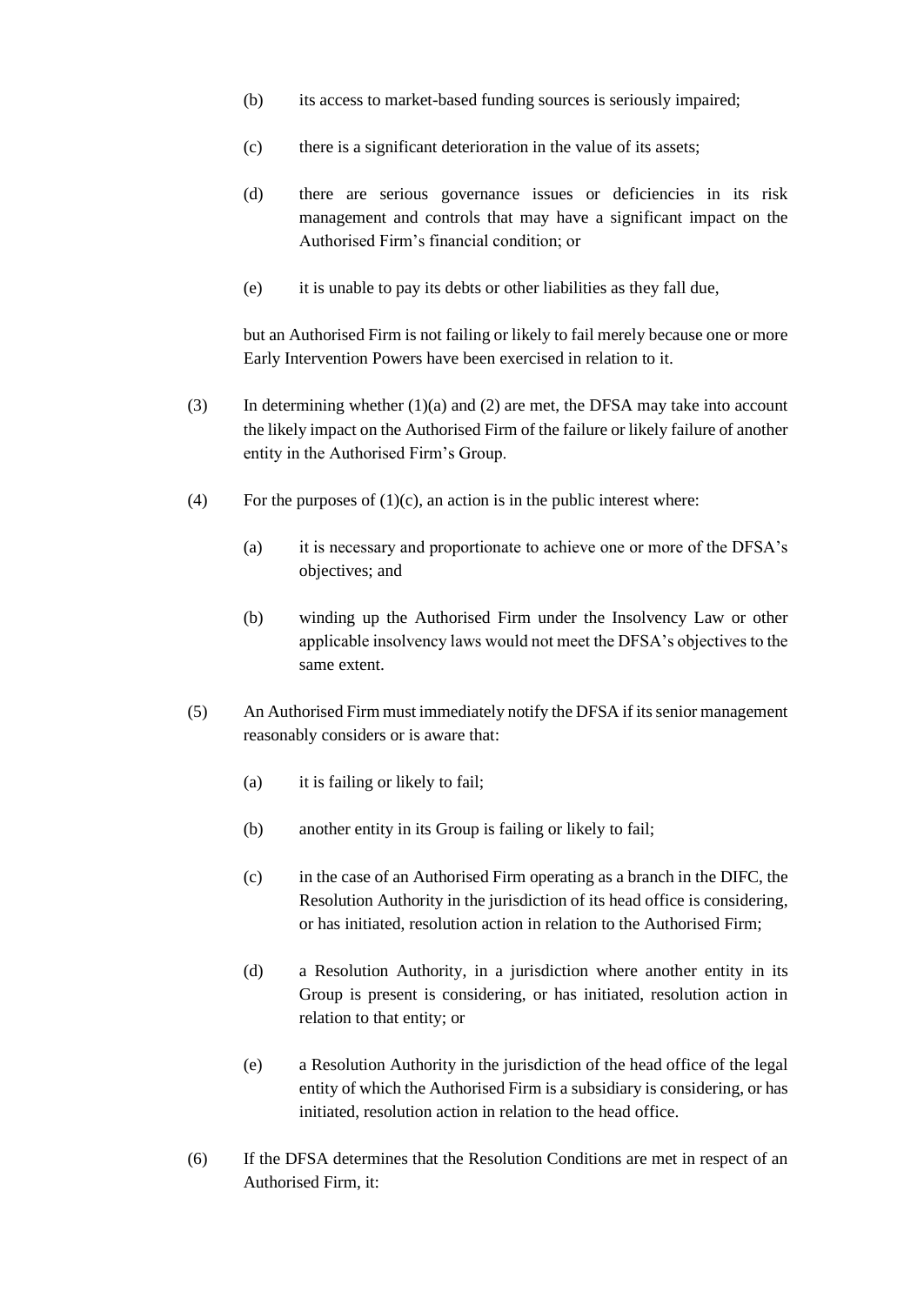- (a) shall record its decision together with the reasons for that decision and the actions that it intends to take as a result of the decision;
- (b) shall give written notice of the decision to:
	- (i) the Authorised Firm;
	- (ii) if applicable, the Financial Services Regulator and Resolution Authorities of jurisdictions in which any relevant Group entity or significant branches are located; and
	- (iii) if applicable, any scheme for the protection of depositors or clients that is relevant to the Authorised Firm; and
- (c) may publish information about the decision if it appears to the DFSA to be desirable to do so in the public interest.

## 84L. **Appointment of Independent Valuer**

- (1) The DFSA may arrange for an independent valuer to be appointed to carry out a valuation of the assets and liabilities of an Authorised Firm for the purposes of this Part.
- (2) The DFSA may prescribe in the Rules the eligibility requirements for a person to be appointed as an independent valuer under (1).
- (3) A valuation by an independent valuer shall be carried out in such manner as the DFSA may prescribe in the Rules.
- (4) The DFSA may require the Authorised Firm to pay, or recover from the Authorised Firm, the costs of any valuation.

### 84M. **Valuations**

- (1) Before the DFSA exercises a Resolution Power or applies a Resolution Tool in respect of an Authorised Firm, it shall cause a valuation to be carried out to assess the value of the assets and liabilities of the Authorised Firm (a "Pre-Resolution Valuation").
- (2) Notwithstanding (1), where the urgency of the case makes it appropriate for a Resolution Power or Resolution Tool to be exercised or applied in respect of an Authorised Firm before a Pre-Resolution Valuation can be carried out, the DFSA may cause a provisional valuation to be carried out of the assets and liabilities of the Authorised Firm (a "Provisional Valuation").
- (3) Where the DFSA causes a Provisional Valuation to be carried out under (2), it shall cause a further valuation (a "Definitive Valuation") to be carried out on the assets and liabilities of the Authorised Firm as soon as practicable after the Provisional Valuation.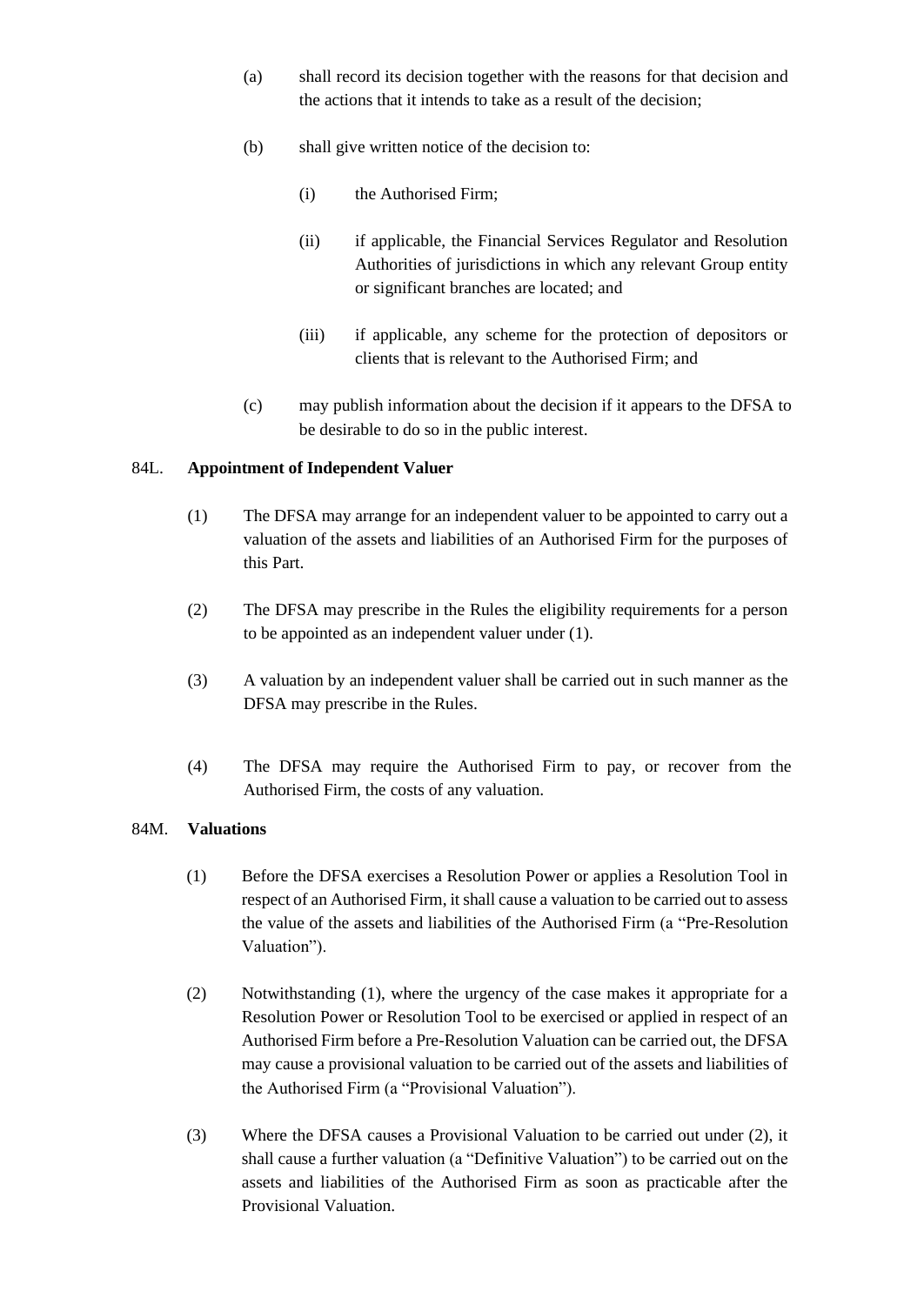(4) A Pre-Resolution Valuation, Provisional Valuation and Definitive Valuation shall be carried out in such manner as the DFSA may prescribe in the Rules.

### 84N. **Resolution Powers**

- (1) Where the DFSA is satisfied that the Resolution Conditions have been met, it may, by written notice, exercise one or more of the following Resolution Powers with respect to an Authorised Firm:
	- (a) remove and replace any director or member of senior management (irrespective of whether they are responsible for the failure);
	- (b) appoint one or more individuals to act as a Temporary Administrator in accordance with Article 84Q;
	- (c) recover monies from any person whose acts or omissions materially contributed to the failure, including by the claw-back of variable remuneration such as bonuses;
	- (c) terminate contracts, continue or assign contracts or purchase or sell assets;
	- (e) write down or convert any instrument or liability;
	- (f) ensure continuity of essential services and functions by:
		- (i) requiring other entities in the Group to continue to provide essential services or facilities to the Authorised Firm or any successor or an acquiring entity; or
		- (ii) procuring the necessary services or facilities from unaffiliated third parties;
	- (g) override rights of shareholders of the Authorised Firm, including requirements for approval by shareholders of particular transactions, in order to permit a merger, acquisition, sale of business operations, recapitalisation or other measures to restructure and dispose of the Authorised Firm's business, liabilities or assets;
	- (h) apply the Sale of Business Tool;
	- (i) apply the Bail-in Tool;
	- (j) require the Authorised Firm to prepare and implement a business reorganisation plan;
	- (k) temporarily suspend the exercise of early termination rights under any contracts or agreements that may otherwise be triggered upon entry of the Authorised Firm into Resolution or in connection with the exercise of Resolution Powers or application of a Resolution Tool;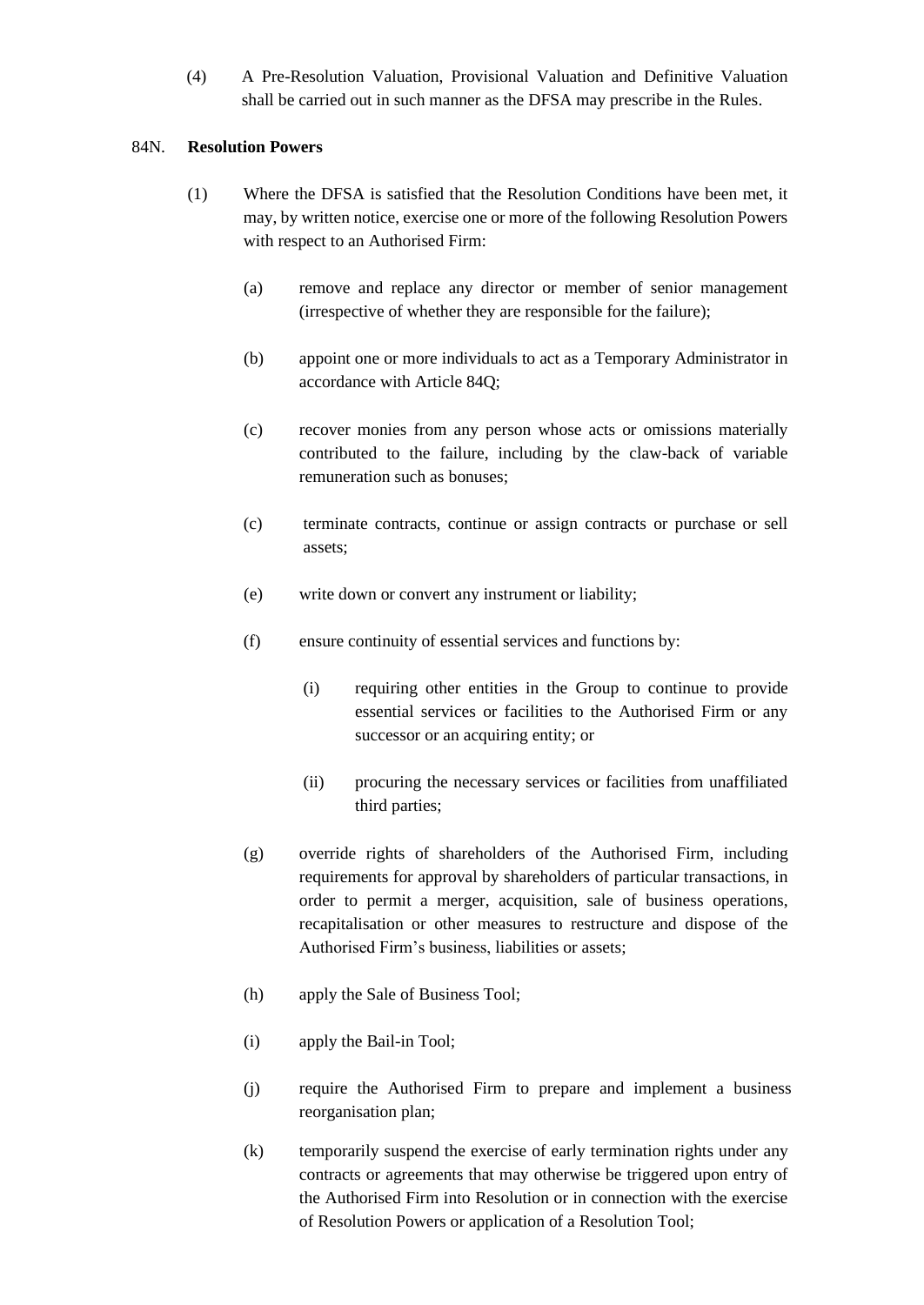- (l) impose a moratorium with a suspension of payments to unsecured creditors and customers (except for payments to central counterparties, payment, clearing and settlements systems and central banks) and a stay on creditor actions to attach assets or otherwise collect money or property from the Authorised Firm, while protecting the enforcement of eligible netting and collateral agreements;
- (m) take any action necessary to effect the restructure or closure and orderly wind-down of the whole or part of the business of the Authorised Firm while facilitating prompt access to transaction accounts and to segregated client assets;
- (n) require the Authorised Firm or any of the entities in the Group to provide any services or facilities;
- (o) require the Authorised Firm to promptly return client assets to clients;
- (p) suspend any payment or delivery obligations pursuant to any contract to which the Authorised Firm is a party; or
- (q) restrict secured creditors of the Authorised Firm from enforcing security interests in relation to any assets of the Authorised Firm.
- (2) In addition to the powers specified in (1), the DFSA may:
	- (a) require any person to provide any information required for the DFSA to decide upon and prepare resolution action, including to update or supplement information provided in the Resolution Plan;
	- (b) remove rights to acquire further shares, such as shareholders' preemption rights in the case of a new share issue under the Companies Law;
	- (c) cancel or modify the terms of a contract to which the Authorised Firm is a party or substitute a purchaser under the Sale of Business Tool as a party;
	- (d) in relation to debt instruments and other eligible liabilities issued by the Authorised Firm:
		- (i) amend or alter the maturity;
		- (ii) amend the amount of interest payable; or
		- (iii) amend the date on which the interest becomes payable, including by suspending payment for a temporary period;
	- (e) close out and terminate financial contracts or derivative contracts for the purposes of the application of the Bail-in Tool; and
	- (f) require a person to discontinue or suspend the admission to trading of financial instruments relating to the Authorised Firm.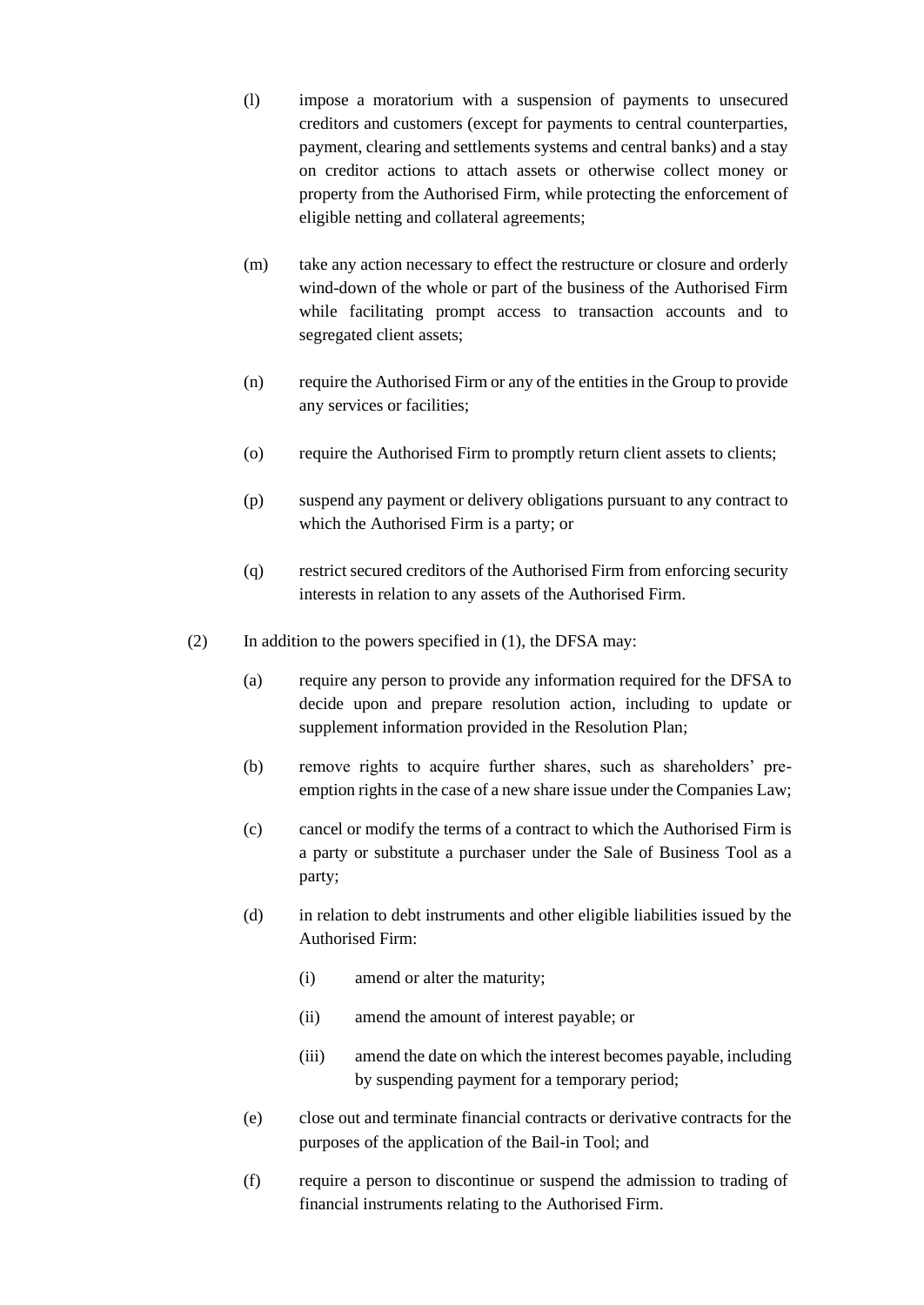- (3) The DFSA may exercise its Resolution Powers:
	- (a) irrespective of any restriction on, or requirement to obtain consent for, the transfer of the financial instruments, rights, assets or liabilities in question that might otherwise apply;
	- (b) without the requirement to obtain approval or consent from any person either public or private, including the shareholders or creditors of the Authorised Firm; and
	- (c) without the requirement to notify any person, including any requirement to publish any notice or Prospectus or to file or register any document with any other authority.

### 84O. **Sale of Business Tool**

- (1) The DFSA may apply the Sale of Business Tool to an Authorised Firm by effecting a sale of all or part of the business of the Authorised Firm to one or more purchasers by making:
	- (a) one or more property transfer instruments for the transfer of all or any rights, assets or liabilities of the Authorised Firm; and
	- (b) if an Authorised Firm is not a branch, one or more share transfer instruments for the transfer of all or part of the shares of the Authorised Firm.
- (2) The DFSA may apply the Sale of Business Tool to an Authorised Firm without:
	- (a) the consent of the shareholders of the Authorised Firm or any third party other than the purchaser; and
	- (b) complying with any procedural requirements under the Companies Law or the constitutional documents of the Authorised Firm.
- (3) The DFSA may prescribe Rules relating to the application of the Sale of Business Tool.

#### 84P. **Bail-in Tool**

- (1) The DFSA may apply the Bail-in Tool in relation to an Authorised Firm that is not a branch:
	- (a) to recapitalise the Authorised Firm:
		- (i) to the extent sufficient to restore the Authorised Firm's ability to comply with the authorisation requirements as applicable:
		- (ii) to continue to carry out the activities for which the Authorised Firm is authorised under the Law; or
		- (iii) to sustain sufficient market confidence in the Authorised Firm; or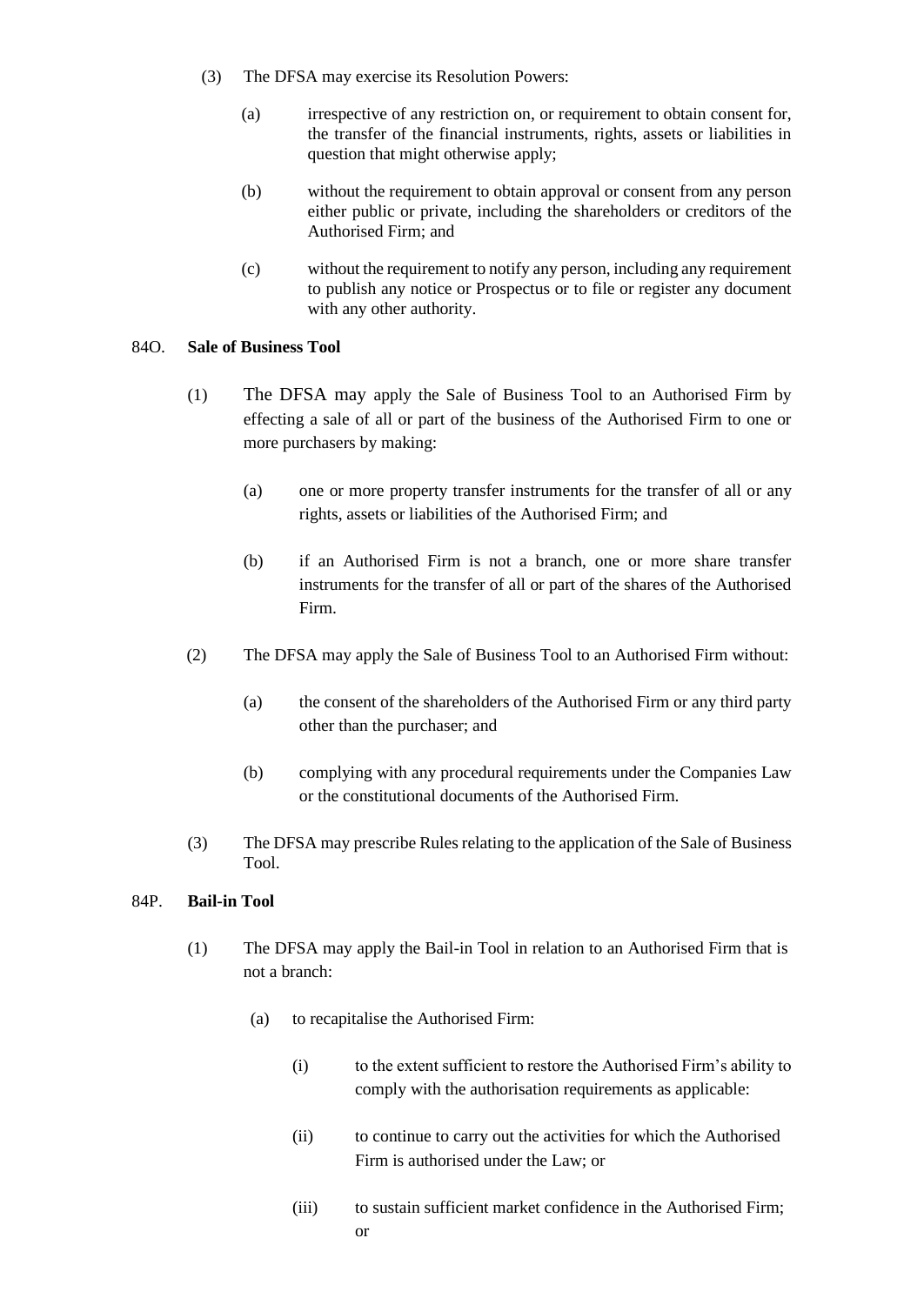- (b) to convert to shares or reduce the principal amount of claims or debt instruments that are transferred under the Sale of Business Tool.
- (2) The DFSA may, in applying the Bail-in Tool under (1), use the Write Down or Conversion Power in such manner as may be prescribed in the Rules.
- (3) The DFSA may prescribe Rules relating to the application of the Bail-in Tool.

## 84Q. **Temporary Administrator**

- (1) The DFSA may appoint a Temporary Administrator to replace the management of an Authorised Firm.
- (2) The Temporary Administrator shall have such powers of the shareholders and management of the Authorised Firm, as are specified by the DFSA in the instrument of appointment.
- (3) The Temporary Administrator shall have a duty to take all measures necessary to promote the DFSA's objectives in relation to that Resolution which duty may, where necessary, override any other duty placed upon a director under DIFC Law and the Authorised Firm's constitutional documents.
- (4) The person appointed to be the Temporary Administrator may be an individual (or one or more individuals acting jointly) or a body corporate.
- (5) Before appointing a person to be a Temporary Administrator, the DFSA must be satisfied that the person has sufficient qualifications, experience, and the fitness and propriety necessary to carry out the functions of a Temporary Administrator.
- (6) A Temporary Administrator shall not be treated as a director (formally or de facto) of the Authorised Firm.
- (7) The instrument of appointment shall specify the date on which the appointment takes effect and the period of the appointment, which shall be for an initial period of not more than twelve months and the DFSA may extend that appointment for a further period not exceeding twelve months.
- (8) The instrument of appointment may require the Temporary Administrator to report to the DFSA on any matter specified in the instrument and at the time or at intervals specified in the instrument.
- (9) The instrument of appointment may provide for the DFSA to pay the remuneration and costs of the Temporary Administrator or for the remuneration and costs of the Temporary Administrator to be paid by the Authorised Firm, its Parent or another entity in its Group.
- (10) The DFSA may vary the terms of appointment of a Temporary Administrator.

## 84R. **Resolution Safeguards**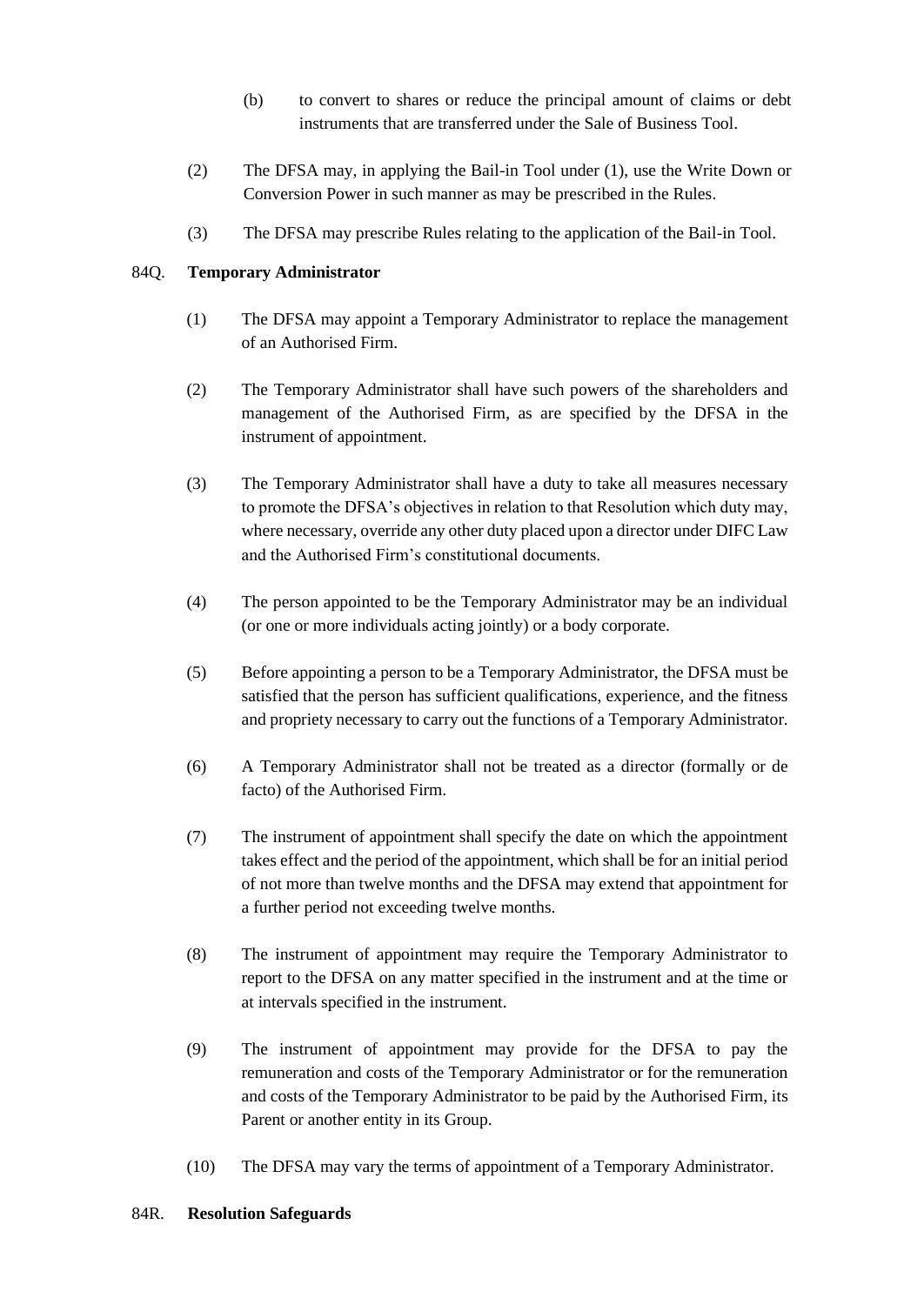The DFSA shall, when using a Resolution Power or Resolution Tool with respect to an Authorised Firm, aim to meet the following safeguards:

- (a) no shareholder or creditor shall be worse off under the resolution action than if the Authorised Firm had been wound up under ordinary insolvency proceedings; and
- (b) any other Resolution Safeguards that may be prescribed in the Rules.

## 84S. **Costs of Resolution**

- (1) The DFSA may require the Authorised Firm to pay, or recover from the Authorised Firm, any costs of using a Resolution Power or Resolution Tool.
- (2) Without limiting (1), the DFSA may recover the costs:
	- (a) as a deduction from any consideration paid by a transferee to the Authorised Firm (in the case of a transfer of property under Article  $84O(1)(a)$ , or from the owners of the shares (in the case of a transfer of shares under Article 84O(1)(b)); or
	- (b) from the Authorised Firm, as a preferred creditor.

## **CHAPTER 5 – MISCELLANEOUS**

### 84T. **Recognition of resolution actions in other jurisdictions**

- (1) Where a Resolution Authority in another jurisdiction notifies the DFSA that it intends to take or has taken resolution action with respect to an entity in that jurisdiction and requests the DFSA to recognise that resolution action, the DFSA may:
	- (a) make an order recognising the resolution action;
	- (b) make an order recognising part of the resolution action, and refuse to recognise the remainder of it; or
	- (c) refuse to recognise the resolution action.
- (2) When considering whether to recognise resolution action taken in another jurisdiction, the DFSA shall consider the impact of its decision on financial stability in the DIFC, and in other jurisdictions outside the DIFC (including in the State).
- (3) The DFSA may refuse to recognise resolution action in another jurisdiction, or any part thereof, if it is satisfied that one or more of the following conditions are met:
	- (a) the recognition would have an adverse effect on financial stability, the financial services industry in the DIFC or the economy of the State,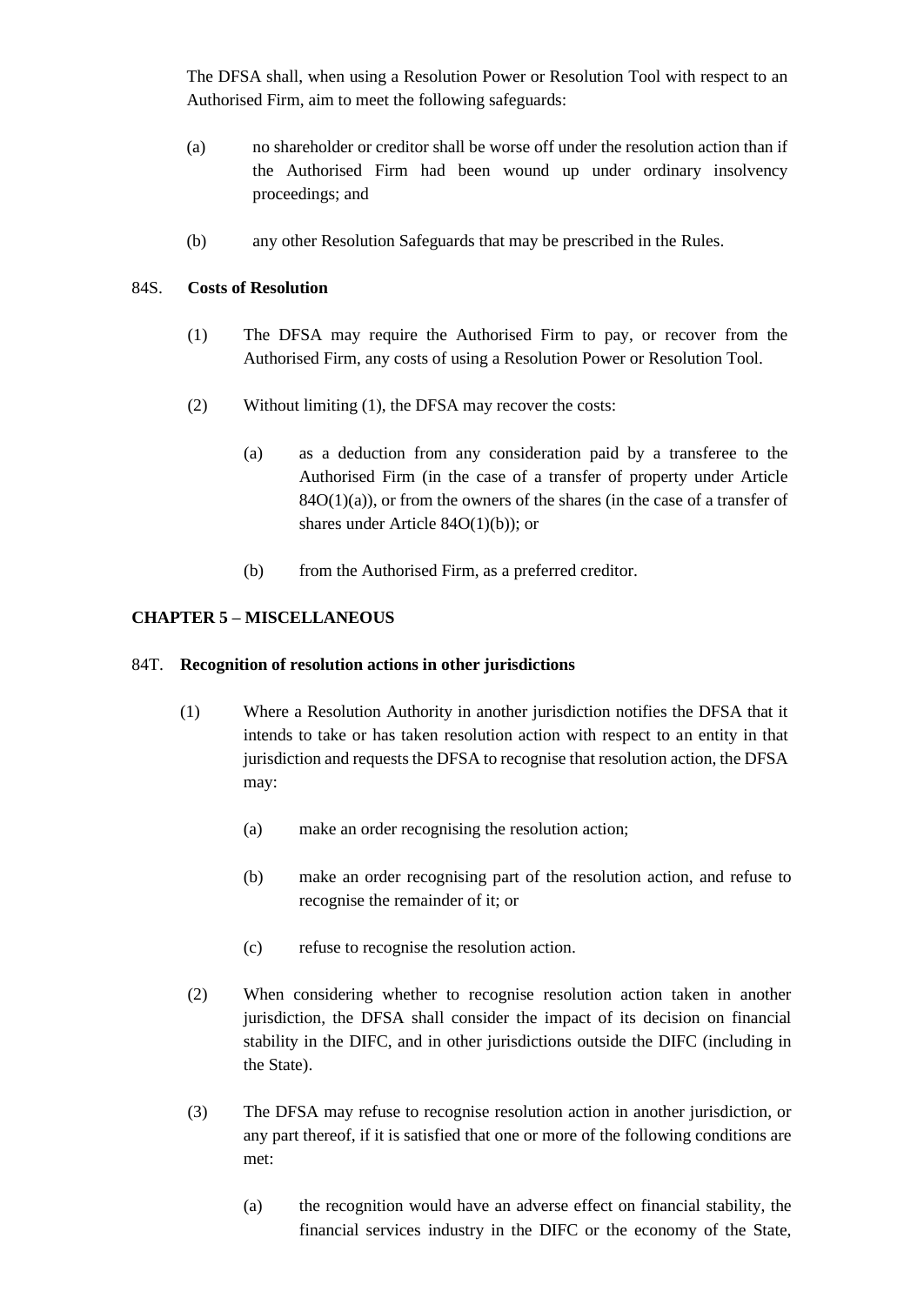whether this effect would occur directly or indirectly as a result of the recognition;

- (b) the exercise of a Resolution Power or Resolution Tool by the DFSA, rather than recognition of the resolution action in relation to the entity is necessary to achieve one or more of the DFSA's objectives with respect to Resolution;
- (c) under the resolution action, creditors (including, in particular, depositors) or shareholders located or payable in the DIFC would not, by reason of being located and payable in the DIFC, receive the same treatment, and have similar legal rights, as creditors (including depositors) or shareholders who are located or payable in the other jurisdiction concerned; or
- (d) the recognition would have a significant detrimental impact on the DIFC or be unlawful under any DIFC Law.
- (4) Where the DFSA makes a decision under (1), the DFSA:
	- (a) shall record its decision together with the reasons for that decision;
	- (b) shall give written notice of the decision to:
		- (i) the Resolution Authority in the other jurisdiction;
		- (ii) if it considers it necessary, the entity; and
		- (iii) if it considers it necessary, any Resolution Authority in any other relevant jurisdiction; and
	- (c) may publish information about the decision if it considers it is desirable to do so in the public interest.
- (5) For the purposes of supporting, or giving full effect to, an order under (1) (a) or (b) (a "Recognition Order"), the DFSA may:
	- (a) include in the order any provision that the DFSA considers necessary to give effect to the order; or
	- (b) exercise in conjunction with the order one or more Resolution Powers or Resolution Tools as it considers appropriate in the circumstances.
- (6) A Recognition Order shall not prejudice the winding up of an Authorised Firm under ordinary insolvency proceedings, unless the winding up conflicts with the resolution action, in which case the recognised resolution action shall take precedence.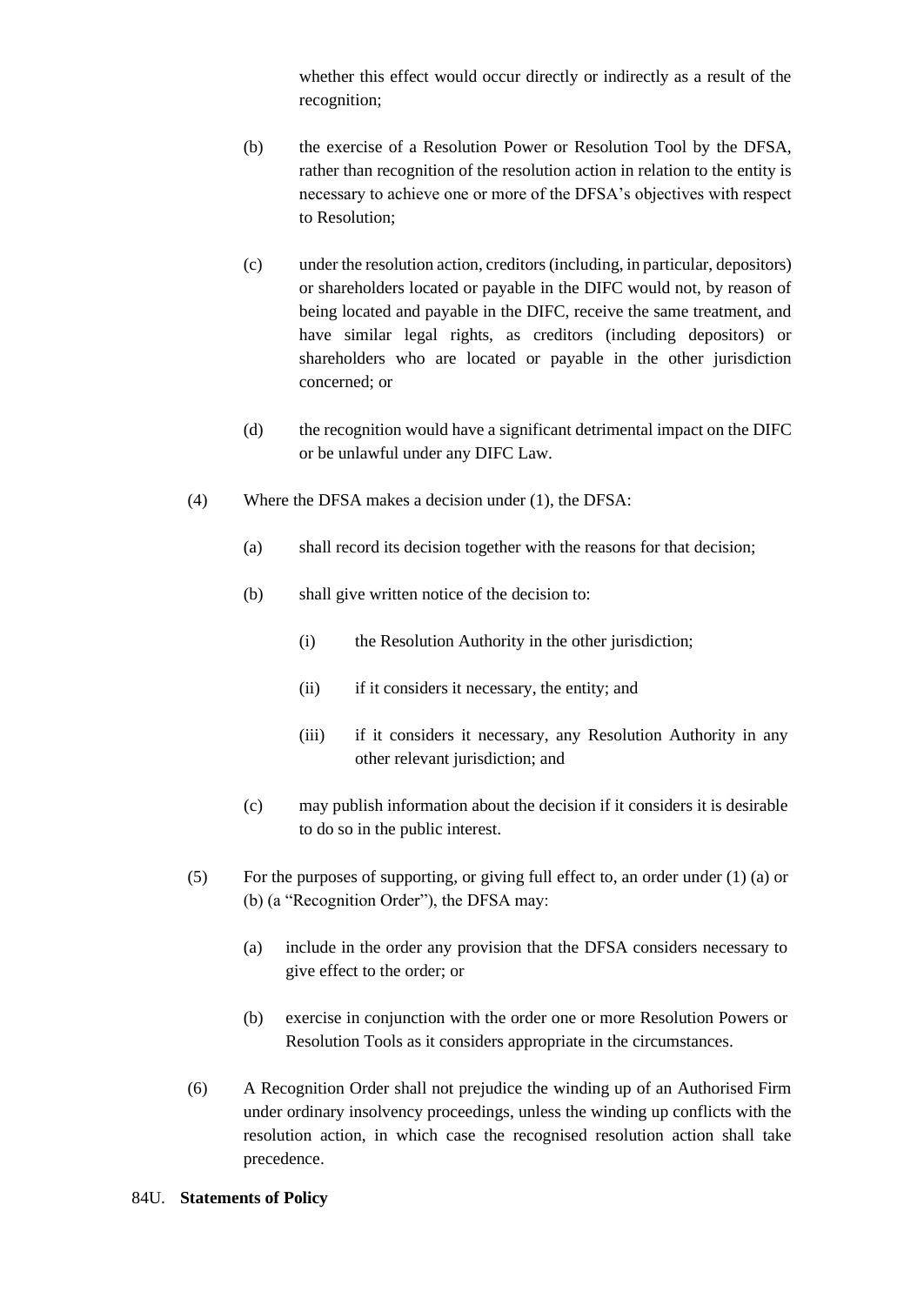- (1) The DFSA may prepare and publish a statement of its policy about the principles it will consider in exercising its powers under this Part.
- (2) The DFSA may at any time amend or replace a statement published under this Article and where it does so it shall publish the amended or new statement.
- (3) In exercising its powers under this Part, the DFSA shall have regard to a statement of policy (if any) published under this Article.

## 84V. **Application of Insolvency Law**

- (1) To the extent that this Part, including any Rule made or requirement issued under this Part, is inconsistent with the Insolvency Law, the provision of this Part or the Rule or requirement under this Part shall prevail.
- (2) If the DFSA has determined that the Resolution Conditions have been met in relation to an Authorised Firm, a person may not commence insolvency proceedings under the Insolvency Law in respect of the Authorised Firm except with the DFSA's consent.
- (3) The DFSA may apply to the Court under Article 93 of this Law for the winding up of an Authorised Firm or commence insolvency proceedings under the Insolvency Law in respect of the Authorised Firm notwithstanding that it has determined that the Resolution Conditions have been met or has taken resolution action under this Part in respect of the Authorised Firm.
- (4) The DFSA may take resolution action under this Part in relation to an Authorised Firm even if insolvency proceedings have already commenced in relation to the Authorised Firm.

## 84W. **Protection from liability**

- (1) An Authorised Firm, an entity in its Group or a director or employee of the Authorised Firm or an entity in its Group is not liable for damages in respect of anything done or omitted to be done in good faith in accordance with a requirement made by the DFSA under this Part.
- (2) A Temporary Administrator or an independent valuer appointed under this Part is not liable for damages in respect of anything done or omitted to be done in good faith for the purposes of, or in connection with, the performance of functions under that appointment.

## 84X. **Default Event Provision**

- (1) Article 84X(2) applies where a contract or other agreement:
	- (a) is entered into by an Authorised Firm or a Regulated Financial Institution; or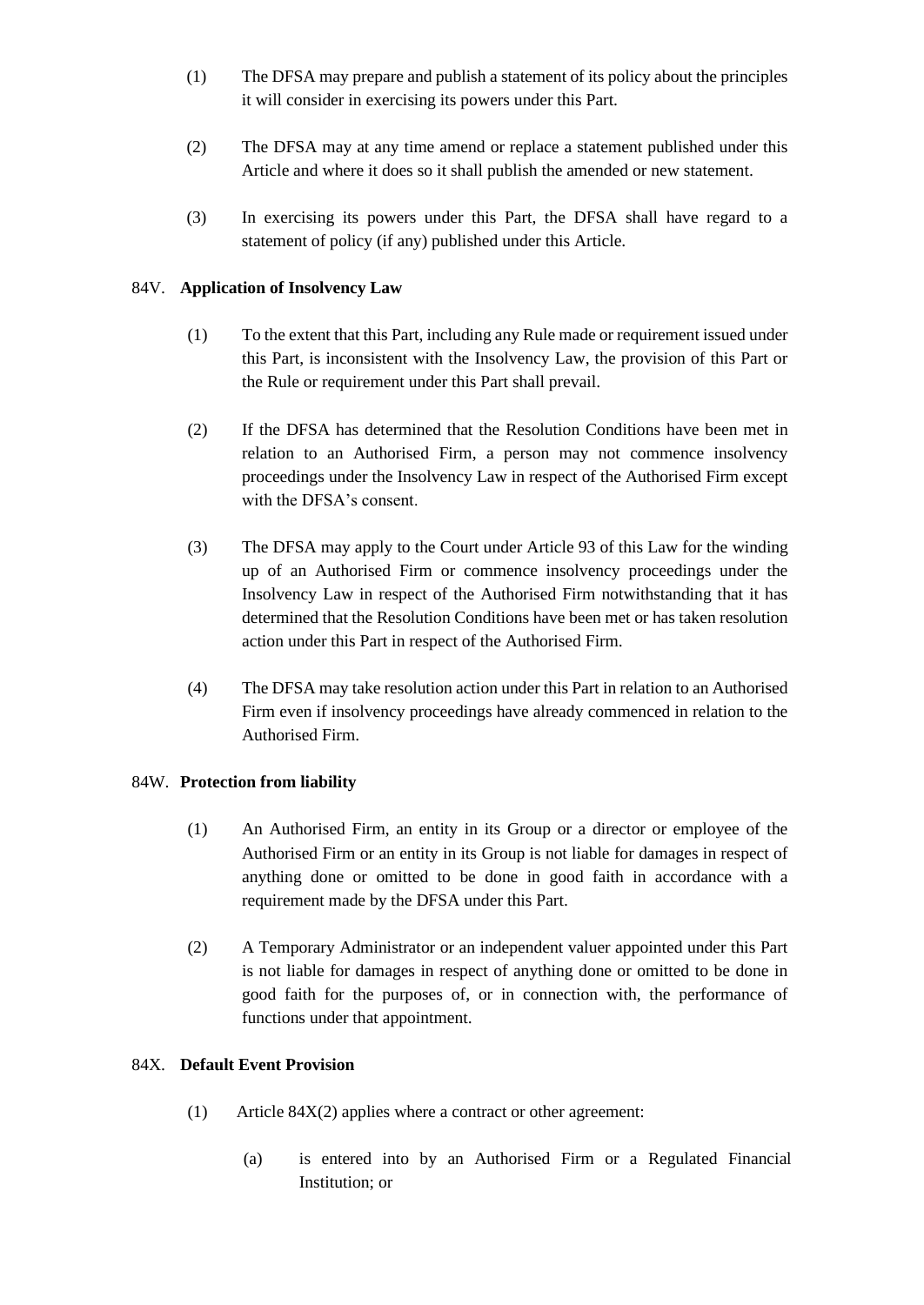(b) includes cross-default provisions, and is entered into by another Group entity in the Authorised Firm's Group or Regulated Financial Institution's Group,

and the substantive obligations provided for in the contract or agreement (including payment and delivery obligations and provision of collateral) continue to be performed.

- (2) The following shall be disregarded in determining whether a Default Event Provision applies:
	- (a) the exercise of a measure in an Authorised Firm's Recovery Plan, the removal of impediments to Resolvability of an Authorised Firm, the imposition of an Early Intervention Power, the appointment of a Temporary Administrator, the exercise of a Resolution Power or application of a Resolution Tool, or the recognition of a resolution action taken by a Resolution Authority; and
	- (b) the occurrence of any event directly linked to the application of such measure, power or action.
- (3) A notice under Article 84N may specify additional matters that are to be disregarded under (2) and those matters shall be disregarded.
- (4) In this Article, "specified" in relation to a contract or agreement means specified in the contract or other agreement.
- (5) In this Article, "Default Event Provision" means a provision of a contract or other agreement:
	- (a) that has the effect that if a specified event or situation arises:
		- (i) the agreement is terminated, modified, replaced or suspended;
		- (ii) rights or duties under the agreement are terminated, modified, replaced or suspended;
		- (iii) a right accrues to terminate, modify or replace the agreement;
		- (iv) a right accrues to terminate, modify or replace rights or duties under the agreement;
		- (v) a set-off or netting right accrues under the agreement;
		- (vi) a sum becomes payable or ceases to be payable;
		- (vii) a right accrues to obtain possession, exercise control or enforce any security over any property;
		- (viii) delivery of anything becomes due or ceases to be due;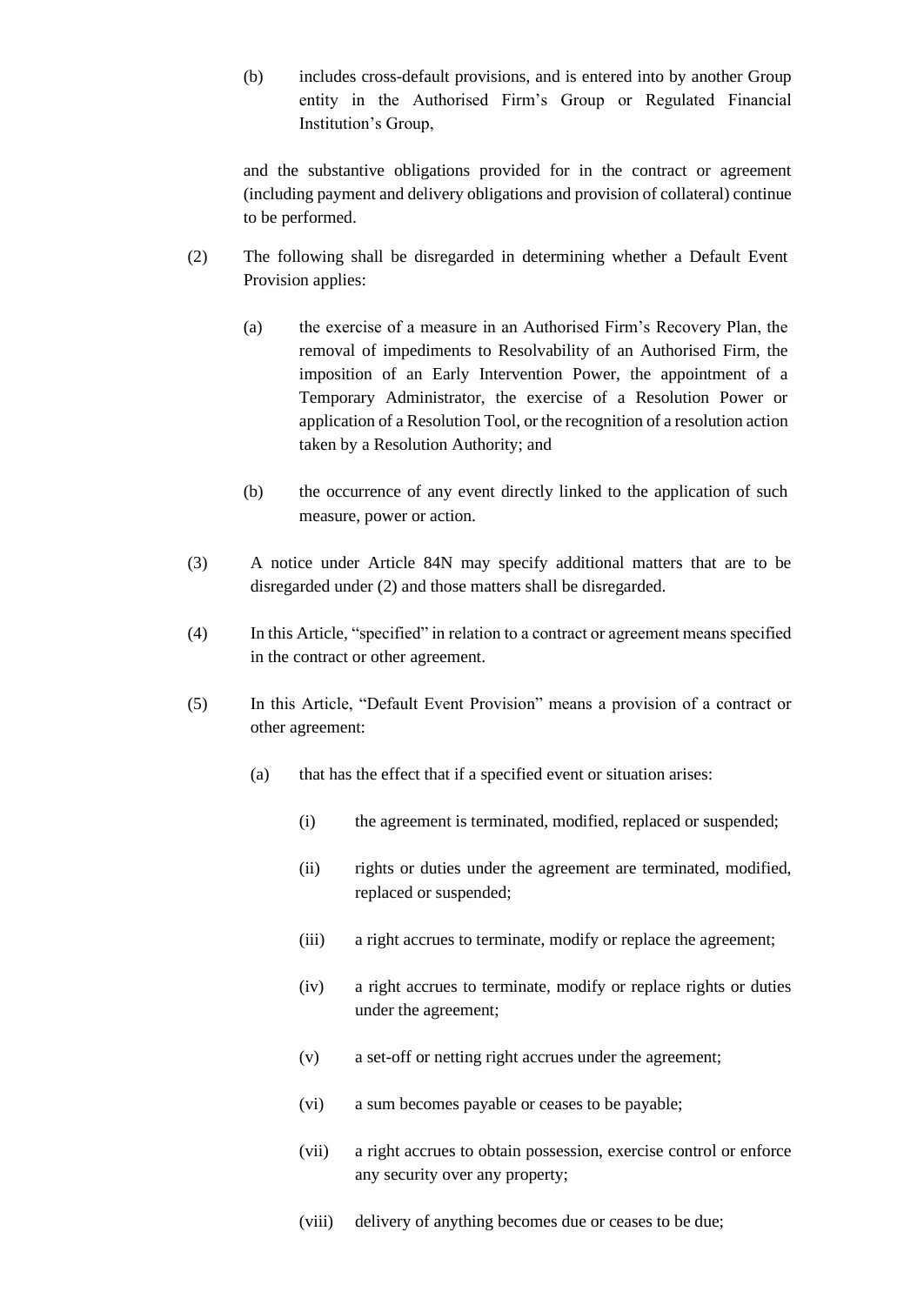- (ix) a right to claim a payment or delivery accrues, changes or lapses;
- (x) any other right accrues, changes or lapses; or
- (xi) an interest is created, changes or lapses; or
- (b) that has the effect that a provision of the contract or agreement:
	- (i) takes effect only if a specified event occurs or does not occur;
	- (ii) takes effect only if a specified situation arises or does not arise;
	- (iii) has effect only for so long as a specified event does not occur;
	- (iv) has effect only while a specified situation lasts;
	- (v) applies differently if a specified event occurs;
	- (vi) applies differently if a specified situation occurs; or
	- (vii) applies differently while a specified situation lasts.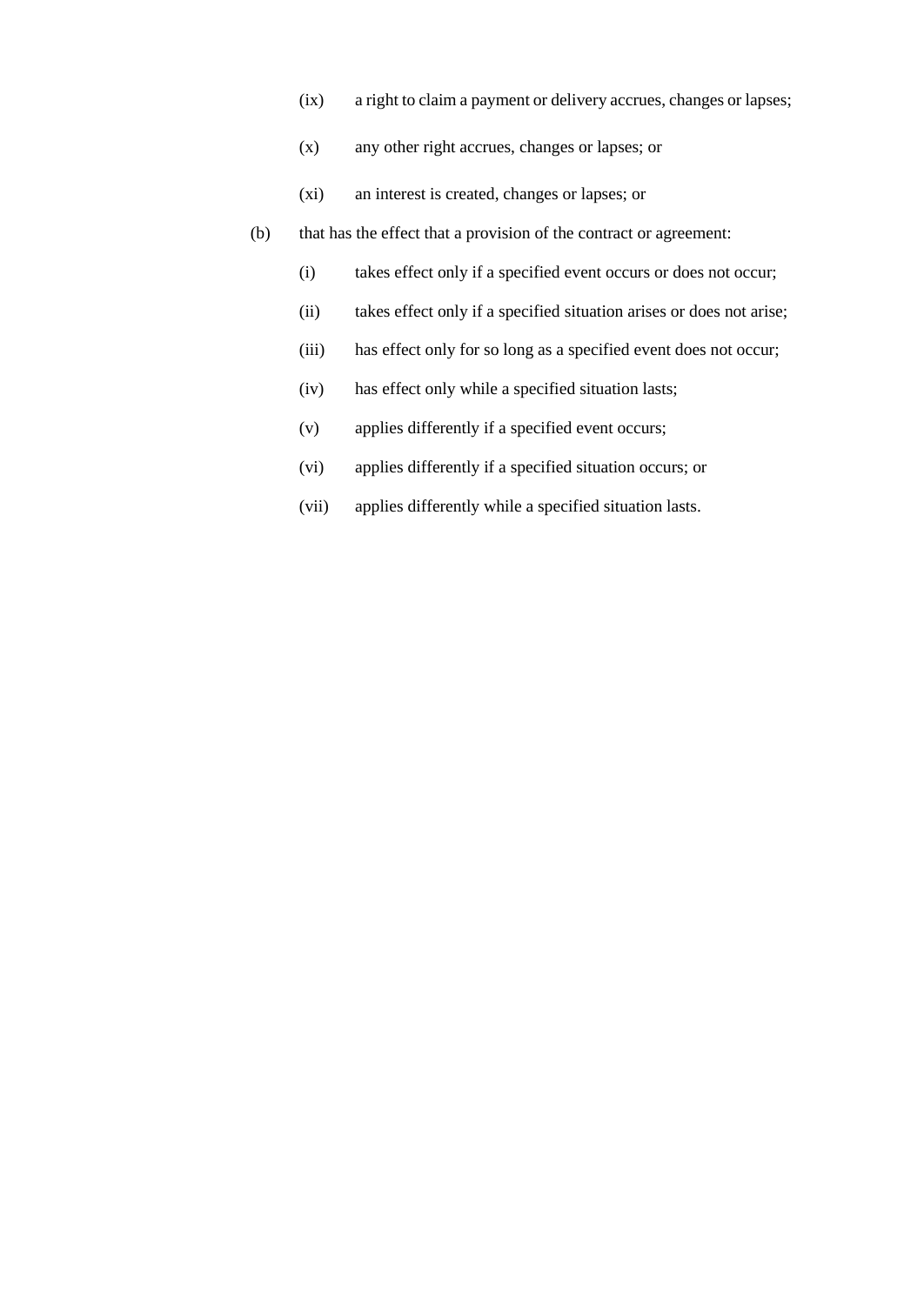## **PART 6: CONTRAVENTIONS AND FINES**

#### 85. **General Contravention Provision**

- (1) A person who:
	- (a) does an act or thing that the person is prohibited from doing by or under the Law, Rules or other legislation administered by the DFSA;
	- (b) does not do an act or thing that the person is required or directed to do by or under the Law, Rules or other legislation administered by the DFSA; or
	- (c) otherwise contravenes a provision of the Law, Rules or other legislation administered by the DFSA;

commits a contravention of the Law, Rules or other legislation, as the case may be, by virtue of Article 85 unless another provision of the Law, Rules or other legislation administered by the DFSA provides that the person commits, or does not commit, a contravention.

(2) In Article 85, 'person' does not include the DFSA or the President.

#### 86. **Involvement in contraventions**

- (1) If a person is knowingly concerned in a contravention of the Law or Rules or other legislation administered by the DFSA committed by another person, the aforementioned person as well as the other person commits a contravention and is liable to be proceeded against and dealt with accordingly.
- (2) If an officer of a body corporate is knowingly concerned in a contravention of the Law or Rules or other legislation administered by the DFSA committed by a body corporate, the officer as well as the body corporate commits a contravention and is liable to be proceeded against and dealt with accordingly.
- (3) If the affairs of a body corporate are managed by its members, Article 86(2) applies in relation to the acts and defaults of a member in connection with his functions of management as if he were a director of the body corporate.
- (4) If a partner (or a person purporting to act as a partner) is knowingly concerned in a contravention of the Law or Rules or other legislation administered by the DFSA committed by a partnership or by all or some of its constituent partners, he as well as the partnership or its constituent partners as the case may be commits a contravention and is liable to be proceeded against and dealt with accordingly.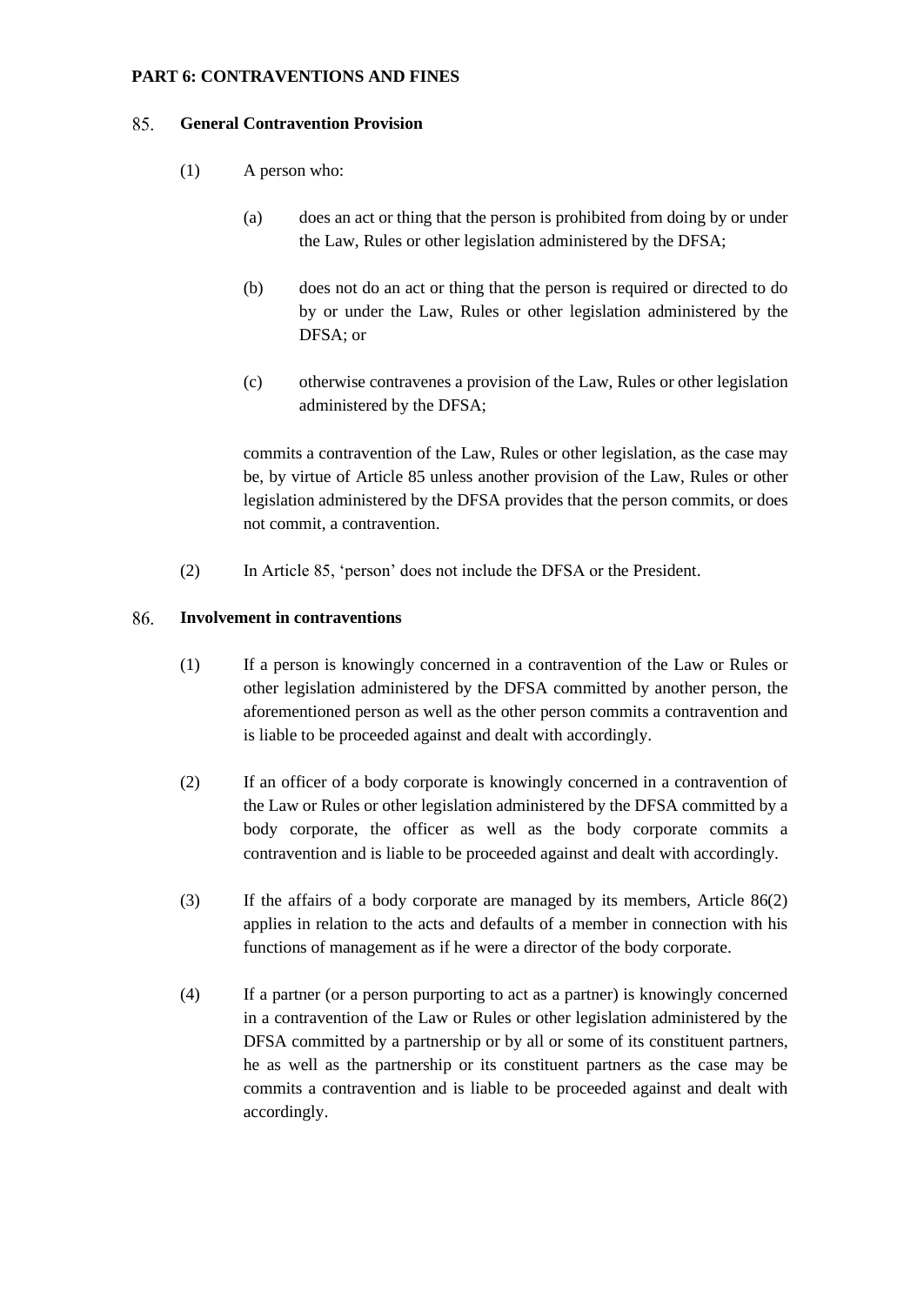- (5) If an officer of an unincorporated association (other than a partnership) or a member of its governing body is knowingly concerned in a contravention of the Law or Rules or other legislation administered by the DFSA committed by the association, that officer or member as well as the association commits a contravention and is liable to be proceeded against and dealt with accordingly.
- (6) For the purposes of Article 86, "officer" means a director, member of a committee of management, chief executive, manager, secretary or other similar officer of the body corporate or association, or a person purporting to act in such capacity, and an individual who is a controller of the body.
- (7) For the purposes of Article 86, a person is 'knowingly concerned' in a contravention if, and only if, the person
	- (a) has aided, abetted, counselled or procured the contravention;
	- (b) has induced, whether by threats or promises or otherwise, the contravention;
	- (c) has in any way, by act or omission, directly or indirectly, been knowingly involved in or been party to, the contravention; or
	- (d) has conspired with another or others to effect the contravention.
- (8) In Article 86, 'person' does not include the DFSA or President.

#### 87. **DELETED**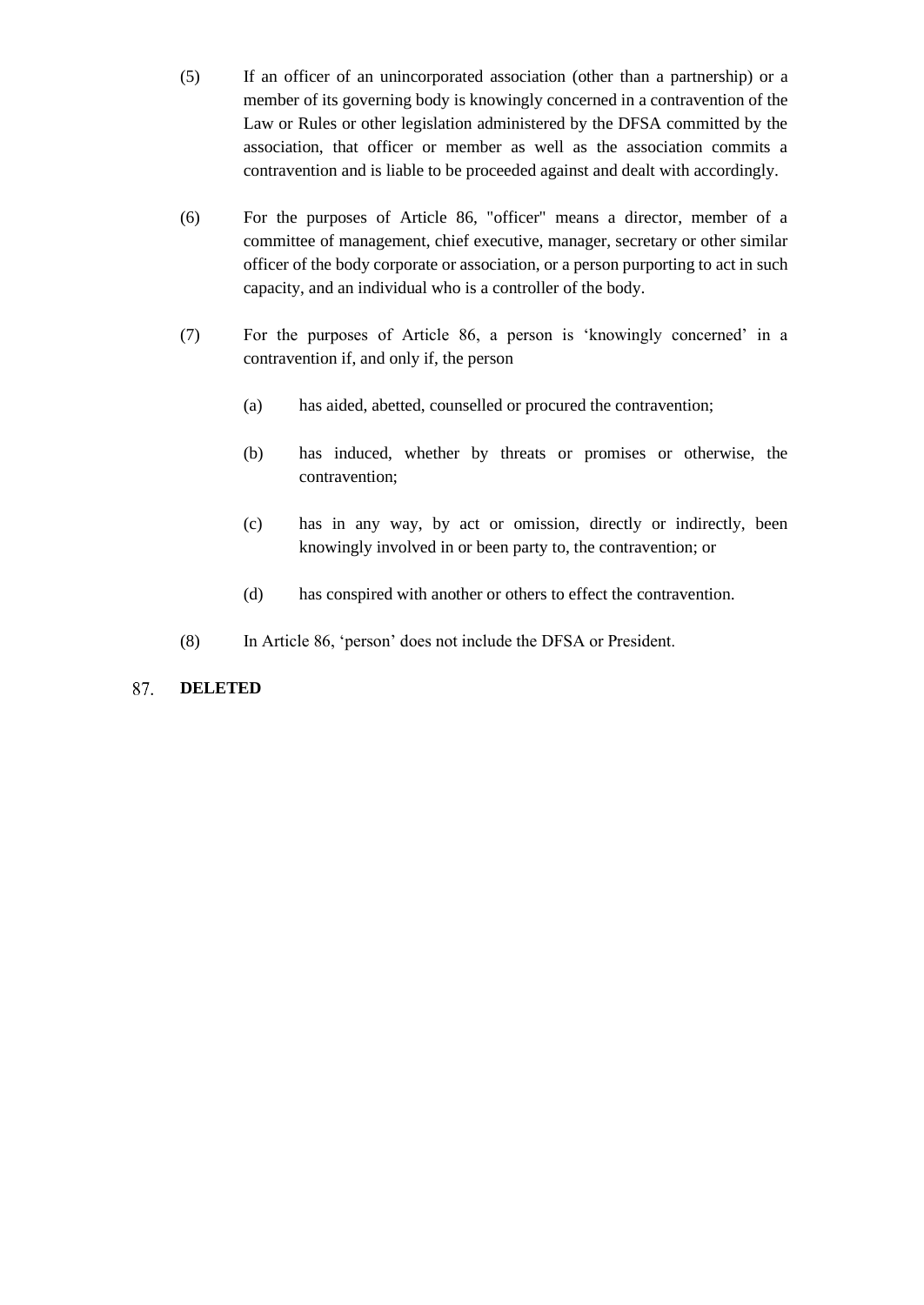### **PART 7: ENFORCEMENT**

#### 88. **DELETED**

#### 89. **Enforceable Undertakings**

- (1) The DFSA may accept a written undertaking given by a person which the DFSA considers necessary or desirable in the pursuit of its objectives.
- (2) The person may withdraw or vary the undertaking at any time, but only with the consent of the DFSA.
- (3) If the DFSA considers that the person who gave the undertaking has been in breach of any of its terms, it may apply to the Court for an order under Article 89(4).
- (4) If the Court is satisfied that the person has been in breach of a term of the undertaking, the Court may make all or any of the following orders:
	- (a) an order directing the person to comply with that term of the undertaking;
	- (b) an order directing the person to pay to any person or to the DFSA an amount up to the amount of any financial benefit that the person has obtained directly or indirectly and that is reasonably attributable to the breach;
	- (c) any order that the Court considers appropriate directing the person to compensate any other person who has suffered loss or damage as a result of the breach; or
	- (d) any other order that the Court considers appropriate.

#### 90. **Sanctions and directions**

- (1) Where the DFSA considers that a person has contravened a provision of any legislation administered by the DFSA, other than in relation to Article 32, the DFSA may exercise one or more of the powers in Article 90(2) in respect of that person.
- (2) For the purposes of Article 90(1) the DFSA may:
	- (a) fine the person such amount as it considers appropriate in respect of the contravention;
	- (b) censure the person in respect of the contravention;
	- (c) make a direction requiring the person to effect restitution or compensate any other person in respect of the contravention within such period and on such terms as the DFSA may direct;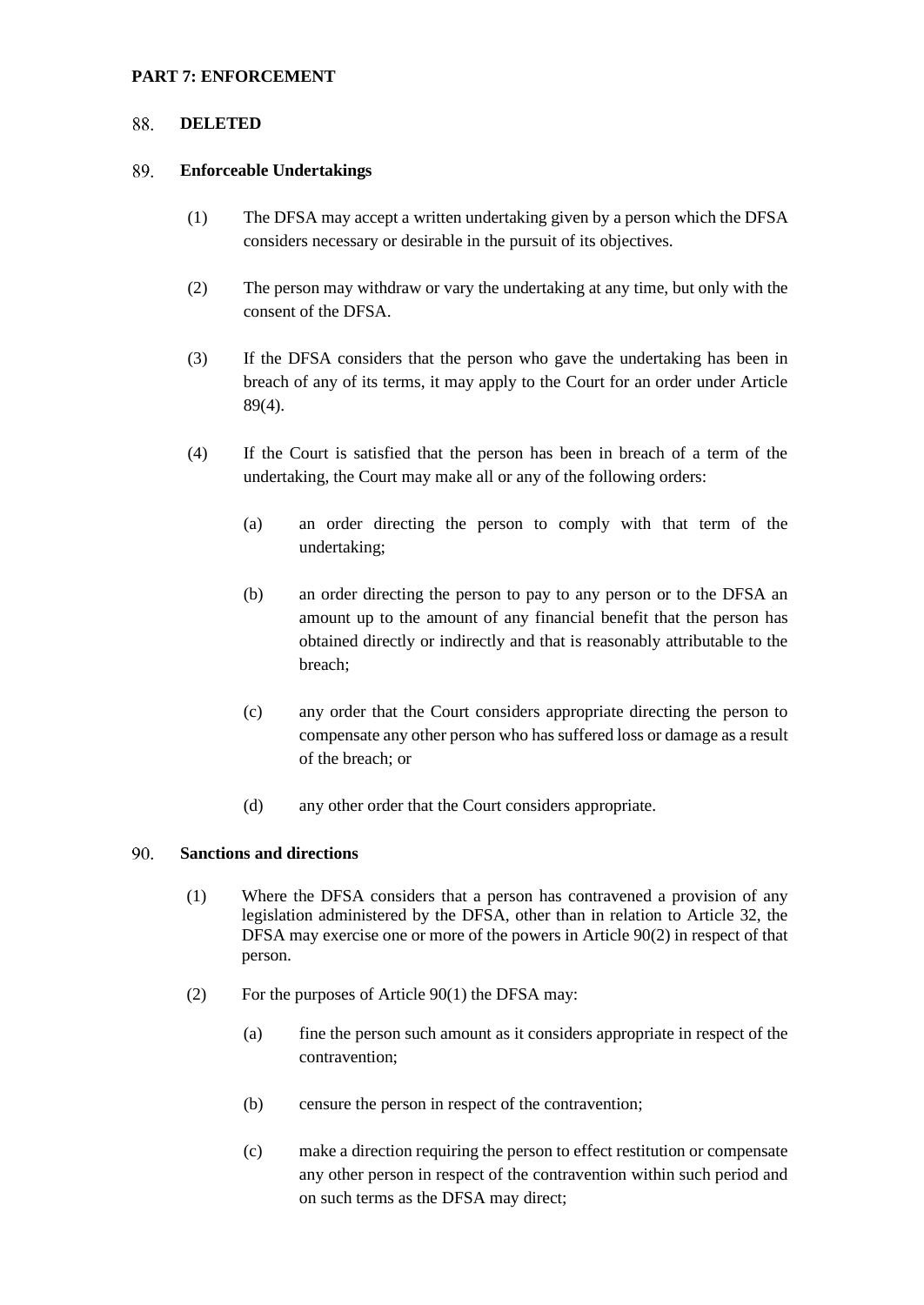- (d) make a direction requiring the person to account for, in such form and on such terms as the DFSA may direct, such amounts as the DFSA determines to be profits or unjust enrichment arising from the contravention;
- (e) make a direction requiring the person to cease and desist from such activity constituting or connected to the contravention as the DFSA may stipulate;
- (f) make a direction requiring the person to do an act or thing to remedy the contravention or matters arising from the contravention; or
- (g) make a direction prohibiting the person from holding office in or being an employee of any Authorised Person, DNFBP, Reporting Entity or Domestic Fund.
- (3) Nothing in this Article prevents the DFSA from exercising any other power that it may exercise under this Law or any other legislation administered by the DFSA.
- (4) The procedures in Schedule 3 apply to a decision of the DFSA under this Article.
- (5) If the DFSA decides to exercise its power under this Article in relation to a person, the person may refer the matter to the FMT for review.
- (6) The DFSA shall prepare, publish and maintain a statement of:
	- (a) its policy in relation to the factors to be considered by the DFSA in exercising a power in respect of a person under Article 90(2)(a) and (b); and
	- (b) the procedure which the DFSA has adopted, which is designed to secure, among other things, that the decision is taken by a person not directly involved in establishing the evidence on which that decision is based.
- (7) The DFSA may at any time modify or replace a statement published by it under this Article and where it does so it shall publish any modified or replacement statement.
- (8) A statement required to be published under this Article shall be published in a way appearing to the DFSA to be best calculated to bring it to the attention of the public.
- (9) In exercising, or deciding whether to exercise, its power under Article  $90(2)(a)$ or (b), the DFSA shall have regard to any statement published by it under this Article and in force at the time when the contravention in question occurred.
- (10) If the person who is subject to a fine under Article  $90(2)(a)$  has not paid to the DFSA the full amount of the fine within the period specified in the notice, the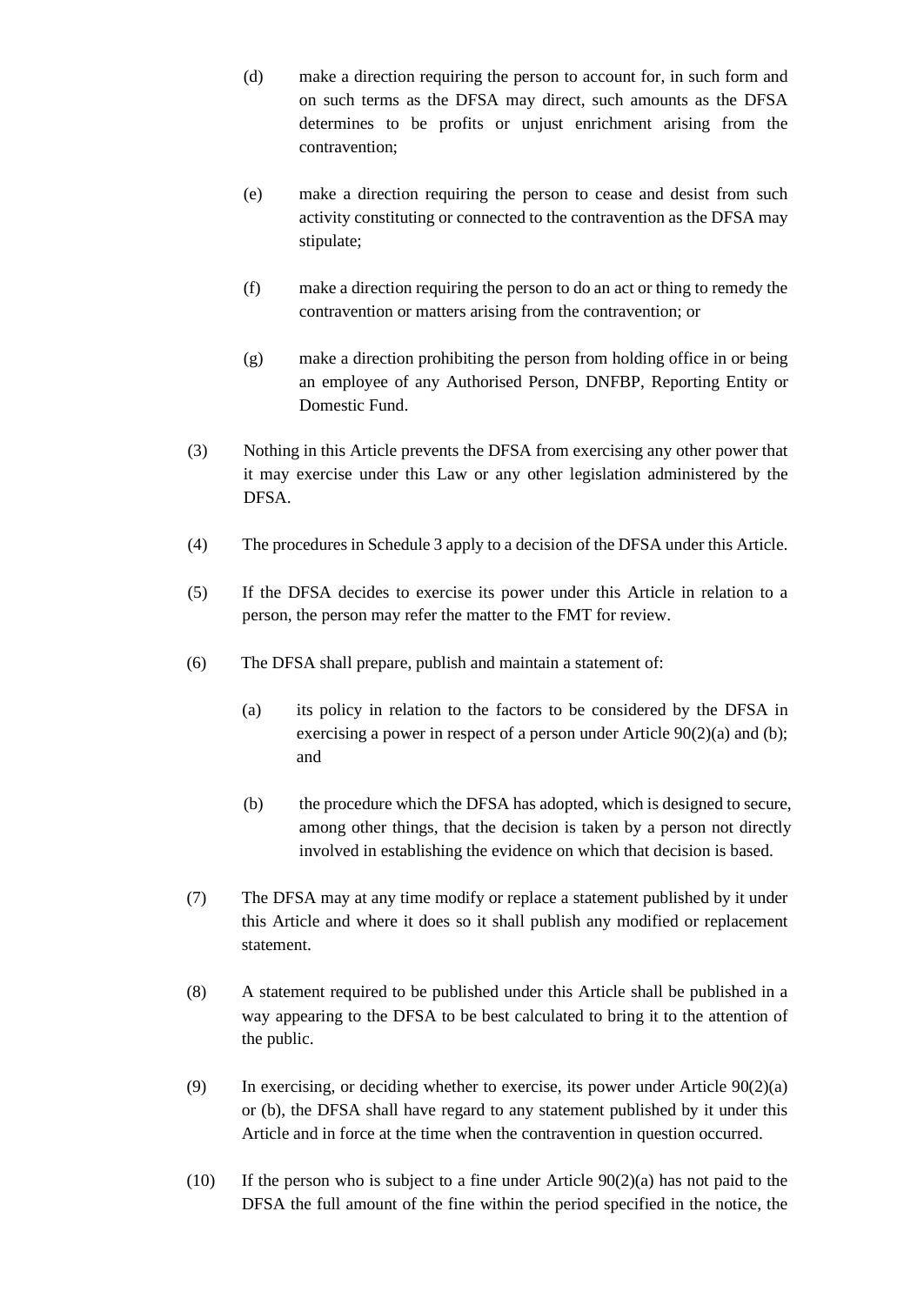Court may order, on application of the DFSA, the recovery as a debt due so much of the fine as remains outstanding, together with costs.

#### 91. **Saving and Transitional**

- (1) For the purposes of this Article:
	- (a) "previous Law" means the Regulatory Law 2004 as it was in force immediately prior to the DIFC Laws Amendment Law No. 1 of 2014 coming into force; and
	- (b) "current Law" means the provisions of this Law that came into force under the DIFC Laws Amendment Law No. 1 of 2014.
- (2) The saving and transitional provisions in this Article apply where the DFSA has issued a notice under Article 90 or 91 of the previous Law. Where such a notice has been issued Article 90 of the current Law shall not affect:
	- (a) any right, privilege, remedy, obligation or liability accrued to or incurred by any person; or
	- (b) any investigation or legal or administrative proceeding commenced or to be commenced in respect of any right, remedy, privilege, obligation or liability,

in relation to the relevant notice, and any such investigation or legal or administrative proceeding may be instituted, continued or enforced, including any penalty, fine or forfeiture, under the current Law subject to Article 90(3).

(3) Where such a notice has been issued by the DFSA, Articles 90 and 91 as prescribed in the previous Law are deemed to continue in force until such time as necessary for the purposes of any investigation or proceeding specified in this Article to be concluded.

#### 92. **Injunctions and Orders**

- (1) In this Article, "relevant requirement" in relation to an application by the DFSA, means a requirement, duty, prohibition, responsibility or obligation which is imposed by or under the Law or Rules or other legislation administered by the DFSA.
- (2) Where a person has engaged, is engaging or is proposing to engage in conduct that constituted, constitutes or would constitute a contravention of a relevant requirement, the Court may, on application of the DFSA or any aggrieved person, make one or more of the following orders:
	- (a) an order restraining the person from engaging in the conduct including, but not limited to, engaging in conduct that may constitute a contravention of a DIFC Law or of a Federal Law to the extent that such law may applies to such person in the DIFC;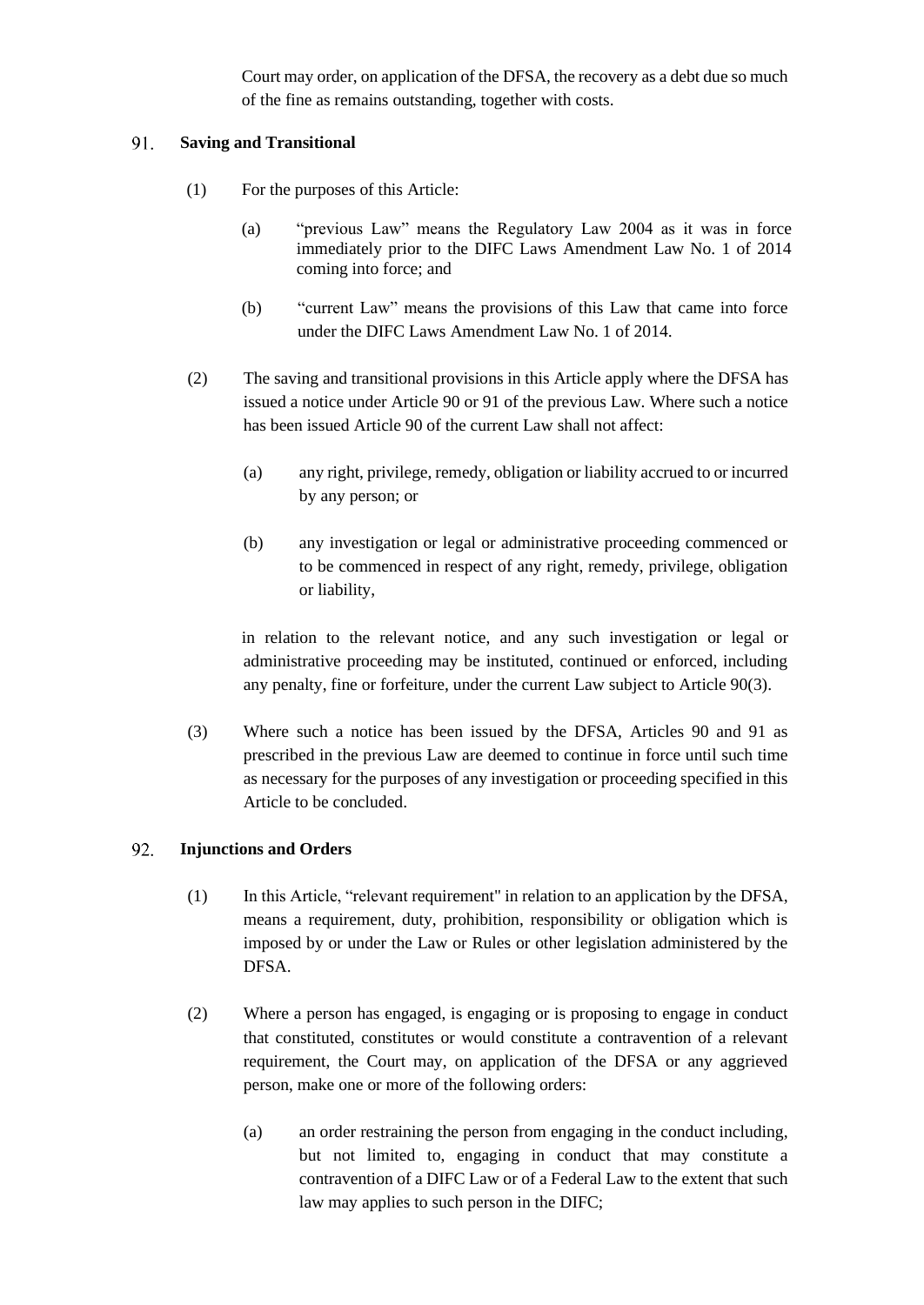- (b) an order requiring that person to do any act or thing including, but not limited to, acts or things to remedy the contravention or to minimise loss or damage; or
- (c) any other order as the Court sees fit.
- (3) Where:
	- (a) the DFSA is conducting or has conducted an investigation into the acts or omissions of a person (the 'relevant person') which may contravene or which may have contravened a relevant requirement; or
	- (b) a civil or regulatory proceeding has been instituted, by the DFSA or otherwise, against a relevant person in relation to an alleged contravention of a relevant requirement,

the Court may, on application of the DFSA or any aggrieved person, make one or more of the following orders:

- (c) an order restraining the relevant person from paying, transferring, disposing of, or otherwise dealing with, any assets of his which he is reasonably likely to dispose of or otherwise deal with;
- (d) an order restraining any other person holding assets on behalf of the relevant person from paying, transferring, disposing of, or otherwise dealing with, any assets of the relevant person which are reasonably likely to be disposed of or otherwise dealt with;
- (e) an order prohibiting the relevant person or any other person from taking or sending out of the jurisdiction of the Court or out of the State any assets of the relevant person or held on his behalf;
- (f) in the event that the relevant person is a natural person, an order appointing a receiver or trustee, having such powers as the Court may see fit, of the property or any of the property of the relevant person;
- (g) in the event that the relevant person is a body corporate, an order appointing a receiver or receiver and manager, having such powers as the Court may see fit, of the property or any of the property of the relevant person;
- (h) in the event that the relevant person is a natural person, an order requiring him to deliver up to the Court his passport and such other documents as the Court sees fit; or
- (i) in the event that the relevant person is a natural person, an order prohibiting him from leaving the jurisdiction of the Court or of the State without the consent of the Court.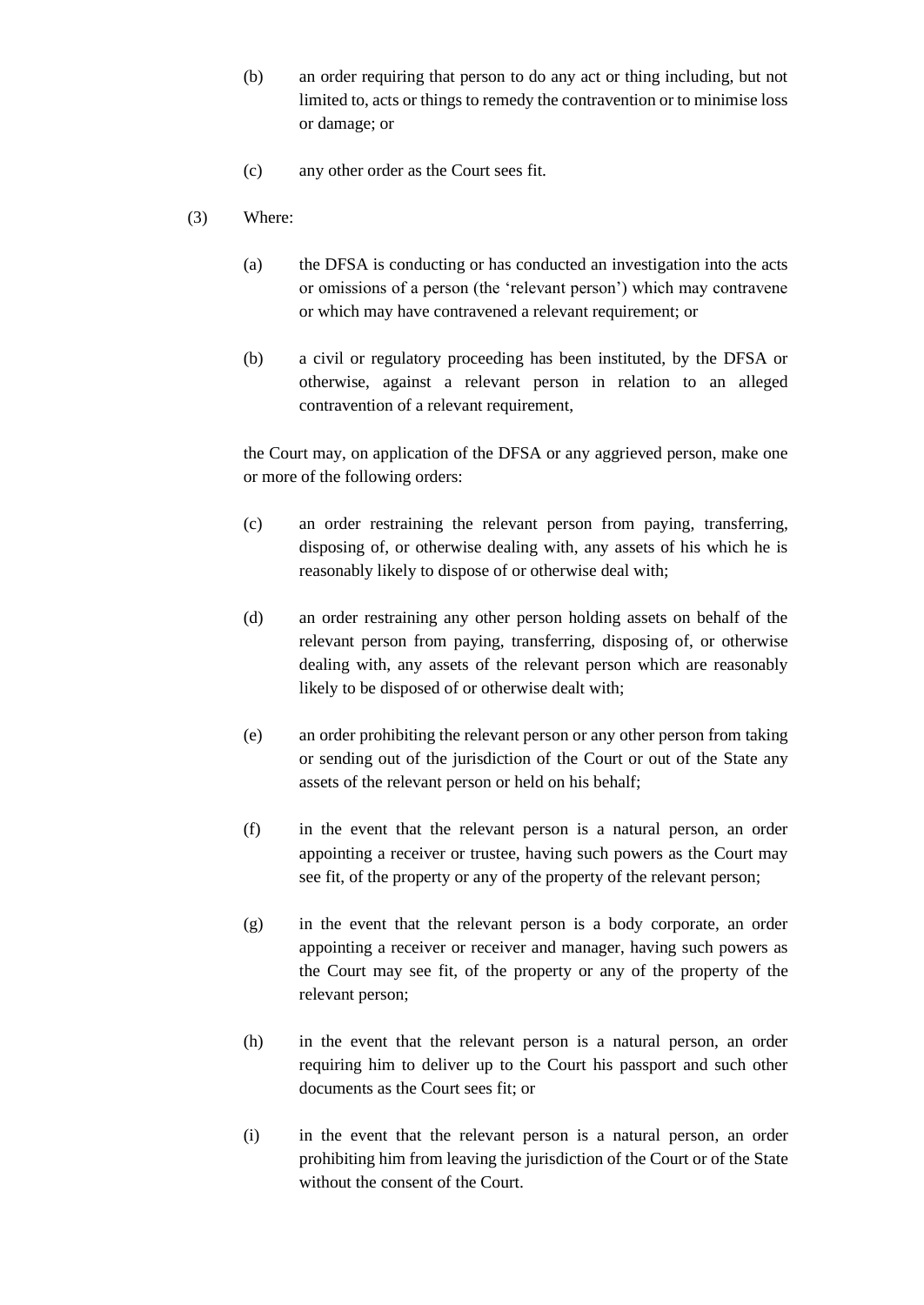(4) Nothing in Article 92 affects the powers that any person or the Court may have apart from this Article.

#### 93. **Compulsory Winding up**

Where it appears to the DFSA that it is just and equitable and in the interests of the DIFC that a company which is or has been:

- (a) an Authorised Person; or
- (b) carrying on Financial Services in breach of the Financial Services Prohibition;

should be wound up, it may apply to the Court for, and the Court may make orders considered necessary and desirable for, the winding up of such company.

#### 94. **Civil Proceedings**

- (1) Where a person:
	- (a) intentionally, recklessly or negligently commits a breach of duty, requirement, prohibition, obligation or responsibility imposed under the Law or Rules or other legislation administered by the DFSA; or
	- (b) commits fraud or other dishonest conduct in connection with a matter arising under such Law, Rules or legislation;

the person is liable to compensate any other person for any loss or damage caused to that other person as a result of such conduct, and otherwise is liable to restore such other person to the position they were in prior to such conduct.

- (2) The Court may, on application of the DFSA or of a person who has suffered loss or damage caused as a result of conduct described in Article 94(1), make orders for the recovery of damages or for compensation or for the recovery of property or for any other order as the Court sees fit, except where such liability is excluded under the Law or Rules or other legislation administered by the DFSA.
- (4) Nothing in Article 94 affects the powers that any person or the Court may have apart from this Article.

#### 95. **Power of DFSA to Intervene in any Proceedings**

- (1) The DFSA may intervene as a party in any proceedings in the Court where it considers such intervention appropriate to meet the objectives of the DFSA.
- (2) Where the DFSA so intervenes, it shall, subject to any other law, have all the rights, duties and liabilities of such a party.
- 96. **Effect of Provisions**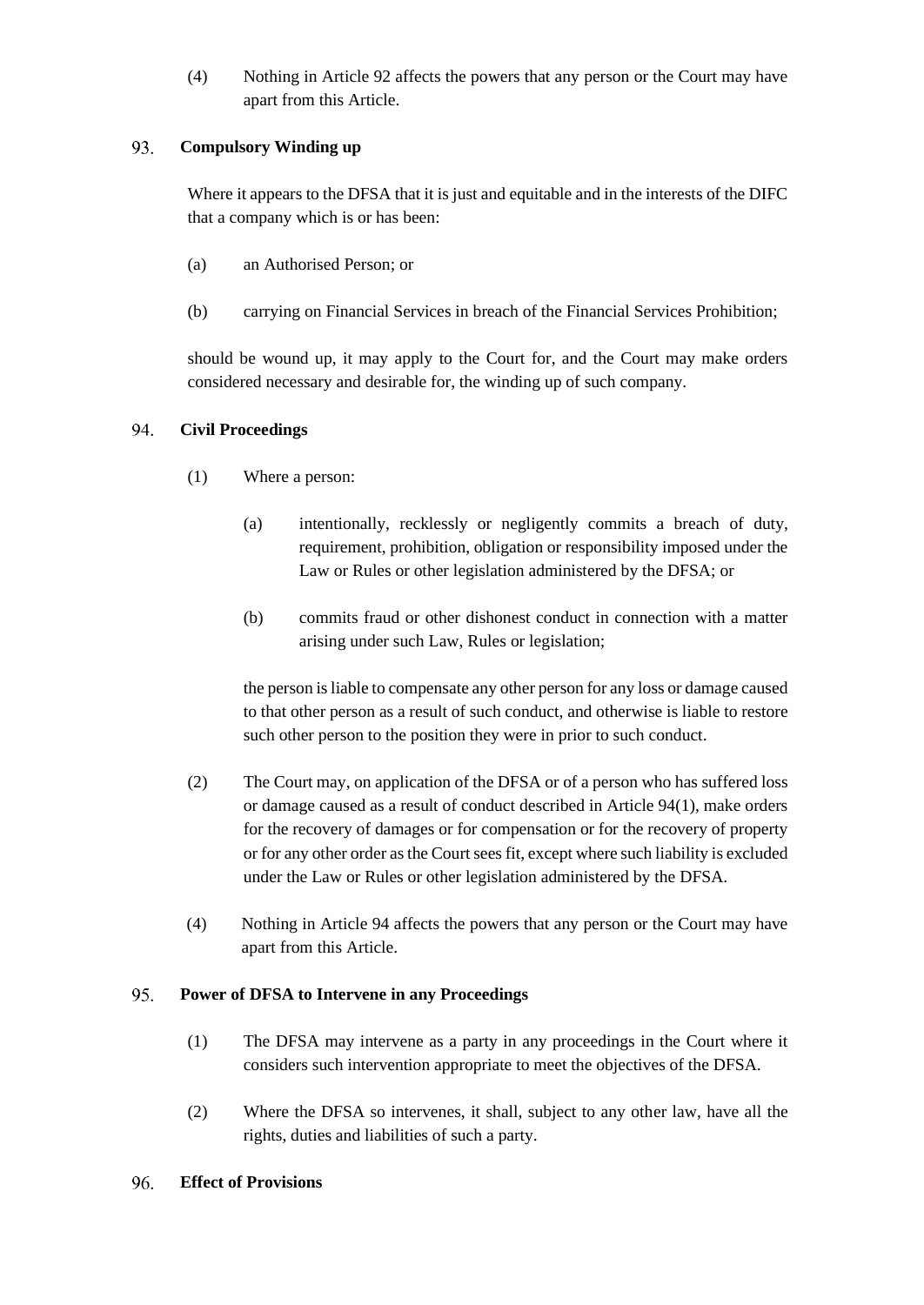For the avoidance of doubt, nothing in any Article in Part 7 limits the generality of any other Article in Part 7, or the generality of any other provision in the Law or Rules or other legislation administered by the DFSA, which may provide for administrative remedies or the commencement of proceedings in the Court.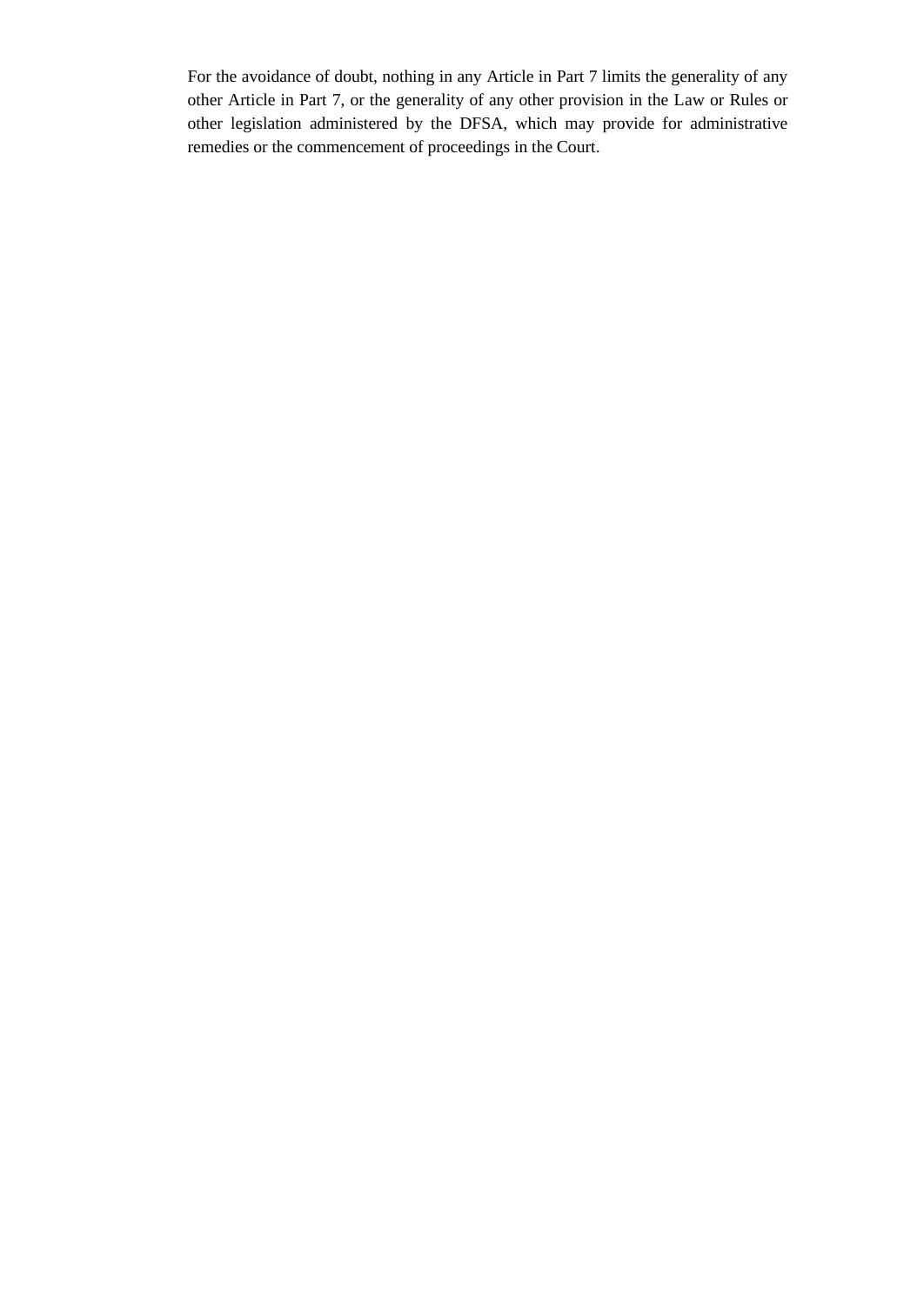### **CHAPTER 1 – GENERAL PROVISIONS AND AUDITING PROHIBITIONS**

#### 97. **Definitions**

In this Part, unless expressed otherwise:

- (a) an Auditor means:
	- (i) in relation to a Domestic Firm, Public Listed Company or Domestic Fund, a Registered Auditor; or
	- (ii) in relation to an Authorised Person which is not a Domestic Firm, an auditor of that Authorised Person;
- (b) a Registered Auditor means a person registered by the DFSA under Article 98;
- (c) an Audit Principal means an individual appointed by a Registered Auditor who is responsible for:
	- (i) managing the conduct of audit work undertaken by the Registered Auditor; or
	- (ii) signing audit reports, or any other reports as may be required under the Rules, on behalf of the Registered Auditor; and
- (d) an Audit Service means:
	- (i) an audit of the financial statements of an Authorised Person, Public Listed Company or Domestic Fund;
	- (ii) an audit of whether an Authorised Person, Public Listed Company or the Fund Manager or Trustee of a Domestic Fund has complied with applicable requirements in legislation administered by the DFSA; or
	- (iii) the preparation of an opinion or report relating to an audit referred to in  $(i)$  or  $(ii)$ ,

but does not include the performance of any internal audit function by or for a person referred to in (i) or (ii).

#### 97A. **Adoption of financial reporting and auditing standards**

- (1) A Rule made by the DFSA for the purposes of this Part may require compliance with or be expressed by reference to requirements in a specified financial reporting or auditing standard or code of ethics issued by a professional body (including such a standard or code as amended or re-enacted from time to time).
- (2) In this Article, "specified" means specified in the Rules.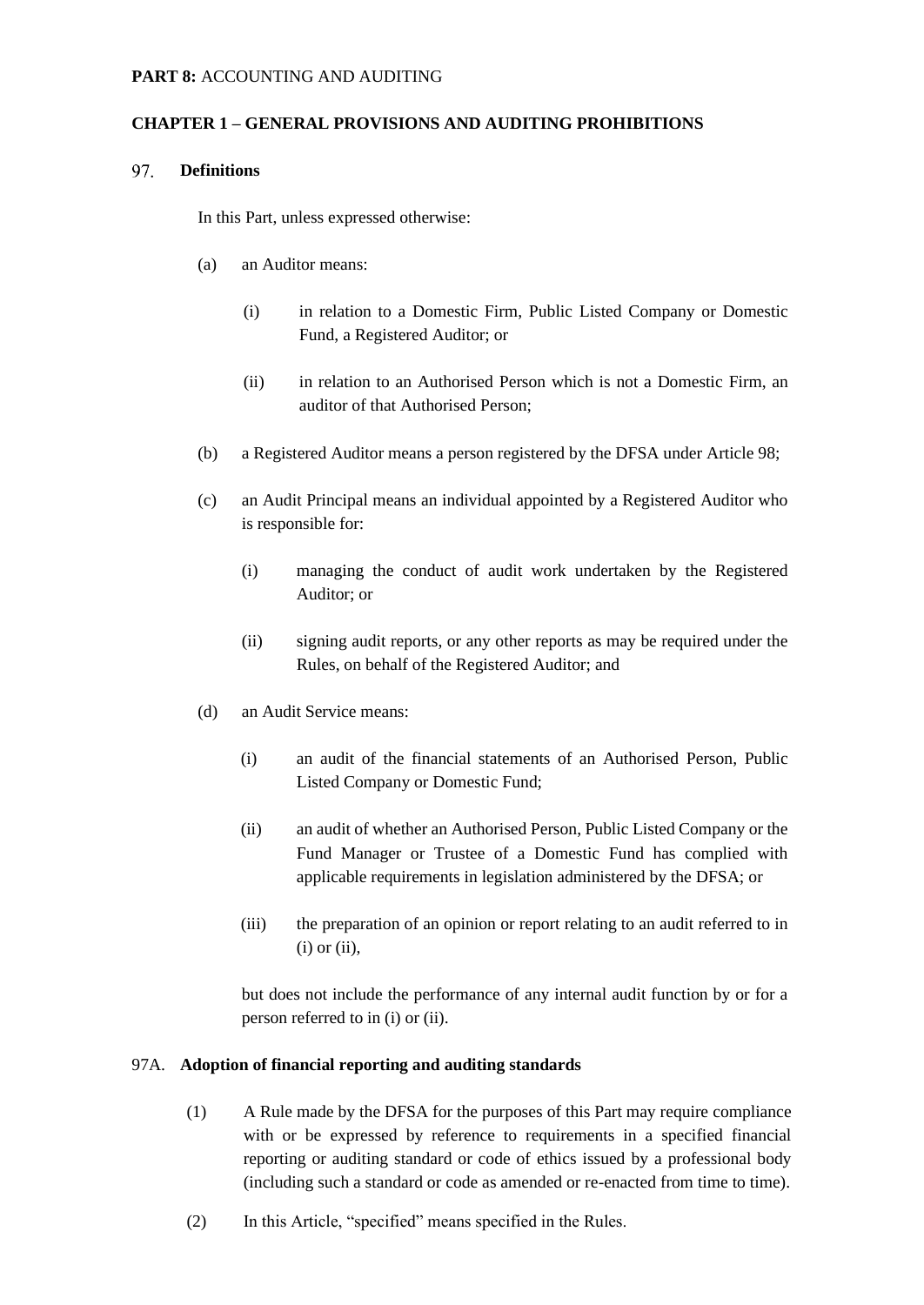## 97B. **Rules about financial statements and records**

The DFSA may make Rules applying to Authorised Persons, Reporting Entities and Domestic Funds relating to:

- (a) the preparation and maintenance of financial statements;
- (b) the keeping of accounting records;
- (c) the preparation of regulatory returns relating to financial statements;
- (d) the determination of a financial year; and
- (e) the giving of a direction by the DFSA to a particular person or class of persons requiring the use of a particular financial reporting standard.

## 97C. **Auditing Prohibitions (Domestic Entities)**

- (1) A person shall not provide any Audit Service to a Domestic Firm, Public Listed Company or Domestic Fund, unless that person is a Registered Auditor.
- (2) A Registered Auditor shall not permit any person to undertake any of the responsibilities of an Audit Principal unless that person is registered by the DFSA as an Audit Principal for that Registered Auditor.

## **CHAPTER 2 – REGISTRATION OF AUDITORS AND AUDIT PRINCIPALS**

#### 98. **Registration and conditions and restrictions**

- (1) The DFSA shall make Rules setting out the criteria a person must meet to become and remain registered by the DFSA as a Registered Auditor or as an Audit Principal.
- (2) An application to be registered as an Audit Principal shall be made jointly by the Registered Auditor and the person who will be the Audit Principal if registration is granted.
- (3) The DFSA may:
	- (a) grant or refuse to grant an application for registration as a Registered Auditor or Audit Principal; and
	- (b) impose restrictions and conditions upon the registration.
- (4) Upon granting registration as a Registered Auditor or as an Audit Principal, the DFSA shall inform the applicant of that fact and whether there are any restrictions or conditions imposed upon the registration.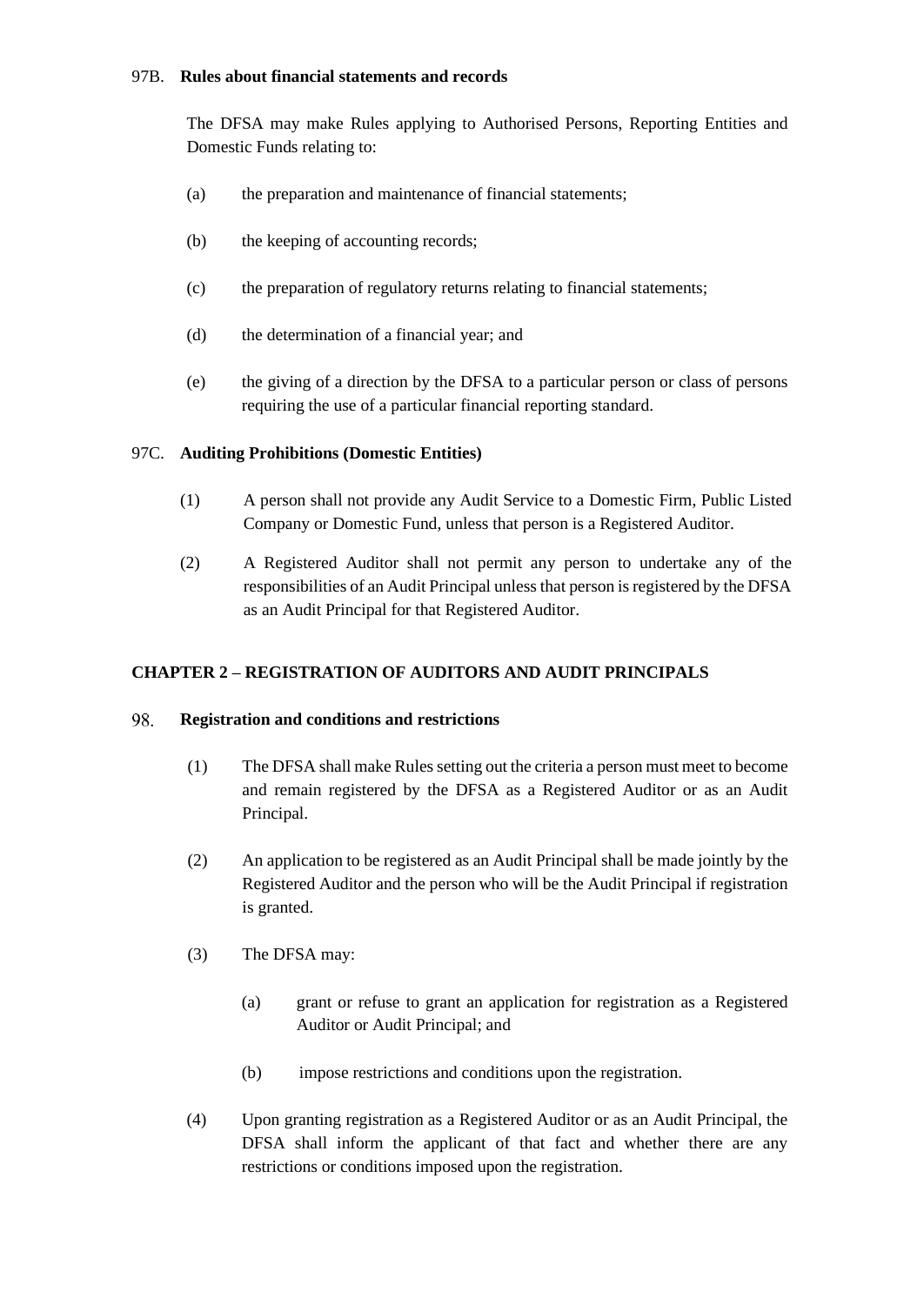- (5) A Registered Auditor and an Audit Principal shall act within the scope of the relevant registration and comply with any restrictions and conditions imposed upon such registration.
- (6) The DFSA may at any time by notice to a Registered Auditor or Audit Principal, as appropriate:
	- (a) impose restrictions or conditions on the registration of that Registered Auditor or that Audit Principal; and
	- (b) vary or withdraw restrictions or conditions imposed on such registration.
- (7) The DFSA may act under Article 98(6) on its own initiative or at the request of the Registered Auditor or Audit Principal.
- (8) The procedures in Schedule 3 apply to a decision of the DFSA under this Article to refuse to grant an application for registration or to impose or vary conditions and restrictions on any registration. If a power is being exercised in relation to an Audit Principal, the DFSA shall give both the Audit Principal and its Registered Auditor an opportunity to make representations under those procedures.
- (9) If the DFSA decides to exercise its power under this Article to refuse to grant an application for registration or to impose or vary conditions or restrictions on any registration, the applicant or Registered Auditor or Audit Principal may refer the matter to the FMT for review.

# **CHAPTER 3 - SUSPENSION AND WITHDRAWAL OF REGISTRATION OF REGISTERED AUDITORS AND AUDIT PRINCIPALS**

## 98A. **Suspension and withdrawal of registration**

- (1) The DFSA may suspend or withdraw the registration of a Registered Auditor or an Audit Principal:
	- (a) in the case of the registration of a Registered Auditor, at the request of the Registered Auditor;
	- (b) in the case of the registration of an Audit Principal, at the request of the Audit Principal or the Registered Auditor who appointed the Audit Principal; or
	- (c) on its own initiative.
- (2) The DFSA may exercise its powers under Article 98A(1)(c) in the following circumstances:
	- (a) the Registered Auditor or Audit Principal is in breach of, or has been in breach of, one or more restrictions or conditions applicable to its registration;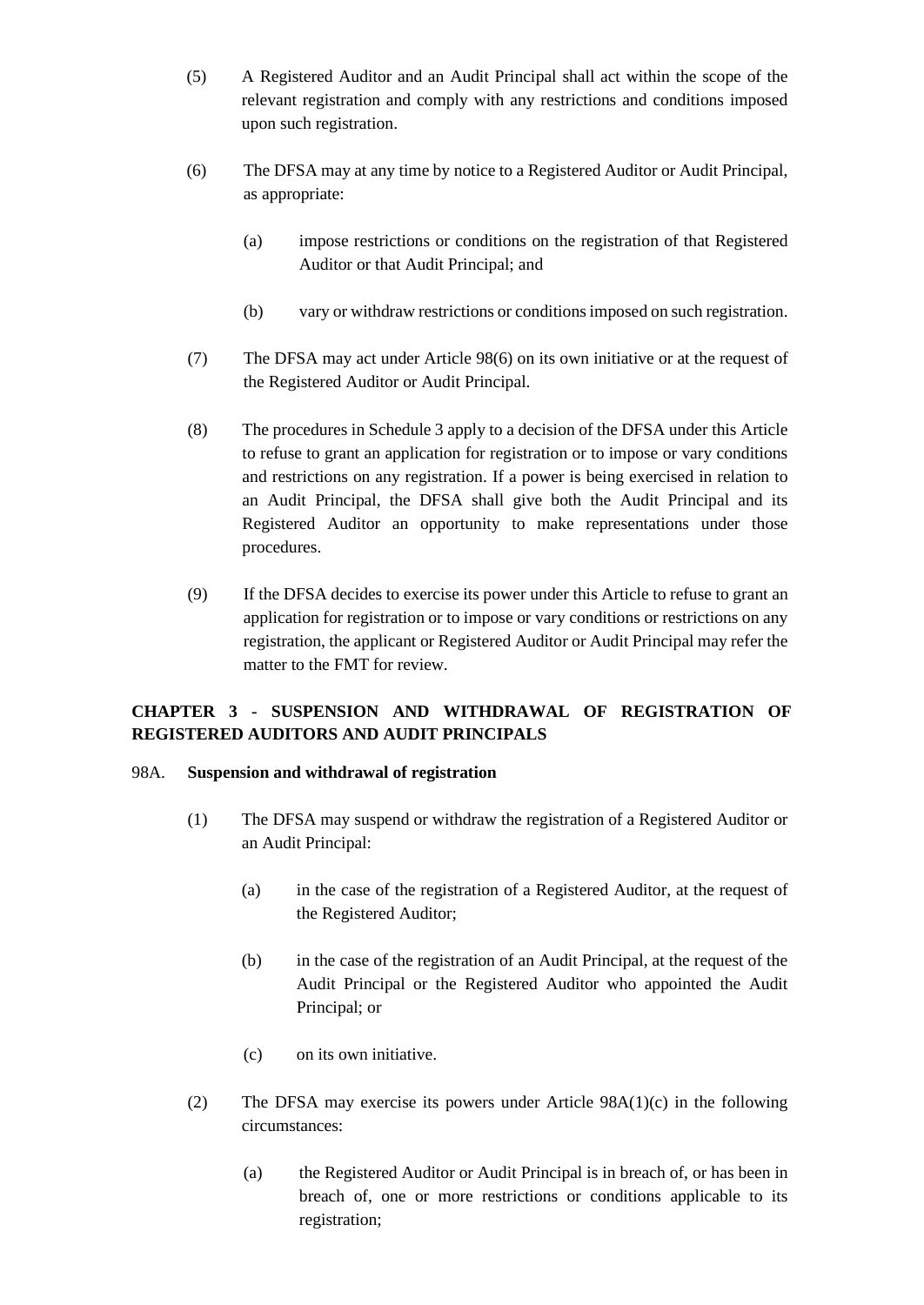- (b) the Registered Auditor or Audit Principal is in breach of, or has been in breach of, this Law or the Rules;
- (c) the Registered Auditor is no longer fit and proper to provide the Audit Services permitted under its registration or the Audit Principal is no longer fit and proper to perform the role of Audit Principal;
- (d) the Registered Auditor has failed for a period of at least twenty-four consecutive months to provide Audit Services permitted under its registration;
- (e) in the case of an Audit Principal, if the Audit Principal:
	- (i) becomes bankrupt;
	- (ii) is convicted of a serious criminal offence;
	- (iii) becomes incapable (through mental or physical incapacity) of managing his affairs; or
	- (iv) is no longer employed by the Registered Auditor who appointed the Audit Principal; or
- (f) in the case of an Audit Principal, if the registration of its Registered Auditor is suspended or withdrawn.
- (3) The DFSA may make Rules setting out requirements that a Registered Auditor and an Audit Principal must meet before it will grant a request to suspend or withdraw registration.
- (4) The procedures in Schedule 3 apply to a decision of the DFSA under Article  $98A(1)(c)$  to suspend or withdraw registration on its own initiative. If a power is being exercised in relation to an Audit Principal, the DFSA shall give both the Audit Principal and its Registered Auditor an opportunity to make representations under those procedures.
- (5) Where:
	- (a) either or both of the following occur:
		- (i) the DFSA conducts an investigation under Article 78 that relates to a Registered Auditor or Audit Principal; or
		- (ii) a recognised professional body conducts an investigation relating to a member who is an Audit Principal; and
	- (b) arising out of such an investigation, the DFSA believes on reasonable grounds that the Registered Auditor or Audit Principal has engaged in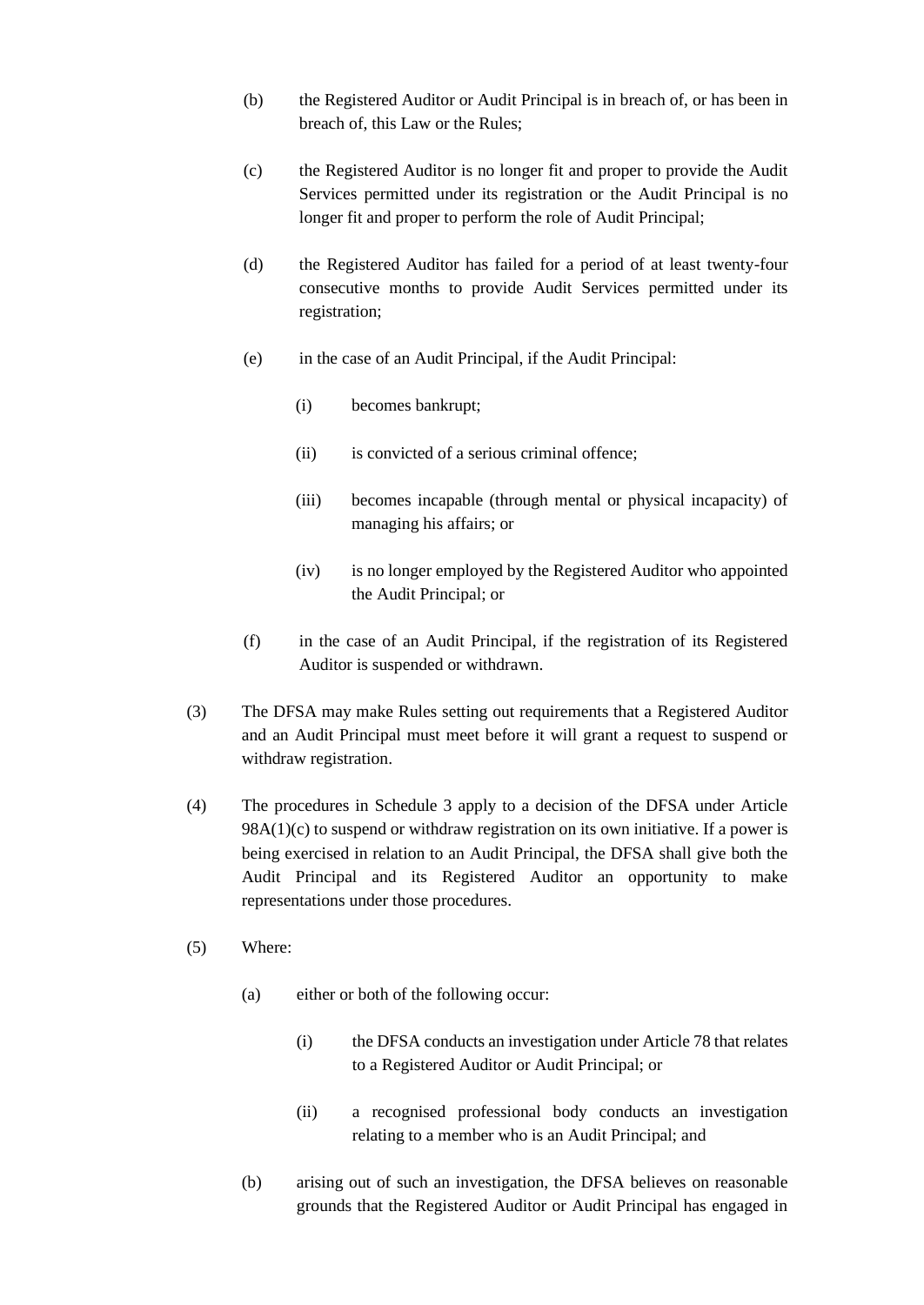serious misconduct that may form grounds for the withdrawal of the registration of the Registered Auditor or Audit Principal,

the DFSA may suspend the relevant registration for the duration of the investigation or any related proceedings insofar as the investigation or proceedings relate to that Audit Principal or Registered Auditor.

- (6) The procedures in Schedule 3 apply to a decision of the DFSA under Article 98A(5). If a power is being exercised in relation to an Audit Principal, the DFSA shall give both the Audit Principal and its Registered Auditor an opportunity to make representations under the procedures in Schedule 3.
- (7) If the DFSA decides to exercise its power under this Article to suspend or withdraw the registration of a Registered Auditor or Audit Principal, the Registered Auditor or Audit Principal may refer the matter to the FMT for review.

## **CHAPTER 4 – APPOINTMENT AND REMOVAL OF AUDITORS**

#### 99. **Appointment and removal of auditors**

- (1) In this Article, a Relevant Person means an Authorised Person, a Public Listed Company and, in relation to a Domestic Fund, the Fund Manager of that Fund.
- (2) A Relevant Person, subject to Article 99(5), shall:
	- (a) at each annual general meeting appoint a person to act as Auditor from the conclusion of that meeting to the conclusion of the next annual general meeting; or
	- (b) at the beginning of each financial year appoint a person to act as Auditor until the beginning of the next financial year.
- (3) A person who becomes an a Relevant Person after the beginning of a financial year must, subject to Article 99(5), appoint a person who shall act as Auditor until the conclusion of that financial year.
- (4) A Relevant Person shall as soon as practicable fill any vacancy that arises in the appointment of an Auditor.
- (5) The DFSA may, by Rules, exempt a specified class of Relevant Person from the requirements in this Article. If a Relevant Person is exempted from the requirements in this Article, then the other requirements in this chapter and in chapters 5 and 6 of this Part do not apply to, or in relation to, the Relevant Person.
- (6) In the case of a Domestic Fund which is an Investment Trust:
	- (a) the Trustee of that Fund shall ensure that at all times the Domestic Fund has an Auditor; and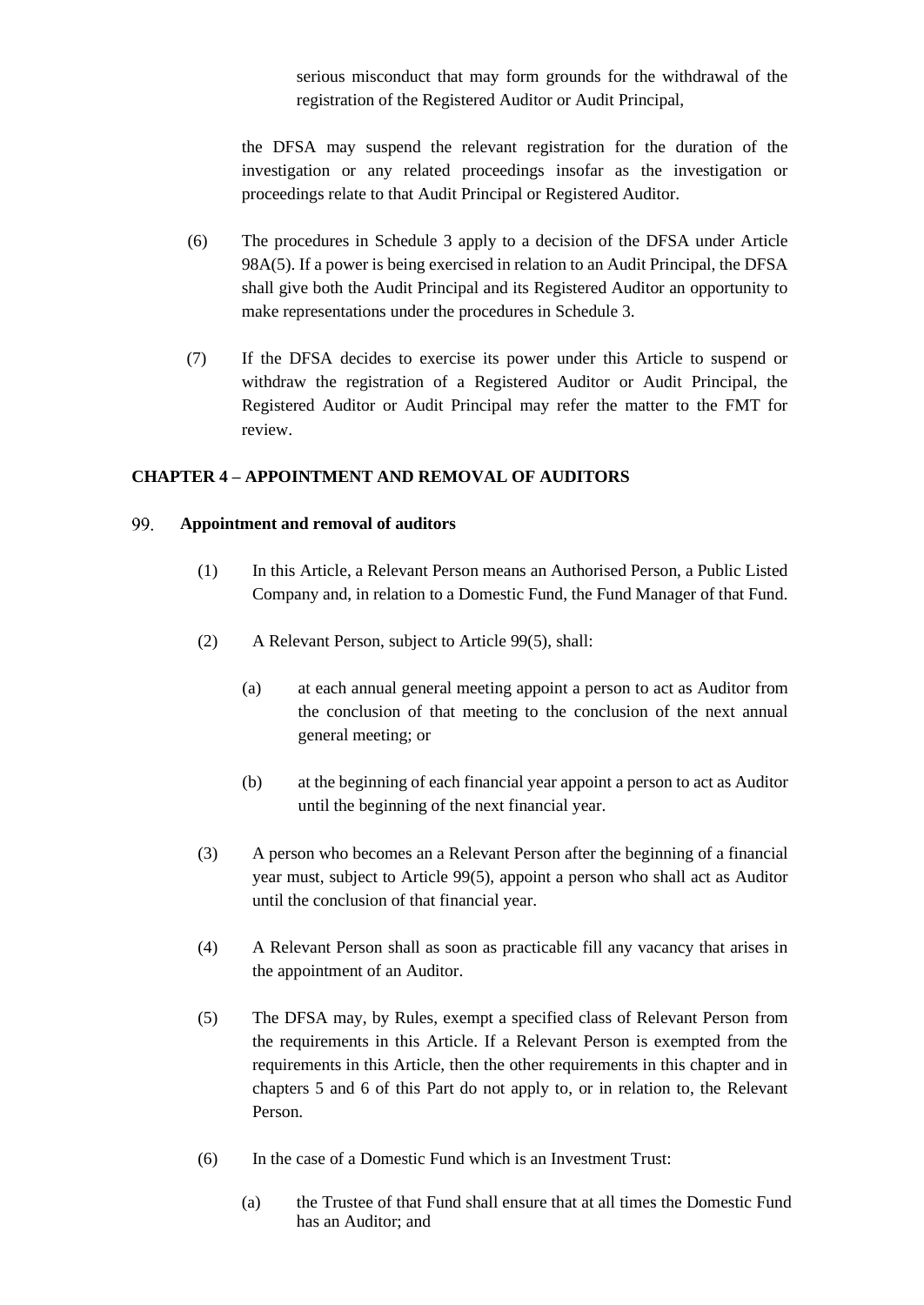- (b) the Fund Manager of that Fund shall obtain the prior approval of the Trustee before carrying out any activities under this Article relating to the appointment or removal of an Auditor for that Domestic Fund.
- (7) A Relevant Person shall not appoint an Auditor under this Article unless:
	- (a) the Auditor has, prior to the appointment, consented in writing to the Relevant Person acting as Auditor; and
	- (b) the Relevant Person, and the Trustee of a Domestic Fund which is an Investment Trust, are not, on reasonable inquiry, aware of any matter which should preclude the Auditor from giving his consent under Article 99A(2).
- (8) A Relevant Person may at any time remove an Auditor notwithstanding anything in any agreement between it and the Auditor.
- (9) The DFSA may direct, or the Court on an application made by the DFSA may order, a Relevant Person to:
	- (a) appoint an Auditor, where an Auditor has not been appointed by the Relevant Person; or
	- (b) remove an Auditor and appoint a new Auditor, where in the opinion of the DFSA or the Court (as the case may be) the Auditor appointed by the Relevant Person is not suitable to provide Audit Services to the Relevant Person.
- (10) The procedures in Schedule 3 apply to a decision of the DFSA under Article 99(9) to give a direction.
- (11) If the DFSA decides to exercise its power under Article 99(9) to give a direction, the person may refer the matter to the FMT for review.
- (12) The appointment of a firm as an Auditor of an Authorised Person, a Public Listed Company or a Domestic Fund is taken to be an appointment of all persons who are partners of the firm.
- (13) Nothing in this Article is to be taken as depriving an Auditor removed under it of compensation or damages payable to the Auditor in respect of the termination of appointment as Auditor.

### 99A. **Auditor not to act in certain circumstances**

(1) In this Article, a Relevant Person means an Authorised Person, Public Listed Company and, in relation to a Domestic Fund, the Domestic Fund, the Fund Manager, the Trustee and any member of the Governing Body of the Domestic Fund.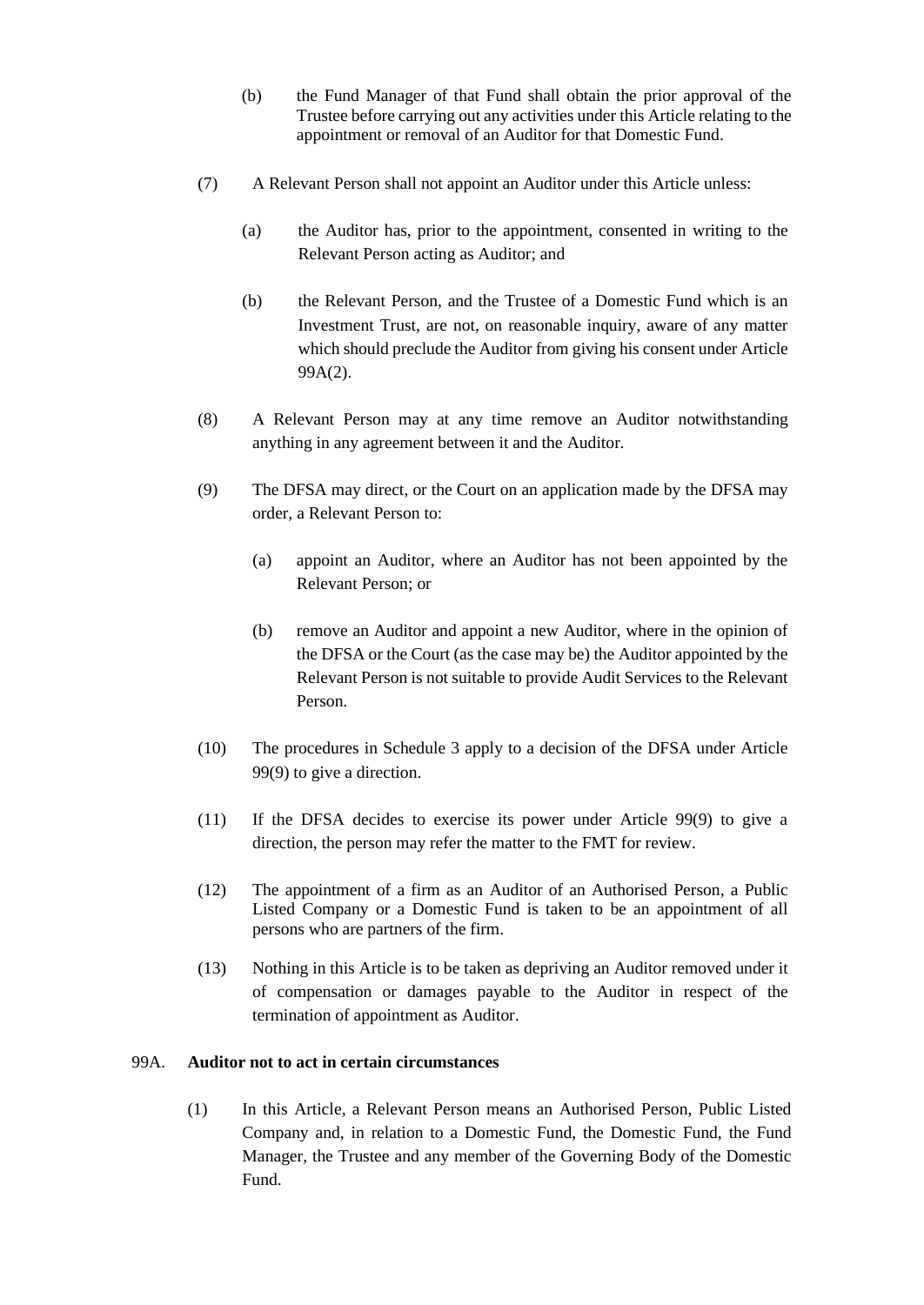- (2) A person must not consent to an appointment, or if appointed continue to act, as the Auditor of an Authorised Person, Public Listed Company or Domestic Fund if:
	- (a) the person has, or may on reasonable grounds be perceived to have, a conflict of interest with respect to the Relevant Person;
	- (b) the person does not have, or may on reasonable grounds be perceived not to have, a requisite degree of independence from the Relevant Person;
	- (c) the person provides prescribed non-audit services to the Relevant Person; or
	- (d) the person or any associate of the person or an Audit Principal appointed by the person has provided Audit Services to the Relevant Person within such earlier period or such frequency as may be prescribed in the Rules.
- (3) The DFSA may make Rules for the purposes of Article 99A(2), including prescribing what constitutes a conflict of interest, a requisite degree of independence and a prescribed non-audit service.

## **CHAPTER 5 – AUDITORS REPORTS AND DUTIES**

#### 100. **Auditors' reports**

- (1) In this Article, a Relevant Person means an Authorised Person, Public Listed Company or Domestic Fund.
- (2) The DFSA may make Rules in relation to:
	- (a) the functions to be carried out by an Auditor when auditing a Relevant Person;
	- (b) the scope of the Auditors' report;
	- (c) the scope of ad-hoc reports of the Auditor;
	- (d) the submission of Auditor's reports to the DFSA; and
	- (e) the naming in the Auditor's report of persons responsible for the audit work and their liability as a result of being named.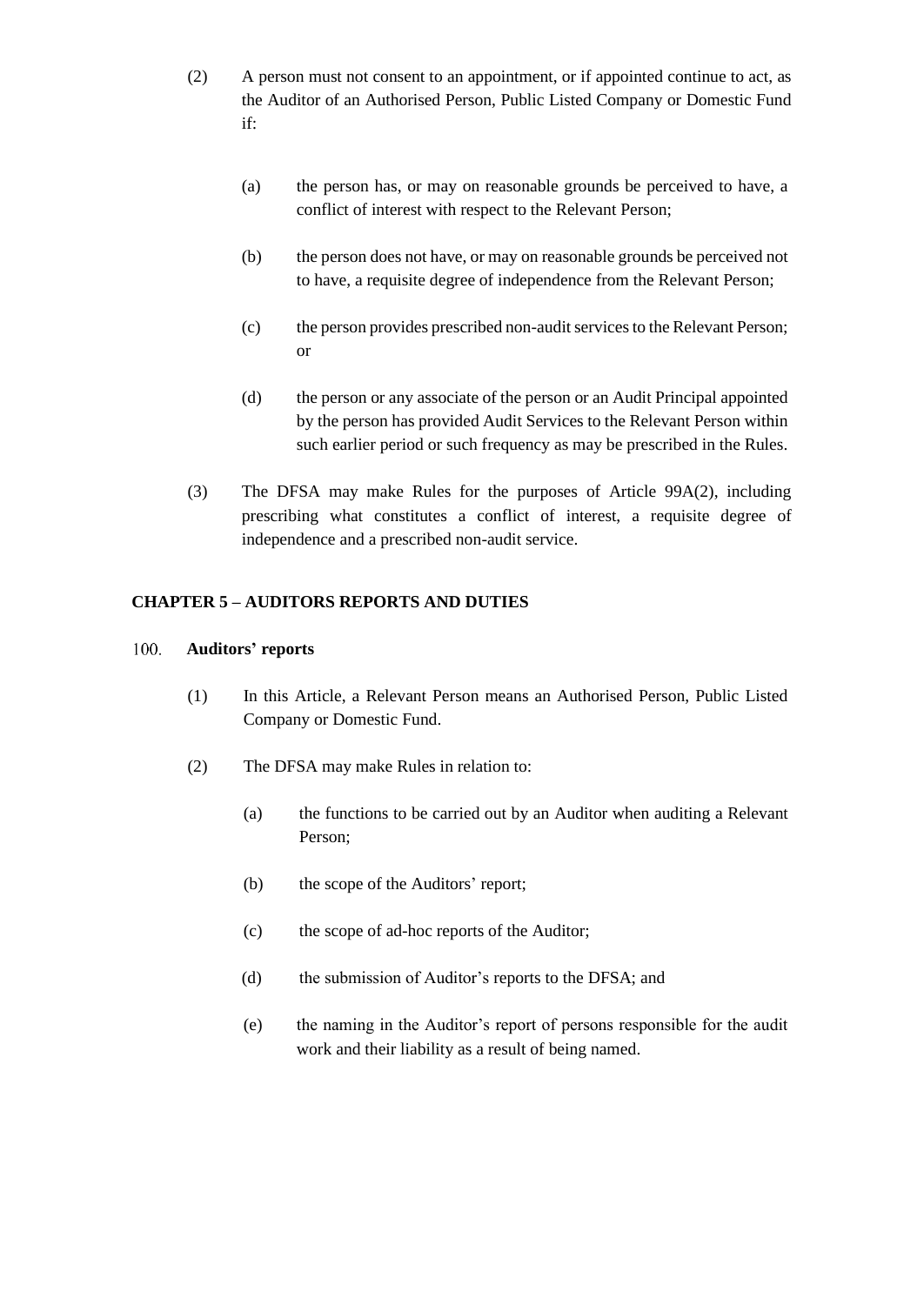## **Auditors' duties**

- (1) In this Article, a Relevant Person means an Authorised Person, Public Listed Company or Domestic Fund.
- (2) An Auditor shall, in preparing the report in relation to a Relevant Person carry out such investigations as will enable the Auditor to form an opinion as to the following matters:
	- (a) whether proper accounting records have been kept by the Relevant Person and proper returns adequate for the audit have been received from branches not visited by the Auditor;
	- (b) whether the financial statements of the Relevant Person are in agreement with the accounting records and regulatory returns;
	- (c) whether the financial statements of the Relevant Person have been prepared in compliance with the applicable financial reporting standards; and
	- (d) whether the financial statements of the Relevant Person represent a true and fair view of the financial condition and the state of affairs of the Relevant Person.
- (3) If the Auditor is of the opinion that proper accounting records have not been kept, or that proper returns adequate for the audit have not been received from branches not visited by the Auditor, or that the financial statements are not in agreement with the accounting records and regulatory returns, or that the financial statements do not comply with accounting standards or they do not represent a true and fair view, the Auditor shall state that fact in the report.
- (4) If the Auditor fails to obtain all the information and explanations which, to the best of the Auditor's knowledge and belief are necessary for the purposes of the audit, the Auditor shall state that fact in the report.
- (5) An Auditor of a Domestic Fund shall disclose to the Trustee of the Domestic Fund, if appointed, and to the person providing the oversight function of a Domestic Fund which is a Public Fund, any information relevant to that person's role.

## **Resignation of an auditor**

- (1) In this Article, a Relevant Person means an Authorised Person, Public Listed Company or Domestic Fund.
- (2) An Auditor of a Relevant Person may resign as Auditor by depositing a notice in writing to that effect together with a statement referred to in Articles 102(3) and (4), at the registered office of the Relevant Person and any such notice operates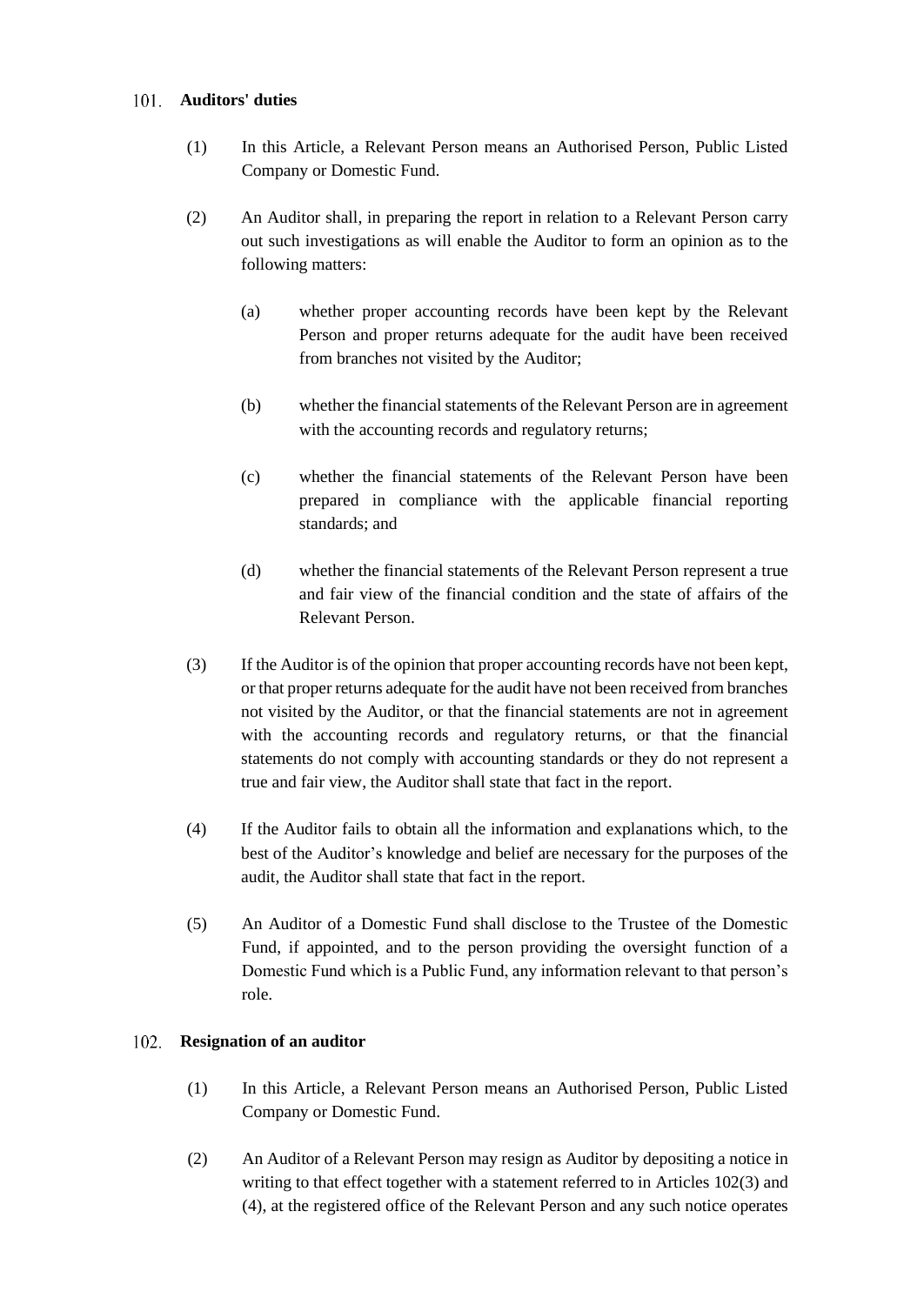to bring its term as Auditor to an end on the date on which the notice is deposited, or on such later date as may be specified in it.

- (3) When an Auditor ceases for any reason to act asthe Auditor of a Relevant Person, it shall deposit at the registered office of:
	- (a) the Authorised Person;
	- (b) the Public Listed Company; or
	- (c) in the case of a Domestic Fund;
		- (i) the Domestic Fund; and
		- (ii) if appointed, the Trustee of that Fund,

a notice setting out the matters specified in Article 102(4).

- (4) The notice must contain either:
	- (a) a statement to the effect that there are no circumstances connected with its ceasing to act as Auditor which the Auditor considers should be brought to the notice of the relevant members or Unitholders, or creditors of the Relevant Person; or
	- (b) if there are any circumstances referred to in (a),a statement of the nature of those circumstances.
- (5) Where a notice contains information referred to in Article 102(4)(b):
	- (a) the Authorised Person;
	- (b) the Public Listed Company; or
	- (c) in the case of a Domestic Fund, the Fund Manager of the fund, or failing which, the other members of the Governing Body of the Fund, or if appointed the Trustee of the Fund,

shall provide to the DFSA a copy of the statement and any response by that person.

# **CHAPTER 6 – CO-OPERATION WITH AUDITORS AND AUDITORS OBLIGATIONS OF DISCLOSURE TO THE DFSA**

### **Co-operation with auditors**

- (1) In this Article, a Relevant Person means:
	- (a) an Authorised Person;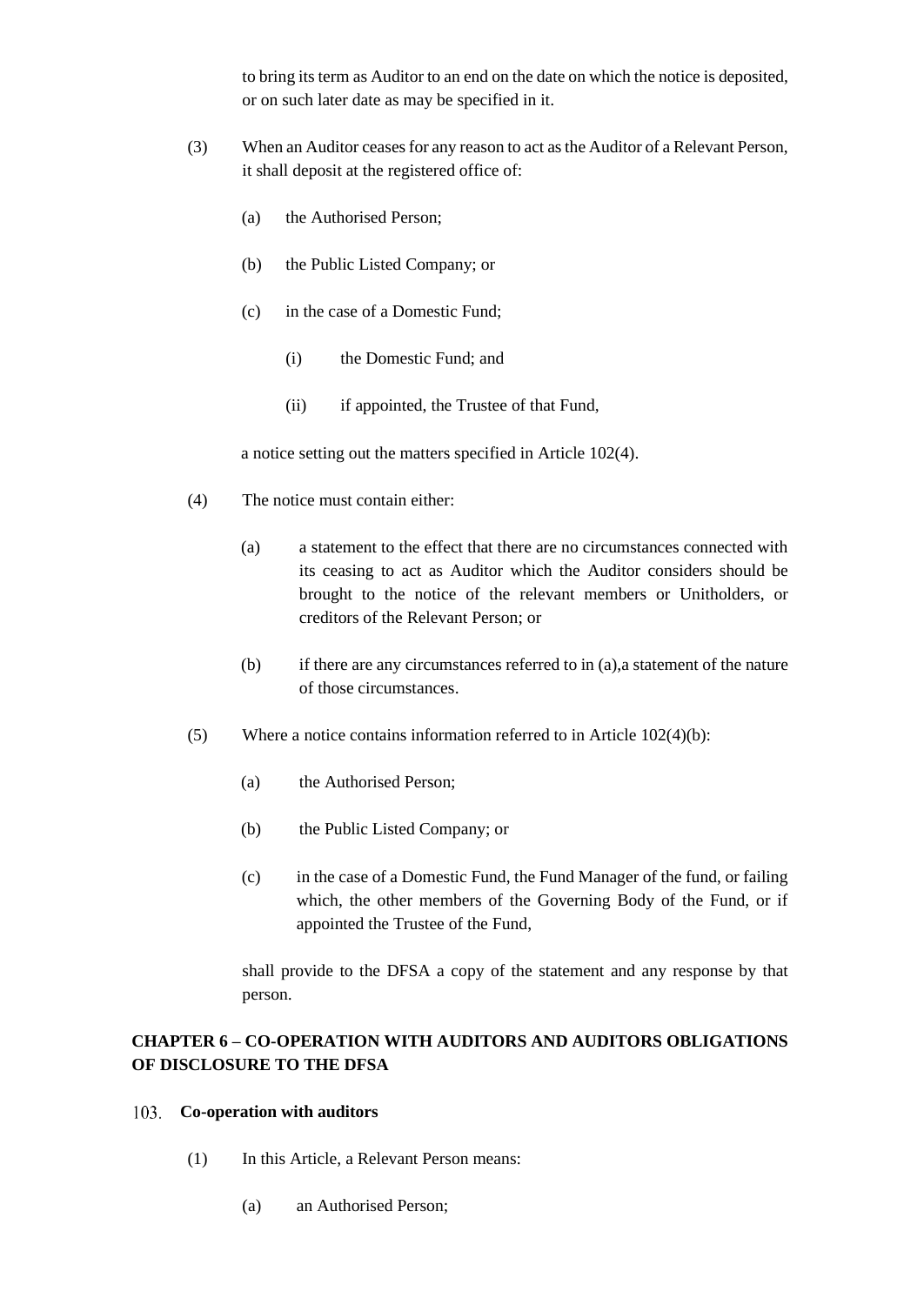- (b) a Public Listed Company;
- (c) in relation to a Domestic Fund, the Fund Manager and, where appointed, the Trustee of the Fund, any person providing oversight of the Fund and any member of the Governing Body of the Fund; and
- (d) an officer, employee or agent of a person referred to in (a), (b) or (c).
- (2) A Relevant Person shall co-operate with its Auditor and, without limiting the generality of that obligation, shall comply with such measures relating to cooperation with its Auditor as may be prescribed in the Rules.
- (3) A Relevant Person shall not knowingly or recklessly:
	- (a) provide information to its Auditor that is materially false, misleading or deceptive; or
	- (b) omit to provide information to its Auditor, that its Auditor reasonably requires, or is entitled to require, where the omission of such information is likely to mislead or deceive its Auditor.
- (4) A Relevant Person or any person acting under the direction or authority of such Relevant Person shall not without reasonable excuse engage in any of the following conduct:
	- (a) destruction or concealment of documents;
	- (b) coercion, manipulation, misleading, or influencing of the Auditor;
	- (c) failure to provide access to information or documents specified by the Auditor; or
	- (d) failure to give any information or explanation which the person is able to give;

where that person knows or ought to know that such conduct could:

- (e) obstruct the Auditor in the performance of his duties under this Part or Rules made for the purposes of this Part; or
- (f) result in the rendering of the financial statements of the Authorised Person, Public Listed Company or Domestic Fund, or the Auditor's report materially misleading.

#### **Obligation of Disclosure to the DFSA** 104.

(1) An Auditor is subject to the obligations of disclosure under Article 104(3).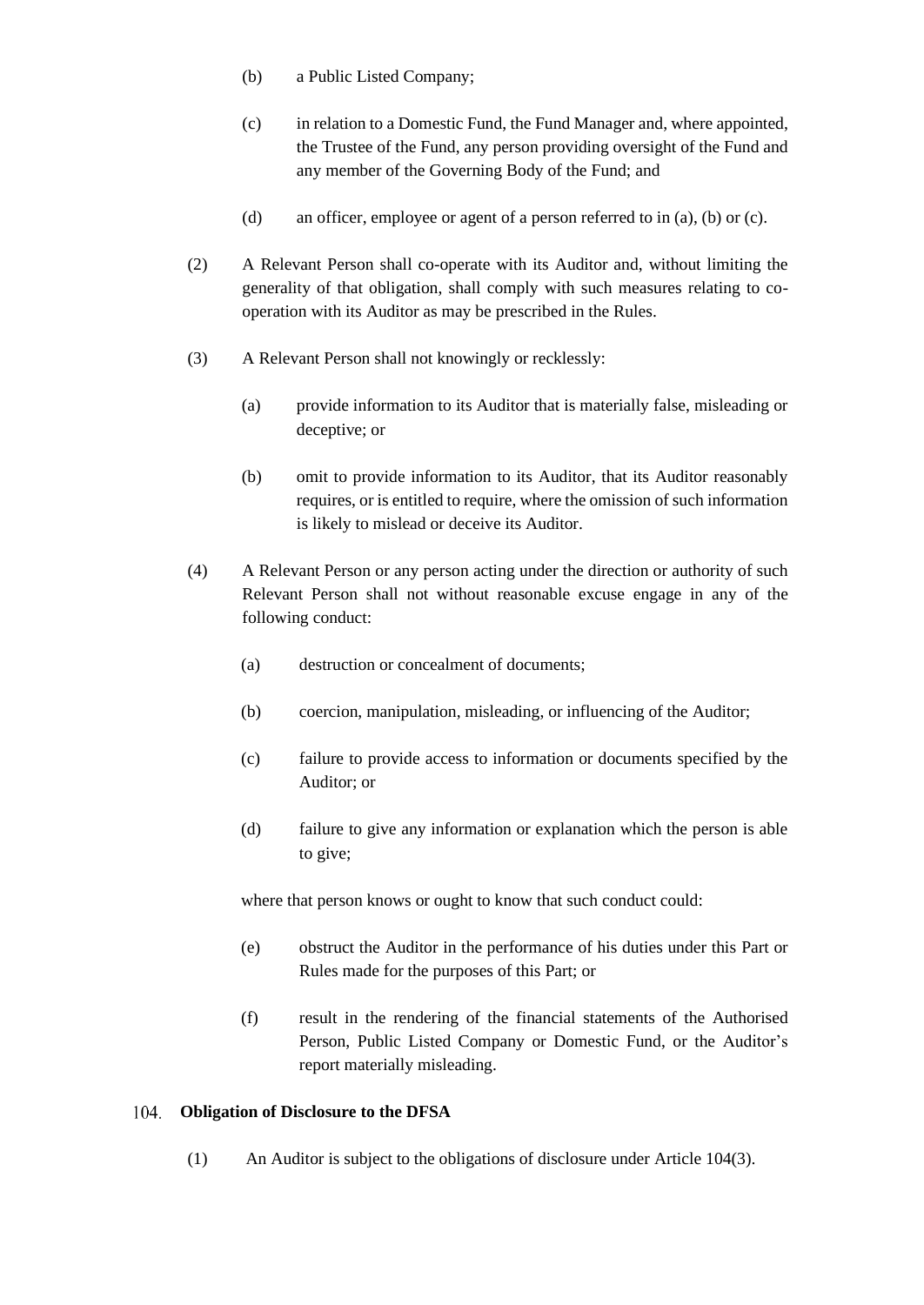- (2) Without limiting the application of any other provision of this Law, an Auditor does not contravene any duty to which the Auditor is subject merely because the Auditor gives to the DFSA:
	- (a) a notification as required under this Article; or
	- (b) any other information or opinion in relation to any such matter;

if the Auditor is acting in good faith and reasonably believes that the notification, information or opinion is relevant to any functions of the DFSA.

- (3) Subject to Article 104(4), an Auditor shall disclose to the DFSA any matter which reasonably tends to show one of the following:
	- (a) a breach, or likely breach of a provision of the Law or other legislation administered by the DFSA;
	- (b) a failure, or likely failure, to comply with any obligation to which a person is subject under such legislation; or
	- (c) any other matter as the DFSA may prescribe in Rules;

which may be attributable to the conduct of the relevant:

- (d) Authorised Person;
- (e) Public Listed Company;
- (f) Domestic Fund, Fund Manager, Trustee or the Governing Body of a Domestic Fund; or
- (g) officer, employee or agent of a person referred to in (d), (e) or (f).
- (4) Article 104(3) shall not apply to the extent that compliance with such requirement would disclose a Privileged Communication.
- (5) An Authorised Person, Public Listed Company or the Fund Manager of a Domestic Fund shall establish and implement appropriate systems and internal procedures to enable its Auditor to comply with Article 104(3).
- (6) Any provision in an agreement between an Authorised Person, Public Listed Company or a Domestic Fund, and a director, officer, employee, agent or Auditor is void in so far as it purports to hinder any person from causing or assisting the Auditor to comply with an obligation under Article 104(3).
- (7) No person shall be subjected to loss of employment or any other detriment or loss or damage merely by reason of undertaking any act to cause or assist an Auditor to comply with an obligation under Article 104(3).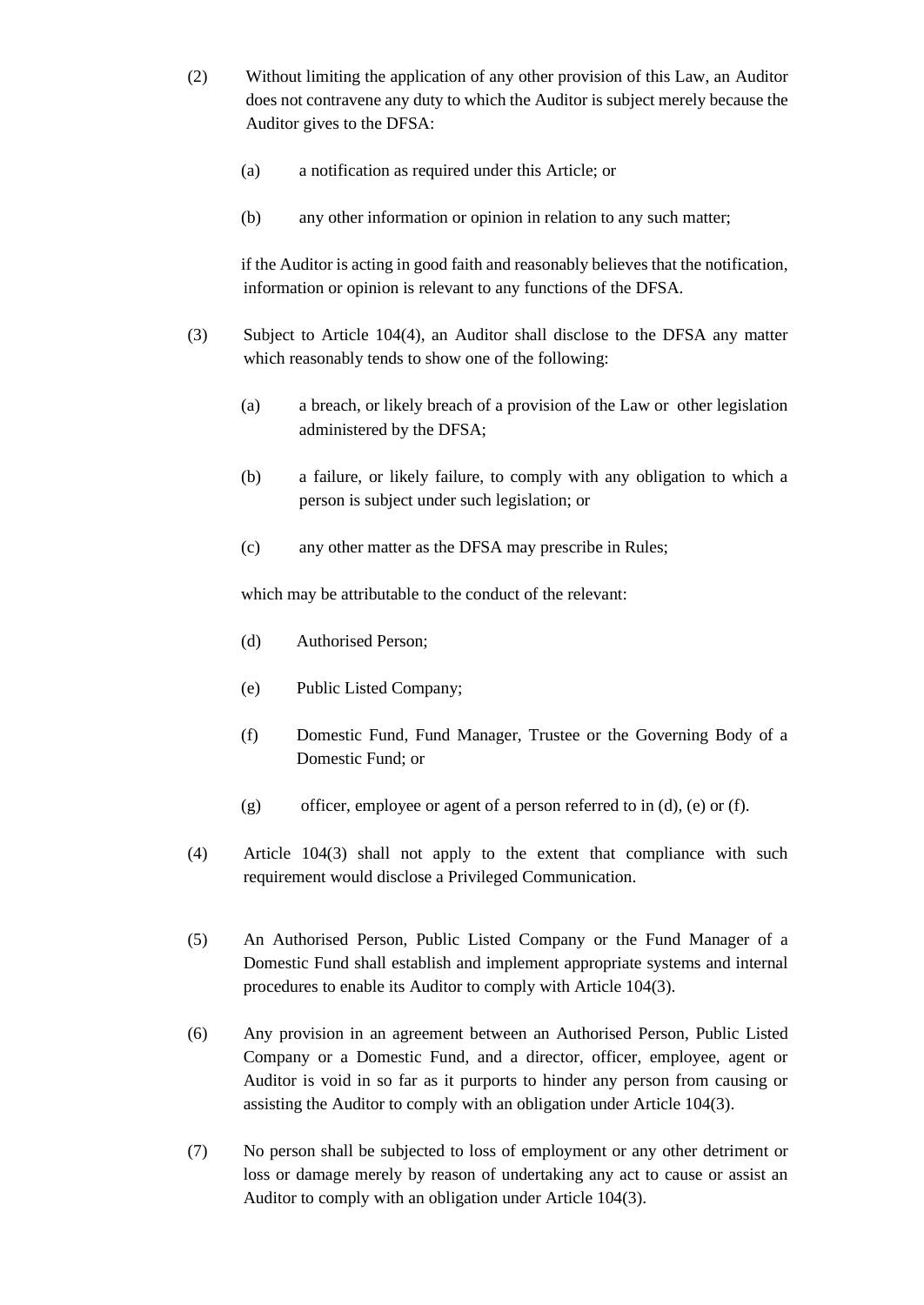- (8) A Court may, on application of an aggrieved person, make any order for relief where the person has been subjected to any such loss of employment or detriment or loss or damage referred to in Article 104(7).
- **Deleted**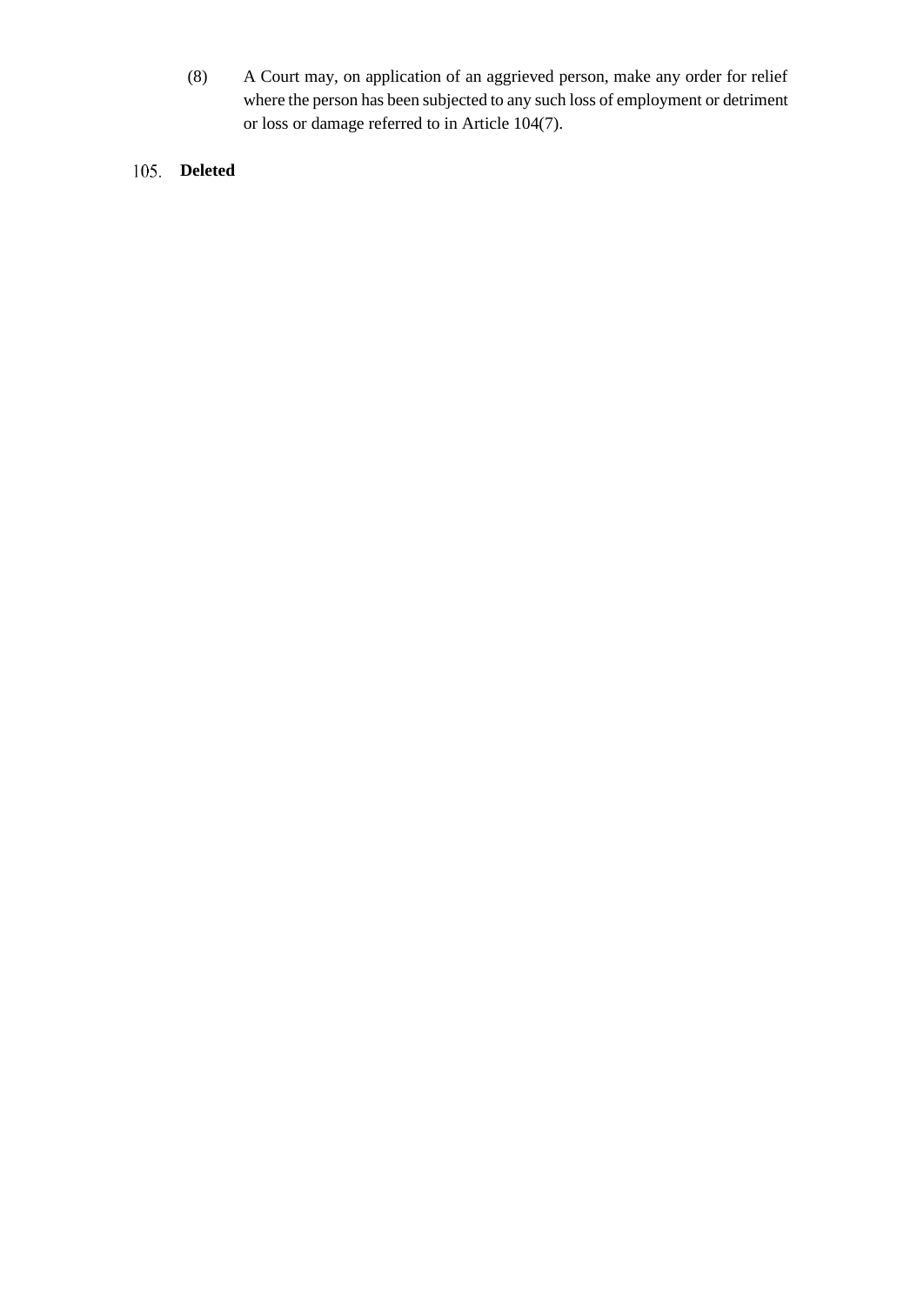## **PART 9: CONTROL OF FINANCIAL SERVICES TRANSFERS**

## **Financial services business transfer schemes**

No financial services business transfer scheme ("transfer scheme") is to have effect unless an order has been made in relation to it under Article 108 or where the Sale Of Business Tool has been used under Article 84N(1)(h) or 84O.

## **Definition**

A scheme is a transfer scheme if:

- (a) the whole or part of the business carried on through an establishment in the DIFC by an Authorised Firm ("the firm concerned") is to be transferred to another body ("the transferee") and the business to be transferred consists in whole or in part of financial services business; or
- (b) the Fund Property of a Fund, or of a sub-fund of an Umbrella Fund ("the Fund concerned"), is to be transferred to another Fund ("the transferee"); or
- (c) the operation of all or part of an Employee Money Purchase Scheme carried on in or from the DIFC is to be transferred from an operator that is an Authorised Firm ("the firm concerned") to another person ("the transferee").

## **Application for an order sanctioning a scheme**

- (1) An application in relation to a firm may be made to the Court for an order sanctioning a transfer scheme. An application may be made by:
	- (a) the firm concerned;
	- (b) the transferee; or
	- (c) both.
- (2) An application in relation to a Fund may be made to the Court for an order sanctioning a transfer scheme. An application may be made by:
	- (a) the Fund concerned;
	- (b) the Fund Manager, Trustee or auditor of the Fund concerned; or
	- (c) the transferee.
- (3) The Court may grant such orders if it considers that, in all the circumstances of the case, it is appropriate to sanction the transfer scheme.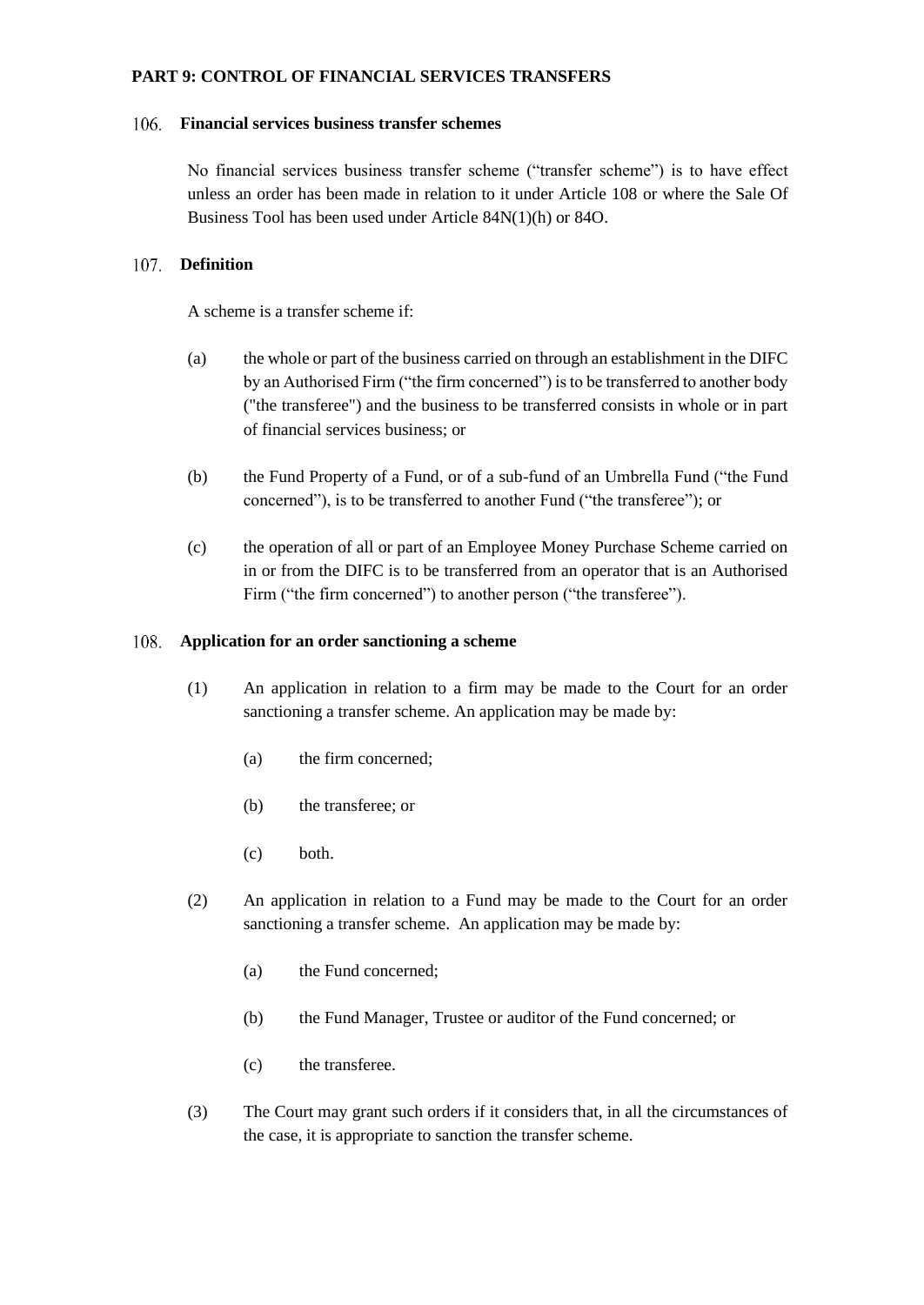## **Rights to be heard**

On an application under Article 108, the following are entitled to be heard:

- (a) any person who alleges that he would be adversely affected by the carrying out of the scheme; and
- (b) the DFSA.

## **Powers of the Court in relation to a transfer scheme**

- (1) If the Court makes an order sanctioning a transfer scheme, it may by that or any subsequent order make such provision (if any) as it thinks fit:
	- (a) for the transfer to the transferee of the whole or any part of the undertaking concerned and of any property or liabilities of the firm concerned;
	- (b) for the continuation by (or against) the transferee of any pending legal proceedings by (or against) the firm concerned;
	- (c) with respect to such incidental, consequential and supplementary matters as are, in its opinion, necessary to secure that the scheme is fully and effectively carried out;
	- (d) for dealing with the interests of any person who, within such time and in such manner as the Court may direct, objects to the scheme;
	- (e) for the dissolution, without winding up, of any firm concerned; or
	- $(f)$  for the reduction, on such terms and subject to such conditions (if any) as it thinks fit, of the benefits payable under:
		- (i) any insurance policy, or
		- (ii) insurance policies generally, entered into by the firm concerned and transferred as a result of the transfer scheme.
- (2) An order may:
	- (a) transfer property or liabilities whether or not the firm concerned otherwise has the capacity to effect the transfer in question;
	- (b) make provision in relation to property which was held by the firm concerned as trustee; or
	- (c) make provision as to future or contingent rights or liabilities of the firm concerned, including provision as to the construction of instruments under which such rights or liabilities may arise.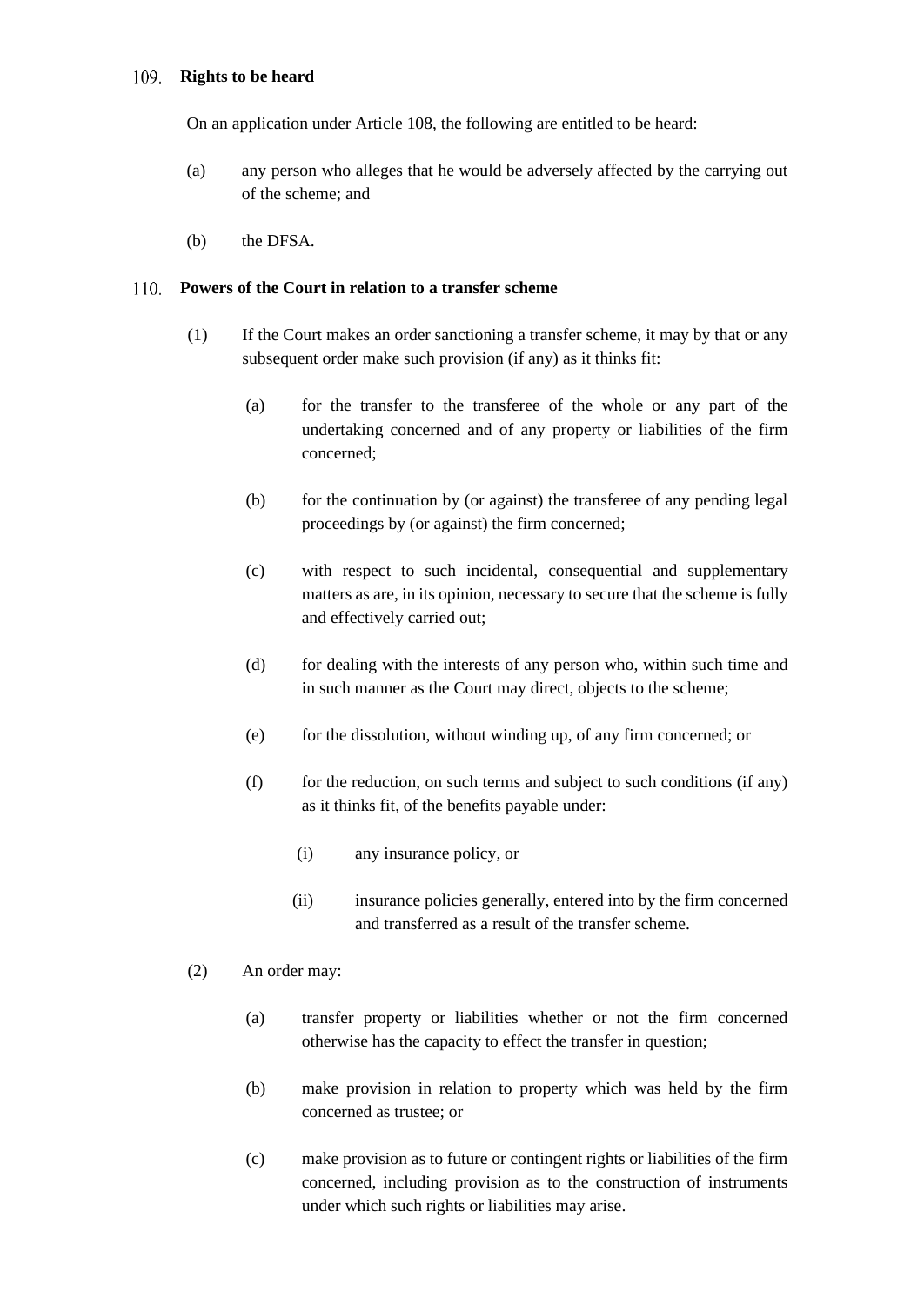- (3) If an order makes provision for the transfer of property or liabilities:
	- (a) the property is transferred to and vests in, and
	- (b) the liabilities are transferred to and become liabilities of,

the transferee as a result of the order.

- (4) If any property or liability included in the order is governed by the law of any jurisdiction other than the DIFC, the order may require the firm concerned, if the transferee so requires, to take all necessary steps for securing that the transfer to the transferee of the property or liability is fully effective under the law of that country or territory.
- (5) Property transferred as the result of an order under this Article may, if the Court so directs, vest in the transferee free from any charge which is (as a result of the scheme) to cease to have effect.
- (6) An order under this Article which provides for the transfer of property is to be treated as an instrument of transfer for the purposes of any DIFC Law requiring the delivery of an instrument of transfer to register property.

#### $111.$ **Requirements of a scheme**

- (1) Subject to Article 111(4), an application under Article 108 in respect of a scheme shall be accompanied by a report on the terms of the transfer scheme ("a scheme report").
- (2) A scheme report may be made only by a person:
	- (a) appearing to the DFSA to have the skills necessary to enable him to make a proper report; and
	- (b) nominated or approved for the purpose by the DFSA.
- (3) A scheme report must be made in a form approved by the DFSA.
- (4) The DFSA may, by written notice to the firm concerned, direct that a scheme report need not be provided, if it appears to the DFSA that, by reason of urgency, it is in the interests of the DIFC so to do.
- (5) The firm concerned must give written notice of the proposed transfer to all interested parties, such parties to be determined by the DFSA, to their last known mailing address.
- (6) The firm concerned must advise of the proposed transfer by way of a notice published in an appointed newspaper. An appointed newspaper is a publication best suited to bring the proposed transfer of business to the attention of any persons who may be affected by the transfer.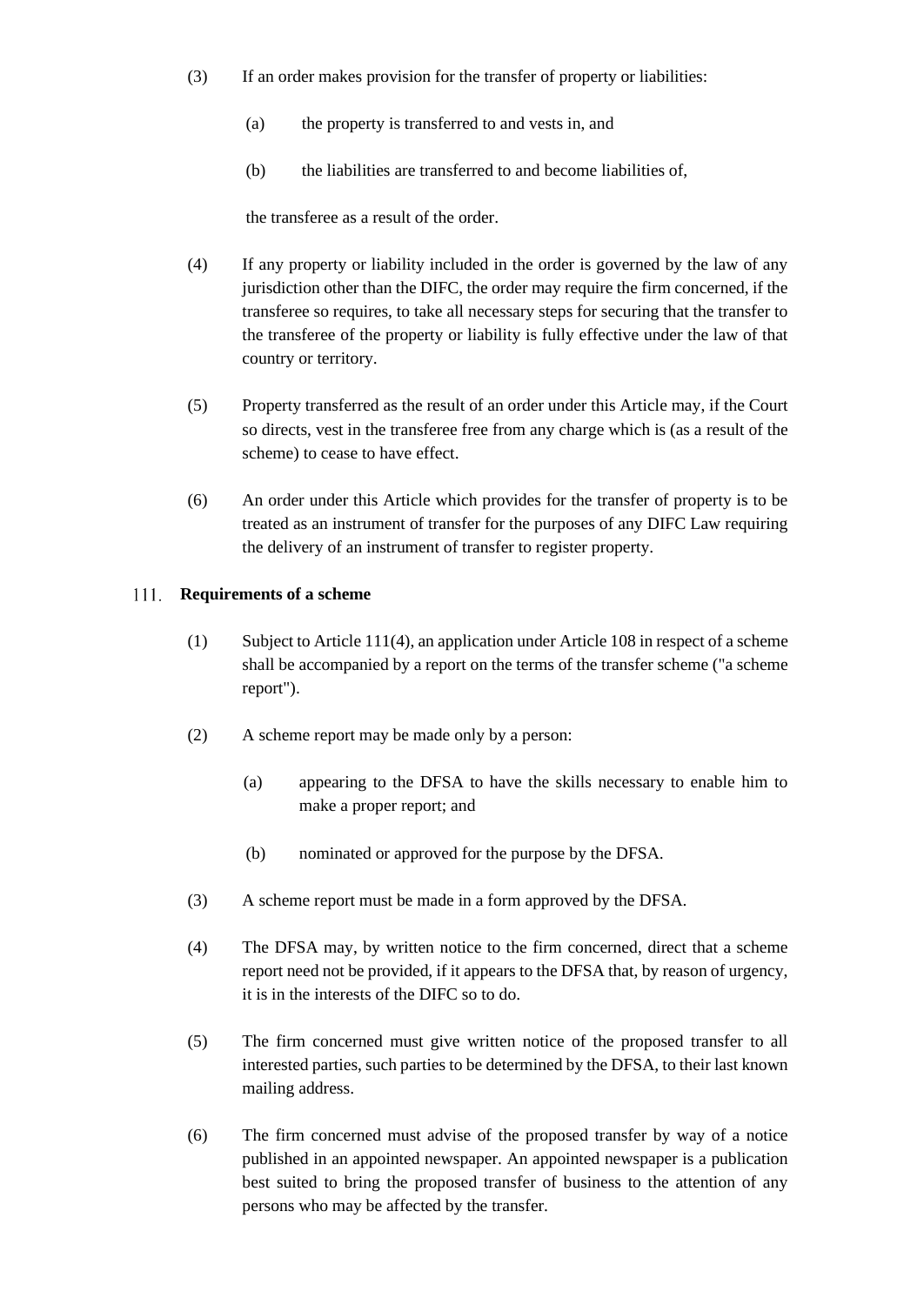- (7) The DFSA may, by written notice to the firm concerned, direct that notice as prescribed in Articles 111(5) and (6) need not be provided, if it appears to the DFSA that, by reason of urgency, it is in the interests of the DIFC so to do.
- (8) The Court may not determine an application under Article 108 if the applicant or the firm concerned have failed to comply with the requirements in Article 111.

### **Conditions for sanctioning a transfer scheme** 112.

Before the Court may make an order for a transfer scheme, it must be satisfied that, before the transfer scheme takes effect, the transferee:

- (a) will have the authorisation required (if any) to enable the business which is to be transferred to be carried on in the place to which it is to be transferred; and
- (b) will possess adequate financial resources to carry on the business concerned in accordance with the legislation applicable in the place to which it is to be transferred.

# **Modifications**

The DFSA Board of Directors may make Rules providing for prescribed provisions of this Part to have effect in relation to prescribed cases with such modifications as may be prescribed.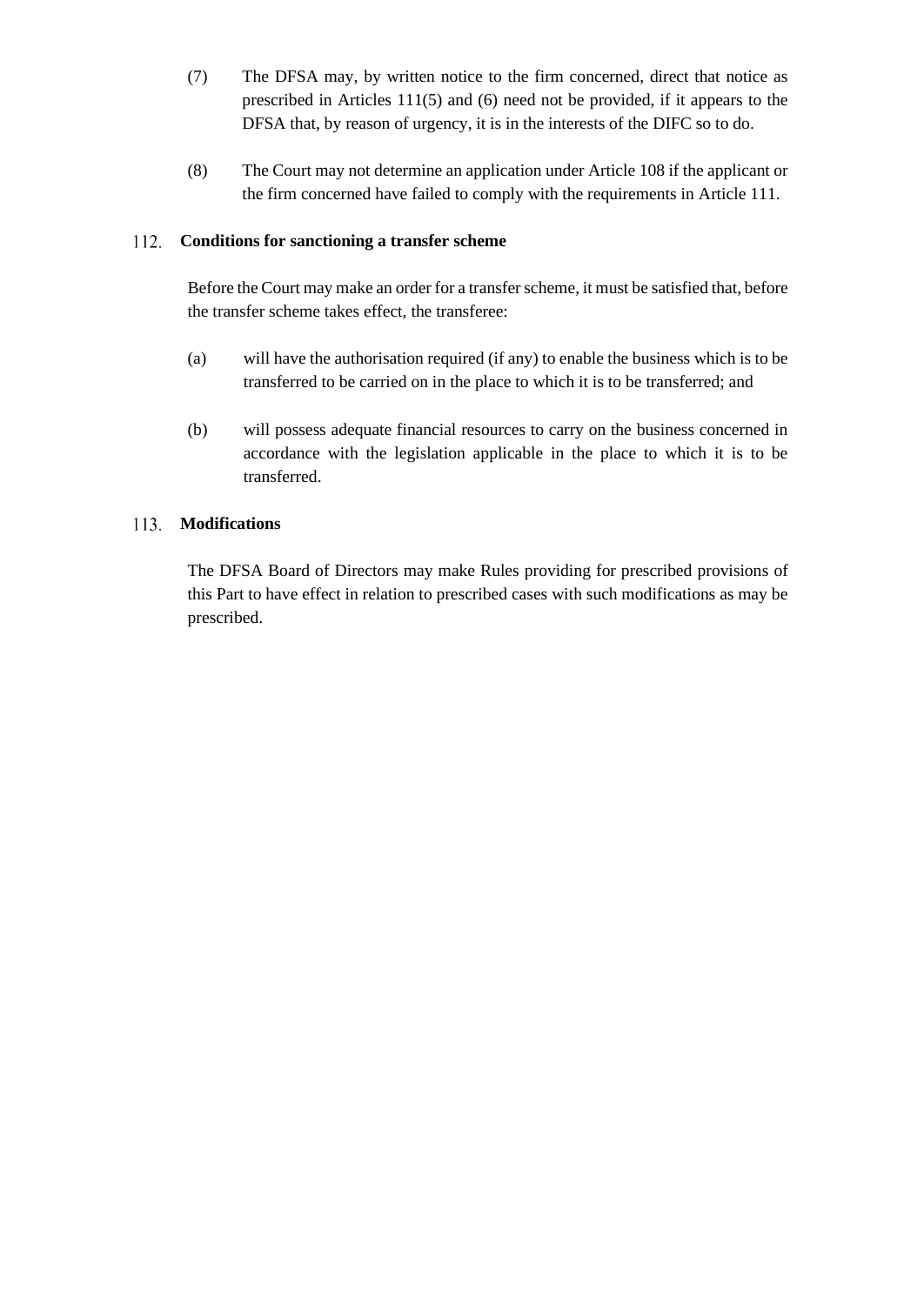## **PART 10: MISCELLANEOUS**

## 114. **Irregularities**

- (1) In this Article:
	- (a) "procedure" is a reference to any procedure including but not limited to the making of a decision, the conduct of a hearing, the giving of a notice, and any proceeding whether a legal proceeding or not; and
	- (b) "procedural irregularity" includes a reference to a defect, irregularity or deficiency of notice or time.
- (2) A procedure under the Law or the Rules or any other legislation administered by the DFSA is not invalidated because of any procedural irregularity unless the Court declares the procedure to be invalid.
- (3) A person may apply to the Court for an order:
	- (a) declaring that:
		- (i) any act or thing purporting to have been done; or
		- (ii) any procedure purporting to have been commenced or undertaken,

under the Law or the Rules or any other legislation administered by the DFSA is not invalid by reason of any contravention of a provision of such Law, Rules or other legislation; or

(b) extending or abridging the period for doing any act, matter or thing or commencing or undertaking any procedure under the Law or the Rules or any other legislation administered by the DFSA;

where any such act or thing, or procedure, is essentially of a procedural nature.

#### 115. **Filing of Material with the DFSA**

The DFSA may by means of Rules:

- (a) require the filing of certain material with the DFSA, including without limitation in relation to applications for Licences, authorisations and registration;
- (b) prescribe the manner in which such material shall be filed;
- (c) prescribe which material, or parts of the material, shall be made available for viewing by the public during the normal business hours of the DFSA;
- (d) permit or require the use of an electronic or computer-based system for the filing, delivery or deposit of, documents or information required under or governed by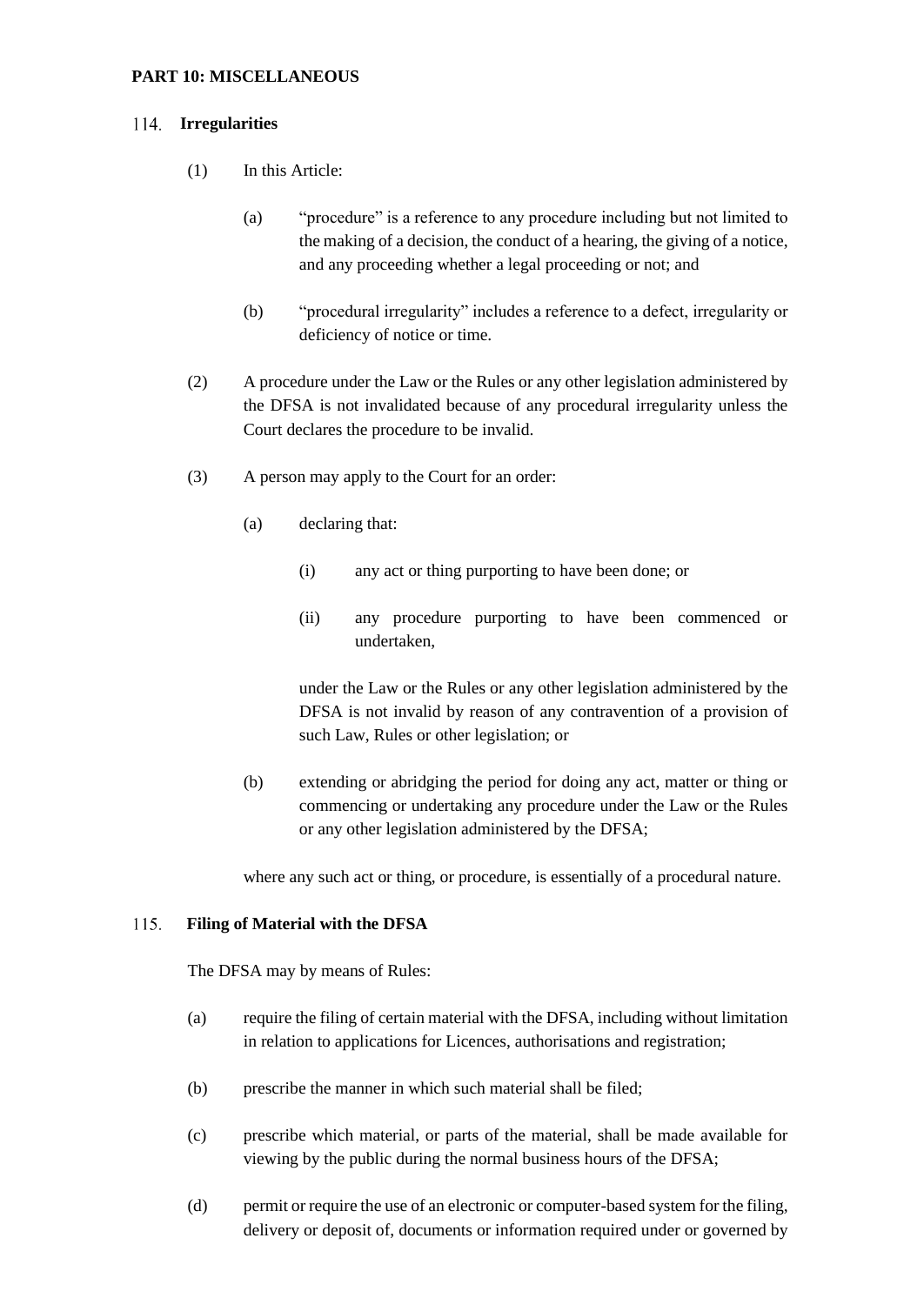the Law and Rules or other legislation administered by the DFSA, and any ancillary documents; and

(e) prescribe the circumstances in which persons or companies shall be deemed to have signed or certified documents on an electronic or computer-based system for any purpose under the Law.

# **Publication by the DFSA**

- (1) The DFSA shall make available to the public without undue delay after their making or issuing:
	- (a) Rules made by the DFSA Board of Directors;
	- (b) Guidance in the form of:
		- (i) guidance made and issued by the Chief Executive under the Law; and
		- (ii) a standard or code of practice issued by the DFSA Board of Directors which has not been incorporated into the Rules.
- (2) The DFSA may publish in such form and manner as it regards appropriate information and statements relating to decisions of the DFSA, the FMT and the Court, sanctions, and any other matters which the DFSA considers relevant to the conduct of affairs in the DIFC.
- (3) Publications made under this Article may be provided with or without charge as the DFSA Board of Directors may determine.

### 117. **Language**

The DFSA may require communication to which it is a party to be conducted in English.

### 118. **General Saving and Transitional**

- (1) For the purposes of this Article:
	- (a) "previous law" means the Regulatory Law 2004 , the Markets Law 2012, the Collective Investment Law 2010, the Law Regulating Islamic Finance Business Law 2004 and the Investment Trust Law 2006 as in force immediately before the commencement of the DIFC Laws Amendment Law No. 1 of 2014;
	- (b) "current law" means the provisions of the laws referred to in paragraph (a) as in force after the commencement of the DIFC Laws Amendment Law No. 1 of 2014.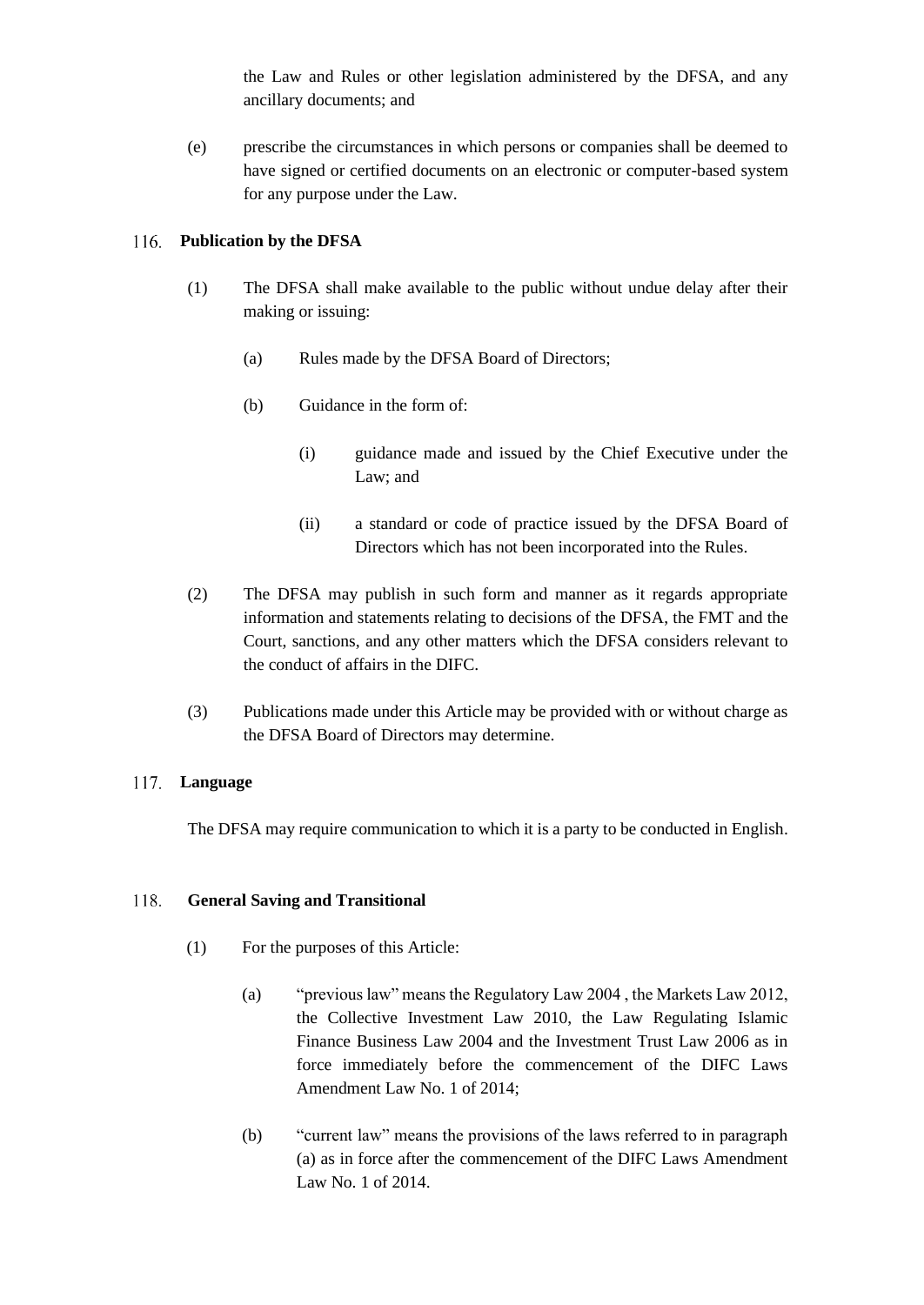(2) The DFSA may, by Rules, prescribe any transitional or saving provisions as appear to the DFSA necessary so as to give effect to, or facilitate, the transition from the previous law to the current law.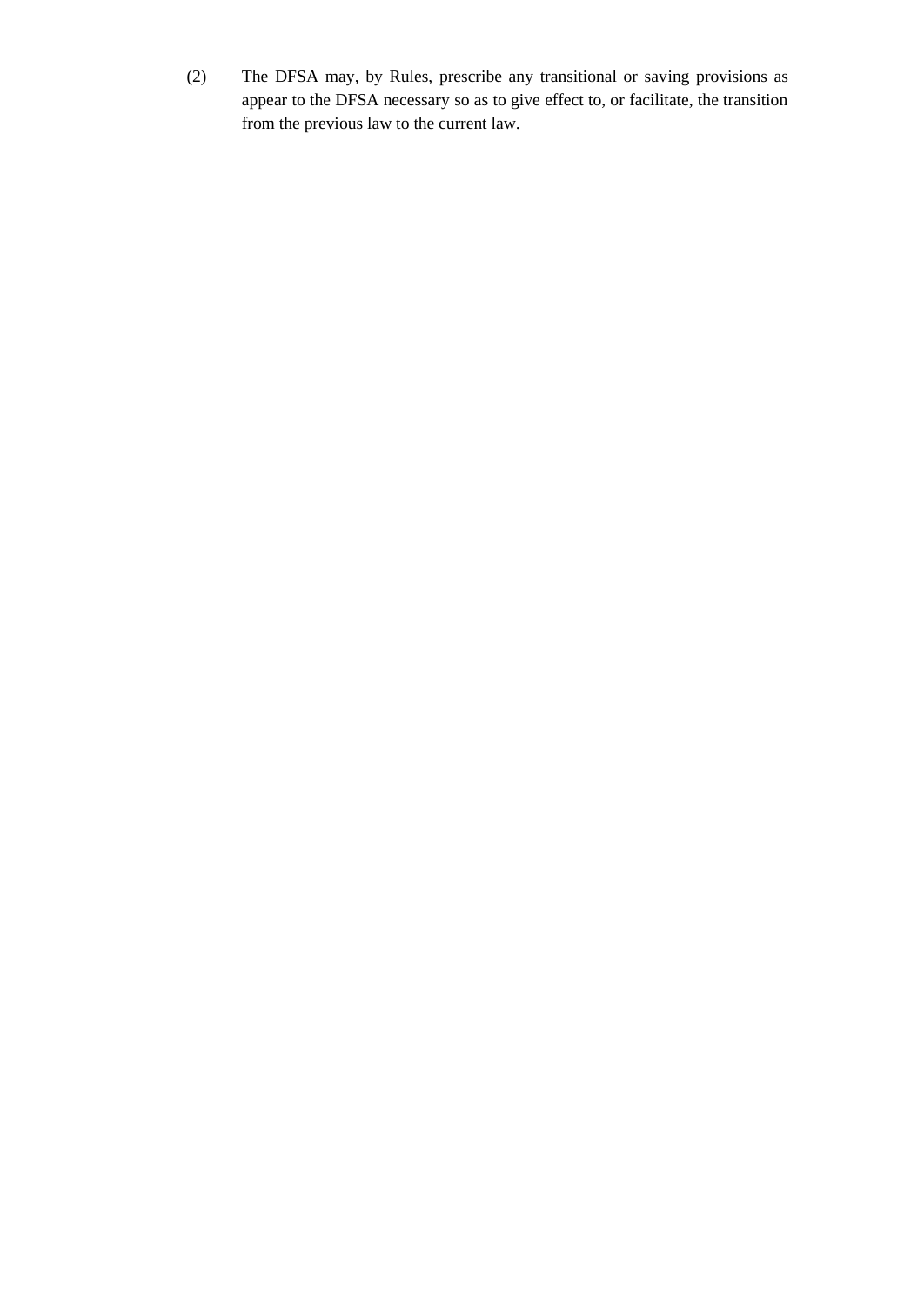# **SCHEDULE 1 INTERPRETATION**

#### $1.$ **Rules of interpretation**

- (1) In the Law, unless the contrary intention appears, a reference to:
	- (a) a statutory provision includes a reference to the statutory provision as amended or re-enacted from time to time;
	- (b) a person includes any natural person, body corporate or body unincorporate, including a company, partnership, unincorporated association, government or state;
	- (c) an obligation to publish or cause to be published a particular document shall, unless expressly provided otherwise in the Law, include publishing or causing to be published in printed or electronic form;
	- (d) unless stated otherwise, a day means a calendar day. If an obligation falls on a calendar day which is either a Friday or Saturday or an official State holiday in the DIFC, the obligation shall take place on the next calendar day which is a business day;
	- (e) a calendar year shall mean a year of the Gregorian calendar;
	- (f) a reference to the masculine gender includes the feminine; and
	- (g) any reference to 'dollars' or '\$' is a reference to United States Dollars.
- (2) The headings in the Law shall not affect its interpretation.

### 2. **Legislation in the DIFC**

References to legislation and Guidance in the Law shall be construed in accordance with the following provisions:

- (a) Federal Law is law made by the federal government of the State;
- (b) Dubai Law is law made by the Ruler, as applicable in the Emirate of Dubai;
- (c) DIFC Law is law made by the Ruler (including, by way of example, the Law), as applicable in the DIFC;
- (d) the Law is the Regulatory Law, DIFC Law No.1 of 2004 made by the Ruler;
- (e) the Rules are legislation made by the DFSA under the Law and are binding in nature;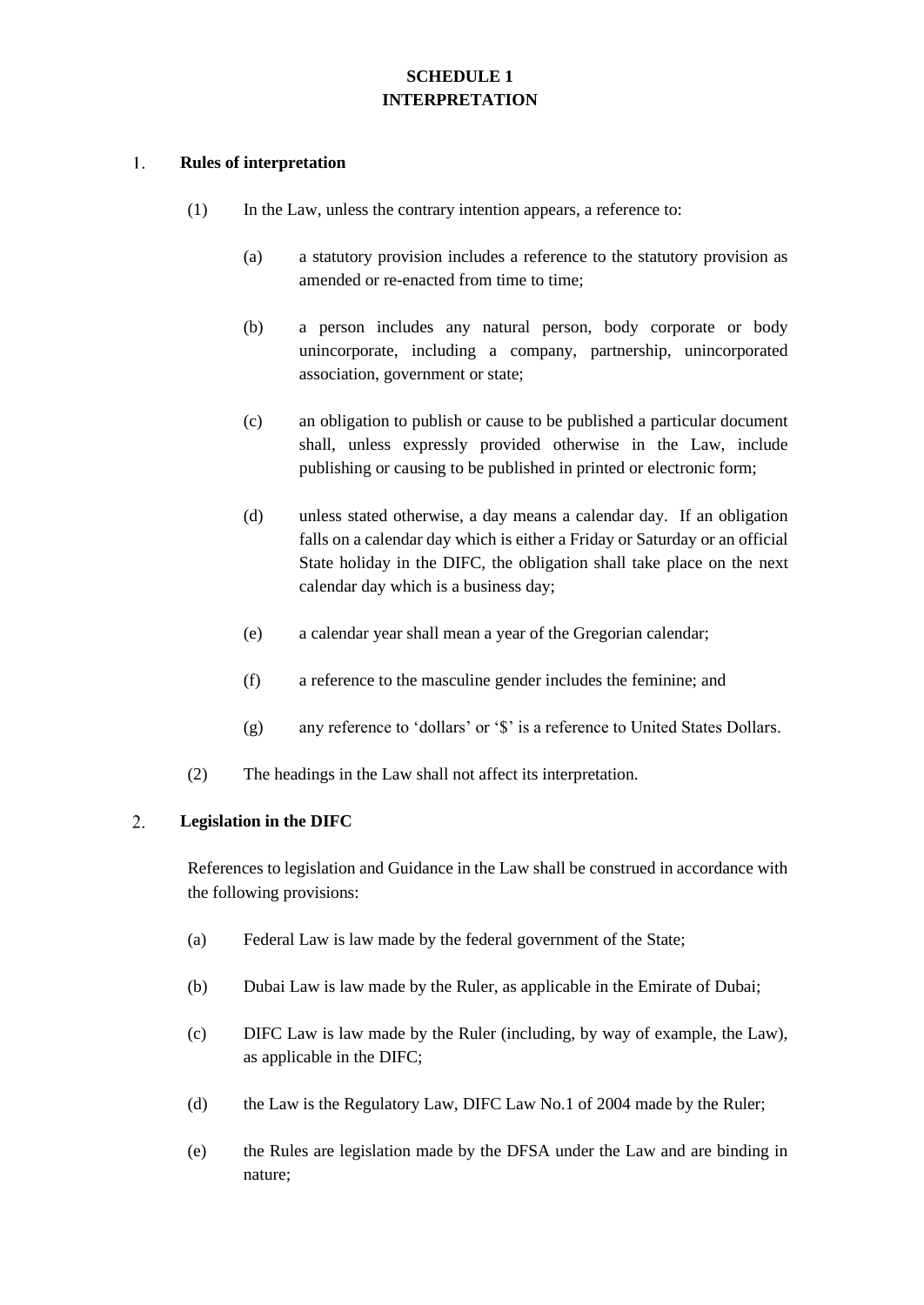- (f) Guidance is indicative and non-binding and may comprise (i) guidance made and issued by the Chief Executive as notations to the Rules; and (ii) any standard or code of practice issued by the DFSA Board of Directors which has not been incorporated into the Rules; and
- (g) references to "legislation administered by the DFSA" are references to DIFC Law and Rules conferring functions and powers on the DFSA.

### $3.$ **Defined Terms**

In the Law, unless the context indicates otherwise, the defined terms listed below shall have the corresponding meanings:

| <b>Term</b>                                 | <b>Definition</b>                                                                                                                                                                                                                                                      |
|---------------------------------------------|------------------------------------------------------------------------------------------------------------------------------------------------------------------------------------------------------------------------------------------------------------------------|
| <b>Anti-Money Laundering</b><br>Legislation | Means:<br>Federal<br>Anti-Money<br>Laundering<br>(a)<br>Legislation; and<br>legislation administered by the DFSA<br>(b)<br>relating to money laundering, terrorist<br>financing, the financing of unlawful<br>organisations<br>sanctions<br>and<br>non-<br>compliance. |
| <b>Audit Service</b>                        | has the meaning given to that term in Article<br>97(d) of this Law.                                                                                                                                                                                                    |
| Auditor                                     | has the meaning given to that term in Article<br>$97(a)$ of this Law.                                                                                                                                                                                                  |
| <b>Audit Principal</b>                      | has the meaning given to that term in Article<br>97(c) of this Law.                                                                                                                                                                                                    |
| Affiliate                                   | in relation to an Authorised Person, means any<br>other entity in the Group to which the<br>Authorised Person belongs.                                                                                                                                                 |
| <b>Authorised Firm</b>                      | a person who holds a Licence to carry on one<br>or more Financial Services prescribed pursuant<br>to Article $42(1)(a)$ .                                                                                                                                              |
| Authorised Individual                       | an individual who has been authorised by the<br>DFSA to perform one or more Licensed<br>Functions for an Authorised Firm.                                                                                                                                              |
| <b>Authorised Market Institution</b>        | a person who is licensed by the DFSA in<br>relation to the carrying on of one or more<br>Financial Services prescribed pursuant to<br>Article $42(1)(b)$ .                                                                                                             |
| <b>Authorised Person</b>                    | an Authorised Firm or an Authorised Market<br>Institution.                                                                                                                                                                                                             |
| Bail-in Tool                                | the tool referred to in Articles $84N(1)(i)$ and<br>84P, including the powers to write down and<br>convert any instrument or liability and to close<br>out or terminate any contract.                                                                                  |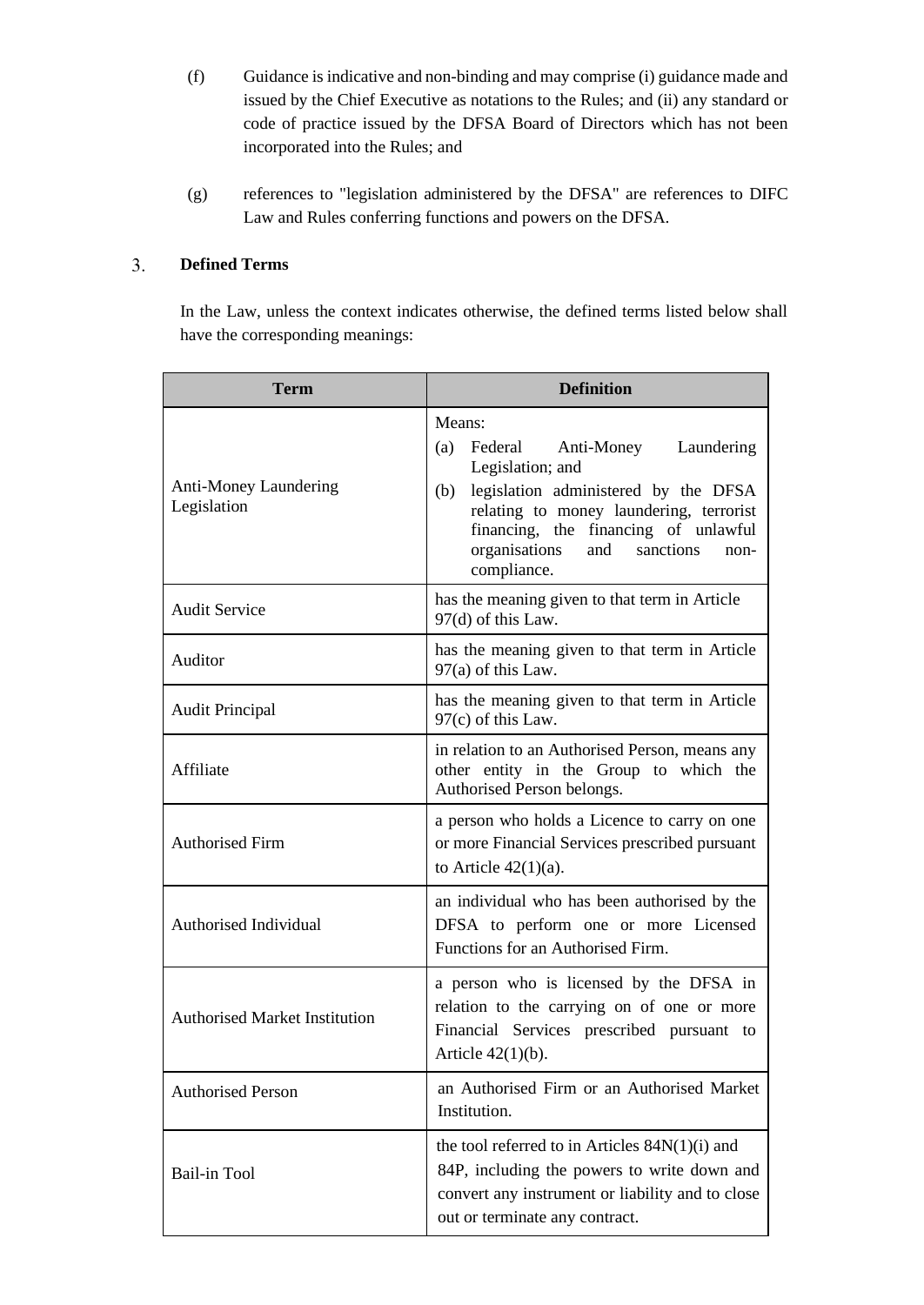| <b>Term</b>                               | <b>Definition</b>                                                                                                                                                                                                                                             |
|-------------------------------------------|---------------------------------------------------------------------------------------------------------------------------------------------------------------------------------------------------------------------------------------------------------------|
| Chairman of the DFSA                      | the person appointed to the office of chairman<br>of the DFSA, a Board Member and chairman<br>of the DFSA Board of Directors, by the<br>President.                                                                                                            |
| <b>Chief Executive</b>                    | the person appointed to the office of Chief<br>Executive by the DFSA Board of Directors.                                                                                                                                                                      |
| <b>Companies Law</b>                      | DIFC Law No. 5 of 2018 relating to the<br>incorporation of Companies.                                                                                                                                                                                         |
| <b>Companies Registrar</b>                | the person appointed to the office of Registrar<br>under the Companies Law.                                                                                                                                                                                   |
| <b>Board Member</b>                       | a person appointed to the office of member of<br>the DFSA Board of Directors.                                                                                                                                                                                 |
| <b>Collective Investment Prohibitions</b> | the general and marketing prohibitions<br>prescribed under Articles 20, 21 and 50 of the<br>Collective Investment Law 2010.                                                                                                                                   |
| Court                                     | the DIFC Court as established under Dubai<br>Law.                                                                                                                                                                                                             |
| director                                  | a director or equivalent member of an entity's<br>governing body.                                                                                                                                                                                             |
| <b>Decision Notice</b>                    | a written notice given by the DFSA to a<br>person pursuant to paragraph 5 of Schedule 3.                                                                                                                                                                      |
| <b>DFSA</b>                               | the Dubai Financial Services Authority.                                                                                                                                                                                                                       |
| <b>DIFC</b>                               | the Dubai International Financial Centre.                                                                                                                                                                                                                     |
| <b>DIFC</b> Authority                     | the executive body of the DIFC, established<br>under Dubai Law.                                                                                                                                                                                               |
| Dubai Law                                 | has the meaning given in Article 2 of Schedule<br>1 to the Law.                                                                                                                                                                                               |
| <b>DNFBP</b>                              | has the meaning prescribed in the Rules made<br>pursuant to Article 71A (2) of the Law.                                                                                                                                                                       |
| <b>DNFBP</b> Prohibition                  | The prohibition in Article $71A(1)$ of the Law.                                                                                                                                                                                                               |
| Domestic Firm                             | an Authorised Person which:                                                                                                                                                                                                                                   |
|                                           | has its registered and head office in the<br>(a)<br>DIFC; or<br>if it is a subsidiary of a legal entity whose<br>(b)<br>principal place of business and head<br>office is in a jurisdiction other than the<br>DIFC, has its registered office in the<br>DIFC. |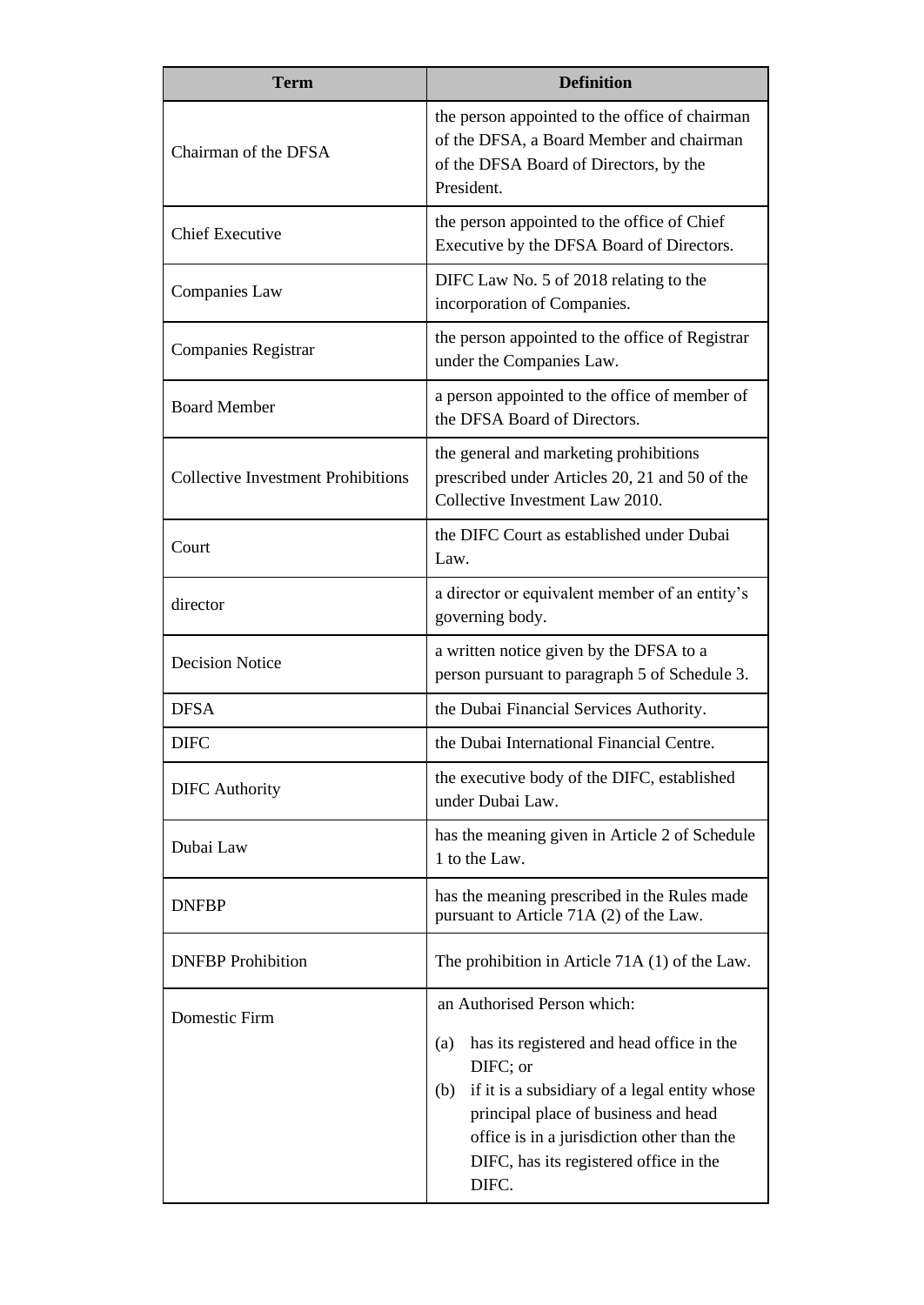| <b>Term</b>                                  | <b>Definition</b>                                                                                                                                            |
|----------------------------------------------|--------------------------------------------------------------------------------------------------------------------------------------------------------------|
| Domestic Fund                                | has the meaning given in Article 3 of Schedule<br>1 to the Collective Investment Law 2010.                                                                   |
| <b>Employee Money Purchase Scheme</b>        | an arrangement where:                                                                                                                                        |
|                                              | the main purpose of the arrangement<br>(a)<br>is to provide benefits to members in<br>respect of their employment;                                           |
|                                              | (b)<br>benefits are payable on termination of<br>employment or on the occurrence of<br>another specified event; and                                          |
|                                              | (c)<br>amount of the<br>henefit<br>the<br><i>is</i><br>calculated by reference to:                                                                           |
|                                              | contributions<br>(i)<br>the<br>made<br>by<br>an<br>employer in respect of the member,<br>whether or not the member may make<br>additional contributions; and |
|                                              | (ii) the investment performance of the<br>scheme assets.                                                                                                     |
| Federal Anti-Money Laundering<br>Legislation | has the meaning given in Articles 70 (1) and<br>$(2)$ of the Law.                                                                                            |
| <b>Financial Markets Tribunal</b>            | the Financial Markets Tribunal referred to in<br>Article 26 of the Law.                                                                                      |
| <b>Financial Promotion</b>                   | has the meaning given in Article 41A(3) of<br>this Law.                                                                                                      |
| <b>Financial Promotions Prohibition</b>      | the prohibition prescribed under Article<br>$41A(1)$ of this Law.                                                                                            |
| <b>Financial Service</b>                     | has the meaning given in Article 41 of this<br>Law.                                                                                                          |
| <b>Financial Services Prohibition</b>        | the prohibition prescribed under Article 41 of<br>this Law.                                                                                                  |
| <b>Financial Services Regulator</b>          | a regulator of financial services activities<br>established in a jurisdiction other than the<br>DIFC.                                                        |
| <b>FMT</b>                                   | the Financial Markets Tribunal.                                                                                                                              |
| Fund                                         | has the meaning given in Article 3 of Schedule<br>1 to the Collective Investment Law 2010.                                                                   |
| <b>Fund Manager</b>                          | has the meaning given in Article $20(4)$ of the<br>Collective Investment Law 2010.                                                                           |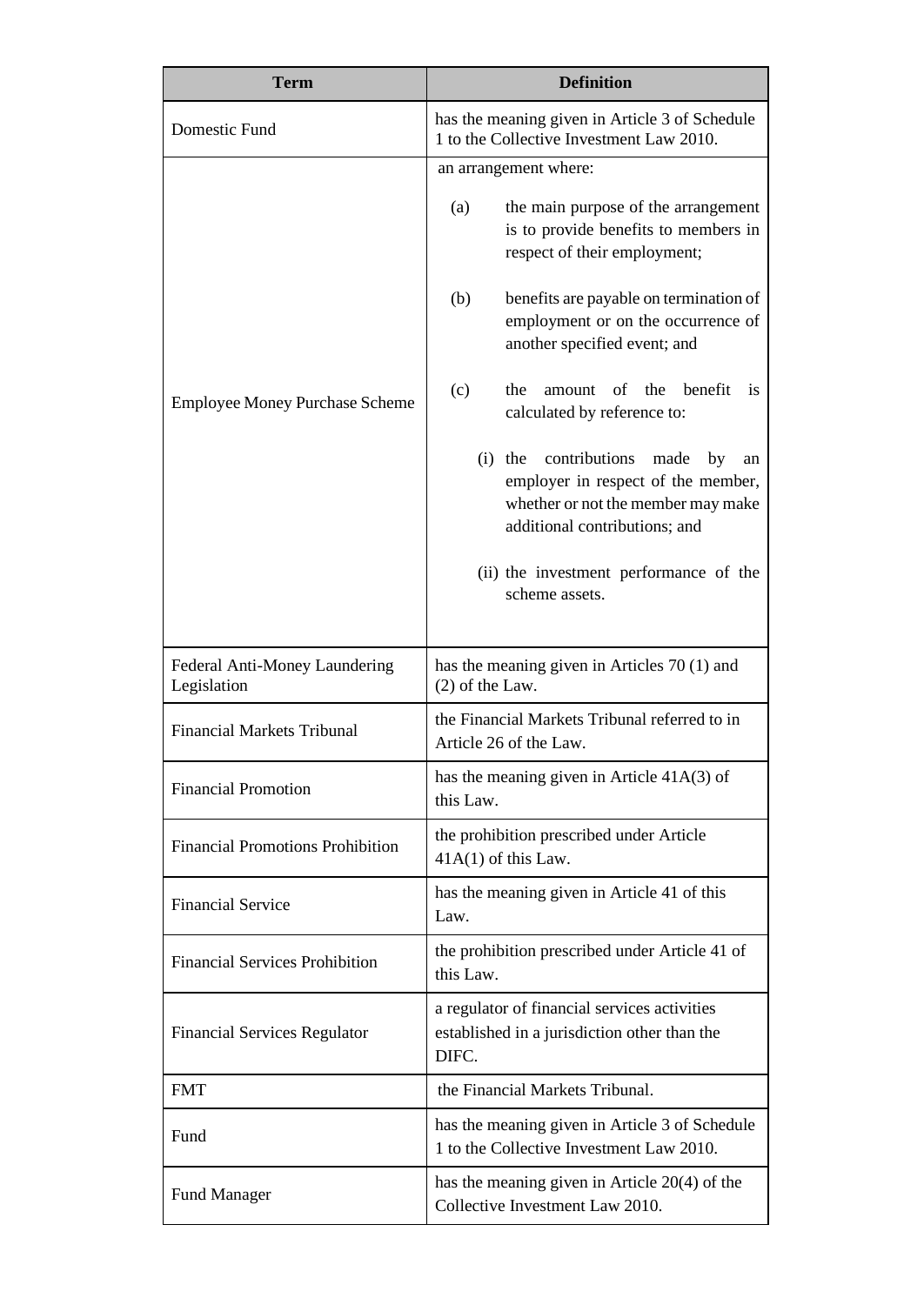| <b>Term</b>              | <b>Definition</b>                                                                                                                            |
|--------------------------|----------------------------------------------------------------------------------------------------------------------------------------------|
| Governing Body           | has the meaning given to that term in Article 3<br>of Schedule 1 to the Collective Investment<br>Law 2010.                                   |
|                          | means a group of entities which includes an<br>entity (the 'first entity') and:                                                              |
| Group                    | any Parent of the first entity; and<br>(a)                                                                                                   |
|                          | any Subsidiaries (direct or indirect) of<br>(b)<br>the Parent or Parents in (a) of the first<br>entity.                                      |
| Guidance                 | has the meaning given in Article 2 of Schedule<br>1 to the Law.                                                                              |
| Insolvency Law           | DIFC Law No. 1 of 2019.                                                                                                                      |
| <b>Investment Trust</b>  | has the meaning given to that term in Article 3<br>of the Schedule to the Investment Trust Law<br>2006.                                      |
| Key Individual           | an individual who has been authorised by the<br>DFSA to perform one or more Licensed<br>Functions for an Authorised Market                   |
|                          | Institution.                                                                                                                                 |
| Law                      | the Regulatory Law 2004.                                                                                                                     |
| legislation              | includes rules or regulations made under<br>legislation.                                                                                     |
| Licence                  | a licence granted by the DFSA under Chapter<br>2 of Part 3                                                                                   |
| Licence Endorsement      | an endorsement made by the DFSA on a<br>Licence that permits an Authorised Person to<br>carry on an activity prescribed under Article<br>44. |
| <b>Licensed Function</b> | a function prescribed pursuant to Article<br>$43(1)$ .                                                                                       |
| money laundering         | has the meaning given in Article 70 $(2)(b)$ of<br>the Law.                                                                                  |
| officer                  | in relation to an entity, means an officer of that<br>entity including a director.                                                           |
| Parent                   | a holding company as defined in Schedule 1 to<br>the Companies Law.                                                                          |
| person                   | has the meaning given in Article 1 of Schedule<br>1 to the Law.                                                                              |
| Pre-Resolution Valuation | a valuation referred to in Article $84M(1)$ .                                                                                                |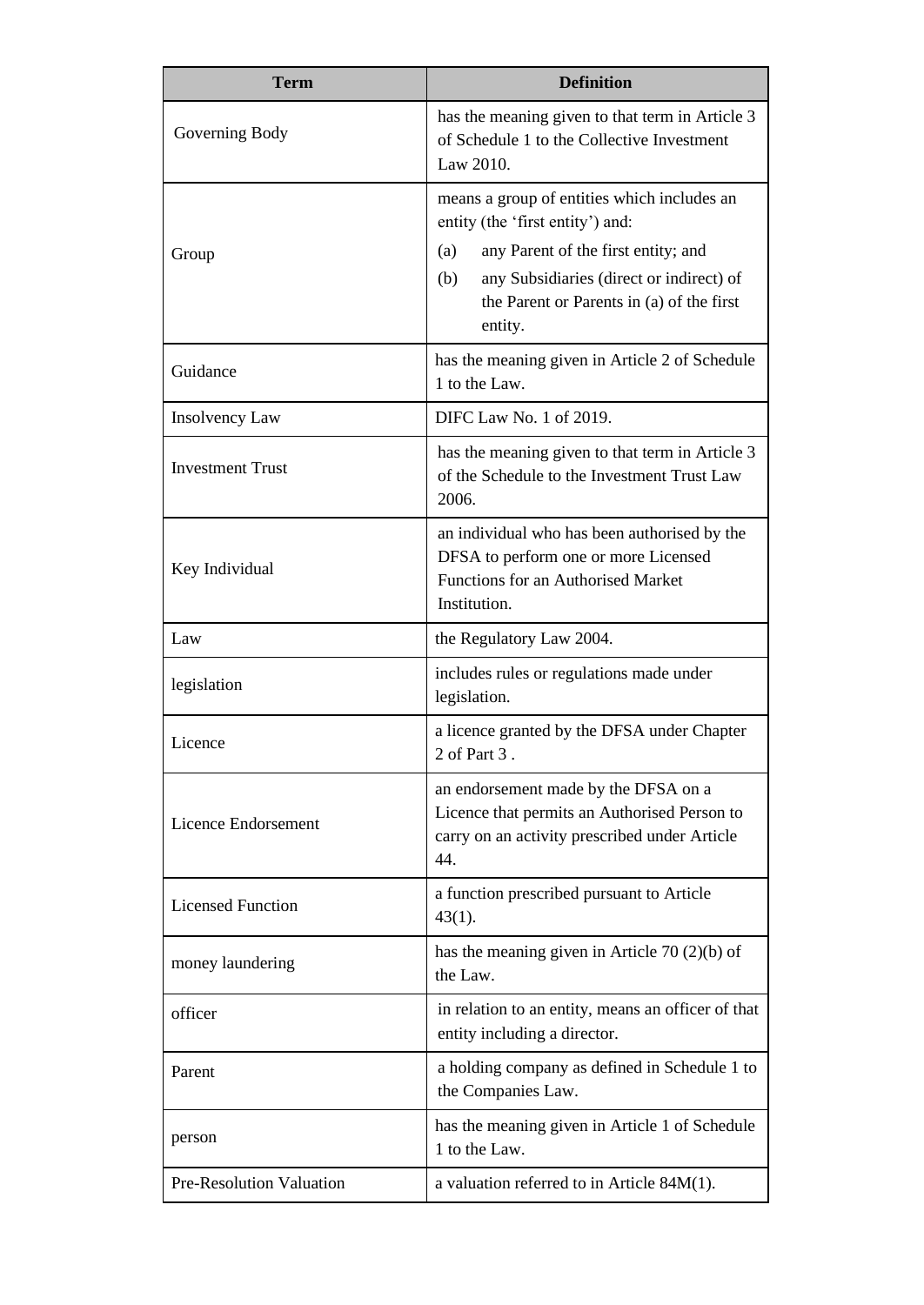| <b>Term</b>                  | <b>Definition</b>                                                                                                                                                                                             |
|------------------------------|---------------------------------------------------------------------------------------------------------------------------------------------------------------------------------------------------------------|
| <b>Preliminary Notice</b>    | a written notice given by the DFSA to a<br>person under paragraph 4(1) of Schedule 3.                                                                                                                         |
| President                    | the president of the DIFC, appointed by a<br>decree of the Ruler pursuant to Dubai Law.                                                                                                                       |
| Principal Representative     | has the meaning prescribed in the Rules.                                                                                                                                                                      |
| Privileged Communication     | a communication attracting a privilege arising<br>from the provision of professional legal advice<br>and any other privilege applicable at law, but<br>does not include a general duty of<br>confidentiality. |
| <b>Provisional Valuation</b> | a valuation referred to in Article 84M(2).                                                                                                                                                                    |
| <b>Public Fund</b>           | has the meaning given to that term in Article 3<br>of Schedule 1 to the Collective Investment<br>Law 2010.                                                                                                    |
| Public Listed Company        | a person incorporated or formed in the DIFC<br>and who is admitted to an official list of<br>securities in the DIFC or an equivalent list of<br>securities in another jurisdiction.                           |
| <b>Recognised Person</b>     | has the meaning given in Article $37(3)$ of the<br>Markets Law 2012.                                                                                                                                          |
| <b>Recognition Order</b>     | An order made by the DFSA under Article<br>84T that recognises in, in whole or in part,<br>resolution action taken by another Resolution<br>Authority.                                                        |
| Recovery                     | the process of restoring an Authorised Firm's<br>financial position.                                                                                                                                          |
| Recovery Plan                | the plan referred to in Article 84D.                                                                                                                                                                          |
| <b>Registered Auditor</b>    | has the meaning given to that term in Article<br>97(b) of this Law.                                                                                                                                           |
| <b>Regulated Entity</b>      | means:<br>(a) an Authorised Person;<br>(b) a Registered Auditor; or<br>$(c)$ a DNFBP.                                                                                                                         |
| <b>Relevant Person</b>       | has the meaning given in Article $70(5)$ of the<br>Law.                                                                                                                                                       |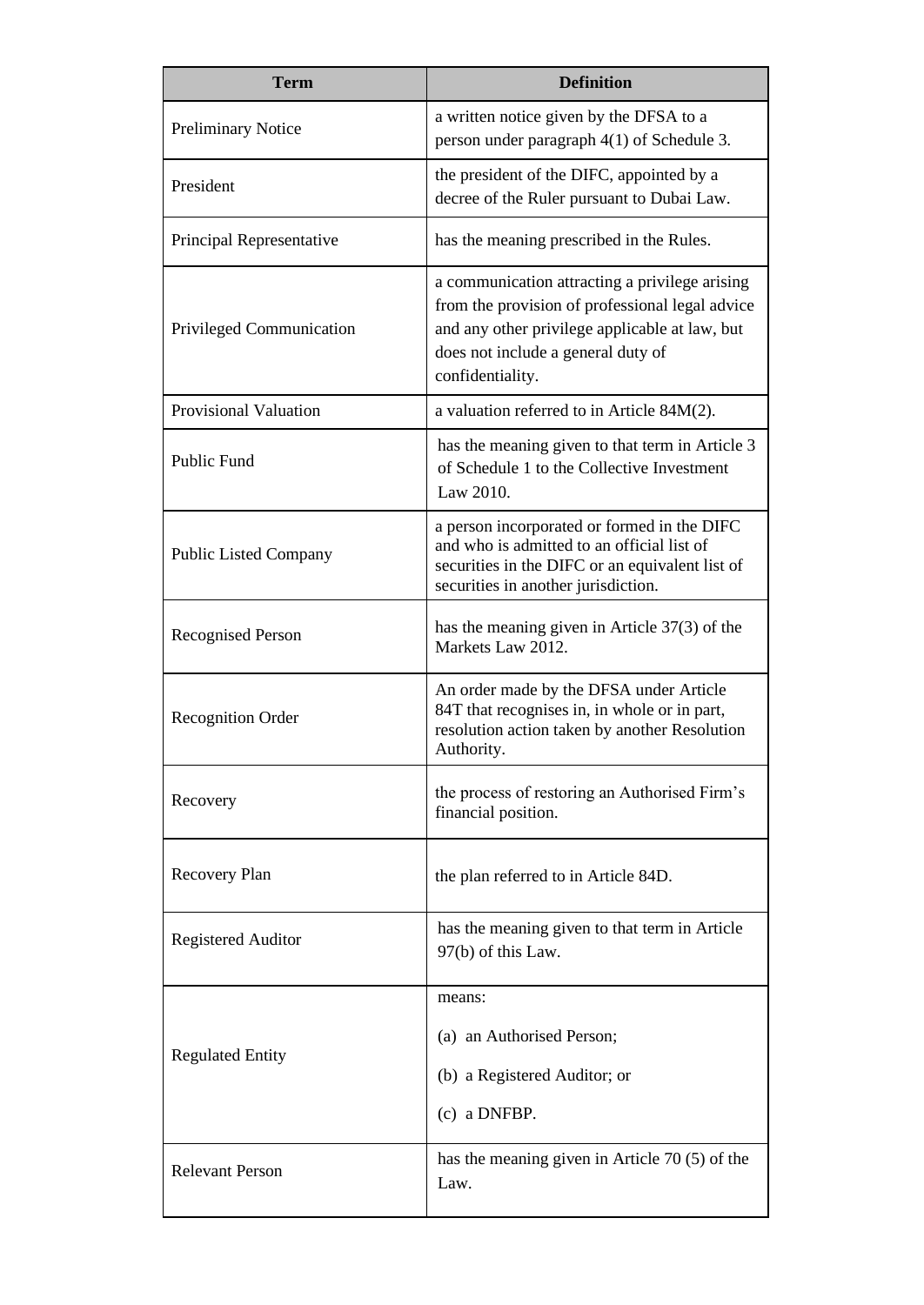| <b>Term</b>                     | <b>Definition</b>                                                                                                                                                                                                       |
|---------------------------------|-------------------------------------------------------------------------------------------------------------------------------------------------------------------------------------------------------------------------|
| <b>Reporting Entity</b>         | has the meaning given to that term in Article 3<br>of the Schedule to the Markets Law 2012.                                                                                                                             |
| Resolution                      | the process of resolving an Authorised Firm,<br>including the stabilisation and restructuring of<br>the Authorised Firm through the exercise or<br>application of one or more Resolution Powers<br>or Resolution Tools. |
| <b>Resolution Authority</b>     | a body or authority established in a jurisdiction<br>other than the DIFC that exercises powers or<br>performs functions relating to the Recovery or<br>Resolution of persons providing financial<br>services.           |
| <b>Resolution Conditions</b>    | the conditions referred to in Article 84K.                                                                                                                                                                              |
| <b>Resolution Powers</b>        | the powers referred to in Article 84N.                                                                                                                                                                                  |
| <b>Resolution Plan</b>          | the plan referred to in Article 84E.                                                                                                                                                                                    |
| <b>Resolution Safeguards</b>    | the safeguards referred to in Article 84R.                                                                                                                                                                              |
| <b>Resolution Tool</b>          | the Sale of Business Tool or the Bail-In Tool<br>referred to in Articles 84O and 84P<br>respectively.                                                                                                                   |
| Resolvability                   | the ability of an Authorised Firm to be<br>resolved by an orderly Resolution.                                                                                                                                           |
| <b>Resolvability Assessment</b> | an assessment made under Article 84F.                                                                                                                                                                                   |
| Ruler                           | the ruler of the Emirate of Dubai.                                                                                                                                                                                      |
| Rules                           | has the meaning given in Article 2 of Schedule<br>1 to the Law.                                                                                                                                                         |
| Sale of Business Tool           | the tool referred to in Articles $84N(1)(h)$ and<br>84O.                                                                                                                                                                |
| Schedule                        | a schedule to the Law.                                                                                                                                                                                                  |
| <b>Special Resolution</b>       | has the meaning given in Article 3 of Schedule<br>1 to the Collective Investment Law 2010.                                                                                                                              |
| <b>State</b>                    | United Arab Emirates.                                                                                                                                                                                                   |
| Subsidiary                      | a subsidiary as defined in Schedule 1 to the<br>Companies Law.                                                                                                                                                          |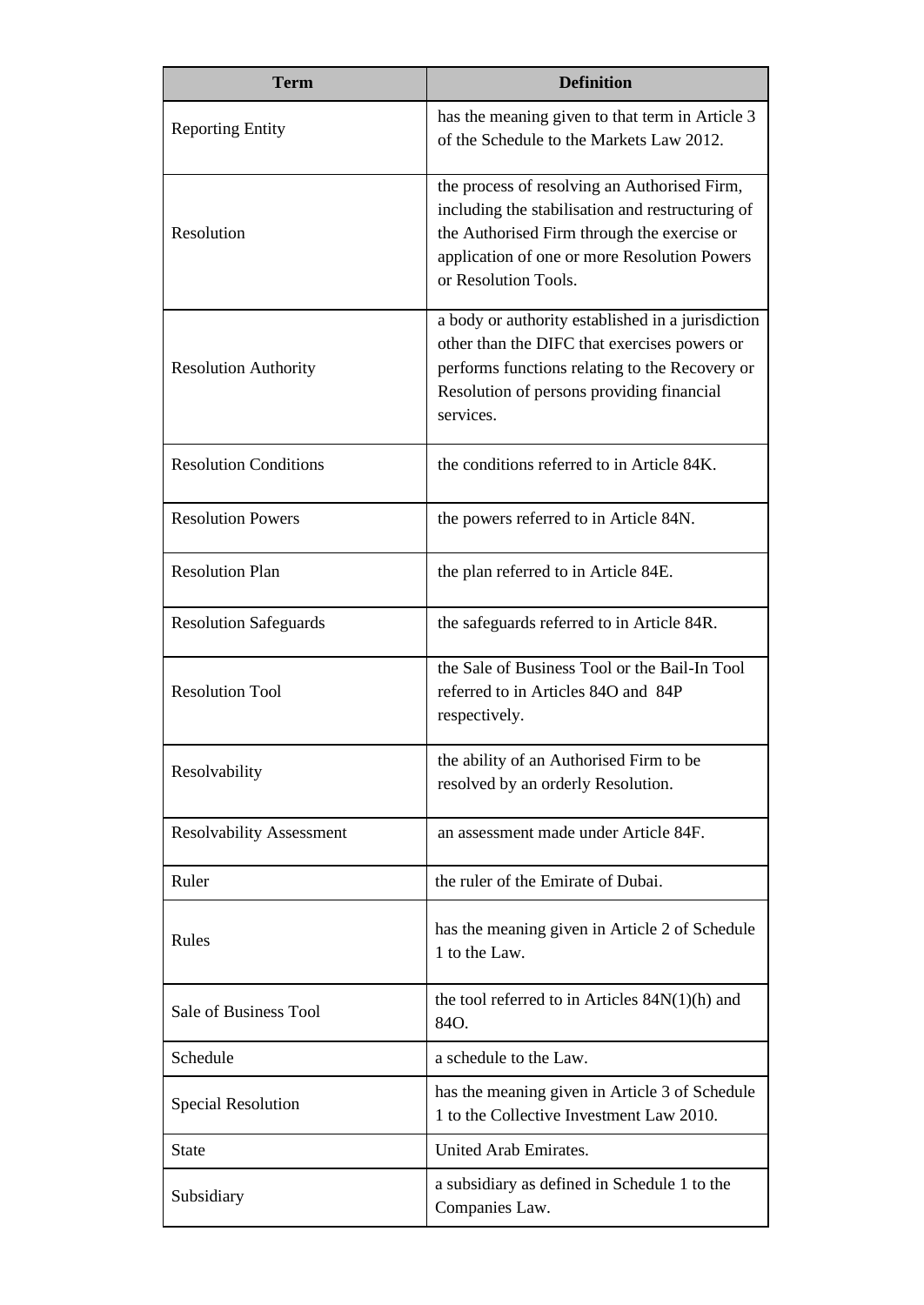| <b>Term</b>                    | <b>Definition</b>                                                                                              |
|--------------------------------|----------------------------------------------------------------------------------------------------------------|
| Temporary Administrator        | a Temporary Administrator appointed by the<br>DFSA under Article 84Q.                                          |
| Trustee                        | a Trustee within the meaning of the Investment<br>Trust Law 2006 and the Collective Investment<br>Law $2010$ . |
| Unitholder                     | has the meaning given in Article 3 of Schedule<br>1 to the Collective Investment Law 2010.                     |
| Write Down or Conversion Power | the power referred to in Article $84N(1)(e)$ to<br>write down or convert any instrument or<br>liability.       |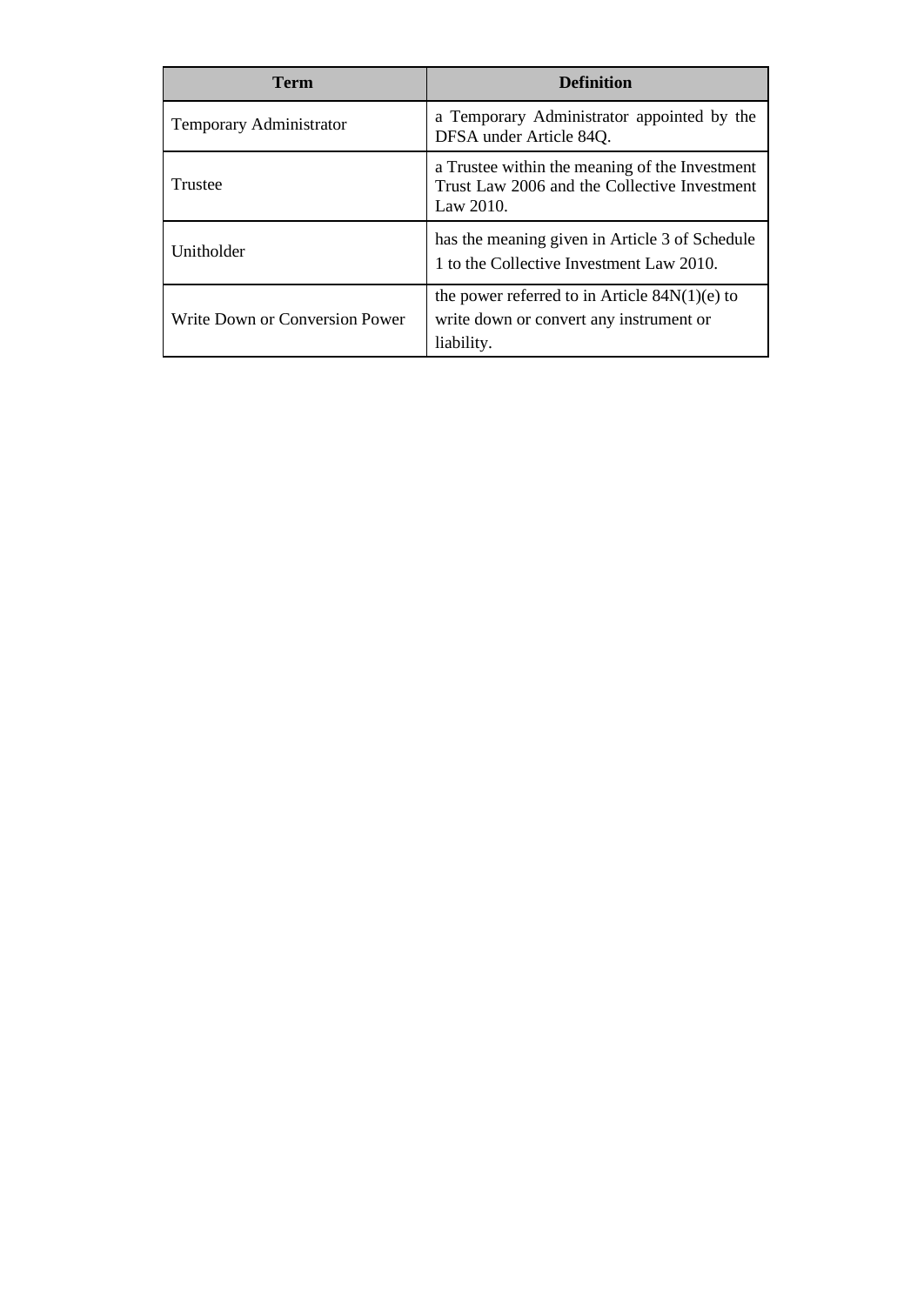# **SCHEDULE 2 THE DFSA**

## **The constitutional terms of the DFSA**

The DFSA is a body corporate established under Dubai Law.

The DFSA shall have its own constitutional provisions, which shall incorporate the following provisions of Schedule 2, and which shall not be inconsistent with these provisions:

- (a) the full legal title of the DFSA shall be "The Dubai Financial Services Authority";
- (b) the full legal title of the DFSA may be abbreviated in common usage to "DFSA";
- (c) the registered office of the DFSA is to be situated in the Emirate of Dubai;
- (d) the DFSA may acquire, hold and dispose of property of any description;
- (e) the DFSA may make contracts and other agreements;
- (f) the DFSA may receive and spend monies;
- (g) the DFSA may, with the prior written consent of the President, borrow monies and provide security for such borrowings;
- (h) the DFSA may agree in writing with the President an amount of unsecured borrowing below which the prior written consent of the President is not required;
- (i) the DFSA may employ persons on such terms as it considers appropriate;
- (j) the DFSA shall appoint and employ such persons as it shall deem necessary for it to be able to exercise its powers and perform its functions; and
- (k) the DFSA may sue and be sued in its own name.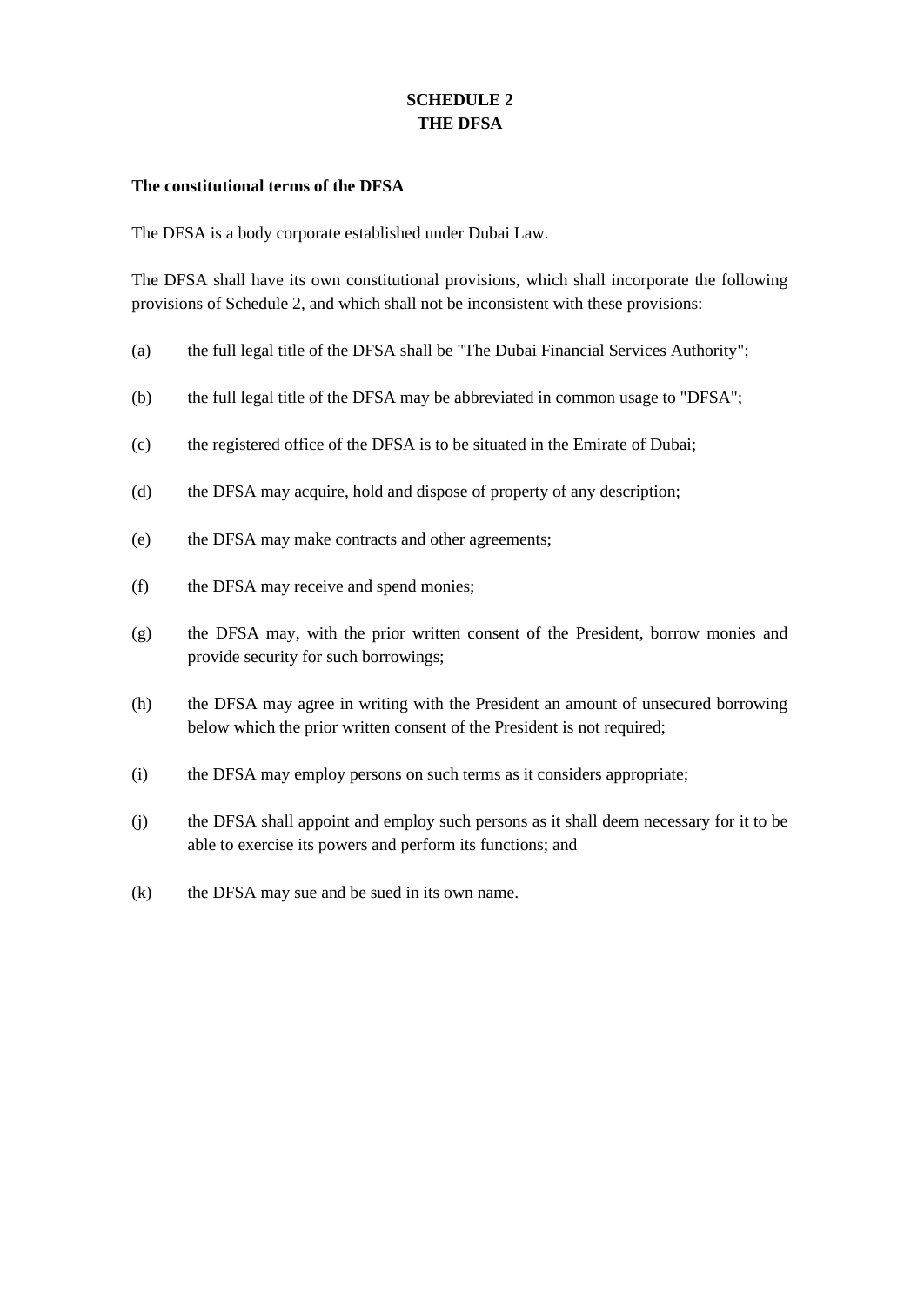# **SCHEDULE 3 DECISION-MAKING PROCEDURES**

## 1. **Interpretation**

For the purposes of this Schedule:

"Relevant Person" means a person in relation to whom a power is exercised or proposed to be exercised.

# 2. **Application of Schedule**

This Schedule applies to the DFSA, subject to paragraph 3, where a provision in legislation administered by the DFSA requires the DFSA to make a decision in accordance with the procedures in this Schedule.

## 3. **Decisions to which procedures do not apply**

- (1) The procedures in this Schedule (other than sub-paragraph (2) of this paragraph) do not apply to a decision by the DFSA:
	- (a) to withdraw a direction, requirement, restriction or prohibition;
	- (b) to withdraw a condition or restriction imposed in relation to a Licence, Licence Endorsement, registration, authorisation or approval; or
	- (c) in relation to a person, if the person has requested, or consented in writing to, the making of the decision.
- (2) In the cases referred to in sub-paragraph (1), the DFSA must notify the person in writing of the decision and the date on which it is to take effect.
- (3) If the DFSA makes a decision in relation to a person after a determination of the FMT or a decision of the Court relating to the conduct of the person, the requirement to give the person an opportunity to make representations under paragraph 4 or 6 (as applicable) does not apply in relation to findings of fact of the FMT or the Court.

# 4. **Opportunity to make representations before a decision**

- (1) If the DFSA proposes to make a decision to which this Schedule applies, it must first give the Relevant Person:
	- (a) a written notice (a "Preliminary Notice") containing the information in sub-paragraph (2); and
	- (b) an opportunity to make representations to the DFSA in person and in writing concerning the decision the DFSA proposes to take.
- (2) The Preliminary Notice must:
	- (a) specify the proposed decision;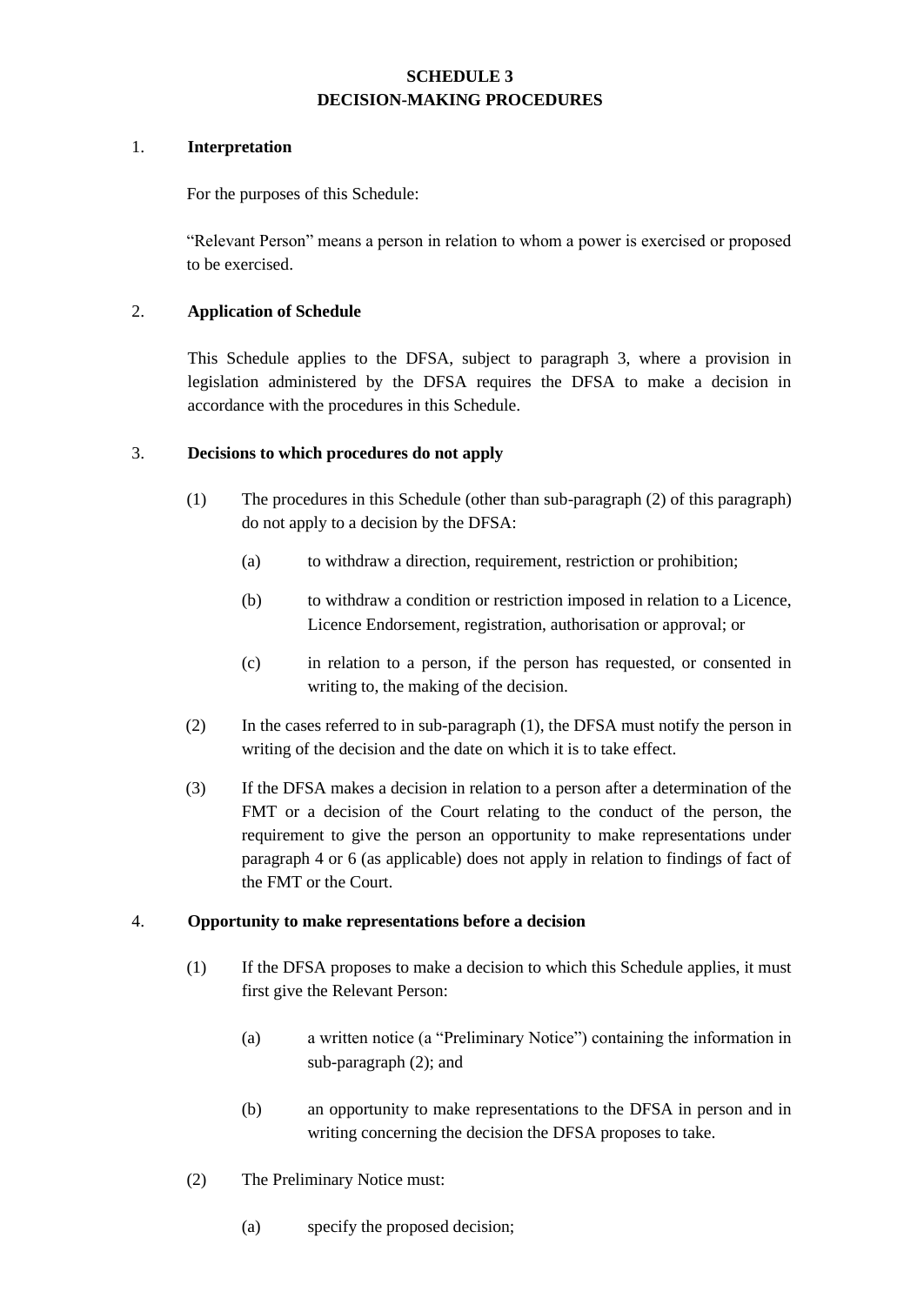- (b) specify the reasons for that proposed decision, including any proposed findings of fact;
- (c) include a copy of the relevant materials which were considered in making the proposed decision;
- (d) inform the person that they may make representations to the DFSA concerning the proposed decision; and
- (e) specify how and by when any representations may be made.
- (3) For the purposes of sub-paragraph (2)(c), the DFSA:
	- (a) may refer to materials (instead of providing a copy) if they are already held by the Relevant Person or are publicly available; and
	- (b) is not required to provide material that is the subject of legal professional privilege.
- (4) If the DFSA does not receive any representations within the period specified in the Preliminary Notice, it may proceed to make the proposed decision and give the person a Decision Notice in accordance with paragraph 5.
- (5) If the DFSA receives representations within the period specified in the Preliminary Notice, it must consider the representations in making the decision.
- (6) If, after considering the representations, the DFSA decides:
	- (a) to make the proposed decision (either as proposed or with variations), then it must give the person a Decision Notice under paragraph 5; or
	- (b) not to make the proposed decision, then it must as soon as practicable notify the person in writing that it has decided not to make the decision.
- (7) If the DFSA concludes that any delay likely to arise as a result of complying with the procedures in this paragraph would be prejudicial to the interests of direct or indirect users of financial services in the DIFC or otherwise prejudicial to the interests of the DIFC:
	- (a) the requirements in sub-paragraphs (1) to (6) do not apply; and
	- (b) instead the DFSA must provide the person with an opportunity to make representations in accordance with the procedures in paragraph 6 after it has made the decision.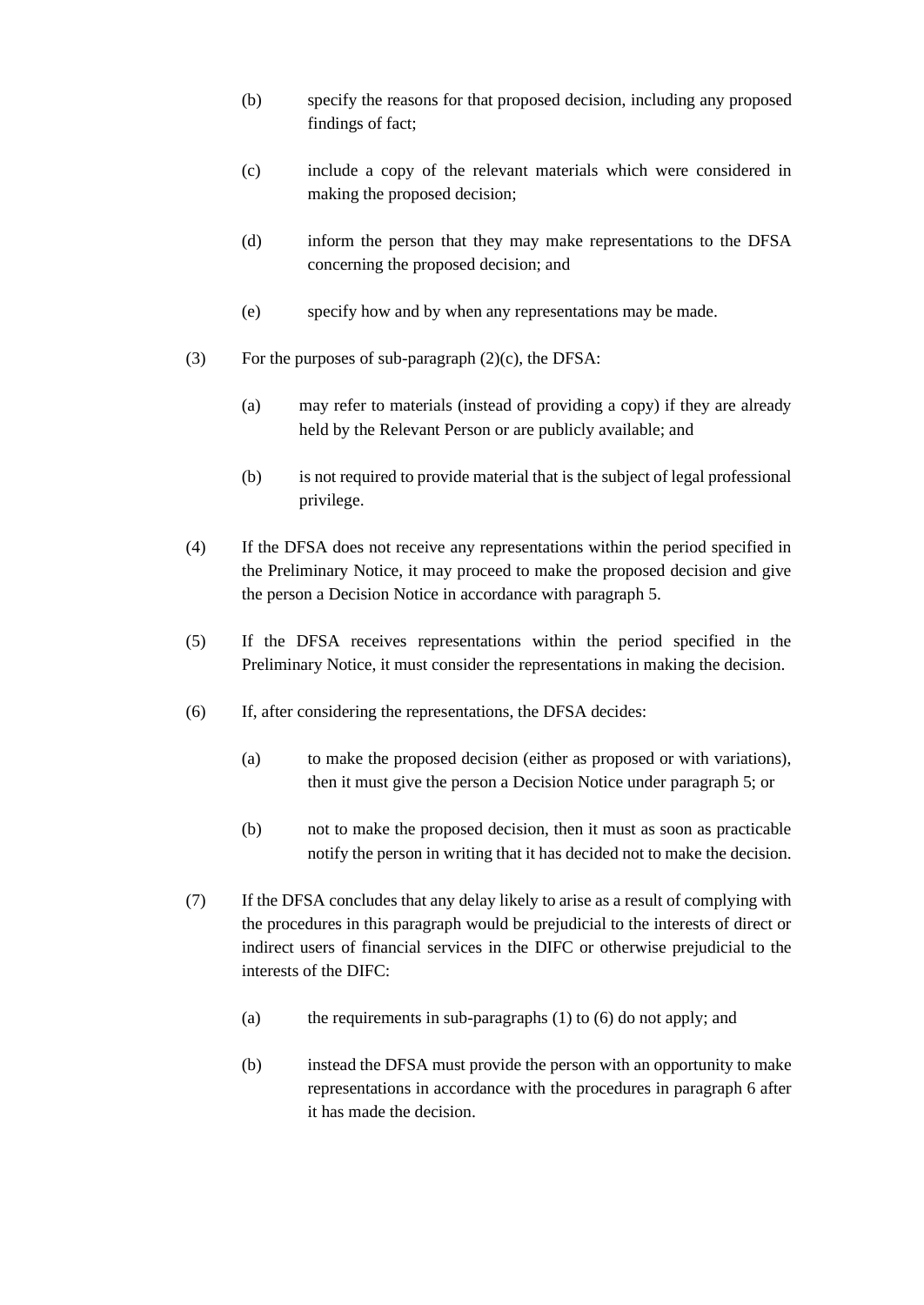## 5. **Decision Notice**

- (1) If the DFSA decides to make a decision to which this Schedule applies, it must, as soon as practicable, give the Relevant Person a written notice (a "Decision Notice") specifying:
	- (a) the decision;
	- (b) the reasons for the decision, including its findings of fact;
	- (c) the date on which the decision is to take effect;
	- (d) if applicable, the date by which any relevant action must be taken by the person; and
	- (e) the person's right to seek review of the decision by the FMT (where applicable).
- (2) The Decision Notice must include a copy of the relevant materials which were considered in making the decision.
- (3) For the purposes of sub-paragraph (2), the DFSA:
	- (a) may refer to materials (instead of providing a copy) if they are already held by the Relevant Person or are publicly available; and
	- (b) is not required to provide material that is the subject of legal professional privilege.

# 6. **Opportunity to make representations after a decision**

- (1) If this paragraph applies under paragraph 4(7), the DFSA must:
	- (a) provide the Relevant Person with an opportunity to make representations to the DFSA in person and in writing within a period of 14 days, or such further period as may be agreed, from the date on which the Decision Notice is given to the person under paragraph 5; and
	- (b) inform the Relevant Person in the Decision Notice that they may make representations concerning the decision and specify how and by when any representations may be made.
- (2) If the DFSA does not receive any representations within the period specified in the Decision Notice, it must inform the person in writing that the decision is to stand (subject to any right of the person to refer the matter to the FMT for review).
- (3) If the DFSA receives representations within the period specified in the Decision Notice, it must consider the representations in deciding whether to confirm, withdraw or vary the decision.